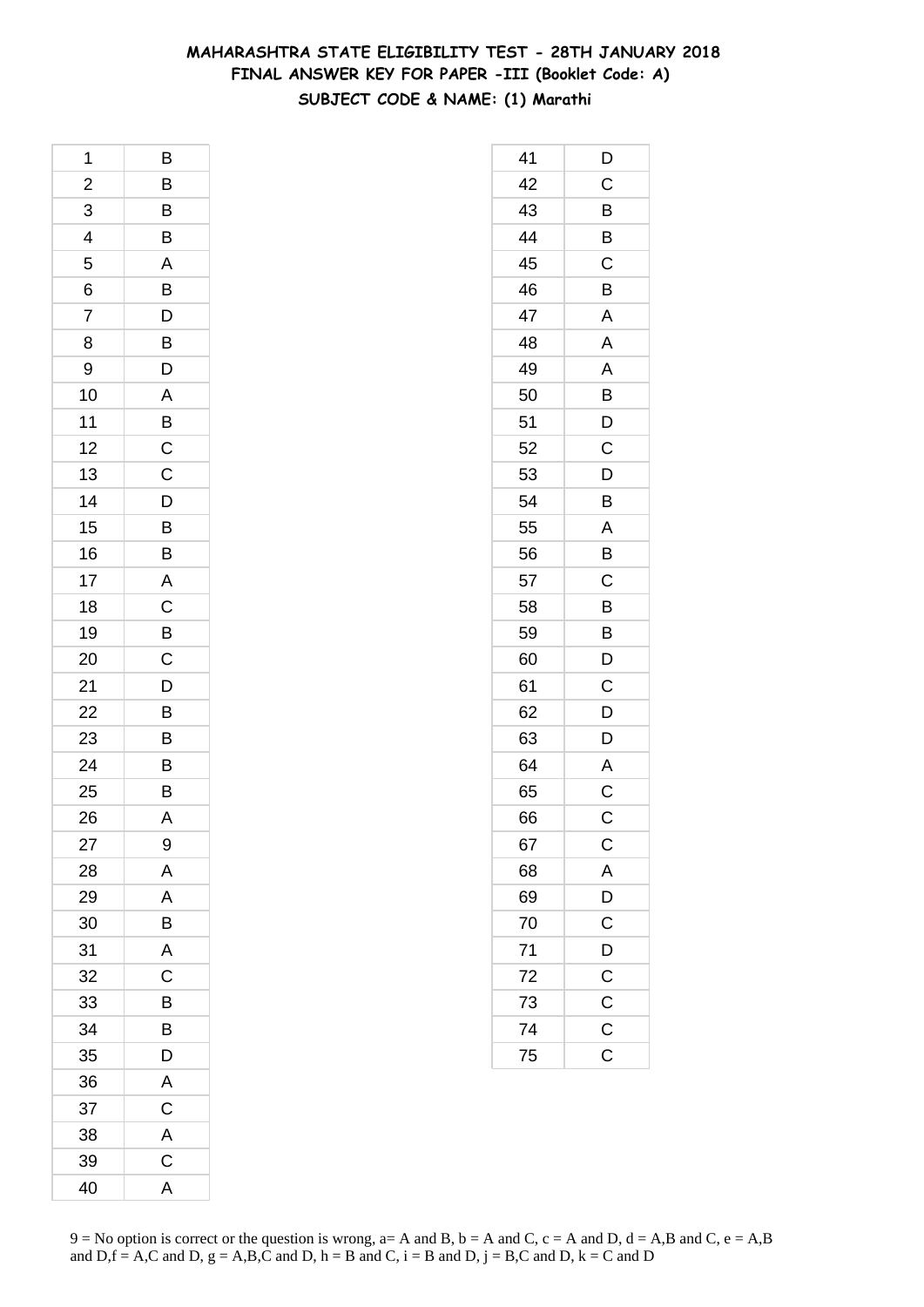### **MAHARASHTRA STATE ELIGIBILITY TEST - 28TH JANUARY 2018 FINAL ANSWER KEY FOR PAPER -III (Booklet Code: B) SUBJECT CODE & NAME: (1) Marathi**

| 1                       | D                     |
|-------------------------|-----------------------|
| $\overline{\mathbf{c}}$ | B                     |
| $\overline{3}$          | $\overline{B}$        |
| $\overline{4}$          | $\overline{B}$        |
| 5                       | $\frac{B}{A}$         |
| 6                       |                       |
| 7                       | 9                     |
| 8                       |                       |
| 9                       |                       |
| 10                      | A<br>A<br>B<br>A<br>C |
| 11                      |                       |
| 12                      |                       |
| 13                      | $\overline{B}$        |
| 14                      |                       |
| 15                      | $\frac{B}{D}$         |
| 16                      |                       |
| 17                      |                       |
| 18                      | $A$ $C$ $A$ $C$       |
| 19                      |                       |
| 20                      | $\frac{A}{D}$         |
| 21                      |                       |
| 22                      |                       |
| 23                      | $\frac{C}{B}$         |
| 24                      | $rac{B}{C}$           |
| 25                      |                       |
| 26                      | B                     |
| 27                      | Α                     |
| 28                      | A                     |
| 29                      | A                     |
| 30                      | B                     |
| 31                      | D                     |
| 32                      | C                     |
| 33                      | D                     |
| 34                      | В                     |
| 35                      | A                     |
| 36                      | B                     |
| 37                      | С                     |
| 38                      | В                     |
| 39                      | В                     |
| 40                      | D                     |

| 41             | С                       |
|----------------|-------------------------|
| 42             | $\overline{D}$          |
| 43             | D                       |
| 44             | A                       |
| 45             | $\mathsf C$             |
| 46             | $\overline{\mathsf{C}}$ |
| 47             | C                       |
| 48             | A                       |
| 49             | $\overline{D}$          |
| 50             | $\overline{C}$          |
| 51             | D                       |
| 52             | $\mathsf C$             |
| 53             | C                       |
| 54             | C                       |
| 55             | $\mathsf C$             |
| 56             | B                       |
| 57             | B                       |
| 58             | B                       |
| 59             | B                       |
| 60             | A                       |
| 61             | B                       |
| 62             | D                       |
| 63             | B                       |
| 64             | D                       |
| 65             | A                       |
| 66             | B                       |
| 67             |                         |
| 68             | $\frac{C}{C}$           |
| 69             | $\overline{D}$          |
| 70             | B                       |
| 71             | B                       |
| 72             | $\mathsf{A}$            |
| $\frac{73}{1}$ | $\overline{C}$          |
| 74             | B                       |
| 75             | $\overline{\text{c}}$   |
|                |                         |

 $9 = No$  option is correct or the question is wrong,  $a = A$  and B,  $b = A$  and C,  $c = A$  and D,  $d = A$ ,B and C,  $e = A$ ,B and  $D,f = A,C$  and  $D, g = A,B,C$  and  $D, h = B$  and  $C, i = B$  and  $D, j = B,C$  and  $D, k = C$  and  $D$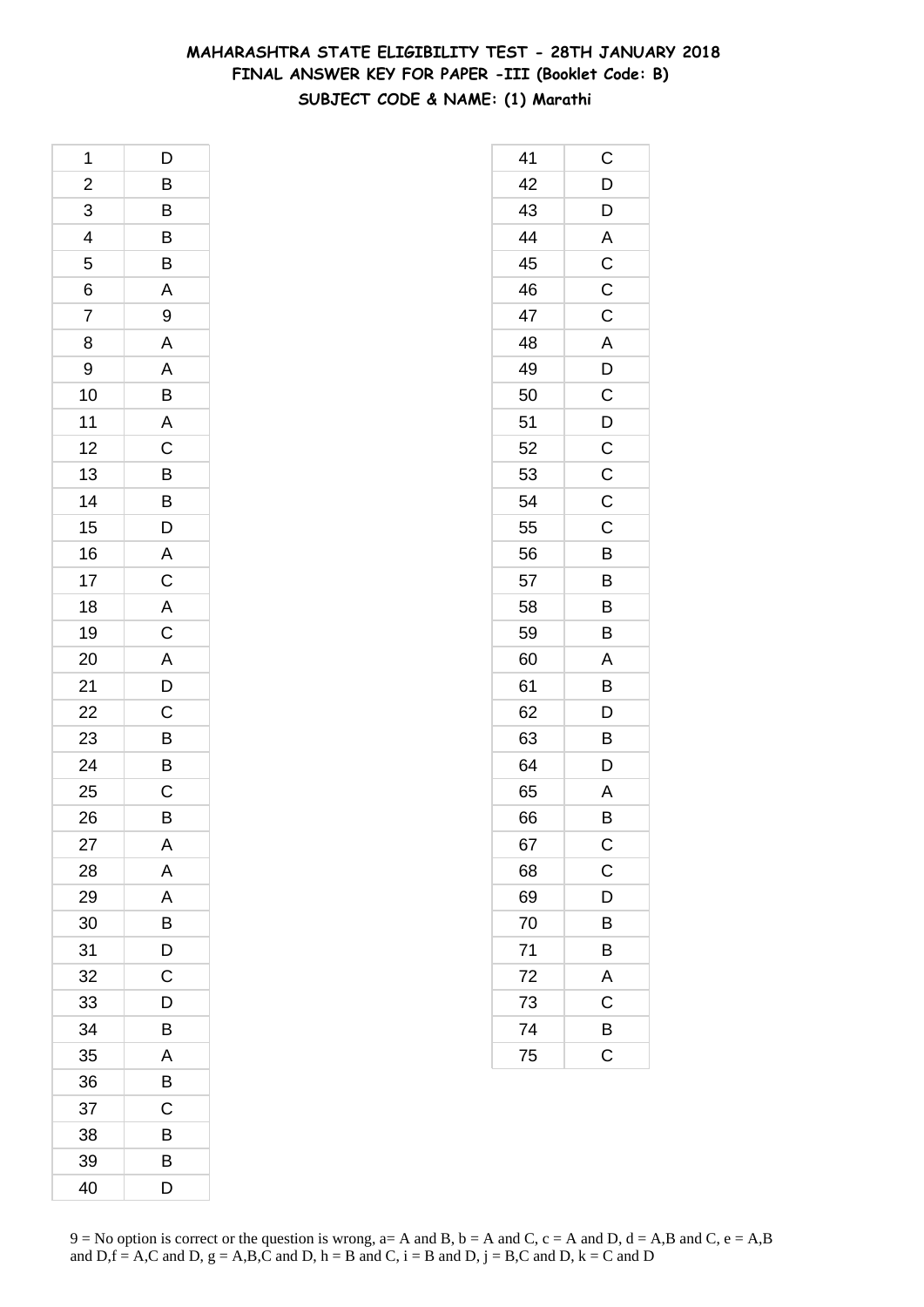### **MAHARASHTRA STATE ELIGIBILITY TEST - 28TH JANUARY 2018 FINAL ANSWER KEY FOR PAPER -III (Booklet Code: C) SUBJECT CODE & NAME: (1) Marathi**

| 1              | A                                                   |
|----------------|-----------------------------------------------------|
| $\overline{a}$ |                                                     |
| $\overline{3}$ | $C$ $B$ $B$ $D$ $A$ $C$                             |
| $\overline{4}$ |                                                     |
| 5              |                                                     |
| 6              |                                                     |
| 7              |                                                     |
| 8              | $\frac{\mathsf{A}}{\mathsf{C}}$                     |
| 9              |                                                     |
| 10             | $\overline{A}$<br>$\overline{D}$<br>$\overline{C}$  |
| 11             |                                                     |
| 12             |                                                     |
| 13             | B                                                   |
| 14             | $\overline{B}$ $\overline{C}$ $\overline{B}$        |
| 15             |                                                     |
| 16             |                                                     |
| 17             | $\overline{\mathsf{A}}$                             |
| 18             | $\overline{A}$                                      |
| 19             |                                                     |
| 20             |                                                     |
| 21             | $\overline{AB}$<br>$\overline{B}$<br>$\overline{D}$ |
| 22             | $\frac{1}{C}$                                       |
| 23             | $\frac{1}{D}$                                       |
| 24             | B                                                   |
| 25             | A                                                   |
| 26             | $\overline{B}$                                      |
| 27             | $\mathsf{C}$                                        |
| 28             | B                                                   |
| 29             | B                                                   |
| 30             | D                                                   |
| 31             | C                                                   |
| 32             | D                                                   |
| 33             | D                                                   |
| 34             | $\mathsf{A}$                                        |
| 35             | $\mathsf{C}$                                        |
| 36             | C                                                   |
| 37             | $\mathsf C$                                         |
| 38             | A                                                   |
| 39             | D                                                   |
| 40             | C                                                   |

| 41 | D                       |
|----|-------------------------|
| 42 | $\mathsf{C}$            |
| 43 | $\mathsf{C}$            |
| 44 | $\mathsf C$             |
| 45 | C                       |
| 46 | B                       |
| 47 | B                       |
| 48 | B                       |
| 49 | B                       |
| 50 | A                       |
| 51 | B                       |
| 52 | D                       |
| 53 | B                       |
| 54 | D                       |
| 55 | A                       |
| 56 | B                       |
| 57 | $\overline{\mathbf{C}}$ |
| 58 | C                       |
| 59 | D                       |
| 60 | B                       |
| 61 | B                       |
| 62 | A                       |
| 63 | C                       |
| 64 | B                       |
| 65 | C                       |
| 66 | D                       |
| 67 | В                       |
| 68 | B                       |
| 69 | В                       |
| 70 | В                       |
| 71 | A                       |
| 72 | 9                       |
| 73 | A                       |
| 74 | A                       |
| 75 | B                       |
|    |                         |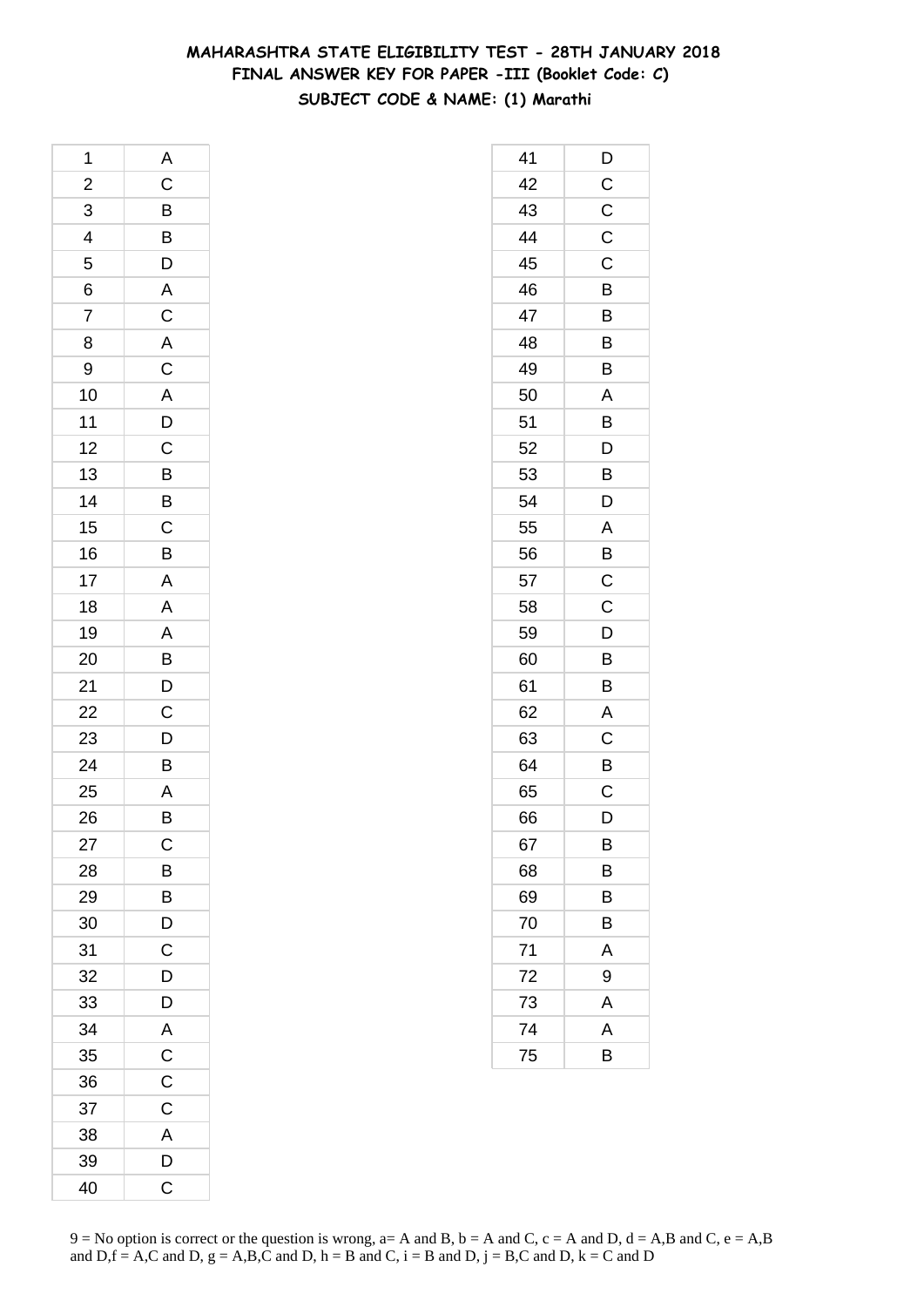### **MAHARASHTRA STATE ELIGIBILITY TEST - 28TH JANUARY 2018 FINAL ANSWER KEY FOR PAPER -III (Booklet Code: D) SUBJECT CODE & NAME: (1) Marathi**

| 1                       | $\overline{D}$                                                       |
|-------------------------|----------------------------------------------------------------------|
| $\overline{\mathbf{c}}$ | $\frac{1}{C}$                                                        |
| 3                       |                                                                      |
| 4                       | B<br>B<br>C<br>B                                                     |
| 5                       |                                                                      |
| 6                       |                                                                      |
| $\overline{7}$          | $\overline{A}$                                                       |
| 8                       | A A B D C                                                            |
| 9                       |                                                                      |
| 10                      |                                                                      |
| 11                      |                                                                      |
| 12                      |                                                                      |
| 13                      |                                                                      |
| 14                      |                                                                      |
| 15                      | DBABC                                                                |
| 16                      |                                                                      |
| 17                      |                                                                      |
| 18                      |                                                                      |
| 19                      |                                                                      |
| 20                      |                                                                      |
| 21                      | $\overline{B}$<br>$\overline{B}$<br>$\overline{D}$<br>$\overline{C}$ |
| 22                      |                                                                      |
| 23                      | $\frac{D}{D}$                                                        |
| 24                      |                                                                      |
| 25                      | $rac{A}{C}$                                                          |
| 26                      | $\overline{C}$                                                       |
| 27                      | C                                                                    |
| 28                      | A                                                                    |
| 29                      | D                                                                    |
| 30                      | $\mathsf C$                                                          |
| 31                      | D                                                                    |
| 32                      | $\overline{C}$                                                       |
| 33                      | $\mathsf C$                                                          |
| 34                      | C                                                                    |
| 35                      | C                                                                    |
| 36                      | B                                                                    |
| 37                      | В                                                                    |
| 38                      | B                                                                    |
| 39                      | B                                                                    |
| 40                      | A                                                                    |

| 41 | В                       |
|----|-------------------------|
| 42 | D                       |
| 43 | B                       |
| 44 | D                       |
| 45 | A                       |
| 46 | B                       |
| 47 | $\mathsf C$             |
| 48 | C                       |
| 49 | D                       |
| 50 | B                       |
| 51 | B                       |
| 52 | A                       |
| 53 | C                       |
| 54 | B                       |
| 55 | $\mathsf C$             |
| 56 | D                       |
| 57 | B                       |
| 58 | B                       |
| 59 | B                       |
| 60 | B                       |
| 61 | Α                       |
| 62 | 9                       |
| 63 | Α                       |
| 64 | A                       |
| 65 | B                       |
| 66 | A                       |
| 67 | $\mathsf{C}$            |
| 68 | B                       |
| 69 | B                       |
| 70 | D                       |
| 71 | A                       |
| 72 | $\mathsf C$             |
| 73 | $\overline{\mathsf{A}}$ |
| 74 | $\overline{C}$          |
| 75 | A                       |
|    |                         |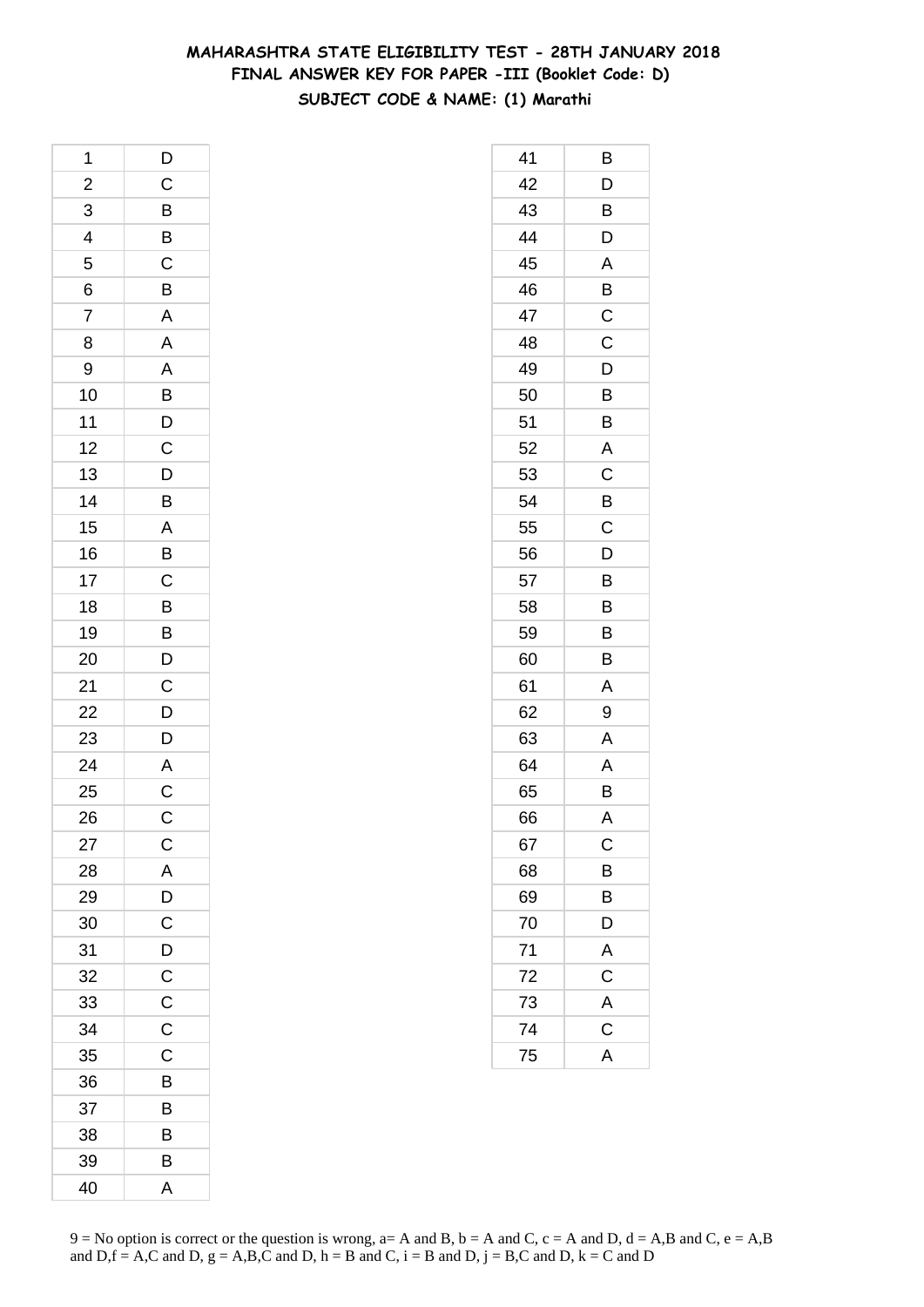### **MAHARASHTRA STATE ELIGIBILITY TEST - 28TH JANUARY 2018 FINAL ANSWER KEY FOR PAPER -III (Booklet Code: A) SUBJECT CODE & NAME: (2) Hindi**

| 1                                                     |                                                     |
|-------------------------------------------------------|-----------------------------------------------------|
|                                                       |                                                     |
|                                                       |                                                     |
| $2 \overline{3}$ 4 5 6 7                              |                                                     |
|                                                       |                                                     |
|                                                       |                                                     |
|                                                       |                                                     |
| 8                                                     |                                                     |
| 9                                                     |                                                     |
| 10                                                    |                                                     |
| 11                                                    |                                                     |
| 12                                                    |                                                     |
| 13                                                    |                                                     |
| 14                                                    |                                                     |
| 15                                                    |                                                     |
| 16                                                    |                                                     |
| 17                                                    |                                                     |
| 18                                                    |                                                     |
| 19                                                    |                                                     |
| 20                                                    |                                                     |
|                                                       |                                                     |
|                                                       |                                                     |
|                                                       |                                                     |
| $\frac{21}{22}$<br>$\frac{23}{24}$<br>$\frac{24}{25}$ | C A 9 D B C B B C C D A A D C C A D C B A D C A A A |
|                                                       |                                                     |
| 26                                                    |                                                     |
| 27                                                    | Α                                                   |
| 28                                                    | A                                                   |
| 29                                                    | D                                                   |
| 30                                                    | D                                                   |
| 31                                                    | В                                                   |
| 32                                                    | A                                                   |
| 33                                                    | A                                                   |
| 34                                                    | B                                                   |
| 35                                                    | C                                                   |
| 36                                                    | A                                                   |
| 37                                                    | A                                                   |
| 38                                                    | A                                                   |
| 39                                                    | В                                                   |
| 40                                                    | B                                                   |

| 41              | Α                     |
|-----------------|-----------------------|
| 42              | A                     |
| 43              | B                     |
| 44              | A                     |
| 45              | B                     |
| 46              | A                     |
| 47              | B                     |
| 48              | Α                     |
| 49              | $\mathsf C$           |
| 50              | A                     |
| 51              | $\mathsf C$           |
| 52              | B                     |
| 53              | B                     |
| 54              | Α                     |
| 55              | A                     |
| 56              | D                     |
| 57              | C                     |
| 58              | A                     |
| 59              | A                     |
| 60              | B                     |
| 61              | Α                     |
| 62              | A                     |
| 63              | C                     |
| 64              | B                     |
| 65              | D                     |
| 66              | С                     |
| 67              | A                     |
| 68              | $\frac{D}{C}$         |
| 69              |                       |
| 70              | A                     |
| 71              | B                     |
| 72              | B                     |
| $\overline{73}$ | $\bar{D}$             |
| $\overline{74}$ | $\overline{c}$        |
| 75              | $\overline{\text{c}}$ |
|                 |                       |

 $9 = No$  option is correct or the question is wrong,  $a = A$  and B,  $b = A$  and C,  $c = A$  and D,  $d = A$ ,B and C,  $e = A$ ,B and  $D,f = A,C$  and  $D, g = A,B,C$  and  $D, h = B$  and  $C, i = B$  and  $D, j = B,C$  and  $D, k = C$  and  $D$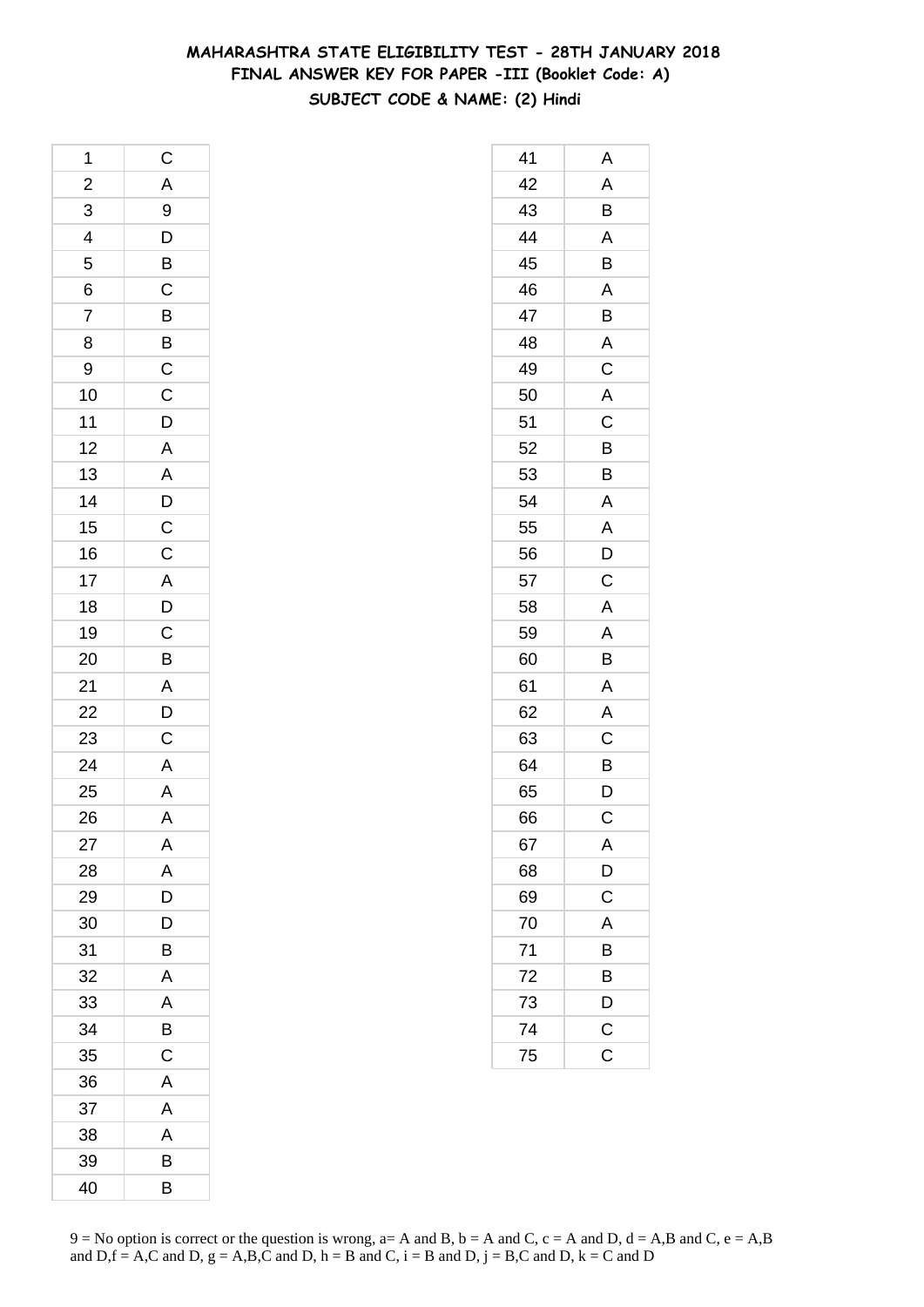### **MAHARASHTRA STATE ELIGIBILITY TEST - 28TH JANUARY 2018 FINAL ANSWER KEY FOR PAPER -III (Booklet Code: B) SUBJECT CODE & NAME: (2) Hindi**

| 1                       | A                     |
|-------------------------|-----------------------|
| $\overline{\mathbf{c}}$ |                       |
| $\overline{3}$          | $\frac{D}{C}$         |
| $\overline{4}$          |                       |
| 5                       | $\frac{A}{A}$         |
| 6                       |                       |
| $\overline{7}$          |                       |
| 8                       |                       |
| 9                       |                       |
| 10                      | A<br>A<br>D<br>D<br>D |
| 11                      | $\overline{B}$        |
| 12                      | A                     |
| 13                      |                       |
| 14                      | $\frac{A}{B}$         |
| 15                      |                       |
| 16                      | A A A B B             |
| 17                      |                       |
| 18                      |                       |
| 19                      |                       |
| 20                      |                       |
| 21                      | $\overline{A}$        |
| $\overline{22}$         | $\frac{A}{B}$         |
| 23                      |                       |
| 24                      | $\frac{A}{B}$         |
| 25                      |                       |
| 26                      | A                     |
| 27                      | В                     |
| 28                      | A                     |
| 29                      | $\mathsf{C}$          |
| 30                      | A                     |
| 31                      | C                     |
| 32                      | B                     |
| 33                      | B                     |
| 34                      | A                     |
| 35                      | A                     |
| 36                      | D                     |
| 37                      | C                     |
| 38                      | A                     |
| 39                      | A                     |
| 40                      | B                     |

| 41 | Α              |
|----|----------------|
| 42 | $\mathsf{A}$   |
| 43 | C              |
| 44 | $\overline{B}$ |
| 45 | D              |
| 46 | C              |
| 47 | $\mathsf{A}$   |
| 48 | D              |
| 49 | C              |
| 50 | A              |
| 51 | B              |
| 52 | B              |
| 53 | D              |
| 54 | $\mathsf{C}$   |
| 55 | $\mathsf C$    |
| 56 | C              |
| 57 | A              |
| 58 | 9              |
| 59 | D              |
| 60 | B              |
| 61 | С              |
| 62 | B              |
| 63 | B              |
| 64 | C              |
| 65 | $\mathsf C$    |
| 66 | D              |
| 67 | A              |
| 68 | A              |
| 69 | $\overline{D}$ |
| 70 | $\mathsf C$    |
| 71 | C              |
| 72 | A              |
| 73 | D              |
| 74 | C              |
| 75 | B              |
|    |                |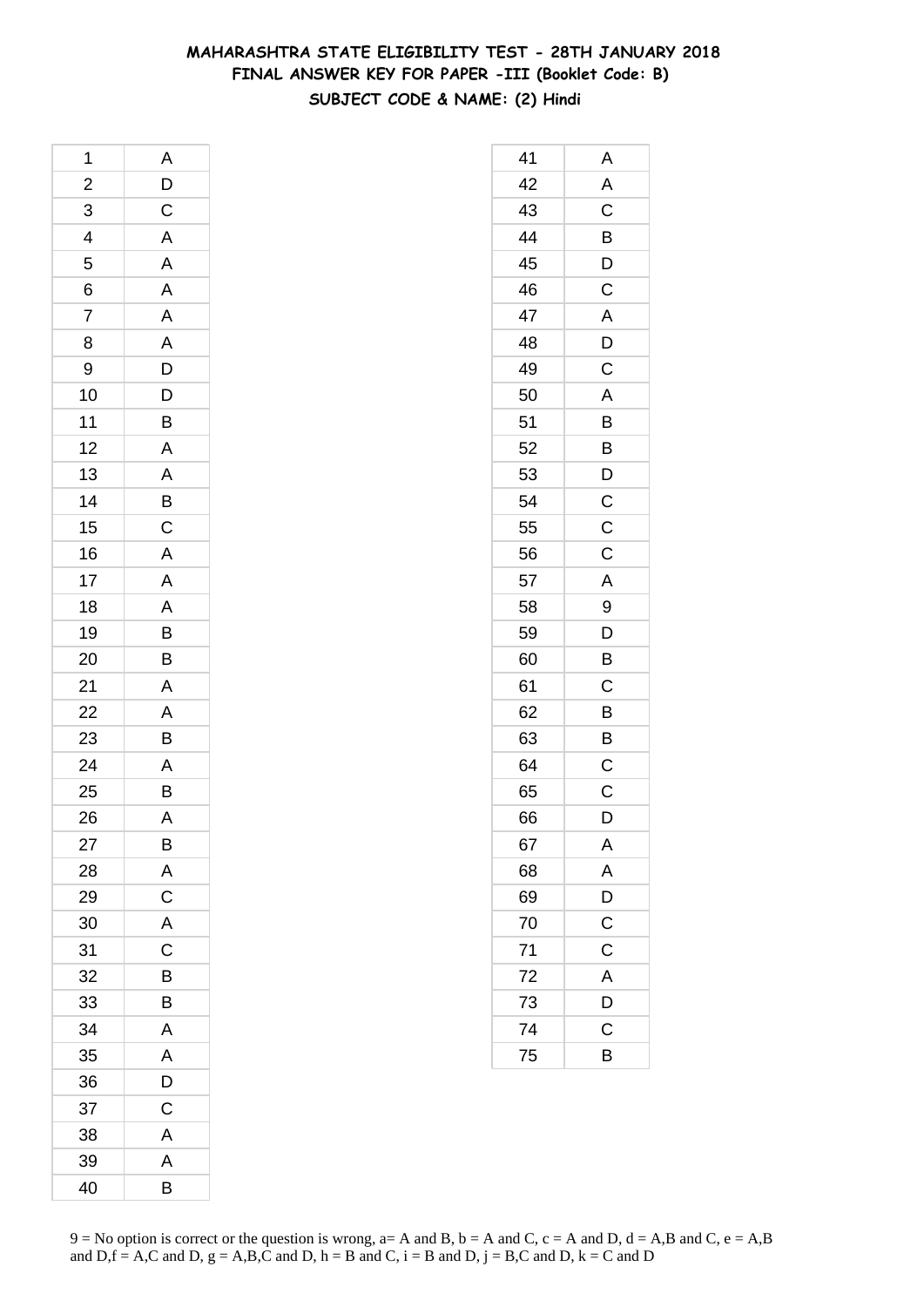### **MAHARASHTRA STATE ELIGIBILITY TEST - 28TH JANUARY 2018 FINAL ANSWER KEY FOR PAPER -III (Booklet Code: C) SUBJECT CODE & NAME: (2) Hindi**

| 1              | B                       |
|----------------|-------------------------|
|                |                         |
| $\frac{2}{3}$  |                         |
| $\overline{4}$ | A A B C A A A B B A A B |
| 5              |                         |
| 6              |                         |
| $\overline{7}$ |                         |
| 8              |                         |
| 9              |                         |
| 10             |                         |
| 11             |                         |
| 12             |                         |
| 13             |                         |
| 14             |                         |
| 15             | A B A B A C             |
| 16             |                         |
| 17             |                         |
| 18             |                         |
| 19             |                         |
| 20             | A<br>C<br>B<br>B        |
| 21             |                         |
| 22             |                         |
| 23             |                         |
| 24             |                         |
| 25             | $rac{A}{A}$             |
| 26             | $\overline{\mathsf{D}}$ |
| 27             | С                       |
| 28             | A                       |
| 29             | A                       |
| 30             | B                       |
| 31             | A                       |
| 32             | A                       |
| 33             | C                       |
| 34             | B                       |
| 35             | D                       |
| 36             | C                       |
| 37             | A                       |
| 38             | D                       |
| 39             | $\mathsf{C}$            |
| 40             | A                       |

| 41 | В                       |
|----|-------------------------|
| 42 | B                       |
| 43 | D                       |
| 44 | $\mathsf{C}$            |
| 45 | $\mathsf C$             |
| 46 | C                       |
| 47 | A                       |
| 48 | 9                       |
| 49 | ֞<br>ิ์ว                |
| 50 | B                       |
| 51 | C                       |
| 52 | B                       |
| 53 | B                       |
| 54 | $\mathsf C$             |
| 55 | $\mathsf C$             |
| 56 | D                       |
| 57 | A                       |
| 58 | A                       |
| 59 | D                       |
| 60 | $\overline{c}$          |
| 61 | C                       |
| 62 | $\mathsf{A}$            |
| 63 | D                       |
| 64 | C                       |
| 65 | B                       |
| 66 | $\overline{A}$          |
| 67 | D                       |
| 68 | $\overline{C}$          |
| 69 | A                       |
| 70 | A                       |
| 71 | $\overline{A}$          |
| 72 | A                       |
| 73 | $\overline{\mathsf{A}}$ |
| 74 | $\overline{D}$          |
| 75 | D                       |
|    |                         |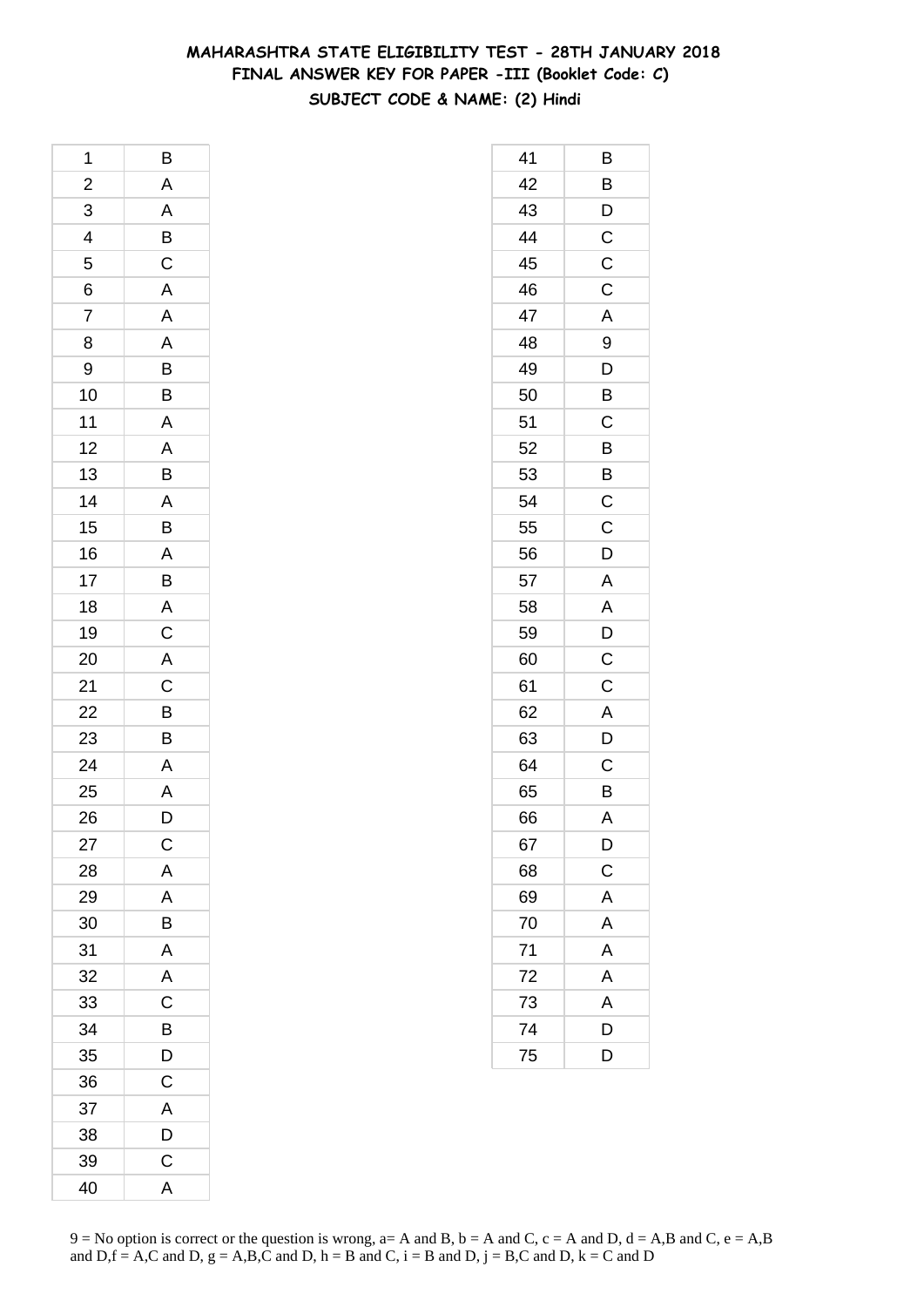### **MAHARASHTRA STATE ELIGIBILITY TEST - 28TH JANUARY 2018 FINAL ANSWER KEY FOR PAPER -III (Booklet Code: D) SUBJECT CODE & NAME: (2) Hindi**

| 1                       | A                        |
|-------------------------|--------------------------|
| $\overline{\mathbf{c}}$ | $rac{A}{B}$              |
| 3                       |                          |
| 4                       | $\overline{A}$           |
| 5                       | $\overline{B}$           |
| $\overline{6}$          | A B A C A C B B          |
| 7                       |                          |
| 8                       |                          |
| 9                       |                          |
| 10                      |                          |
| 11                      |                          |
| 12                      |                          |
| 13                      |                          |
| 14                      | A<br>A<br>D<br>C         |
| 15                      |                          |
| 16                      |                          |
| 17                      |                          |
| 18                      | $\frac{\overline{A}}{A}$ |
| 19                      |                          |
| 20                      | $\frac{A}{B}$            |
| 21                      |                          |
| 22                      | A<br>C<br>B<br>D         |
| 23                      |                          |
| <b>24</b>               |                          |
| 25                      |                          |
| 26                      | $\overline{C}$           |
| 27                      | A                        |
| 28                      | D                        |
| 29                      | C                        |
| 30                      | A                        |
| 31                      | B                        |
| 32                      | B                        |
| 33                      | D                        |
| 34                      | $\mathsf C$              |
| 35                      | $\mathsf C$              |
| 36                      | $\mathsf C$              |
| 37                      | A                        |
| 38                      | 9                        |
| 39                      | D                        |
| 40                      | B                        |

| 41 | С                       |
|----|-------------------------|
| 42 | B                       |
| 43 | B                       |
| 44 | $\mathsf C$             |
| 45 | $\mathsf C$             |
| 46 | D                       |
| 47 | A                       |
| 48 | A                       |
| 49 | $\overline{D}$          |
| 50 | $\overline{\mathrm{c}}$ |
| 51 | C                       |
| 52 | A                       |
| 53 | D                       |
| 54 | C                       |
| 55 | B                       |
| 56 | A                       |
| 57 | D                       |
| 58 | $\mathsf C$             |
| 59 | A                       |
| 60 | A                       |
| 61 | A                       |
| 62 | $\mathsf{A}$            |
| 63 | A                       |
| 64 | D                       |
| 65 | D                       |
| 66 | В                       |
| 67 | A                       |
| 68 | A                       |
| 69 | B                       |
| 70 | C                       |
| 71 | $\mathsf{A}$            |
| 72 | A                       |
| 73 | A                       |
| 74 | B                       |
| 75 | B                       |
|    |                         |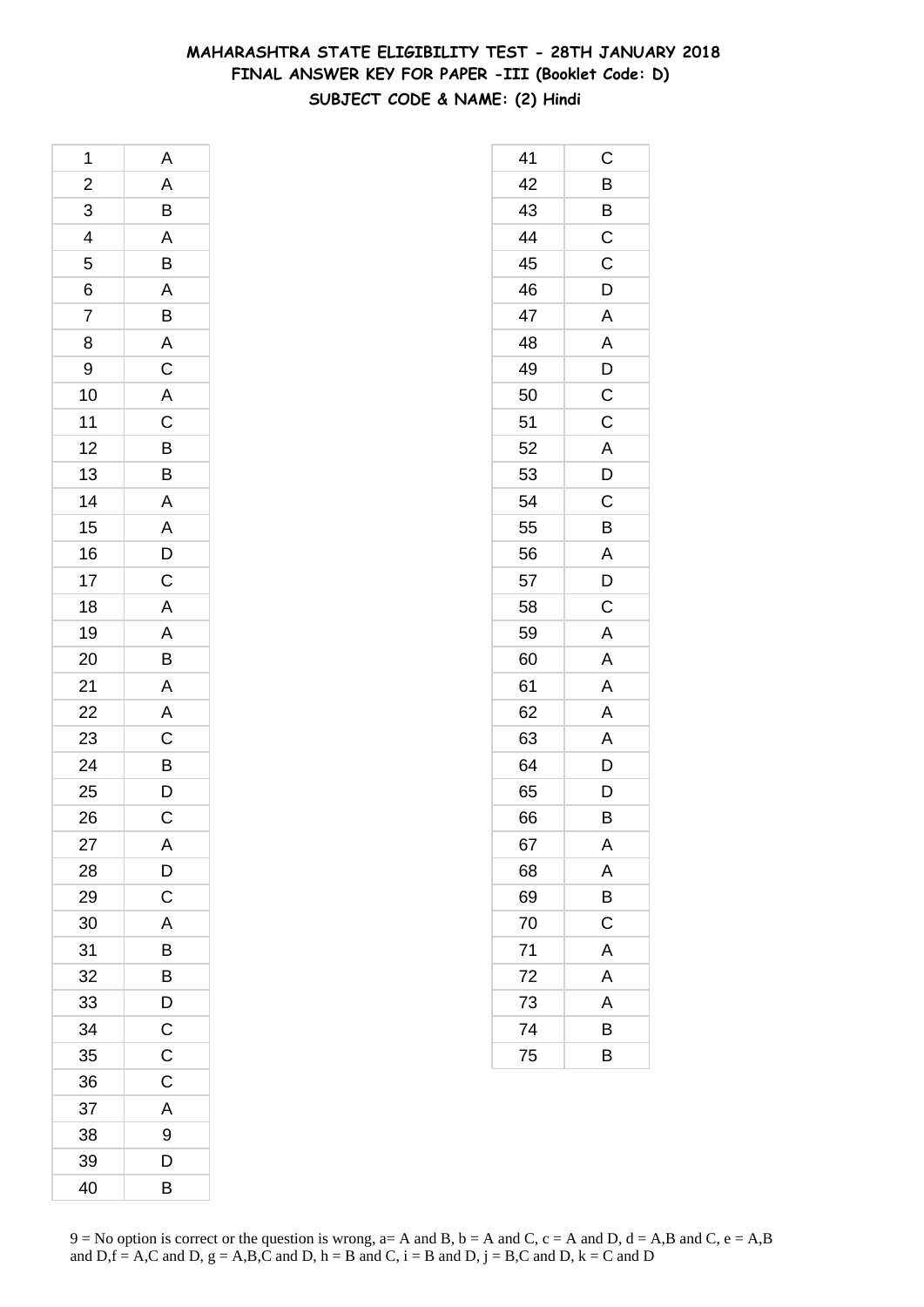# **MAHARASHTRA STATE ELIGIBILITY TEST - 28TH JANUARY 2018 FINAL ANSWER KEY FOR PAPER -III (Booklet Code: A) SUBJECT CODE & NAME: (3) English**

| 1                                                               | B                                                                    |
|-----------------------------------------------------------------|----------------------------------------------------------------------|
|                                                                 | A                                                                    |
|                                                                 |                                                                      |
| $\begin{array}{c}\n 2 \\  3 \\  4 \\  \hline\n 5\n \end{array}$ | $\overline{C}$<br>$\overline{D}$<br>$\overline{C}$<br>$\overline{B}$ |
|                                                                 |                                                                      |
| $\frac{6}{7}$                                                   |                                                                      |
|                                                                 |                                                                      |
| 8                                                               | $D$ $D$ $C$ $B$ $D$ $B$ $D$                                          |
| 9                                                               |                                                                      |
| 10                                                              |                                                                      |
| 11                                                              |                                                                      |
| 12                                                              |                                                                      |
| 13                                                              |                                                                      |
| 14                                                              | $\begin{array}{c}\nA \\ D \\ C\n\end{array}$                         |
| 15                                                              |                                                                      |
| 16                                                              |                                                                      |
| 17                                                              | $\overline{C}$                                                       |
| 18                                                              |                                                                      |
| 19                                                              | $\frac{A}{B}$                                                        |
| 20                                                              |                                                                      |
| 21                                                              | $\mathsf{D}$                                                         |
| 22                                                              |                                                                      |
| 23                                                              | $rac{A}{C}$                                                          |
| $\overline{24}$                                                 | $\overline{B}$                                                       |
| 25                                                              | $\overline{A}$                                                       |
| 26                                                              | $\overline{B}$                                                       |
| 27                                                              | Β                                                                    |
| 28                                                              | b                                                                    |
| 29                                                              | A                                                                    |
| 30                                                              | A                                                                    |
| 31                                                              | D                                                                    |
| 32                                                              | $\mathsf C$                                                          |
| 33                                                              | C                                                                    |
| 34                                                              | C                                                                    |
| 35                                                              | A                                                                    |
| 36                                                              | B                                                                    |
| 37                                                              | D                                                                    |
| 38                                                              | A                                                                    |
| 39                                                              | C                                                                    |
| 40                                                              | B                                                                    |

| 41 | A                       |
|----|-------------------------|
| 42 | $\frac{C}{C}$           |
| 43 |                         |
| 44 | D                       |
| 45 | $\overline{D}$          |
| 46 | $\mathsf{A}$            |
| 47 | A                       |
| 48 | $\overline{\mathsf{A}}$ |
| 49 | $\overline{\mathbf{C}}$ |
| 50 | $\mathsf{A}$            |
| 51 | B                       |
| 52 | A                       |
| 53 | $\overline{B}$          |
| 54 | $\mathsf{C}$            |
| 55 | $\overline{C}$          |
| 56 | $\overline{D}$          |
| 57 | A                       |
| 58 | B                       |
| 59 | $\mathsf{D}$            |
| 60 | B                       |
| 61 | $\overline{D}$          |
| 62 | $\overline{D}$          |
| 63 | D                       |
| 64 | $\mathsf C$             |
| 65 | B                       |
| 66 | A                       |
| 67 | $\mathsf{C}$            |
| 68 | A                       |
| 69 | D                       |
| 70 | Β                       |
| 71 | Α                       |
| 72 | В                       |
| 73 | B                       |
| 74 | B                       |
| 75 | A                       |
|    |                         |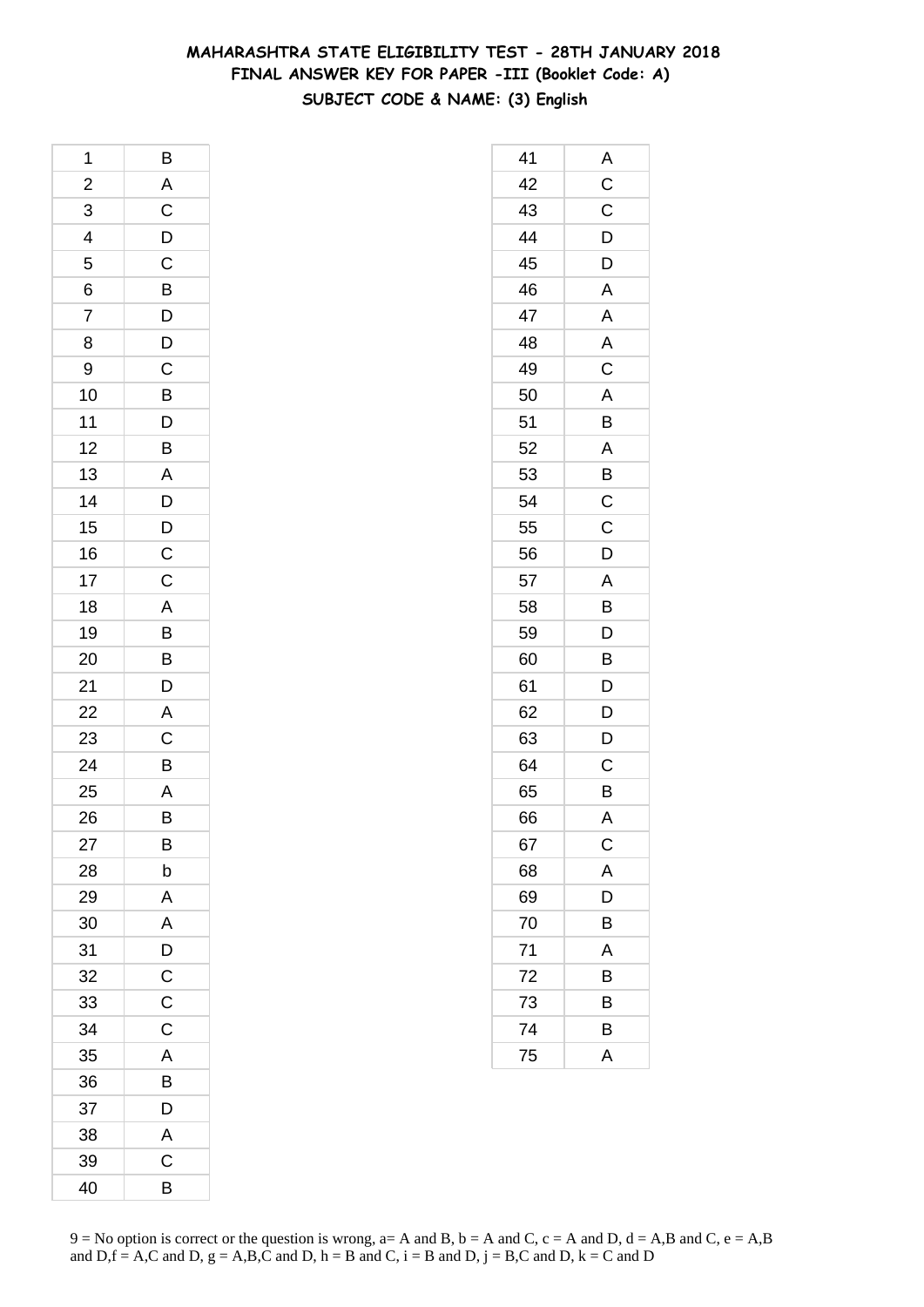# **MAHARASHTRA STATE ELIGIBILITY TEST - 28TH JANUARY 2018 FINAL ANSWER KEY FOR PAPER -III (Booklet Code: B) SUBJECT CODE & NAME: (3) English**

| 1                           | D                                 |
|-----------------------------|-----------------------------------|
|                             |                                   |
| $\frac{2}{3}$ $\frac{4}{5}$ | A C B A B                         |
|                             |                                   |
|                             |                                   |
|                             |                                   |
| $\frac{6}{7}$               | $\frac{B}{b}$                     |
| 8                           |                                   |
| 9                           |                                   |
| 10                          | A<br>A<br>D<br>C<br>C             |
| 11                          |                                   |
| 12                          |                                   |
| 13                          |                                   |
| 14                          | $\mathsf{C}$                      |
| 15                          |                                   |
| 16                          |                                   |
| 17                          |                                   |
| 18                          |                                   |
| 19                          |                                   |
| 20                          | A B D A C B                       |
| 21                          | $\overline{AC}$<br>$\overline{C}$ |
| 22                          |                                   |
| 23                          |                                   |
| 24                          | $\overline{D}$                    |
| 25                          | D                                 |
| 26                          | $\overline{A}$                    |
| 27                          | A                                 |
| 28                          | A                                 |
| 29                          | $\overline{\text{c}}$             |
| 30                          | A                                 |
| 31                          | B                                 |
| 32                          | A                                 |
| 33                          | B                                 |
| 34                          | $\mathsf{C}$                      |
| 35                          | $\mathsf C$                       |
| 36                          | D                                 |
| 37                          | A                                 |
| 38                          | B                                 |
| 39                          | D                                 |
| 40                          | B                                 |

| 41 | D                       |
|----|-------------------------|
| 42 | D                       |
| 43 | D                       |
| 44 | C                       |
| 45 | B                       |
| 46 | A                       |
| 47 | C                       |
| 48 | A                       |
| 49 | D                       |
| 50 | B                       |
| 51 | A                       |
| 52 | B                       |
| 53 | В                       |
| 54 | B                       |
| 55 | A                       |
| 56 | B                       |
| 57 | A                       |
| 58 | C                       |
| 59 | D                       |
| 60 | C                       |
| 61 | B                       |
| 62 | D                       |
| 63 | D                       |
| 64 | C                       |
| 65 | B                       |
| 66 | D                       |
| 67 | B                       |
| 68 | A                       |
| 69 | $\overline{\mathsf{D}}$ |
| 70 | D                       |
| 71 | C                       |
| 72 | C                       |
| 73 | A                       |
| 74 | В                       |
| 75 | B                       |
|    |                         |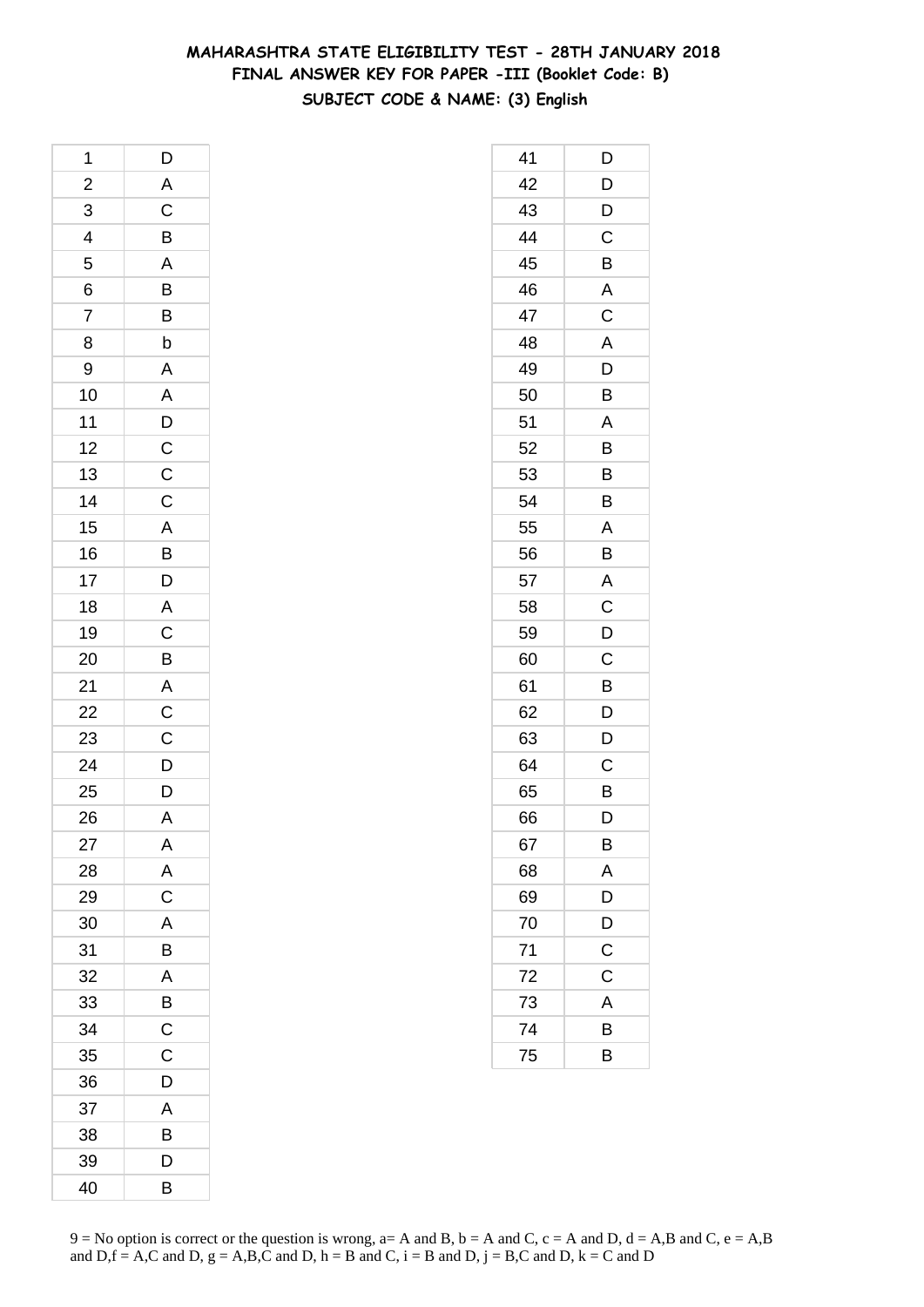# **MAHARASHTRA STATE ELIGIBILITY TEST - 28TH JANUARY 2018 FINAL ANSWER KEY FOR PAPER -III (Booklet Code: C) SUBJECT CODE & NAME: (3) English**

| 1               | $\mathsf{D}$                                                         |
|-----------------|----------------------------------------------------------------------|
|                 |                                                                      |
| $\frac{2}{3}$   | $\frac{C}{C}$                                                        |
| $\overline{4}$  |                                                                      |
| 5               |                                                                      |
| 6               |                                                                      |
| 7               | $\frac{A}{B}$                                                        |
| 8               |                                                                      |
| 9               |                                                                      |
| 10              | A C B A C C D D A A A C                                              |
| 11              |                                                                      |
| 12              |                                                                      |
| 13              |                                                                      |
| 14              |                                                                      |
| 15              |                                                                      |
| 16              |                                                                      |
| 17              |                                                                      |
| 18              |                                                                      |
| 19              |                                                                      |
| 20              |                                                                      |
| 21              | $\frac{A}{B}$                                                        |
| $\frac{22}{23}$ |                                                                      |
|                 |                                                                      |
| 24              | $\overline{A}$<br>$\overline{B}$<br>$\overline{C}$<br>$\overline{C}$ |
| 25              |                                                                      |
| 26              | D                                                                    |
| 27              | A                                                                    |
| 28              | B                                                                    |
| 29              | D                                                                    |
| 30              | B                                                                    |
| 31              | D                                                                    |
| 32              | D                                                                    |
| 33              | D                                                                    |
| 34              | C                                                                    |
| 35              | B                                                                    |
| 36              | A                                                                    |
| 37              | C                                                                    |
| 38              | A                                                                    |
| 39              | D                                                                    |
| 40              | B                                                                    |

| 41 | Α                       |
|----|-------------------------|
| 42 | B                       |
| 43 | B                       |
| 44 | B                       |
| 45 | A                       |
| 46 | B                       |
| 47 | $\mathsf{A}$            |
| 48 | $\overline{\mathrm{c}}$ |
| 49 | D                       |
| 50 | $\mathsf C$             |
| 51 | B                       |
| 52 | D                       |
| 53 | D                       |
| 54 | C                       |
| 55 | B                       |
| 56 | D                       |
| 57 | B                       |
| 58 | A                       |
| 59 | D                       |
| 60 | D                       |
| 61 | C                       |
| 62 | C                       |
| 63 | A                       |
| 64 | B                       |
| 65 | B                       |
| 66 | D                       |
| 67 | A                       |
| 68 | C                       |
| 69 | B                       |
| 70 | A                       |
| 71 | B                       |
| 72 | В                       |
| 73 | b                       |
| 74 | A                       |
| 75 | A                       |
|    |                         |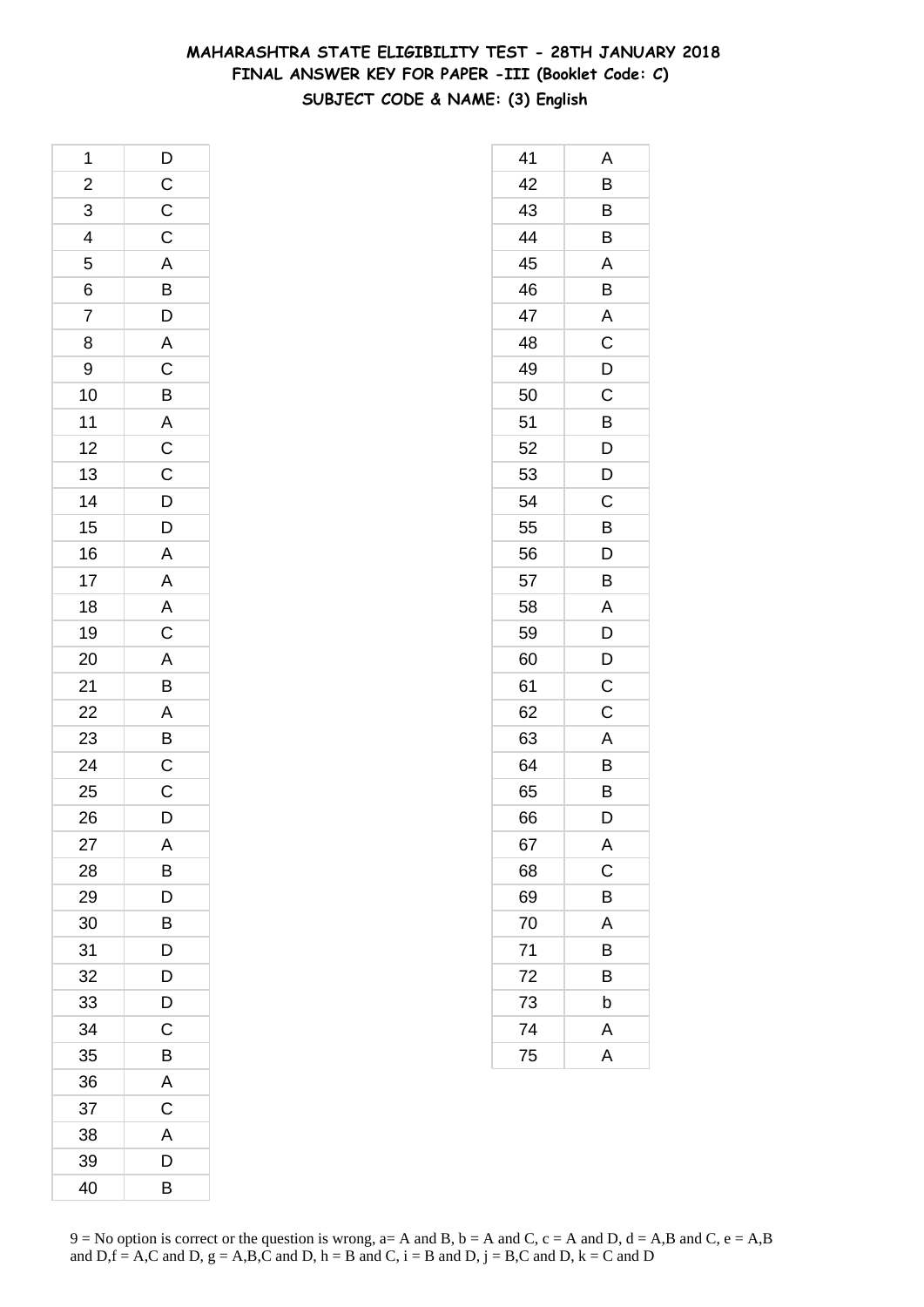# **MAHARASHTRA STATE ELIGIBILITY TEST - 28TH JANUARY 2018 FINAL ANSWER KEY FOR PAPER -III (Booklet Code: D) SUBJECT CODE & NAME: (3) English**

| 1              | A                                                                           |
|----------------|-----------------------------------------------------------------------------|
| $\overline{c}$ | $rac{C}{D}$                                                                 |
| 3              |                                                                             |
| 4              |                                                                             |
| 5              | $\overline{D}$                                                              |
| 6              | $\overline{A}$                                                              |
| 7              |                                                                             |
| 8              |                                                                             |
| 9              | A A C A B A B C C D                                                         |
| 10             |                                                                             |
| 11             |                                                                             |
| 12             |                                                                             |
| 13             |                                                                             |
| 14             |                                                                             |
| 15             |                                                                             |
| 16             |                                                                             |
| 17             |                                                                             |
| 18             |                                                                             |
| 19             |                                                                             |
| 20             |                                                                             |
| 21             | $\overline{AB}$ $\overline{D}$ $\overline{B}$ $\overline{D}$ $\overline{D}$ |
| 22             |                                                                             |
| 23             | $\frac{D}{D}$                                                               |
| 24             |                                                                             |
| 25             | $\frac{C}{B}$                                                               |
| 26             | A                                                                           |
| 27             | C                                                                           |
| 28             | A                                                                           |
| 29             | D                                                                           |
| 30             | B                                                                           |
| 31             | A                                                                           |
| 32             | B                                                                           |
| 33             | B                                                                           |
| 34             | B                                                                           |
| 35             | A                                                                           |
| 36             | B                                                                           |
| 37             | A                                                                           |
| 38             | $\mathsf C$                                                                 |
| 39             | D                                                                           |
| 40             | C                                                                           |

| 41 | В              |
|----|----------------|
| 42 | D              |
| 43 | D              |
| 44 | C              |
| 45 | Β              |
| 46 | D              |
| 47 | B              |
| 48 | A              |
| 49 | D              |
| 50 | D              |
| 51 | $\mathsf C$    |
| 52 | C              |
| 53 | Α              |
| 54 | B              |
| 55 | B              |
| 56 | D              |
| 57 | $\overline{A}$ |
| 58 | C              |
| 59 | B              |
| 60 | A              |
| 61 | Β              |
| 62 | B              |
| 63 | b              |
| 64 | A              |
| 65 | A              |
| 66 | D              |
| 67 | $\mathsf{C}$   |
| 68 | $\mathsf C$    |
| 69 | $\mathsf C$    |
| 70 | A              |
| 71 | B              |
| 72 | D              |
| 73 | A              |
| 74 | C              |
| 75 | B              |
|    |                |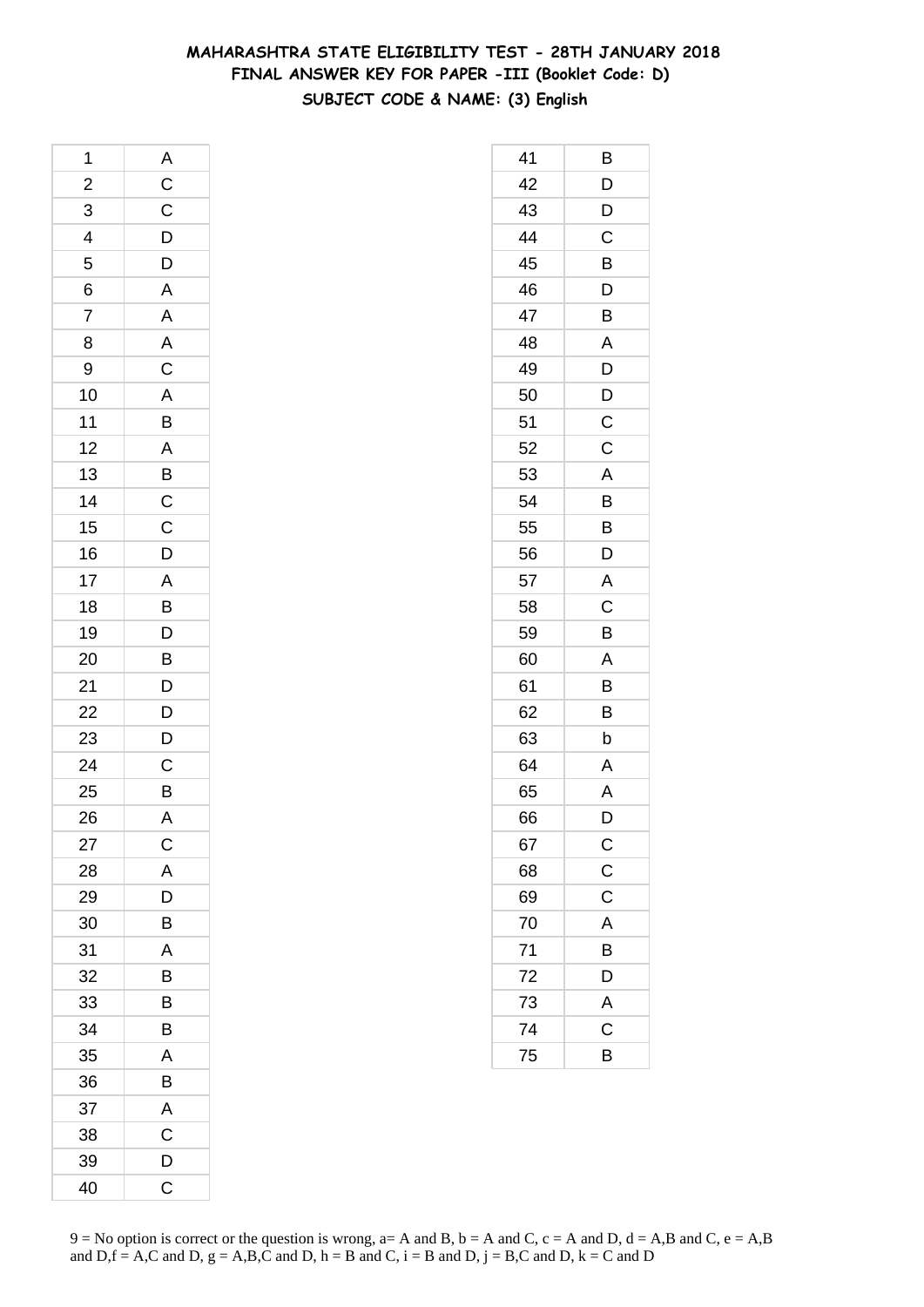### **MAHARASHTRA STATE ELIGIBILITY TEST - 28TH JANUARY 2018 FINAL ANSWER KEY FOR PAPER -III (Booklet Code: A) SUBJECT CODE & NAME: (4) Sanskrit**

| 1              | $\mathsf{D}$                    |
|----------------|---------------------------------|
| $\overline{c}$ |                                 |
|                | A A A C B C B B B D B C A C D B |
| $\frac{3}{4}$  |                                 |
| 5              |                                 |
| 6              |                                 |
| $\overline{7}$ |                                 |
| 8              |                                 |
| 9              |                                 |
| 10             |                                 |
| 11             |                                 |
| 12             |                                 |
| 13             |                                 |
| 14             |                                 |
| 15             |                                 |
| 16             |                                 |
| 17             |                                 |
| 18             |                                 |
| 19             | A<br>D                          |
| 20             | A D C A C C                     |
| 21             |                                 |
| 22             |                                 |
| 23             |                                 |
| 24             |                                 |
| 25             |                                 |
| 26             | A                               |
| 27             | B                               |
| 28             | D                               |
| 29             | B                               |
| 30             | A                               |
| 31             | B                               |
| 32             | $\mathsf{C}$                    |
| 33             | A                               |
| 34             | C                               |
| 35             | D                               |
| 36             | A                               |
| 37             | A                               |
| 38             | B                               |
| 39             | A                               |
| 40             | C                               |

| 41              | С              |
|-----------------|----------------|
| 42              | B              |
| 43              | D              |
| 44              | B              |
| 45              | B              |
| 46              | B              |
| 47              | C              |
| 48              | A              |
| 49              | D              |
| 50              | B              |
| 51              | A              |
| 52              | B              |
| 53              | C              |
| 54              | $\overline{B}$ |
| 55              | $\mathsf C$    |
| 56              | $\overline{C}$ |
| 57              | $\mathsf C$    |
| 58              | C              |
| 59              | D              |
| 60              | D              |
| 61              | B              |
| 62              | B              |
| 63              | C              |
| 64              | A              |
| 65              | B              |
| 66              | С              |
| 67              | В              |
| 68              | В              |
| 69              | В              |
| 70              | В              |
| $\overline{71}$ | A              |
| 72              | В              |
| 73              | В              |
| 74              | В              |
| 75              | B              |
|                 |                |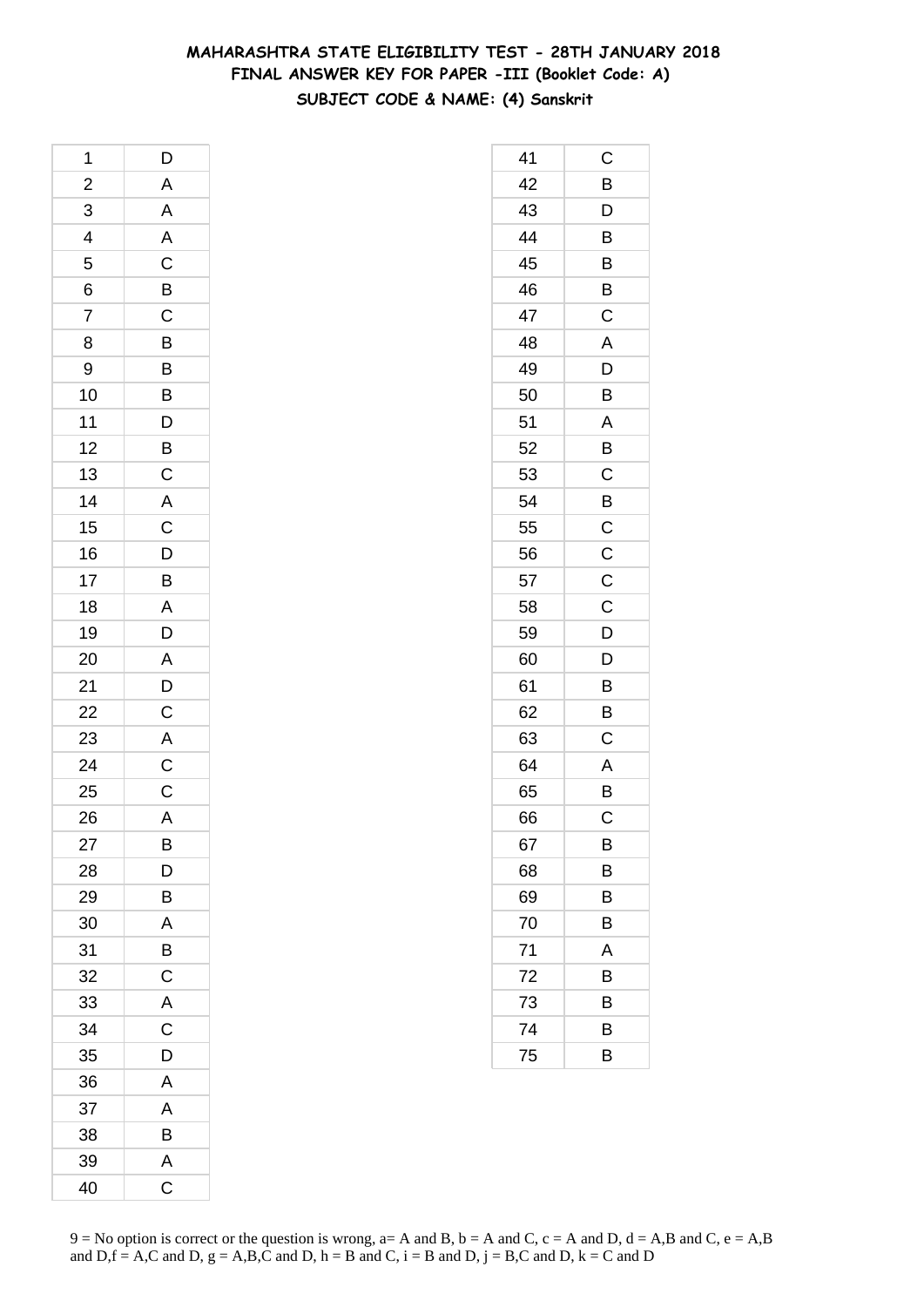### **MAHARASHTRA STATE ELIGIBILITY TEST - 28TH JANUARY 2018 FINAL ANSWER KEY FOR PAPER -III (Booklet Code: B) SUBJECT CODE & NAME: (4) Sanskrit**

| 1              | D                                                   |
|----------------|-----------------------------------------------------|
| $\overline{a}$ | $\mathsf{C}$                                        |
| $\overline{3}$ | $\frac{A}{C}$                                       |
| $\overline{4}$ |                                                     |
| 5              |                                                     |
| 6              |                                                     |
| $\overline{7}$ | C A B D B                                           |
| 8              |                                                     |
| 9              |                                                     |
| 10             | $\overline{AB}$<br>$\overline{B}$<br>$\overline{C}$ |
| 11             |                                                     |
| 12             |                                                     |
| 13             |                                                     |
| 14             |                                                     |
| 15             | $\overline{AC}$<br>$\overline{D}$                   |
| 16             | $\overline{A}$                                      |
| 17             |                                                     |
| 18             | A<br>B<br>A<br>C                                    |
| 19             |                                                     |
| 20             |                                                     |
| 21             | $\overline{C}$<br>$\overline{D}$                    |
| 22             |                                                     |
| 23             |                                                     |
| 24             |                                                     |
| 25             | B<br>B                                              |
| 26             | B                                                   |
| 27             | $\mathsf C$                                         |
| 28             | A                                                   |
| 29             | D                                                   |
| 30             | B                                                   |
| 31             | A                                                   |
| 32             | B                                                   |
| 33             | C                                                   |
| 34             | B                                                   |
| 35             | $\mathsf C$                                         |
| 36             | C                                                   |
| 37             | C                                                   |
| 38             | C                                                   |
| 39             | D                                                   |
| 40             | D                                                   |

| 41 | В           |
|----|-------------|
| 42 | B           |
| 43 | C           |
| 44 | A           |
| 45 | B           |
| 46 | C           |
| 47 | Β           |
| 48 | Β           |
| 49 | B           |
| 50 | B           |
| 51 | A           |
| 52 | B           |
| 53 | Β           |
| 54 | B           |
| 55 | B           |
| 56 | D           |
| 57 | A           |
| 58 | A           |
| 59 | Α           |
| 60 | C           |
| 61 | B           |
| 62 | C           |
| 63 | B           |
| 64 | B           |
| 65 | Β           |
| 66 | D           |
| 67 | B           |
| 68 | $\mathsf C$ |
| 69 | A           |
| 70 | C           |
| 71 | D           |
| 72 | B           |
| 73 | A           |
| 74 | D           |
| 75 | A           |
|    |             |

 $9 = No$  option is correct or the question is wrong,  $a = A$  and B,  $b = A$  and C,  $c = A$  and D,  $d = A$ ,B and C,  $e = A$ ,B and  $D,f = A,C$  and  $D, g = A,B,C$  and  $D, h = B$  and  $C, i = B$  and  $D, j = B,C$  and  $D, k = C$  and  $D$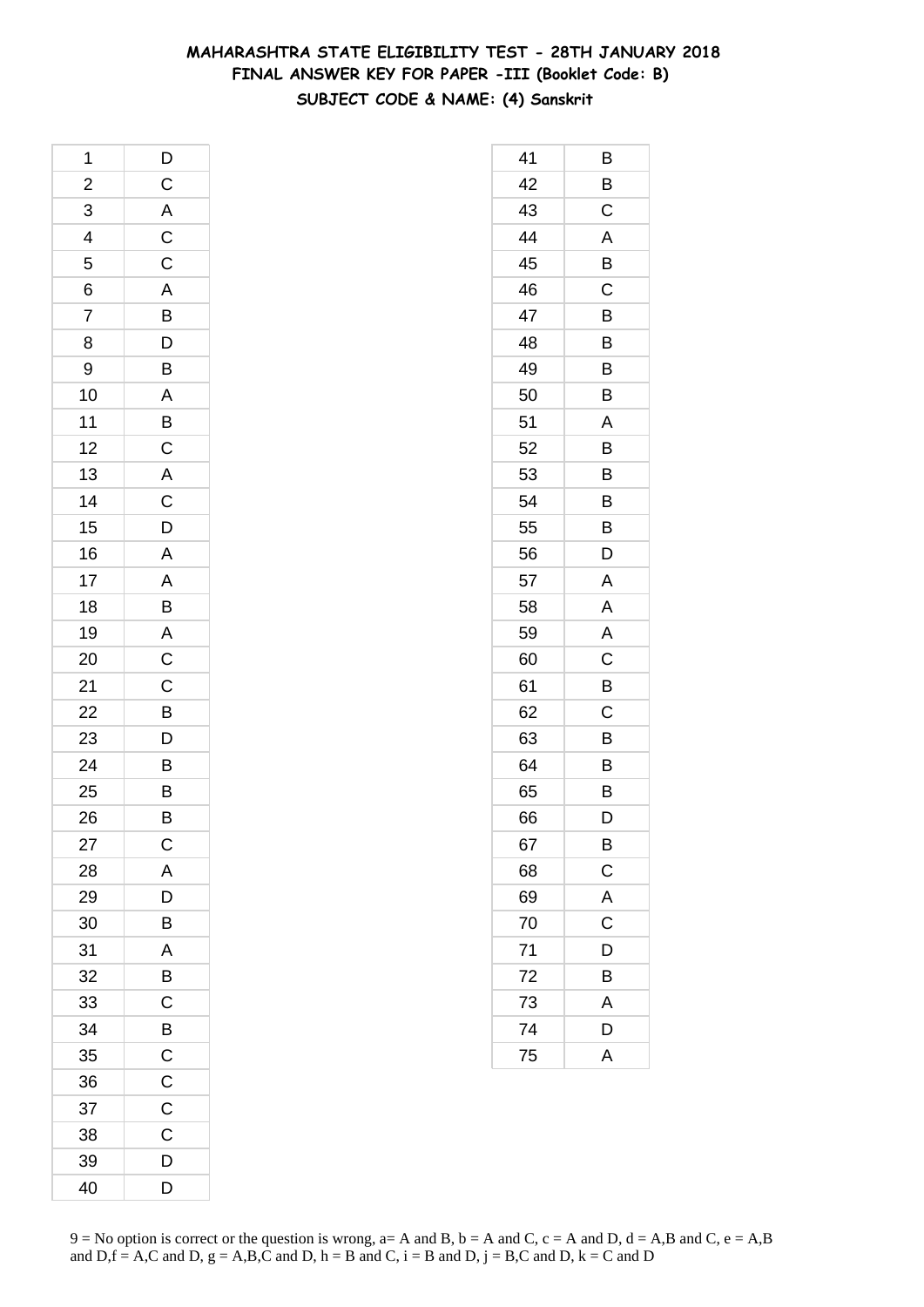### **MAHARASHTRA STATE ELIGIBILITY TEST - 28TH JANUARY 2018 FINAL ANSWER KEY FOR PAPER -III (Booklet Code: C) SUBJECT CODE & NAME: (4) Sanskrit**

| 1               | B                 |
|-----------------|-------------------|
| $\overline{c}$  | $\mathsf{C}$      |
| $\overline{3}$  |                   |
| $\overline{4}$  | A<br>C            |
| 5               | $\overline{D}$    |
| 6               | A                 |
| $\overline{7}$  |                   |
| 8               |                   |
| 9               |                   |
| 10              | $A$ B $A$ C C $C$ |
| 11              |                   |
| 12              |                   |
| 13              |                   |
| 14              | BDBBB             |
| 15              |                   |
| 16              |                   |
| 17              | $\overline{C}$    |
| 18              | $\overline{A}$    |
| 19              |                   |
| 20              | $\frac{D}{B}$     |
| 21              |                   |
| $\overline{22}$ |                   |
| 23              | $\frac{A}{B}$     |
| 24              | $\frac{B}{C}$     |
| 25              |                   |
| 26              | $\mathsf{C}$      |
| 27              | $\mathsf{C}$      |
| 28              | $\mathsf C$       |
| 29              | D                 |
| 30              | D                 |
| 31              | B                 |
| 32              | B                 |
| 33              | $\mathsf C$       |
| 34              | A                 |
| 35              | B                 |
| 36              | C                 |
| 37              | B                 |
| 38              | B                 |
| 39              | B                 |
| 40              | B                 |

| 41 | Α              |
|----|----------------|
| 42 | $\overline{B}$ |
| 43 | B              |
| 44 | B              |
| 45 | B              |
| 46 | D              |
| 47 | A              |
| 48 | $\mathsf{A}$   |
| 49 | A              |
| 50 | $\overline{C}$ |
| 51 | B              |
| 52 | C              |
| 53 | B              |
| 54 | B              |
| 55 | B              |
| 56 | D              |
| 57 | B              |
| 58 | C              |
| 59 | A              |
| 60 | $\mathsf C$    |
| 61 | $\overline{D}$ |
| 62 | $\overline{B}$ |
| 63 | A              |
| 64 | D              |
| 65 | A              |
| 66 | D              |
| 67 | $\mathsf{C}$   |
| 68 | $\frac{A}{C}$  |
| 69 |                |
| 70 | C              |
| 71 | A              |
| 72 | B              |
| 73 | D              |
| 74 | B              |
| 75 | A              |
|    |                |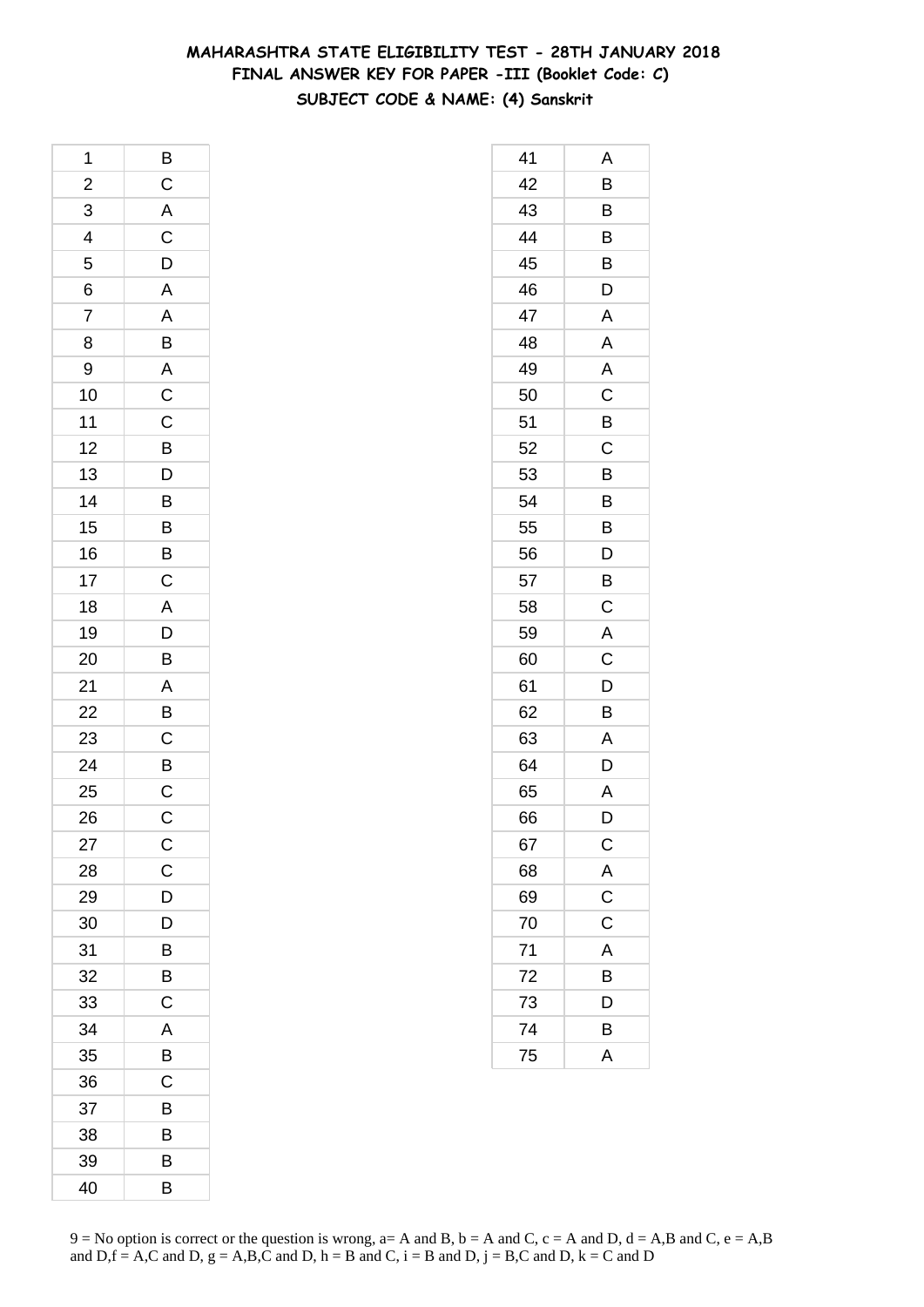### **MAHARASHTRA STATE ELIGIBILITY TEST - 28TH JANUARY 2018 FINAL ANSWER KEY FOR PAPER -III (Booklet Code: D) SUBJECT CODE & NAME: (4) Sanskrit**

| 1              | C                                            |
|----------------|----------------------------------------------|
| $\overline{a}$ |                                              |
| $\overline{3}$ |                                              |
| $\overline{4}$ | BDBBBC                                       |
| 5              |                                              |
| 6              |                                              |
| $\overline{7}$ |                                              |
| 8              | $\begin{array}{c}\nA \\ D \\ B\n\end{array}$ |
| 9              |                                              |
| 10             |                                              |
| 11             | $\overline{A}$<br>$B$<br>$C$                 |
| 12             |                                              |
| 13             |                                              |
| 14             |                                              |
| 15             | $\frac{B}{C}$                                |
| 16             |                                              |
| 17             |                                              |
| 18             | $\frac{C}{C}$                                |
| 19             |                                              |
| 20             | $\frac{D}{D}$                                |
| 21             |                                              |
| 22             | $\overline{B}$ $\overline{C}$                |
| 23             |                                              |
| 24             |                                              |
| 25             | $\frac{A}{B}$                                |
| 26             | $\mathsf C$                                  |
| 27             | В                                            |
| 28             | B                                            |
| 29             | B                                            |
| 30             | B                                            |
| 31             | A                                            |
| 32             | B                                            |
| 33             | B                                            |
| 34             | B                                            |
| 35             | B                                            |
| 36             | D                                            |
| 37             | Α                                            |
| 38             | Α                                            |
| 39             | A                                            |
| 40             | $\mathsf C$                                  |

| 41 | Β                       |
|----|-------------------------|
| 42 | C                       |
| 43 | B                       |
| 44 | B                       |
| 45 | B                       |
| 46 | D                       |
| 47 | B                       |
| 48 | C                       |
| 49 | $\mathsf{A}$            |
| 50 | C                       |
| 51 | D                       |
| 52 | B                       |
| 53 | A                       |
| 54 | D                       |
| 55 | A                       |
| 56 | D                       |
| 57 | C                       |
| 58 | $\overline{A}$          |
| 59 | $\mathsf C$             |
| 60 | C                       |
| 61 | A                       |
| 62 | B                       |
| 63 | D                       |
| 64 | Β                       |
| 65 | A                       |
| 66 | В                       |
| 67 | $\mathsf{C}$            |
| 68 | $rac{A}{C}$             |
| 69 |                         |
| 70 | D                       |
| 71 | A                       |
| 72 | A                       |
| 73 | B                       |
| 74 | $\overline{\mathsf{A}}$ |
| 75 | $\overline{\mathrm{C}}$ |
|    |                         |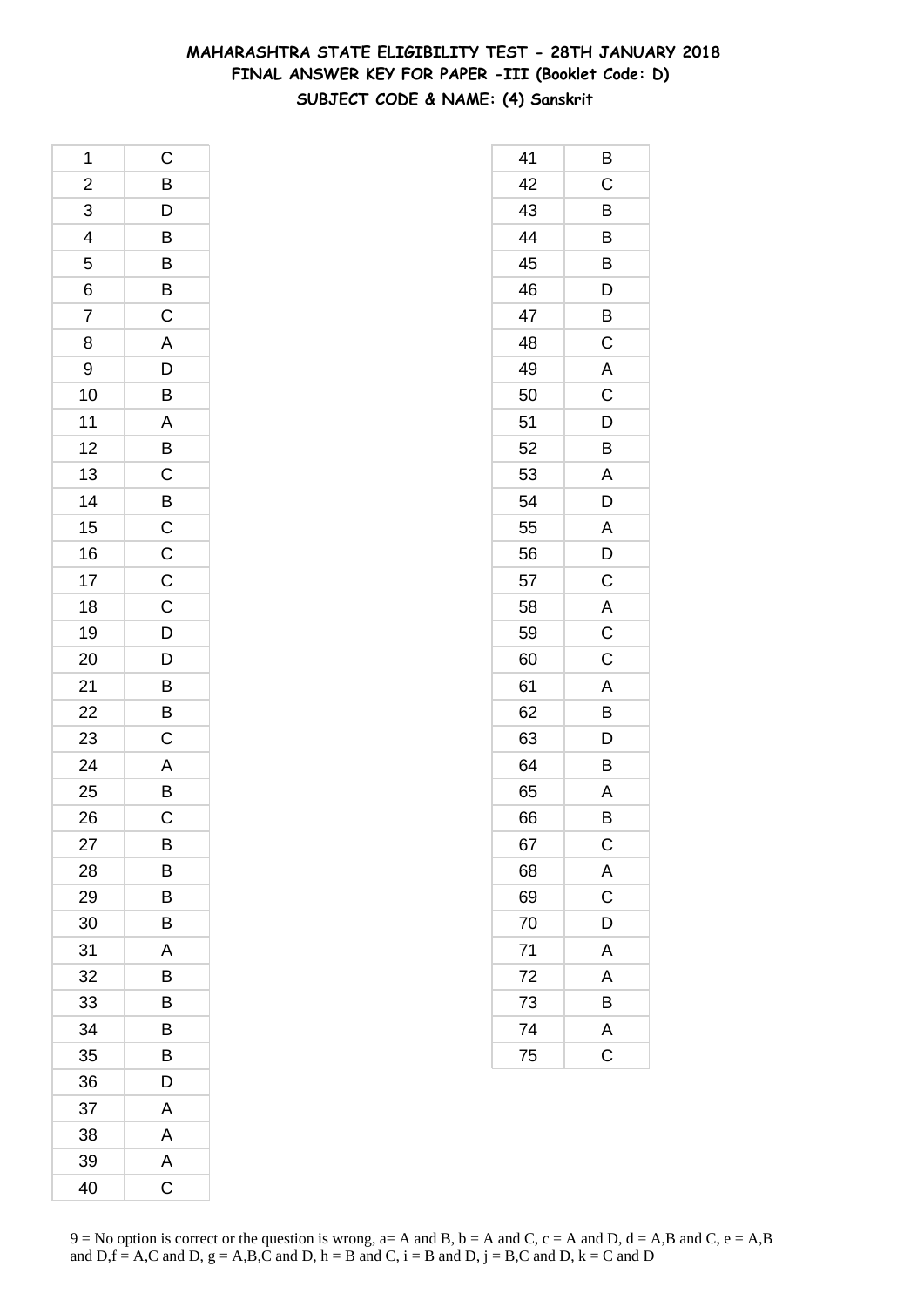### **MAHARASHTRA STATE ELIGIBILITY TEST - 28TH JANUARY 2018 FINAL ANSWER KEY FOR PAPER -III (Booklet Code: A) SUBJECT CODE & NAME: (5) Urdu**

| 1                       | A                                                                    |
|-------------------------|----------------------------------------------------------------------|
| $\overline{\mathbf{c}}$ |                                                                      |
| 3                       | $\frac{A}{D}$                                                        |
| 4                       |                                                                      |
| 5                       |                                                                      |
| 6                       | $\frac{B}{D}$                                                        |
| $\overline{7}$          |                                                                      |
| 8                       |                                                                      |
| 9                       | $\frac{C}{B}$                                                        |
| 10                      |                                                                      |
| 11                      | $\frac{D}{B}$                                                        |
| 12                      | $\overline{A}$                                                       |
| 13                      |                                                                      |
| 14                      |                                                                      |
| 15                      |                                                                      |
| 16                      | $\overline{A}$<br>$\overline{A}$<br>$\overline{D}$<br>$\overline{C}$ |
| 17                      |                                                                      |
| 18                      |                                                                      |
| 19                      |                                                                      |
| 20                      | ABBD                                                                 |
| 21                      | $\overline{A}$                                                       |
| 22                      |                                                                      |
| 23                      | $\frac{B}{B}$                                                        |
| 24                      |                                                                      |
| 25                      | $\frac{A}{B}$                                                        |
| 26                      | D                                                                    |
| 27                      | B                                                                    |
| 28                      | C                                                                    |
| 29                      | A                                                                    |
| 30                      | B                                                                    |
| 31                      | $\overline{C}$                                                       |
| 32                      | B                                                                    |
| 33                      | A                                                                    |
| 34                      | B                                                                    |
| 35                      | B                                                                    |
| 36                      | C                                                                    |
| 37                      | $\mathsf C$                                                          |
| 38                      | D                                                                    |
| 39                      | A                                                                    |
| 40                      | B                                                                    |

| 41 | Α                       |
|----|-------------------------|
| 42 | C                       |
| 43 | $\overline{D}$          |
| 44 | $\overline{B}$          |
| 45 | B                       |
| 46 | C                       |
| 47 | A                       |
| 48 | A                       |
| 49 | $\overline{D}$          |
| 50 | B                       |
| 51 | $\mathsf C$             |
| 52 | D                       |
| 53 | C                       |
| 54 | $\mathsf C$             |
| 55 | B                       |
| 56 | A                       |
| 57 | $\overline{\mathsf{A}}$ |
| 58 | D                       |
| 59 | D                       |
| 60 | B                       |
| 61 | $\mathsf{A}$            |
| 62 | $\mathsf C$             |
| 63 | $\overline{D}$          |
| 64 | D                       |
| 65 | $\mathsf{A}$            |
| 66 | A                       |
| 67 | В                       |
| 68 | A                       |
| 69 | D                       |
| 70 | C                       |
| 71 | B                       |
| 72 | C                       |
| 73 | D                       |
| 74 | $\mathsf C$             |
| 75 | D                       |
|    |                         |

 $9 = No$  option is correct or the question is wrong,  $a = A$  and B,  $b = A$  and C,  $c = A$  and D,  $d = A$ ,B and C,  $e = A$ ,B and  $D,f = A,C$  and  $D, g = A,B,C$  and  $D, h = B$  and  $C, i = B$  and  $D, j = B,C$  and  $D, k = C$  and  $D$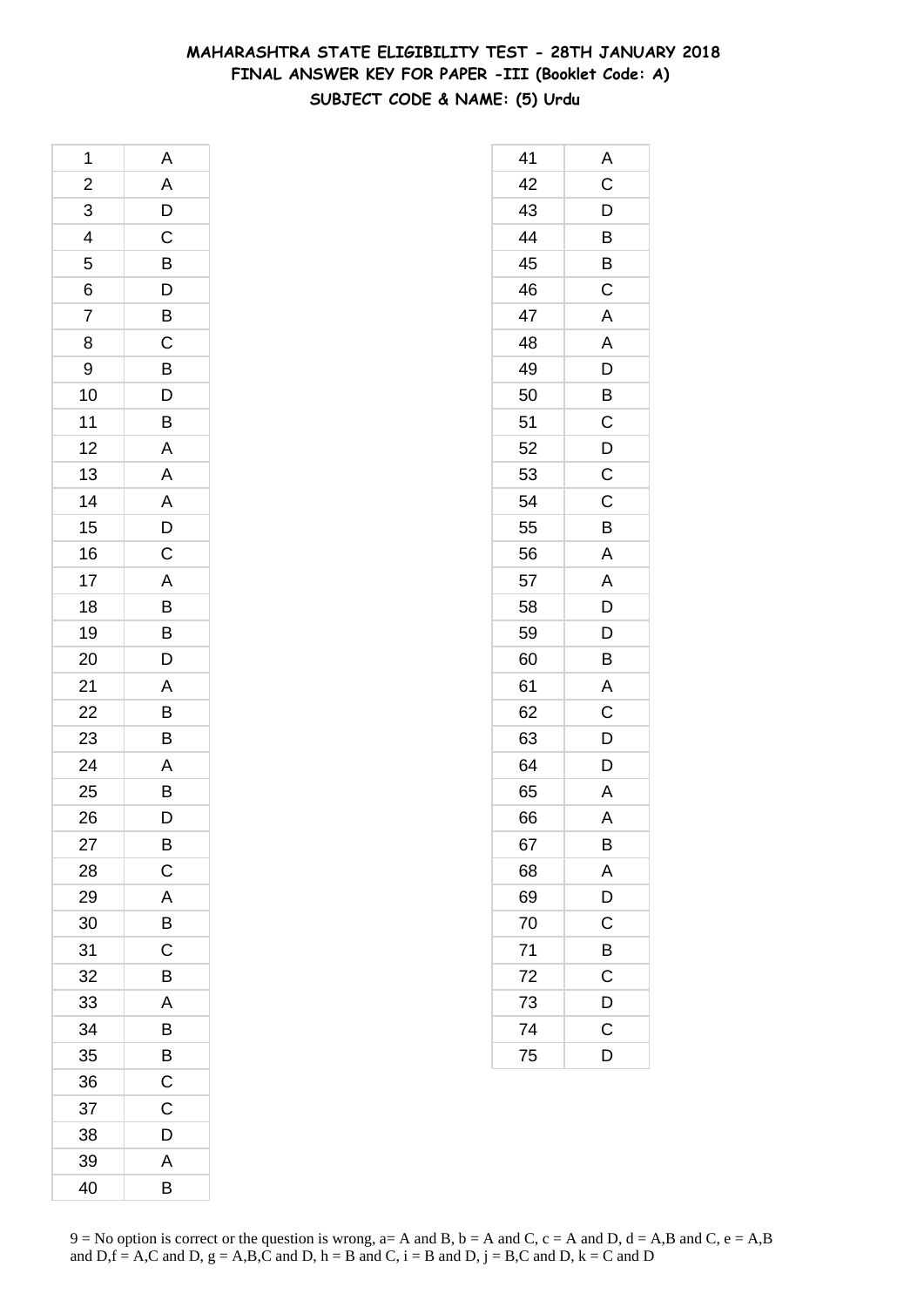### **MAHARASHTRA STATE ELIGIBILITY TEST - 28TH JANUARY 2018 FINAL ANSWER KEY FOR PAPER -III (Booklet Code: B) SUBJECT CODE & NAME: (5) Urdu**

| 1               | A                                                   |
|-----------------|-----------------------------------------------------|
| $\overline{a}$  |                                                     |
| $\overline{3}$  | $\frac{B}{B}$                                       |
| $\overline{4}$  |                                                     |
| 5               | $\overline{AB}$<br>$\overline{B}$<br>$\overline{D}$ |
| 6               |                                                     |
| $\overline{7}$  |                                                     |
| 8               | $rac{B}{C}$                                         |
| 9               | $\overline{A}$                                      |
| 10              |                                                     |
| 11              | $\frac{B}{C}$                                       |
| 12              | B                                                   |
| 13              | A                                                   |
| 14              |                                                     |
| 15              |                                                     |
| 16              | $\frac{B}{C}$                                       |
| 17              | $\overline{C}$                                      |
| 18              | D                                                   |
| 19              |                                                     |
| 20              | $\frac{A}{B}$                                       |
| 21              | $\overline{A}$                                      |
| $\overline{22}$ | $\frac{1}{C}$                                       |
| 23              | $\overline{D}$                                      |
| 24              | $\frac{B}{B}$                                       |
| 25              |                                                     |
| 26              | $\mathsf C$                                         |
| 27              | Α                                                   |
| 28              | A                                                   |
| 29              | D                                                   |
| 30              | B                                                   |
| 31              | C                                                   |
| 32              | $\mathsf{D}$                                        |
| 33              | $\overline{\mathrm{c}}$                             |
| 34              | C                                                   |
| 35              | B                                                   |
| 36              | A                                                   |
| 37              | A                                                   |
| 38              | D                                                   |
| 39              | D                                                   |
| 40              | B                                                   |

| 41 | A              |
|----|----------------|
| 42 | $\mathsf C$    |
| 43 | D              |
| 44 | $\overline{D}$ |
| 45 | A              |
| 46 | A              |
| 47 | Β              |
| 48 | A              |
| 49 | D              |
| 50 | $\overline{C}$ |
| 51 | B              |
| 52 | C              |
| 53 | D              |
| 54 | $\mathsf C$    |
| 55 | D              |
| 56 | A              |
| 57 | A              |
| 58 | D              |
| 59 | C              |
| 60 | B              |
| 61 | $\overline{D}$ |
| 62 | B              |
| 63 | C              |
| 64 | B              |
| 65 | D              |
| 66 | B              |
| 67 | Α              |
| 68 | A              |
| 69 | A              |
| 70 | D              |
| 71 | C              |
| 72 | A              |
| 73 | В              |
| 74 | B              |
| 75 | D              |
|    |                |

 $9 = No$  option is correct or the question is wrong,  $a = A$  and B,  $b = A$  and C,  $c = A$  and D,  $d = A$ ,B and C,  $e = A$ ,B and  $D,f = A,C$  and  $D, g = A,B,C$  and  $D, h = B$  and  $C, i = B$  and  $D, j = B,C$  and  $D, k = C$  and  $D$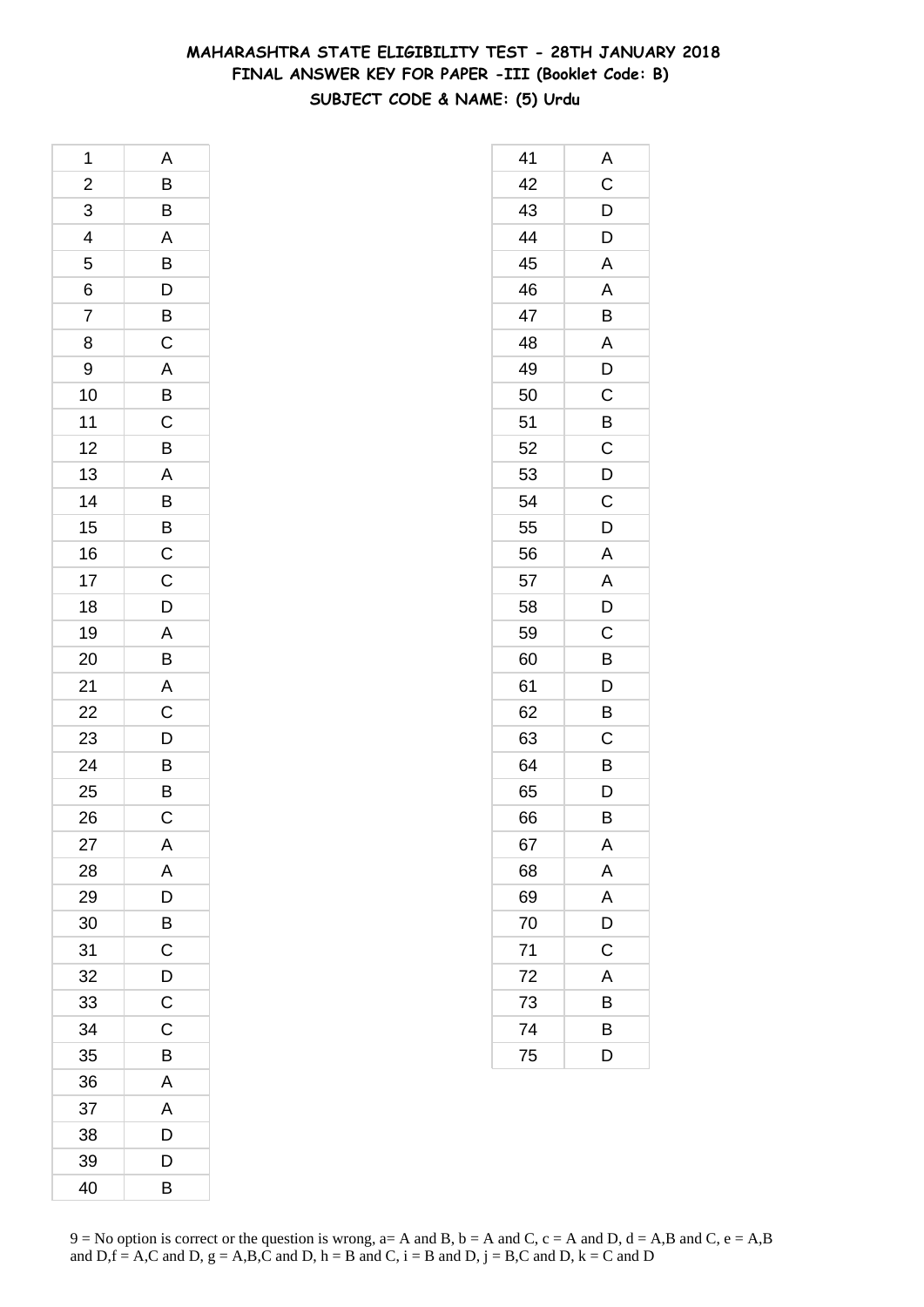### **MAHARASHTRA STATE ELIGIBILITY TEST - 28TH JANUARY 2018 FINAL ANSWER KEY FOR PAPER -III (Booklet Code: C) SUBJECT CODE & NAME: (5) Urdu**

| 1                       | $\mathsf C$                                                 |
|-------------------------|-------------------------------------------------------------|
| $\overline{\mathbf{c}}$ | $\overline{B}$                                              |
| $\overline{3}$          |                                                             |
| $\overline{4}$          |                                                             |
| 5                       | A B B C C                                                   |
| 6                       |                                                             |
| 7                       |                                                             |
| 8                       |                                                             |
| 9                       |                                                             |
| 10                      | D A B A C                                                   |
| 11                      |                                                             |
| 12                      |                                                             |
| 13                      | $\overline{D}$ $\overline{B}$ $\overline{B}$ $\overline{C}$ |
| 14                      |                                                             |
| 15                      |                                                             |
| 16                      |                                                             |
| 17                      |                                                             |
| 18                      |                                                             |
| 19                      |                                                             |
| 20                      | A A D B C D C                                               |
| 21                      |                                                             |
| 22                      |                                                             |
| 23                      |                                                             |
| 24                      | $\mathsf C$                                                 |
| 25                      | $\overline{B}$                                              |
| 26                      | $\overline{\mathsf{A}}$                                     |
| 27                      | A                                                           |
| 28                      | D                                                           |
| 29                      | D                                                           |
| 30                      | B                                                           |
| 31                      | A                                                           |
| 32                      | C                                                           |
| 33                      | D                                                           |
| 34                      | D                                                           |
| 35                      | A                                                           |
| 36                      | A                                                           |
| 37                      | B                                                           |
| 38                      | A                                                           |
| 39                      | D                                                           |
| 40                      | C                                                           |

| 41 | Β |
|----|---|
| 42 | C |
| 43 | D |
| 44 | C |
| 45 | D |
| 46 | A |
| 47 | A |
| 48 | D |
| 49 | C |
| 50 | B |
| 51 | D |
| 52 | B |
| 53 | C |
| 54 | B |
| 55 | D |
| 56 | B |
| 57 | A |
| 58 | A |
| 59 | A |
| 60 | D |
| 61 | C |
| 62 | A |
| 63 | B |
| 64 | B |
| 65 | D |
| 66 | A |
| 67 | В |
| 68 | Β |
| 69 | A |
| 70 | B |
| 71 | D |
| 72 | B |
| 73 | C |
| 74 | A |
| 75 | B |
|    |   |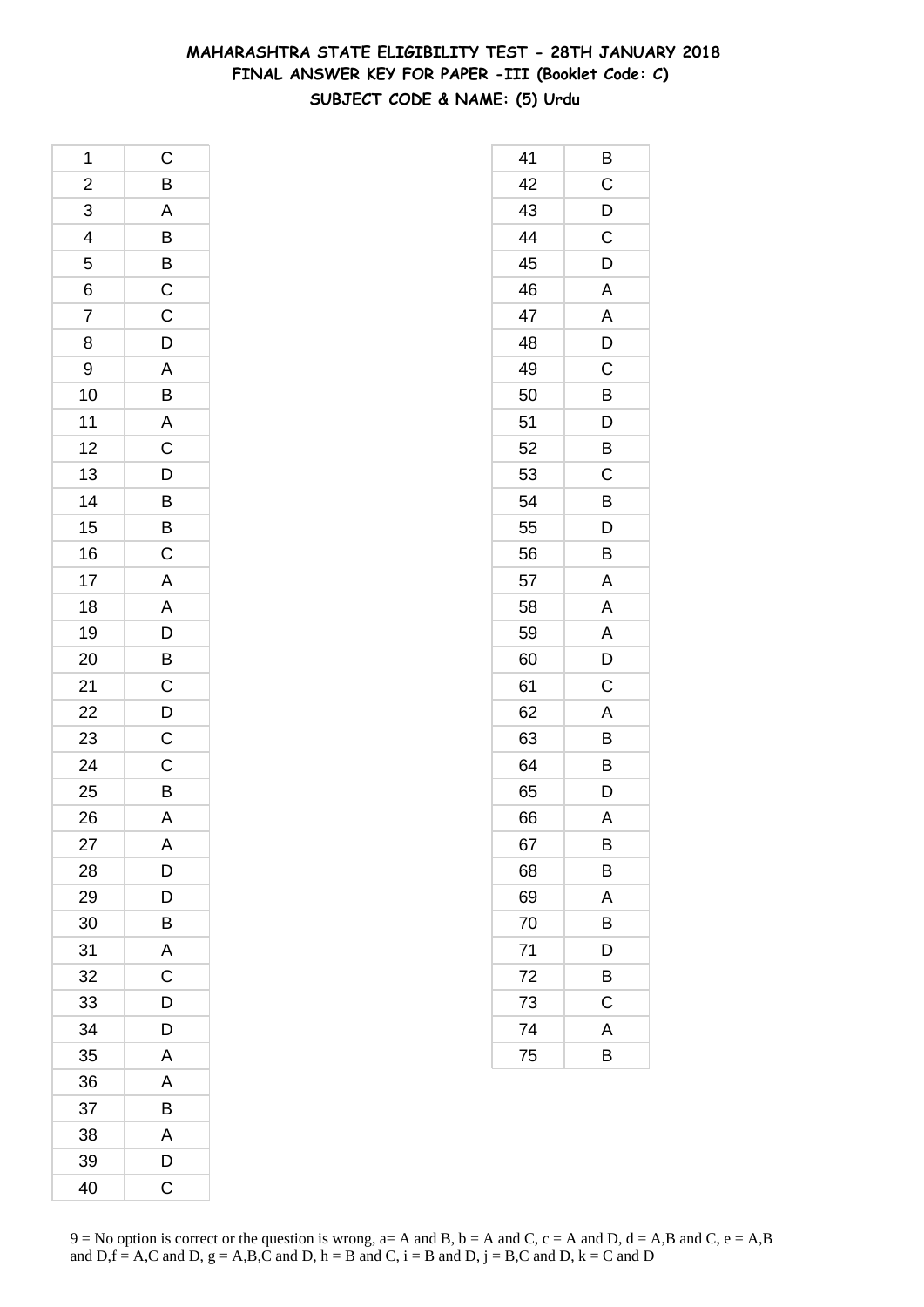### **MAHARASHTRA STATE ELIGIBILITY TEST - 28TH JANUARY 2018 FINAL ANSWER KEY FOR PAPER -III (Booklet Code: D) SUBJECT CODE & NAME: (5) Urdu**

| 1                       | $\overline{A}$                              |
|-------------------------|---------------------------------------------|
| $\overline{\mathbf{c}}$ | C D B B C A A D B C D C C B A A D D B A C D |
| 3                       |                                             |
| $\overline{4}$          |                                             |
|                         |                                             |
| $\frac{5}{6}$           |                                             |
| $\overline{7}$          |                                             |
| 8                       |                                             |
| 9                       |                                             |
| 10                      |                                             |
| 11                      |                                             |
| 12                      |                                             |
| 13                      |                                             |
| 14                      |                                             |
| 15                      |                                             |
| 16                      |                                             |
| 17                      |                                             |
| 18                      |                                             |
| 19                      |                                             |
| 20                      |                                             |
| 21                      |                                             |
| 22                      |                                             |
| 23                      |                                             |
| 24                      | $\overline{D}$                              |
| 25                      | $\frac{\overline{A}}{A}$                    |
| 26                      | $\overline{A}$                              |
| 27                      | B                                           |
| 28                      | A                                           |
| 29                      | D                                           |
| 30                      | $\mathsf{C}$                                |
| 31                      | $\overline{B}$                              |
| 32                      | $\overline{\mathrm{c}}$                     |
| 33                      | D                                           |
| 34                      | C                                           |
| 35                      | D                                           |
| 36                      | A                                           |
| 37                      | A                                           |
| 38                      | D                                           |
| 39                      | C                                           |
| 40                      | B                                           |

| 41 | D           |
|----|-------------|
| 42 | B           |
| 43 | $\mathsf C$ |
| 44 | B           |
| 45 | D           |
| 46 | B           |
| 47 | A           |
| 48 | A           |
| 49 | A           |
| 50 | D           |
| 51 | C           |
| 52 | A           |
| 53 | B           |
| 54 | Β           |
| 55 | D           |
| 56 | Α           |
| 57 | B           |
| 58 | B           |
| 59 | A           |
| 60 | B           |
| 61 | D           |
| 62 | B           |
| 63 | C           |
| 64 | A           |
| 65 | B           |
| 66 | С           |
| 67 | В           |
| 68 | A           |
| 69 | B           |
| 70 | B           |
| 71 | C           |
| 72 | C           |
| 73 | D           |
| 74 | A           |
| 75 | B           |
|    |             |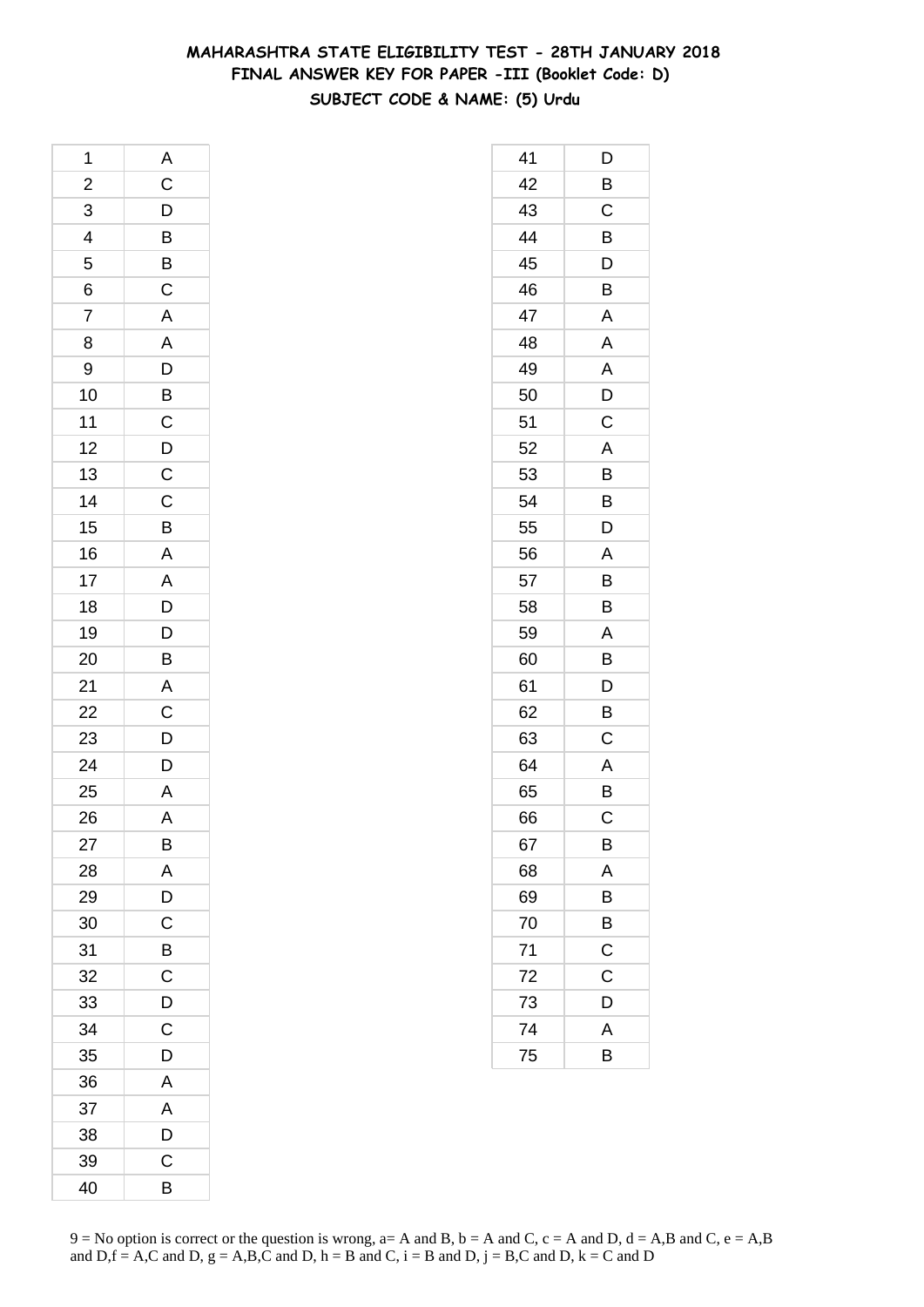### **MAHARASHTRA STATE ELIGIBILITY TEST - 28TH JANUARY 2018 FINAL ANSWER KEY FOR PAPER -III (Booklet Code: A) SUBJECT CODE & NAME: (10) History**

| 1                       | D                |
|-------------------------|------------------|
| $\overline{\mathbf{c}}$ | $\mathsf{D}$     |
| $\overline{3}$          |                  |
| $\overline{4}$          | A<br>C<br>B<br>C |
| 5                       |                  |
| 6                       |                  |
| 7                       |                  |
| 8                       | $\frac{B}{C}$    |
| 9                       |                  |
| 10                      |                  |
| 11                      | $rac{A}{D}$      |
| 12                      |                  |
| 13                      | $rac{B}{C}$      |
| 14                      |                  |
| 15                      | $rac{B}{C}$      |
| 16                      | $\overline{A}$   |
| 17                      | $\frac{1}{D}$    |
| 18                      | $\overline{A}$   |
| 19                      | B                |
| 20                      | $\overline{A}$   |
| 21                      | B                |
| 22                      |                  |
| 23                      | $rac{A}{D}$      |
| 24                      | B                |
| 25                      | A                |
| 26                      | D                |
| 27                      | a                |
| 28                      | $\mathsf{C}$     |
| 29                      | B                |
| 30                      | D                |
| 31                      | B                |
| 32                      | C                |
| 33                      | B                |
| 34                      | B                |
| 35                      | A                |
| 36                      | $\overline{C}$   |
| 37                      | C                |
| 38                      | D                |
| 39                      | B                |
| 40                      | D                |

| 41 | D                       |
|----|-------------------------|
| 42 | $\mathsf{C}$            |
| 43 | B                       |
| 44 | B                       |
| 45 | A                       |
| 46 | A                       |
| 47 | C                       |
| 48 | $\mathsf{A}$            |
| 49 | A                       |
| 50 | B                       |
| 51 | A                       |
| 52 | A                       |
| 53 | $\overline{\mathsf{C}}$ |
| 54 | A                       |
| 55 | B                       |
| 56 | B                       |
| 57 | D                       |
| 58 | D                       |
| 59 | $\mathsf C$             |
| 60 | B                       |
| 61 | B                       |
| 62 | A                       |
| 63 | C                       |
| 64 | B                       |
| 65 | C                       |
| 66 | C                       |
| 67 | $\mathsf{C}$            |
| 68 | $\overline{B}$          |
| 69 | C                       |
| 70 | B                       |
| 71 | C                       |
| 72 | D                       |
| 73 | $\overline{A}$          |
| 74 | D                       |
| 75 | $\overline{\text{c}}$   |
|    |                         |

 $9 = No$  option is correct or the question is wrong,  $a = A$  and B,  $b = A$  and C,  $c = A$  and D,  $d = A$ ,B and C,  $e = A$ ,B and  $D,f = A,C$  and  $D, g = A,B,C$  and  $D, h = B$  and  $C, i = B$  and  $D, j = B,C$  and  $D, k = C$  and  $D$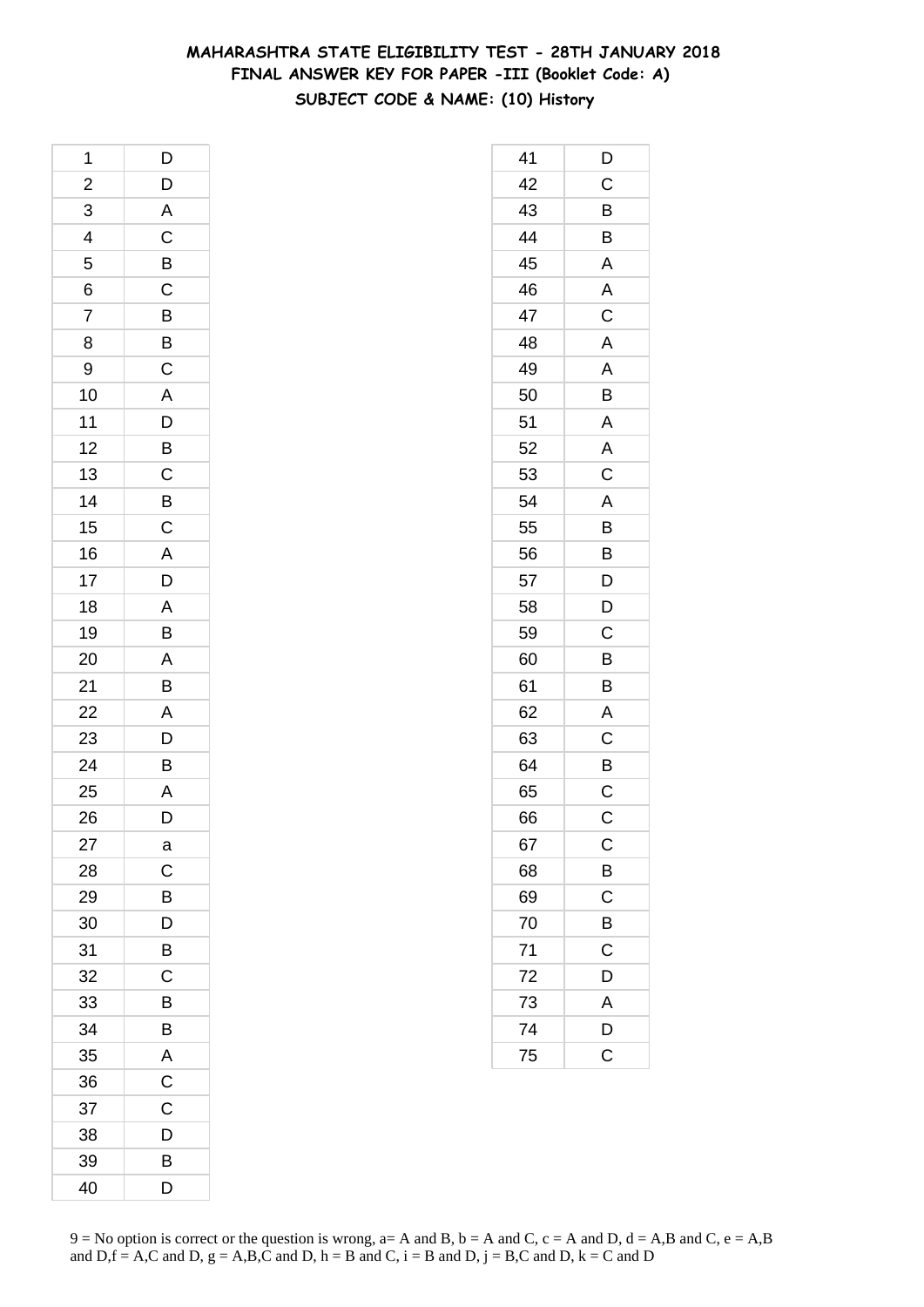### **MAHARASHTRA STATE ELIGIBILITY TEST - 28TH JANUARY 2018 FINAL ANSWER KEY FOR PAPER -III (Booklet Code: B) SUBJECT CODE & NAME: (10) History**

| 1              | B                        |
|----------------|--------------------------|
| $\overline{a}$ | $\overline{A}$           |
| 3              | $\mathsf{D}$             |
| $\overline{4}$ | $\overline{B}$           |
| 5              | $\overline{A}$           |
| 6              | $\overline{D}$           |
| $\overline{7}$ | a                        |
| 8              | $\mathsf{C}$             |
| 9              | $\overline{B}$           |
| 10             | $\overline{D}$<br>B      |
| 11             |                          |
| 12             | $\overline{C}$           |
| 13             | $\frac{1}{\overline{B}}$ |
| 14             | B                        |
| 15             |                          |
| 16             |                          |
| 17             |                          |
| 18             | A<br>C<br>C<br>D<br>D    |
| 19             |                          |
| 20             | $\frac{B}{D}$            |
| 21             | $\overline{D}$           |
| 22             |                          |
| 23             | $\frac{C}{B}$            |
| 24             | B                        |
| 25             | A                        |
| 26             | A                        |
| 27             | C                        |
| 28             | A                        |
| 29             | A                        |
| 30             | B                        |
| 31             | A                        |
| 32             | A                        |
| 33             | C                        |
| 34             | A                        |
| 35             | B                        |
| 36             | B                        |
| 37             | D                        |
| 38             | D                        |
| 39             | C                        |
| 40             | B                        |

| 41 | Β                       |
|----|-------------------------|
| 42 | A                       |
| 43 | $\mathsf C$             |
| 44 | $\overline{B}$          |
| 45 | $\mathsf C$             |
| 46 | $\mathsf C$             |
| 47 | $\mathsf C$             |
| 48 | B                       |
| 49 | $\mathsf C$             |
| 50 | B                       |
| 51 | C                       |
| 52 | D                       |
| 53 | A                       |
| 54 | D                       |
| 55 | $\overline{\mathrm{c}}$ |
| 56 | $\overline{D}$          |
| 57 | D                       |
| 58 | A                       |
| 59 | $\mathsf C$             |
| 60 | B                       |
| 61 | C                       |
| 62 | $\overline{B}$          |
| 63 | B                       |
| 64 | $\mathsf C$             |
| 65 | $\mathsf{A}$            |
| 66 | D                       |
| 67 | B                       |
| 68 | C                       |
| 69 | B                       |
| 70 | $\mathsf C$             |
| 71 | A                       |
| 72 | D                       |
| 73 | A                       |
| 74 | B                       |
| 75 | $\overline{\mathsf{A}}$ |
|    |                         |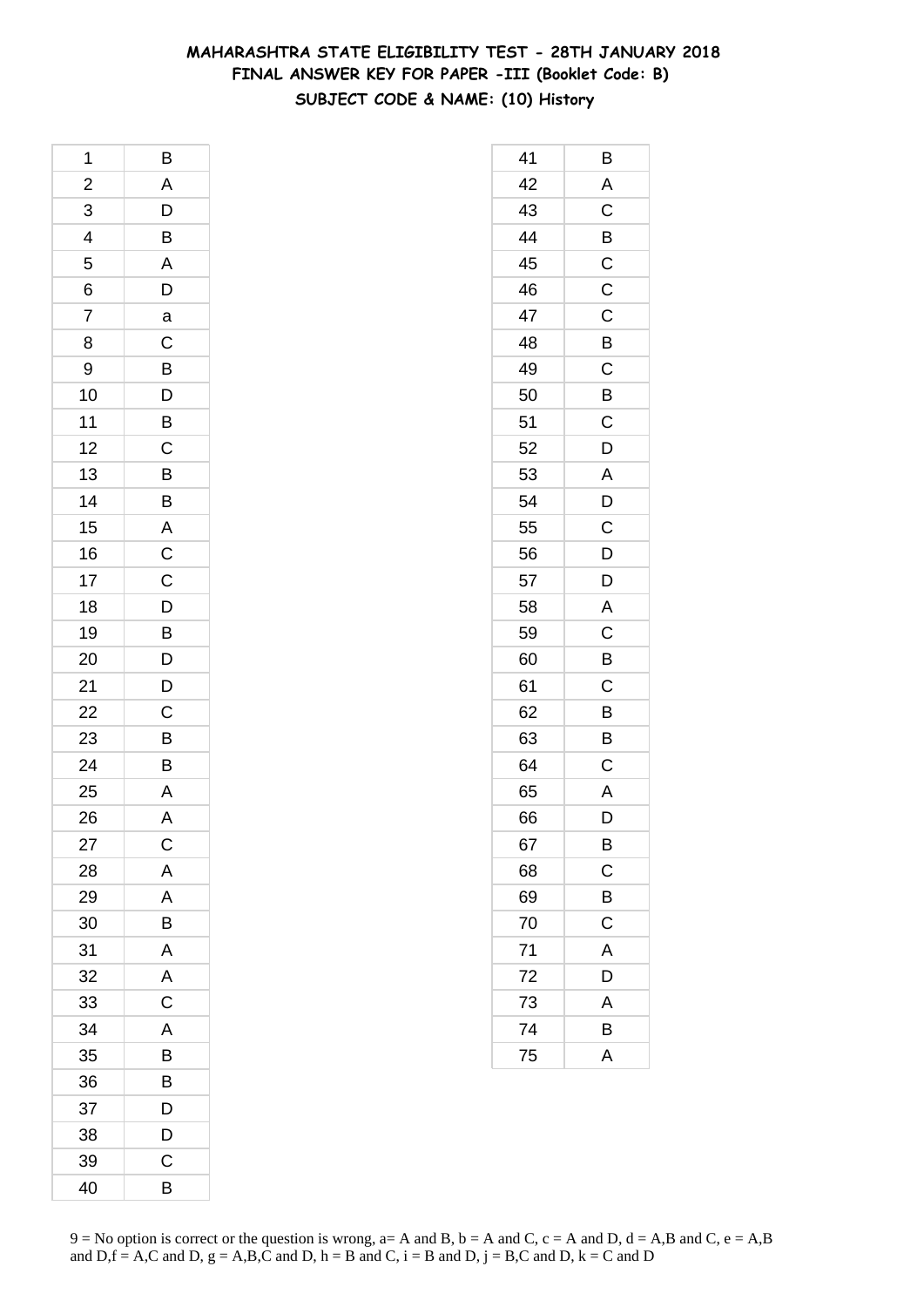### **MAHARASHTRA STATE ELIGIBILITY TEST - 28TH JANUARY 2018 FINAL ANSWER KEY FOR PAPER -III (Booklet Code: C) SUBJECT CODE & NAME: (10) History**

| 1                       | $\overline{B}$                   |
|-------------------------|----------------------------------|
| $\overline{\mathbf{c}}$ |                                  |
| 3                       | $\frac{C}{B}$                    |
| $\overline{4}$          |                                  |
| 5                       |                                  |
| 6                       |                                  |
| 7                       |                                  |
| 8                       |                                  |
| 9                       |                                  |
| 10                      | A C C D B D D C B B              |
| 11                      |                                  |
| 12                      |                                  |
| 13                      |                                  |
| 14                      |                                  |
| 15                      | $\overline{A}$                   |
| 16                      |                                  |
| 17                      | $rac{A}{C}$                      |
| 18                      |                                  |
| 19                      |                                  |
| 20                      | $\overline{A}$<br>$\overline{B}$ |
| 21                      |                                  |
| 22                      | $\frac{A}{C}$                    |
| 23                      |                                  |
| $\overline{24}$         |                                  |
| 25                      | $\frac{A}{B}$                    |
| 26                      | $\overline{B}$                   |
| 27                      | D                                |
| 28                      | D                                |
| 29                      | C                                |
| 30                      | B                                |
| 31                      | B                                |
| 32                      | A                                |
| 33                      | C                                |
| 34                      | B                                |
| 35                      | $\mathsf C$                      |
| 36                      | $\mathsf C$                      |
| 37                      | C                                |
| 38                      | B                                |
| 39                      | С                                |
| 40                      | B                                |

| 41 | С              |
|----|----------------|
| 42 | D              |
| 43 | A              |
| 44 | D              |
| 45 | C              |
| 46 | D              |
| 47 | D              |
| 48 | A              |
| 49 | $\mathsf C$    |
| 50 | B              |
| 51 | C              |
| 52 | B              |
| 53 | B              |
| 54 | C              |
| 55 | A              |
| 56 | $\overline{D}$ |
| 57 | B              |
| 58 | C              |
| 59 | B              |
| 60 | C              |
| 61 | Α              |
| 62 | D              |
| 63 | A              |
| 64 | B              |
| 65 | A              |
| 66 | B              |
| 67 | A              |
| 68 | D              |
| 69 | B              |
| 70 | A              |
| 71 | D              |
| 72 | a              |
| 73 | C              |
| 74 | B              |
| 75 | D              |
|    |                |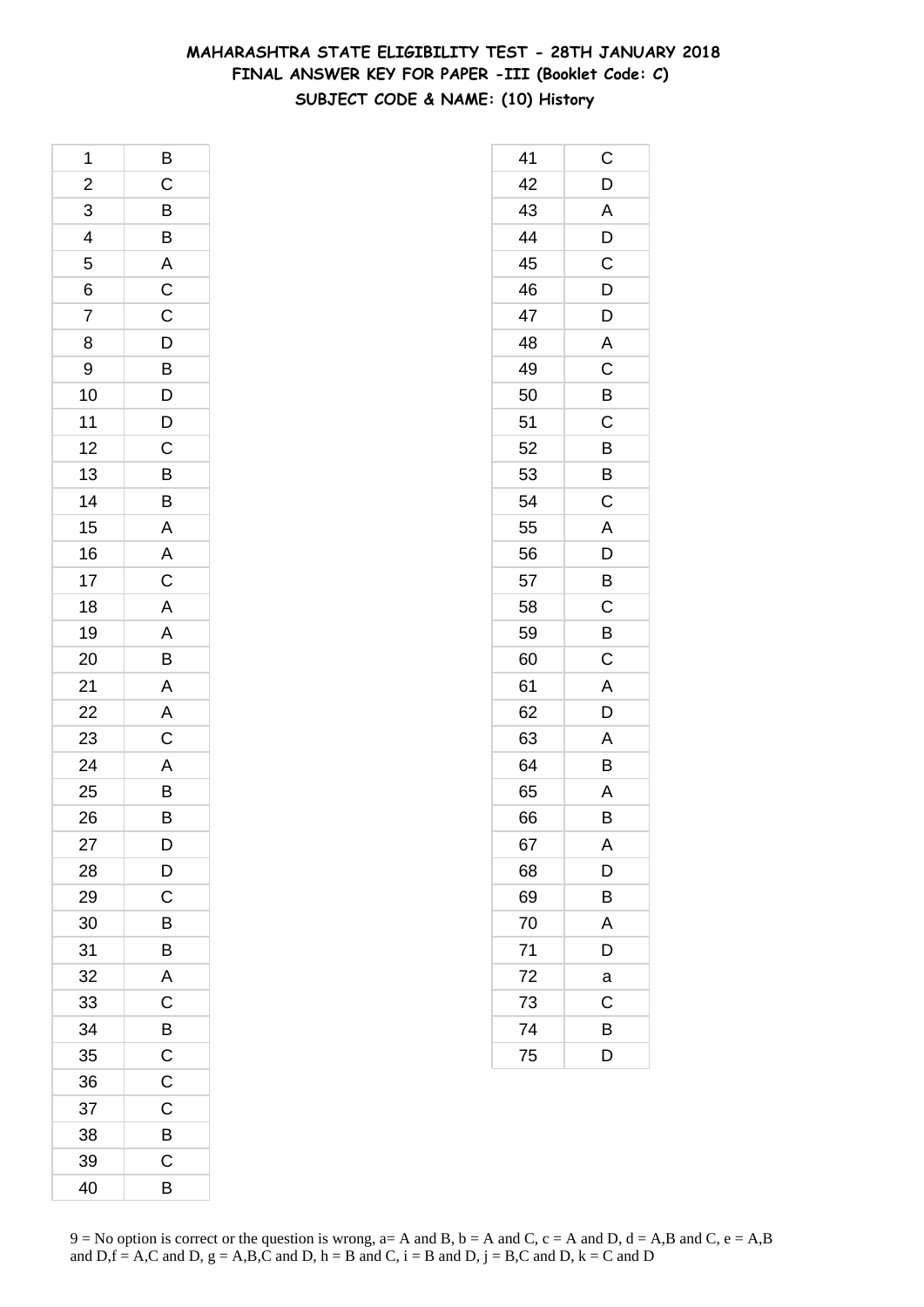### **MAHARASHTRA STATE ELIGIBILITY TEST - 28TH JANUARY 2018 FINAL ANSWER KEY FOR PAPER -III (Booklet Code: D) SUBJECT CODE & NAME: (10) History**

| 1                       | D                           |
|-------------------------|-----------------------------|
| $\overline{\mathbf{c}}$ |                             |
| $\overline{3}$          | $\frac{C}{B}$               |
| $\overline{4}$          |                             |
| 5                       |                             |
| 6                       | $\frac{A}{A}$               |
| $\overline{7}$          |                             |
| 8                       |                             |
| 9                       |                             |
| 10                      | A A B A A C                 |
| 11                      |                             |
| 12                      |                             |
| 13                      |                             |
| 14                      |                             |
| 15                      | A B B D D                   |
| 16                      |                             |
| 17                      |                             |
| 18                      |                             |
| 19                      | $\mathsf{C}$                |
| 20                      | $\overline{B}$              |
| 21                      | $\overline{B}$              |
| 22                      |                             |
| 23                      |                             |
| 24                      | $\frac{A}{C}$ $\frac{B}{C}$ |
| 25                      |                             |
| 26                      | $\mathsf{C}$                |
| 27                      | $\mathsf{C}$                |
| 28                      | $\overline{B}$              |
| 29                      | $\overline{\mathrm{c}}$     |
| 30                      | B                           |
| 31                      | Ċ                           |
| 32                      | D                           |
| 33                      | A                           |
| 34                      | D                           |
| 35                      | $\mathsf C$                 |
| 36                      | D                           |
| 37                      | D                           |
| 38                      | A                           |
| 39                      | $\mathsf C$                 |
| 40                      | B                           |

| 41 | C              |
|----|----------------|
| 42 | B              |
| 43 | B              |
| 44 | $\overline{C}$ |
| 45 | A              |
| 46 | D              |
| 47 | B              |
| 48 | C              |
| 49 | B              |
| 50 | $\mathsf C$    |
| 51 | A              |
| 52 | D              |
| 53 | A              |
| 54 | B              |
| 55 | A              |
| 56 | B              |
| 57 | A              |
| 58 | D              |
| 59 | B              |
| 60 | A              |
| 61 | D              |
| 62 | a              |
| 63 | C              |
| 64 | B              |
| 65 | D              |
| 66 | В              |
| 67 | $\mathsf{C}$   |
| 68 | B              |
| 69 | B              |
| 70 | A              |
| 71 | $\mathsf C$    |
| 72 | C              |
| 73 | D              |
| 74 | B              |
| 75 | D              |
|    |                |

 $9 = No$  option is correct or the question is wrong,  $a = A$  and B,  $b = A$  and C,  $c = A$  and D,  $d = A$ ,B and C,  $e = A$ ,B and  $D,f = A,C$  and  $D, g = A,B,C$  and  $D, h = B$  and  $C, i = B$  and  $D, j = B,C$  and  $D, k = C$  and  $D$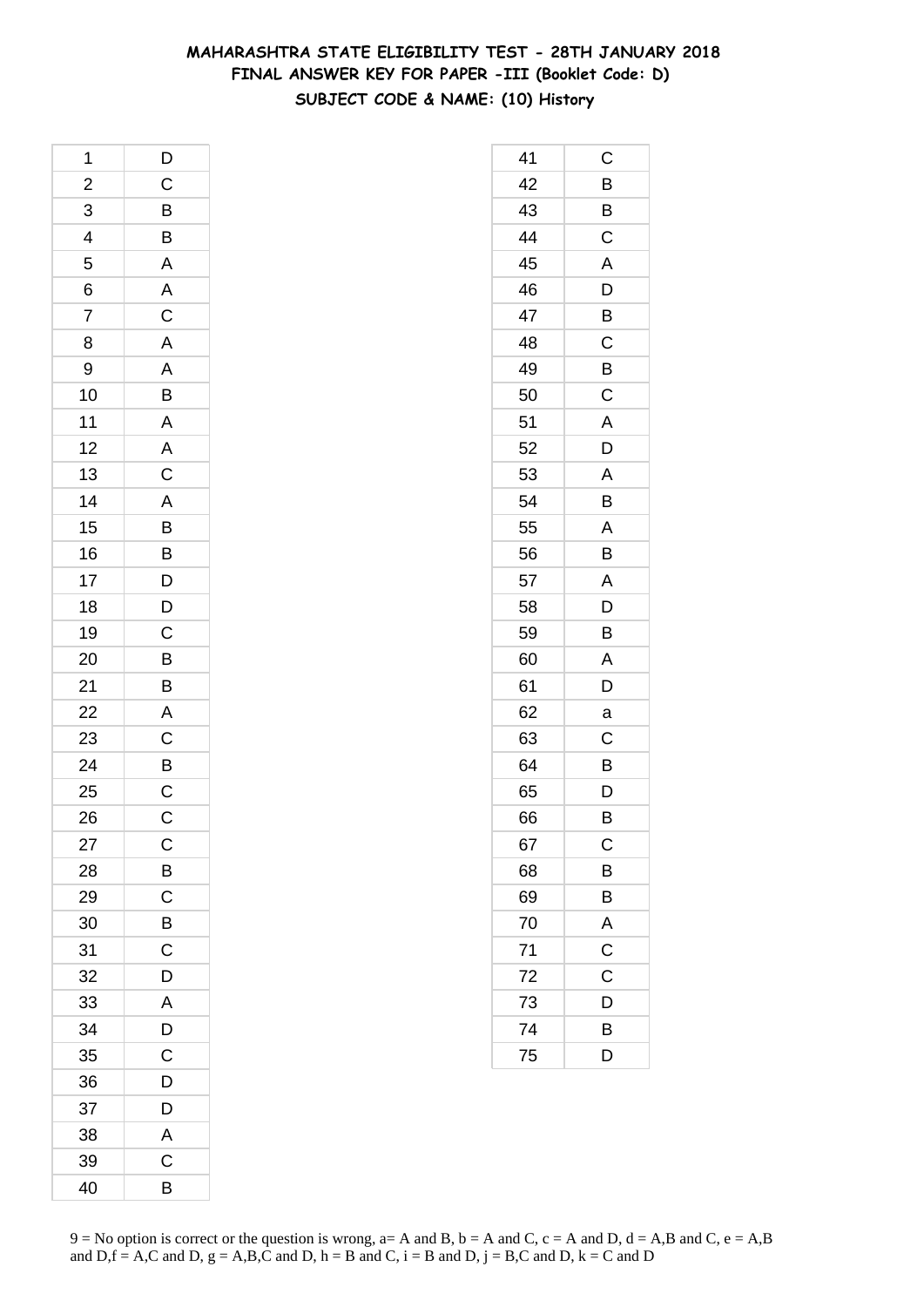# **MAHARASHTRA STATE ELIGIBILITY TEST - 28TH JANUARY 2018 FINAL ANSWER KEY FOR PAPER -III (Booklet Code: A) SUBJECT CODE & NAME: (11) Economics**

| 1               | $\mathsf{C}$              |
|-----------------|---------------------------|
| $\overline{a}$  |                           |
| 3               | A A C C D A C C B B C B D |
| $\overline{4}$  |                           |
| 5               |                           |
| $\overline{6}$  |                           |
| $\overline{7}$  |                           |
| 8               |                           |
| 9               |                           |
| 10              |                           |
| 11              |                           |
| 12              |                           |
| 13              |                           |
| 14              |                           |
| 15              |                           |
| 16              |                           |
| 17              |                           |
| 18              |                           |
| 19              |                           |
| 20              |                           |
| 21              |                           |
| $\overline{22}$ |                           |
| 23              |                           |
| $\frac{24}{1}$  | A C D A A B D C B B       |
| 25              | A                         |
| 26              | $\overline{\mathsf{D}}$   |
| 27              | $\mathsf{C}$              |
| 28              | A                         |
| 29              | C                         |
| 30              | A                         |
| 31              | B                         |
| 32              | B                         |
| 33              | C                         |
| 34              | D                         |
| 35              | A                         |
| 36              | B                         |
| 37              | C                         |
| 38              | D                         |
| 39              | В                         |
| 40              | B                         |

| 41 | Α              |
|----|----------------|
| 42 | Β              |
| 43 | A              |
| 44 | $\overline{D}$ |
| 45 | B              |
| 46 | A              |
| 47 | A              |
| 48 | $\mathsf{A}$   |
| 49 | A              |
| 50 | $\overline{C}$ |
| 51 | $\mathsf{A}$   |
| 52 | $\overline{C}$ |
| 53 | B              |
| 54 | A              |
| 55 | D              |
| 56 | B              |
| 57 | B              |
| 58 | B              |
| 59 | C              |
| 60 | A              |
| 61 | D              |
| 62 | C              |
| 63 | A              |
| 64 | A              |
| 65 | A              |
| 66 | B              |
| 67 | C              |
| 68 | D              |
| 69 | B              |
| 70 | D              |
| 71 | B              |
| 72 | D              |
| 73 | В              |
| 74 | B              |
| 75 | C              |
|    |                |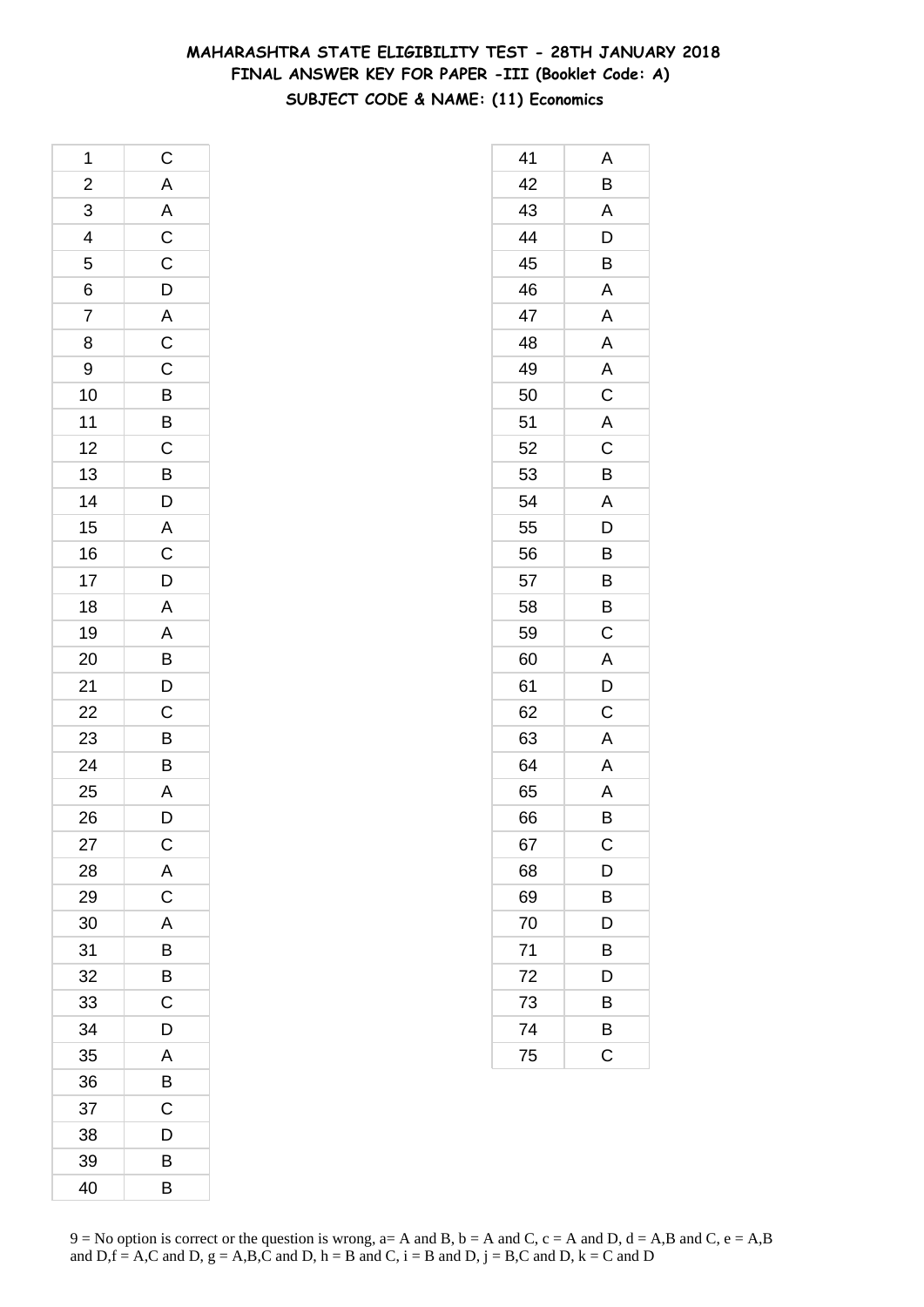### **MAHARASHTRA STATE ELIGIBILITY TEST - 28TH JANUARY 2018 FINAL ANSWER KEY FOR PAPER -III (Booklet Code: B) SUBJECT CODE & NAME: (11) Economics**

| 1                       | D                       |
|-------------------------|-------------------------|
| $\overline{\mathbf{c}}$ | $\overline{C}$          |
| 3                       |                         |
| $\overline{4}$          | $\frac{B}{B}$           |
| 5                       | ADCAC                   |
| 6                       |                         |
| $\overline{7}$          |                         |
| 8                       |                         |
| 9                       |                         |
| 10                      |                         |
| 11                      | $\frac{A}{B}$           |
| 12                      |                         |
| 13                      | $rac{B}{C}$             |
| 14                      | D                       |
| 15                      |                         |
| 16                      |                         |
| 17                      | A<br>B<br>C<br>D<br>D   |
| 18                      |                         |
| 19                      |                         |
| 20                      | $\frac{B}{B}$           |
| 21                      |                         |
| 22                      | $\frac{A}{B}$           |
| 23                      | $\overline{A}$          |
| 24                      | $\frac{1}{D}$           |
| 25                      | B                       |
| 26                      | A                       |
| 27                      | A                       |
| 28                      | A                       |
| 29                      | $\overline{\mathsf{A}}$ |
| 30                      | $\mathsf C$             |
| 31                      | $\overline{\mathsf{A}}$ |
| 32                      | $\mathsf C$             |
| 33                      | B                       |
| 34                      | A                       |
| 35                      | D                       |
| 36                      | B                       |
| 37                      | B                       |
| 38                      | B                       |
| 39                      | C                       |
| 40                      | A                       |

| 41 | D                       |
|----|-------------------------|
| 42 | C                       |
| 43 | A                       |
| 44 | A                       |
| 45 | A                       |
| 46 | B                       |
| 47 | $\mathsf C$             |
| 48 | D                       |
| 49 | B                       |
| 50 | D                       |
| 51 | B                       |
| 52 | D                       |
| 53 | Β                       |
| 54 | B                       |
| 55 | C                       |
| 56 | C                       |
| 57 | A                       |
| 58 | A                       |
| 59 | $\mathsf C$             |
| 60 | C                       |
| 61 | D                       |
| 62 | $\mathsf{A}$            |
| 63 | $\overline{\mathrm{C}}$ |
| 64 | C                       |
| 65 | B                       |
| 66 | B                       |
| 67 | $\mathsf{C}$            |
| 68 | B                       |
| 69 | D                       |
| 70 | A                       |
| 71 | C                       |
| 72 | D                       |
| 73 | A                       |
| 74 | A                       |
| 75 | B                       |
|    |                         |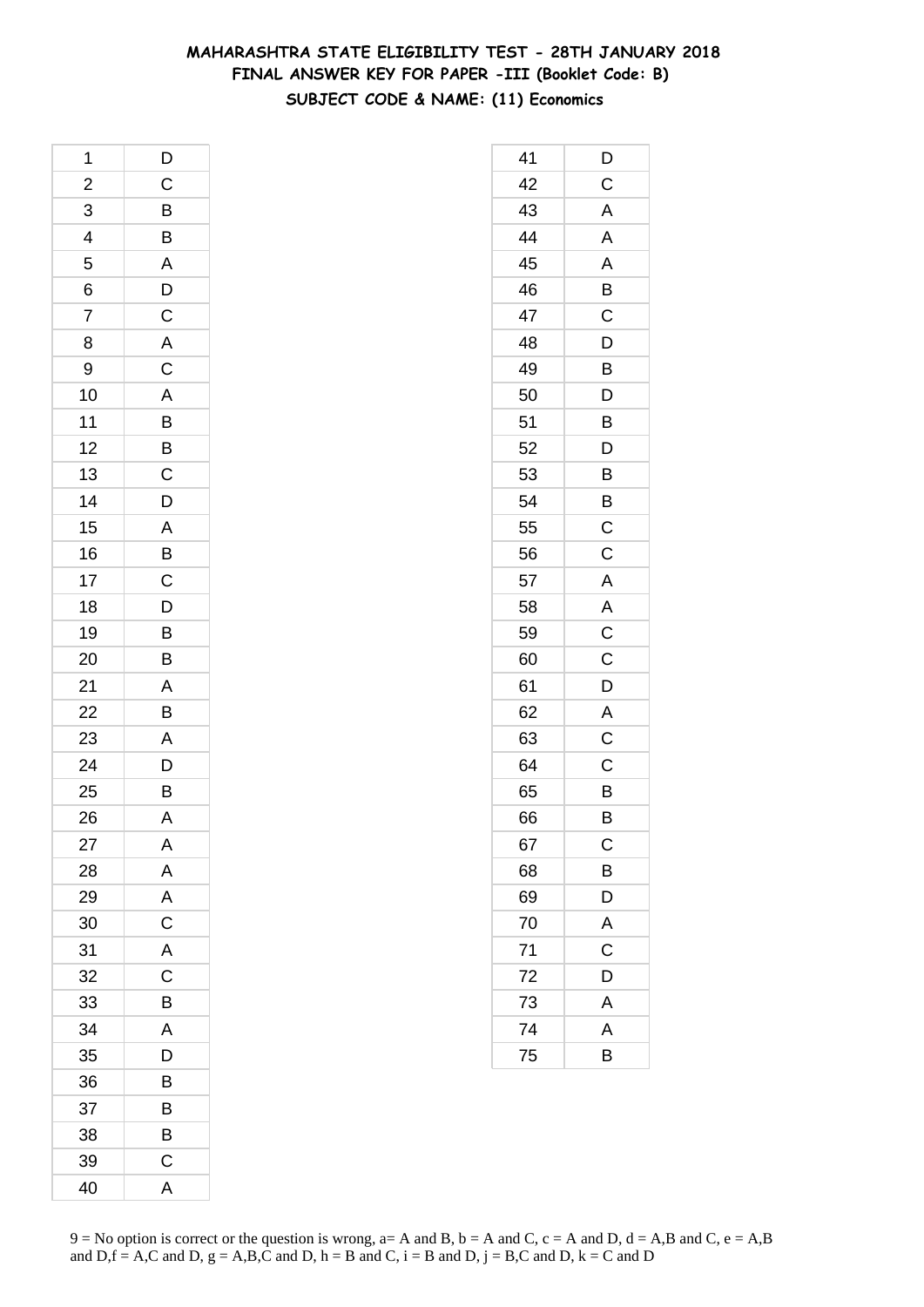### **MAHARASHTRA STATE ELIGIBILITY TEST - 28TH JANUARY 2018 FINAL ANSWER KEY FOR PAPER -III (Booklet Code: C) SUBJECT CODE & NAME: (11) Economics**

| 1              | B              |
|----------------|----------------|
| $\overline{a}$ | $\overline{B}$ |
| 3              | $\mathsf{C}$   |
| $\overline{4}$ | $\overline{D}$ |
| 5              | $\overline{A}$ |
| 6              |                |
| 7              | $rac{B}{C}$    |
| 8              | $\frac{1}{D}$  |
| 9              |                |
| 10             | $\frac{B}{B}$  |
| 11             | $\overline{A}$ |
| 12             | B              |
| 13             | A              |
| 14             | $\overline{D}$ |
| 15             | $\overline{B}$ |
| 16             | A              |
| 17             | $\overline{A}$ |
| 18             |                |
| 19             | $\frac{A}{A}$  |
| 20             |                |
| 21             | $\overline{A}$ |
| 22             |                |
| 23             | $\frac{C}{B}$  |
| 24             |                |
| 25             | A<br>D         |
| 26             | B              |
| 27             | B              |
| 28             | B              |
| 29             | C              |
| 30             | A              |
| 31             | D              |
| 32             | C              |
| 33             | A              |
| 34             | A              |
| 35             | A              |
| 36             | B              |
| 37             | C              |
| 38             | D              |
| 39             | В              |
| 40             | D              |

| 41 | B                       |
|----|-------------------------|
| 42 | D                       |
| 43 | B                       |
| 44 | $\overline{B}$          |
| 45 | $\overline{C}$          |
| 46 | C                       |
| 47 | A                       |
| 48 | A                       |
| 49 | $\mathsf C$             |
| 50 | $\mathsf C$             |
| 51 | D                       |
| 52 | A                       |
| 53 | $\overline{\mathbf{C}}$ |
| 54 | C                       |
| 55 | B                       |
| 56 | B                       |
| 57 | C                       |
| 58 | B                       |
| 59 | D                       |
| 60 | A                       |
| 61 | C                       |
| 62 | D                       |
| 63 | Α                       |
| 64 | A                       |
| 65 | B                       |
| 66 | D                       |
| 67 | $\mathsf C$             |
| 68 | B                       |
| 69 | B                       |
| 70 | A                       |
| 71 | D                       |
| 72 | $\mathsf{C}$            |
| 73 | $\overline{A}$          |
| 74 | $\overline{\mathsf{C}}$ |
| 75 | $\overline{\mathsf{A}}$ |
|    |                         |

 $9 = No$  option is correct or the question is wrong,  $a = A$  and B,  $b = A$  and C,  $c = A$  and D,  $d = A$ ,B and C,  $e = A$ ,B and  $D,f = A,C$  and  $D, g = A,B,C$  and  $D, h = B$  and  $C, i = B$  and  $D, j = B,C$  and  $D, k = C$  and  $D$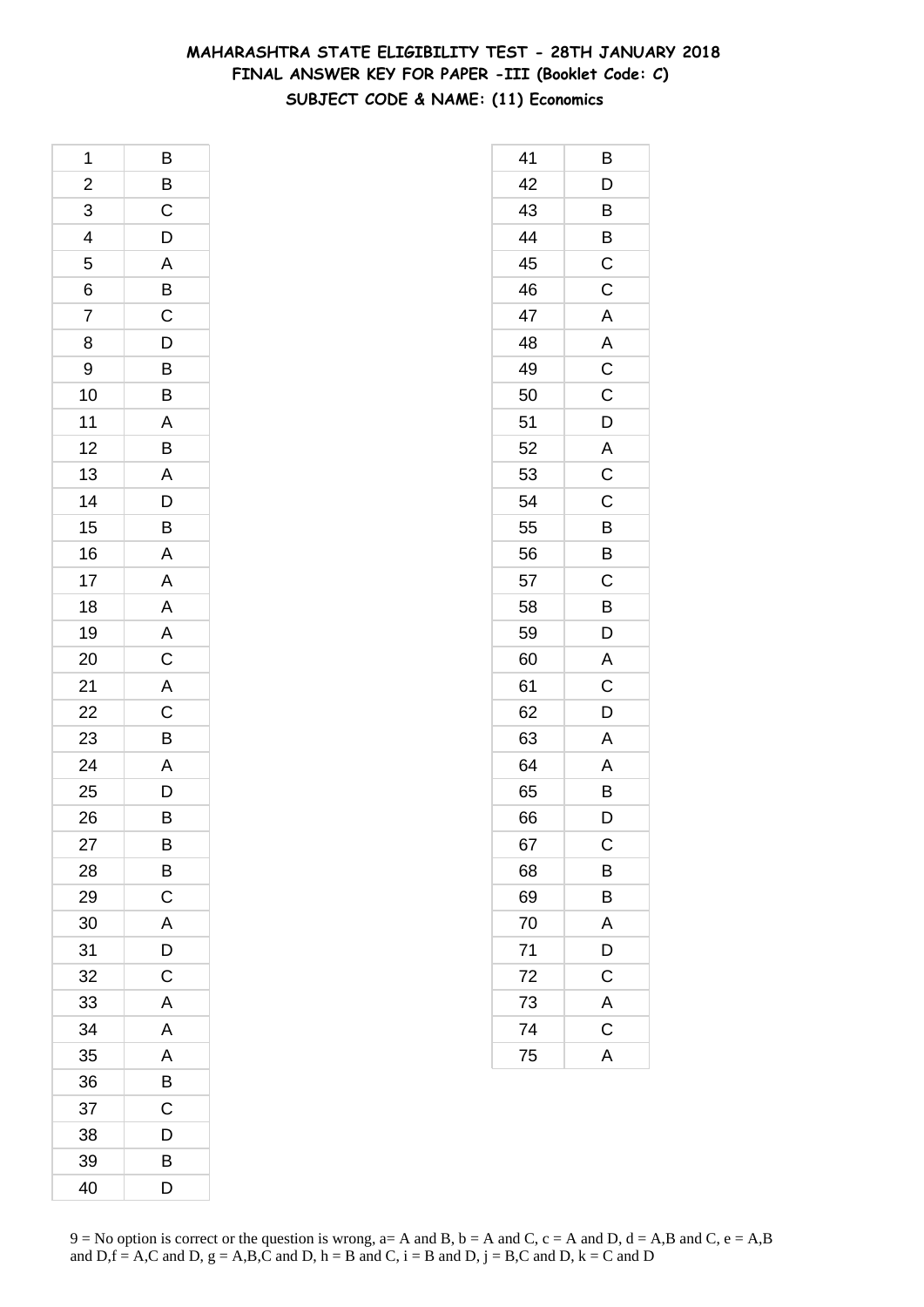### **MAHARASHTRA STATE ELIGIBILITY TEST - 28TH JANUARY 2018 FINAL ANSWER KEY FOR PAPER -III (Booklet Code: D) SUBJECT CODE & NAME: (11) Economics**

| 1              | A                                            |
|----------------|----------------------------------------------|
| $\overline{a}$ | $\overline{B}$                               |
| $\overline{3}$ |                                              |
| $\frac{4}{5}$  | $\frac{A}{D}$ $\frac{B}{A}$                  |
|                |                                              |
|                |                                              |
| $\frac{6}{7}$  | A                                            |
| 8              | $\overline{A}$                               |
| 9              | A C A C B                                    |
| 10             |                                              |
| 11             |                                              |
| 12             |                                              |
| 13             |                                              |
| 14             |                                              |
| 15             | $\begin{array}{c}\nA \\ D \\ B\n\end{array}$ |
| 16             |                                              |
| 17             |                                              |
| 18             | $\overline{B}$                               |
| 19             | $\mathsf C$                                  |
| 20             |                                              |
| 21             | $\frac{A}{D}$                                |
| 22             |                                              |
| 23             | $\overline{A}$                               |
| 24             |                                              |
| 25             | $rac{A}{A}$                                  |
| 26             | B                                            |
| 27             | C                                            |
| 28             | D                                            |
| 29             | B                                            |
| 30             | D                                            |
| 31             | B                                            |
| 32             | D                                            |
| 33             | B                                            |
| 34             | B                                            |
| 35             | C                                            |
| 36             | C                                            |
| 37             | A                                            |
| 38             | A                                            |
| 39             | $\mathsf C$                                  |
| 40             | C                                            |

| 41 | D            |
|----|--------------|
| 42 | A            |
| 43 | $\mathsf C$  |
| 44 | C            |
| 45 | B            |
| 46 | B            |
| 47 | C            |
| 48 | B            |
| 49 | D            |
| 50 | $\mathsf{A}$ |
| 51 | C            |
| 52 | D            |
| 53 | A            |
| 54 | A            |
| 55 | B            |
| 56 | D            |
| 57 | $\mathsf C$  |
| 58 | B            |
| 59 | B            |
| 60 | A            |
| 61 | D            |
| 62 | $\mathsf C$  |
| 63 | A            |
| 64 | $\mathsf C$  |
| 65 | A            |
| 66 | B            |
| 67 | B            |
| 68 | C            |
| 69 | D            |
| 70 | A            |
| 71 | B            |
| 72 | С            |
| 73 | D            |
| 74 | В            |
| 75 | B            |
|    |              |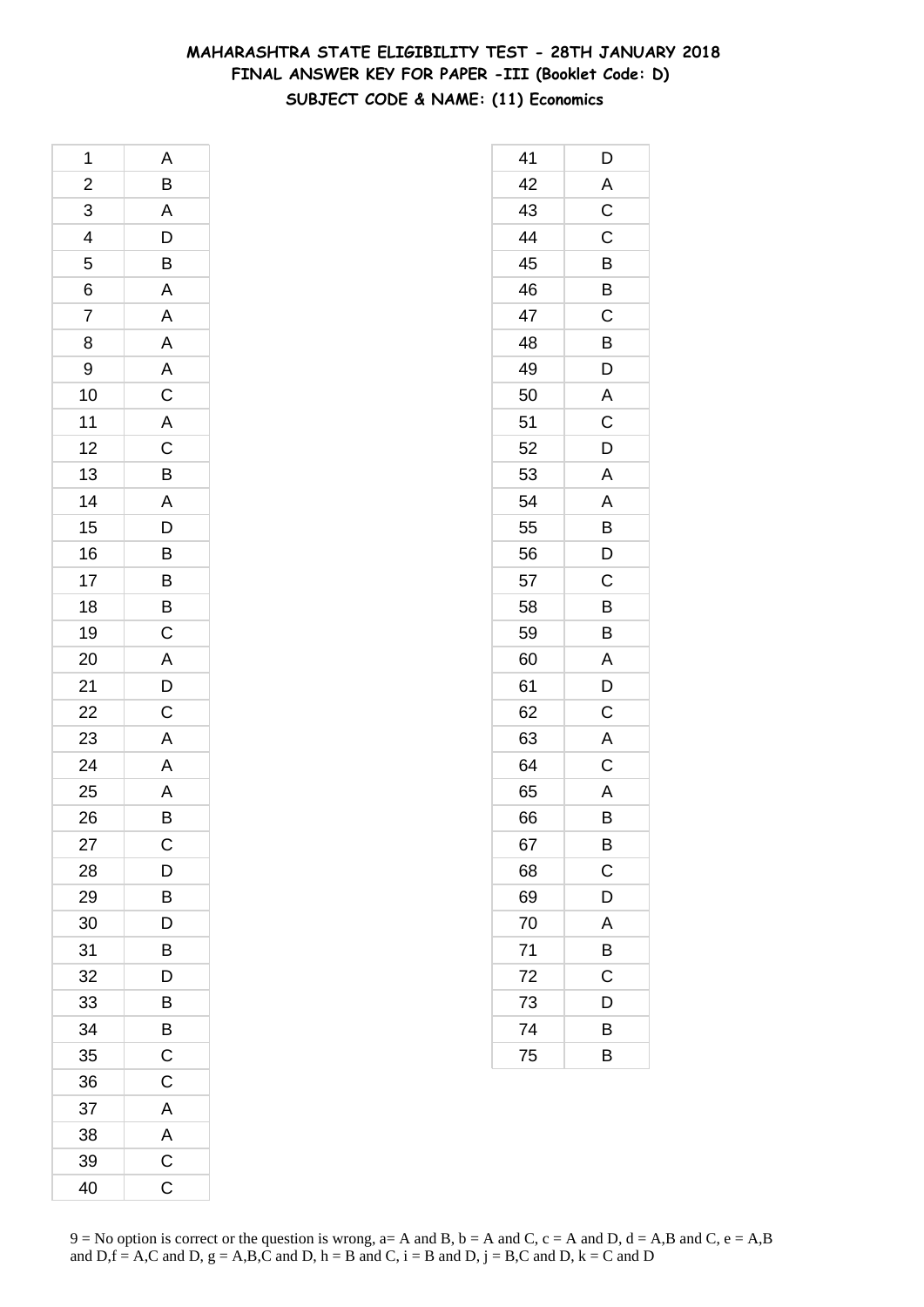# **MAHARASHTRA STATE ELIGIBILITY TEST - 28TH JANUARY 2018 FINAL ANSWER KEY FOR PAPER -III (Booklet Code: A) SUBJECT CODE & NAME: (12) Philosophy**

| 1              |                                                   |
|----------------|---------------------------------------------------|
| $\overline{c}$ | C B B C A A D C D C C D C A C A B C C A C C A A A |
| $\frac{3}{4}$  |                                                   |
|                |                                                   |
|                |                                                   |
| $\frac{6}{7}$  |                                                   |
|                |                                                   |
| 8              |                                                   |
| 9              |                                                   |
| 10             |                                                   |
| 11             |                                                   |
| 12             |                                                   |
| 13             |                                                   |
| 14             |                                                   |
| 15             |                                                   |
| 16             |                                                   |
| 17             |                                                   |
| 18             |                                                   |
| 19             |                                                   |
| 20             |                                                   |
| 21             |                                                   |
|                |                                                   |
| 22<br>23       |                                                   |
| 24             |                                                   |
| 25             |                                                   |
| 26             | $\overline{D}$                                    |
| 27             | Α                                                 |
| 28             | B                                                 |
| 29             | C                                                 |
| 30             | C                                                 |
| 31             | D                                                 |
| 32             | B                                                 |
| 33             | B                                                 |
| 34             | C                                                 |
| 35             | D                                                 |
| 36             | C                                                 |
| 37             | A                                                 |
| 38             | A                                                 |
| 39             | A                                                 |
| 40             | A                                                 |

| 41 | Α                       |
|----|-------------------------|
| 42 |                         |
| 43 | $\frac{D}{B}$           |
| 44 | $\overline{C}$          |
| 45 | $\overline{\mathsf{C}}$ |
| 46 | A                       |
| 47 | D                       |
| 48 | $\overline{\mathsf{A}}$ |
| 49 | A                       |
| 50 | D                       |
| 51 | C                       |
| 52 | B                       |
| 53 | D                       |
| 54 | B                       |
| 55 | A                       |
| 56 | $\mathsf C$             |
| 57 | D                       |
| 58 | $\mathsf C$             |
| 59 | $\mathsf C$             |
| 60 | D                       |
| 61 | A                       |
| 62 | A                       |
| 63 | A                       |
| 64 | D                       |
| 65 | B                       |
| 66 | C                       |
| 67 | $\mathsf{C}$            |
| 68 | $\overline{B}$          |
| 69 |                         |
| 70 | $\frac{C}{C}$           |
| 71 |                         |
| 72 | $\mathsf C$             |
| 73 | $\overline{C}$          |
| 74 | B                       |
| 75 | D                       |
|    |                         |

 $9 = No$  option is correct or the question is wrong,  $a = A$  and B,  $b = A$  and C,  $c = A$  and D,  $d = A$ ,B and C,  $e = A$ ,B and  $D,f = A,C$  and  $D, g = A,B,C$  and  $D, h = B$  and  $C, i = B$  and  $D, j = B,C$  and  $D, k = C$  and  $D$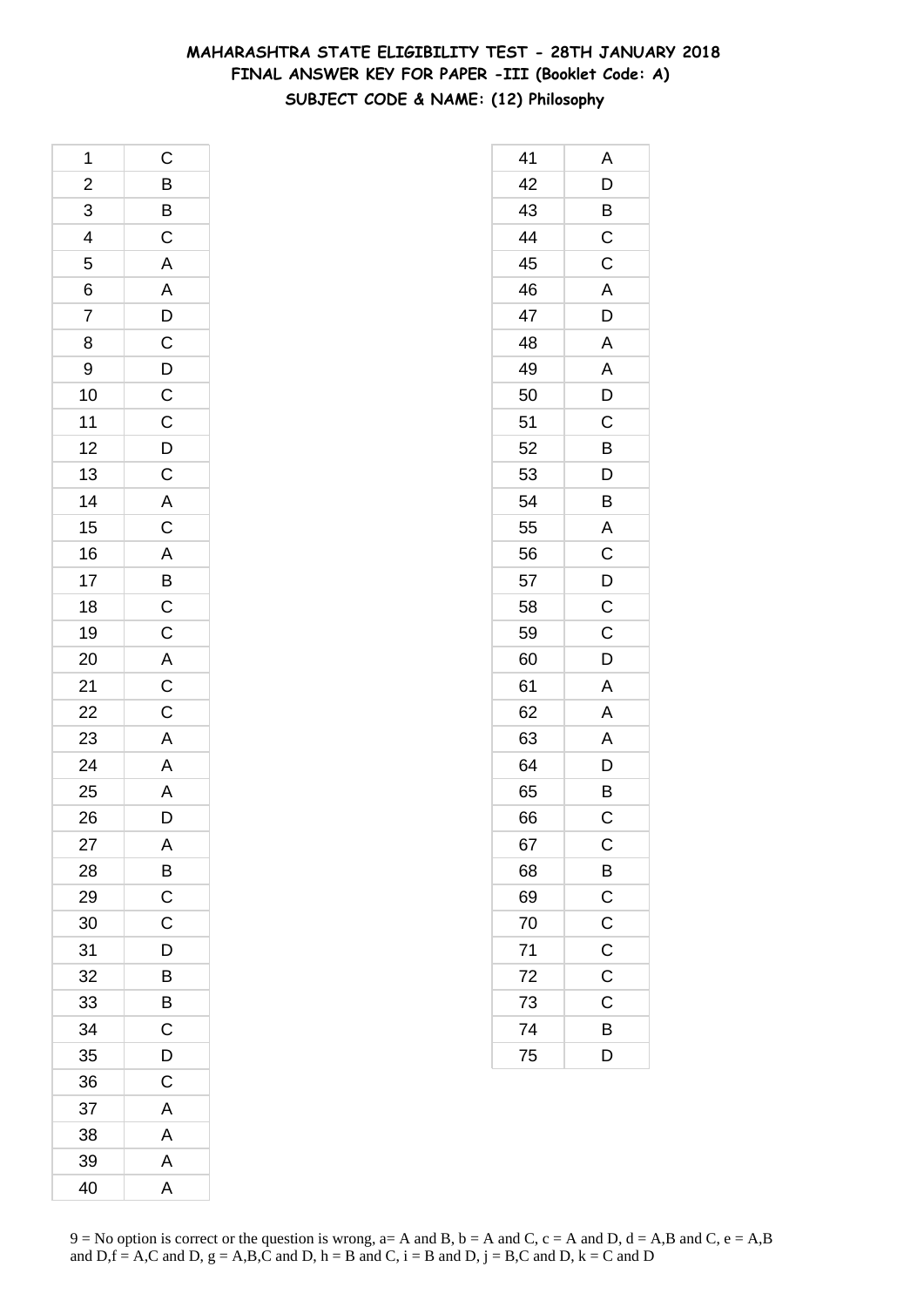### **MAHARASHTRA STATE ELIGIBILITY TEST - 28TH JANUARY 2018 FINAL ANSWER KEY FOR PAPER -III (Booklet Code: B) SUBJECT CODE & NAME: (12) Philosophy**

| 1               |                                     |
|-----------------|-------------------------------------|
| $\overline{a}$  | C C A A A D A B C C D B B C D C     |
| $\overline{3}$  |                                     |
| $\frac{4}{5}$   |                                     |
|                 |                                     |
| $\frac{6}{7}$   |                                     |
|                 |                                     |
| 8               |                                     |
| 9               |                                     |
| 10              |                                     |
| 11              |                                     |
| 12              |                                     |
| 13              |                                     |
| 14              |                                     |
| 15              |                                     |
| 16              |                                     |
| 17              |                                     |
| 18              |                                     |
| 19              |                                     |
| 20              | $A$ $A$ $A$ $A$ $A$ $B$ $B$ $C$ $C$ |
| 21              |                                     |
| $\overline{22}$ |                                     |
| 23              |                                     |
| $\overline{24}$ |                                     |
| 25              |                                     |
| 26              | A                                   |
| 27              | D                                   |
| 28              | A                                   |
| 29              | A                                   |
| 30              | D                                   |
| 31              | C                                   |
| 32              | B                                   |
| 33              | D                                   |
| 34              | B                                   |
| 35              | A                                   |
| 36              | $\overline{C}$                      |
| 37              | D                                   |
| 38              | C                                   |
| 39              | $\mathsf C$                         |
| 40              | D                                   |

| 41 | Α                       |
|----|-------------------------|
| 42 | A                       |
| 43 | $\mathsf{A}$            |
| 44 | $\overline{\mathsf{D}}$ |
| 45 | B                       |
| 46 | C                       |
| 47 | C                       |
| 48 | B                       |
| 49 | $\mathsf{C}$            |
| 50 | $\overline{\text{C}}$   |
| 51 | $\mathsf C$             |
| 52 | $\mathsf C$             |
| 53 | C                       |
| 54 | $\overline{B}$          |
| 55 | D                       |
| 56 | $\mathsf C$             |
| 57 | B                       |
| 58 | B                       |
| 59 | C                       |
| 60 | $\overline{A}$          |
| 61 | A                       |
| 62 | D                       |
| 63 | C                       |
| 64 | D                       |
| 65 | C                       |
| 66 | C                       |
| 67 | $\mathsf{D}$            |
| 68 | $\overline{C}$          |
| 69 | A                       |
| 70 | $\overline{\mathsf{C}}$ |
| 71 | $\overline{A}$          |
| 72 | B                       |
| 73 | $\overline{\text{c}}$   |
| 74 | $\mathsf C$             |
| 75 | A                       |
|    |                         |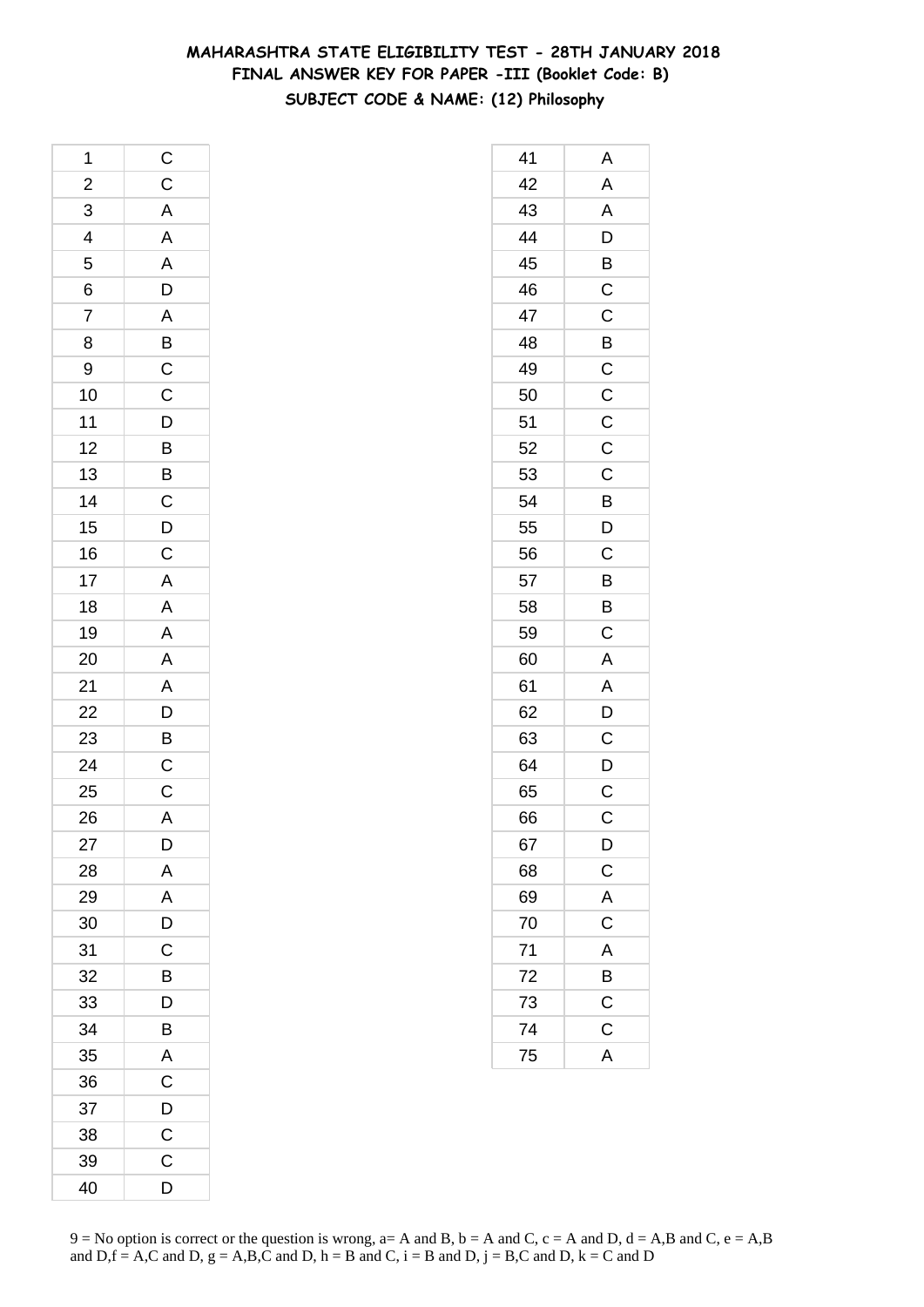# **MAHARASHTRA STATE ELIGIBILITY TEST - 28TH JANUARY 2018 FINAL ANSWER KEY FOR PAPER -III (Booklet Code: C) SUBJECT CODE & NAME: (12) Philosophy**

| 1                       | D                       |
|-------------------------|-------------------------|
| $\overline{\mathbf{c}}$ |                         |
| 3                       |                         |
| $\overline{4}$          | B B C D C               |
| 5                       |                         |
| 6                       |                         |
| 7                       | $\overline{A}$          |
| 8                       | $\overline{A}$          |
| 9                       |                         |
| 10                      | A A A D B C C A D A A D |
| 11                      |                         |
| 12                      |                         |
| 13                      |                         |
| 14                      |                         |
| 15                      |                         |
| 16                      |                         |
| 17                      |                         |
| 18                      |                         |
| 19                      |                         |
| 20                      |                         |
| 21                      |                         |
| 22                      |                         |
| 23                      | $\frac{C}{D}$           |
| 24                      | $\overline{B}$          |
| 25                      | A                       |
| 26                      | C                       |
| 27                      | $\mathsf{D}$            |
| 28                      | $\overline{C}$          |
| 29                      | $\mathsf C$             |
| 30                      | D                       |
| 31                      | A                       |
| 32                      | A                       |
| 33                      | A                       |
| 34                      | $\overline{D}$          |
| 35                      | $\overline{B}$          |
| 36                      | $\overline{C}$          |
| 37                      | C                       |
| 38                      | B                       |
| 39                      | $\mathsf C$             |
| 40                      | $\mathsf C$             |

| 41 | $\mathsf{C}$            |
|----|-------------------------|
| 42 | $\mathsf C$             |
| 43 | $\overline{\mathrm{c}}$ |
| 44 | $\overline{B}$          |
| 45 | $\overline{D}$          |
| 46 | $\mathsf{C}$            |
| 47 | B                       |
| 48 | B                       |
| 49 | C                       |
| 50 | A                       |
| 51 | $\mathsf{A}$            |
| 52 | D                       |
| 53 | C                       |
| 54 |                         |
| 55 | $\frac{D}{C}$           |
| 56 | $\frac{1}{C}$           |
| 57 | $\bar{D}$               |
| 58 | C                       |
| 59 | A                       |
| 60 | $\overline{C}$          |
| 61 | $\overline{A}$          |
| 62 | $\bar{B}$               |
| 63 | $\overline{\mathrm{C}}$ |
| 64 | $\overline{C}$          |
| 65 | $\overline{A}$          |
| 66 | C                       |
| 67 | $\mathsf C$             |
| 68 | A                       |
| 69 | A                       |
| 70 | A                       |
| 71 | D                       |
| 72 | A                       |
| 73 | B                       |
| 74 | $\mathsf{C}$            |
| 75 | C                       |
|    |                         |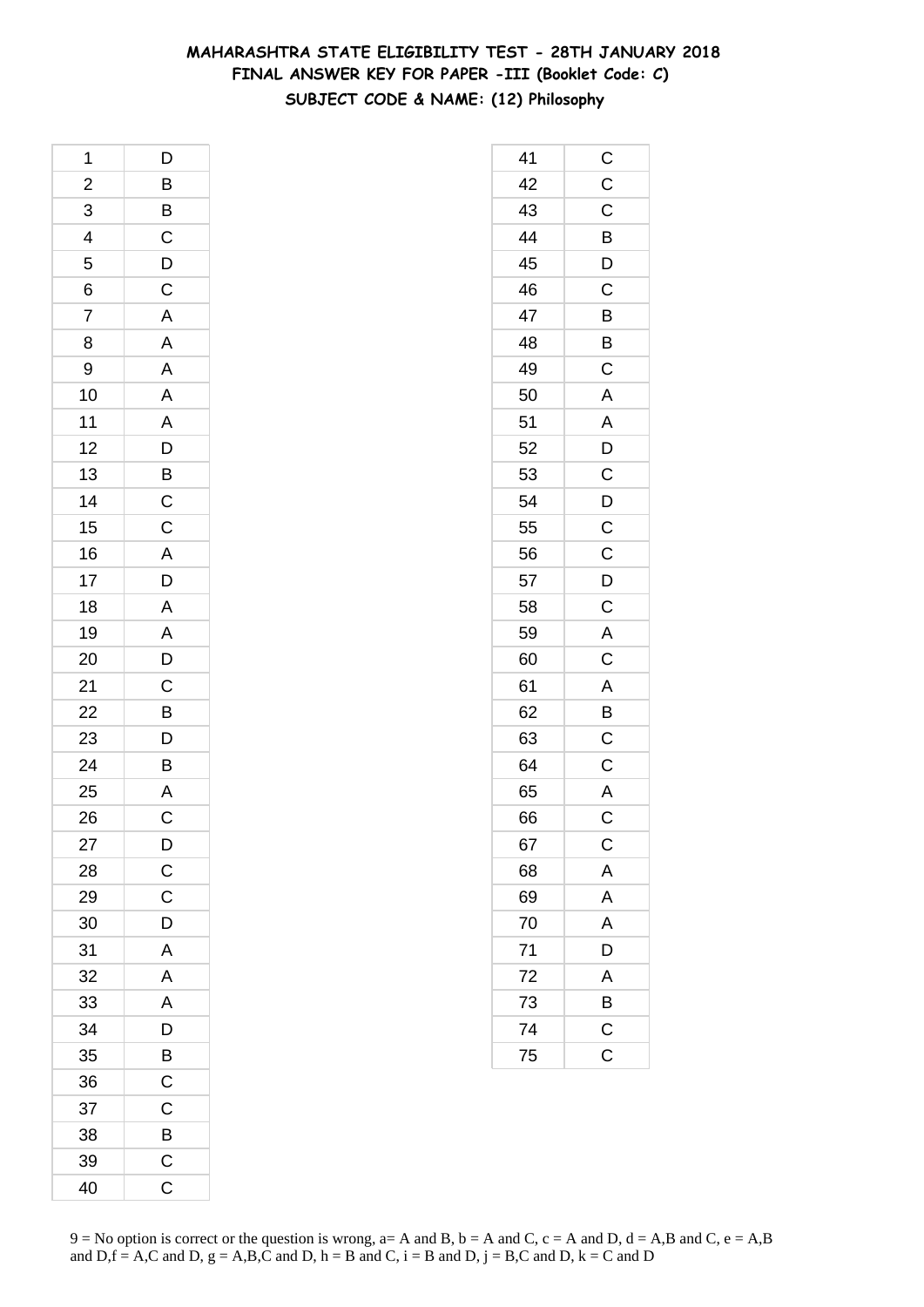# **MAHARASHTRA STATE ELIGIBILITY TEST - 28TH JANUARY 2018 FINAL ANSWER KEY FOR PAPER -III (Booklet Code: D) SUBJECT CODE & NAME: (12) Philosophy**

| 1              | A                         |
|----------------|---------------------------|
| $\overline{2}$ |                           |
| $\frac{3}{4}$  |                           |
|                | D<br>B<br>C<br>C          |
| 5              |                           |
| 6              |                           |
| $\overline{7}$ | $\frac{A}{D}$             |
| 8              |                           |
| 9              |                           |
| 10             |                           |
| 11             |                           |
| 12             | A A D C B D B A C D C C D |
| 13             |                           |
| 14             |                           |
| 15             |                           |
| 16             |                           |
| 17             |                           |
| 18             |                           |
| 19             |                           |
| 20             |                           |
| 21             |                           |
| 22             |                           |
| 23             |                           |
| 24             | A A A D B                 |
| 25             |                           |
| 26             | $\mathsf{C}$              |
| 27             | C                         |
| 28             | B                         |
| 29             | $\mathsf C$               |
| 30             | $\mathsf C$               |
| 31             | $\mathsf C$               |
| 32             | $\mathsf C$               |
| 33             | $\mathsf C$               |
| 34             | B                         |
| 35             | D                         |
| 36             | C                         |
| 37             | B                         |
| 38             | B                         |
| 39             | C                         |
| 40             | A                         |

| 41 | A                       |
|----|-------------------------|
| 42 |                         |
| 43 | $\frac{D}{C}$           |
| 44 | $\overline{D}$          |
| 45 | $\mathsf C$             |
| 46 | $\mathsf C$             |
| 47 |                         |
| 48 | $\frac{D}{C}$           |
| 49 | $\overline{A}$          |
| 50 | $\overline{\text{c}}$   |
| 51 | A                       |
| 52 | B                       |
| 53 | $\mathsf C$             |
| 54 | $\overline{C}$          |
| 55 |                         |
| 56 | $rac{A}{C}$             |
| 57 |                         |
| 58 | A                       |
| 59 | A                       |
| 60 | $\overline{\mathsf{A}}$ |
| 61 | $\overline{\mathsf{D}}$ |
| 62 | A                       |
| 63 | B                       |
| 64 | $\mathsf C$             |
| 65 | C                       |
| 66 | D                       |
| 67 | B                       |
| 68 | B                       |
| 69 | C                       |
| 70 | D                       |
| 71 | C                       |
| 72 | $\overline{A}$          |
| 73 | $\overline{A}$          |
| 74 | A                       |
| 75 | $\overline{A}$          |
|    |                         |

 $9 = No$  option is correct or the question is wrong,  $a = A$  and B,  $b = A$  and C,  $c = A$  and D,  $d = A$ ,B and C,  $e = A$ ,B and  $D,f = A,C$  and  $D, g = A,B,C$  and  $D, h = B$  and  $C, i = B$  and  $D, j = B,C$  and  $D, k = C$  and  $D$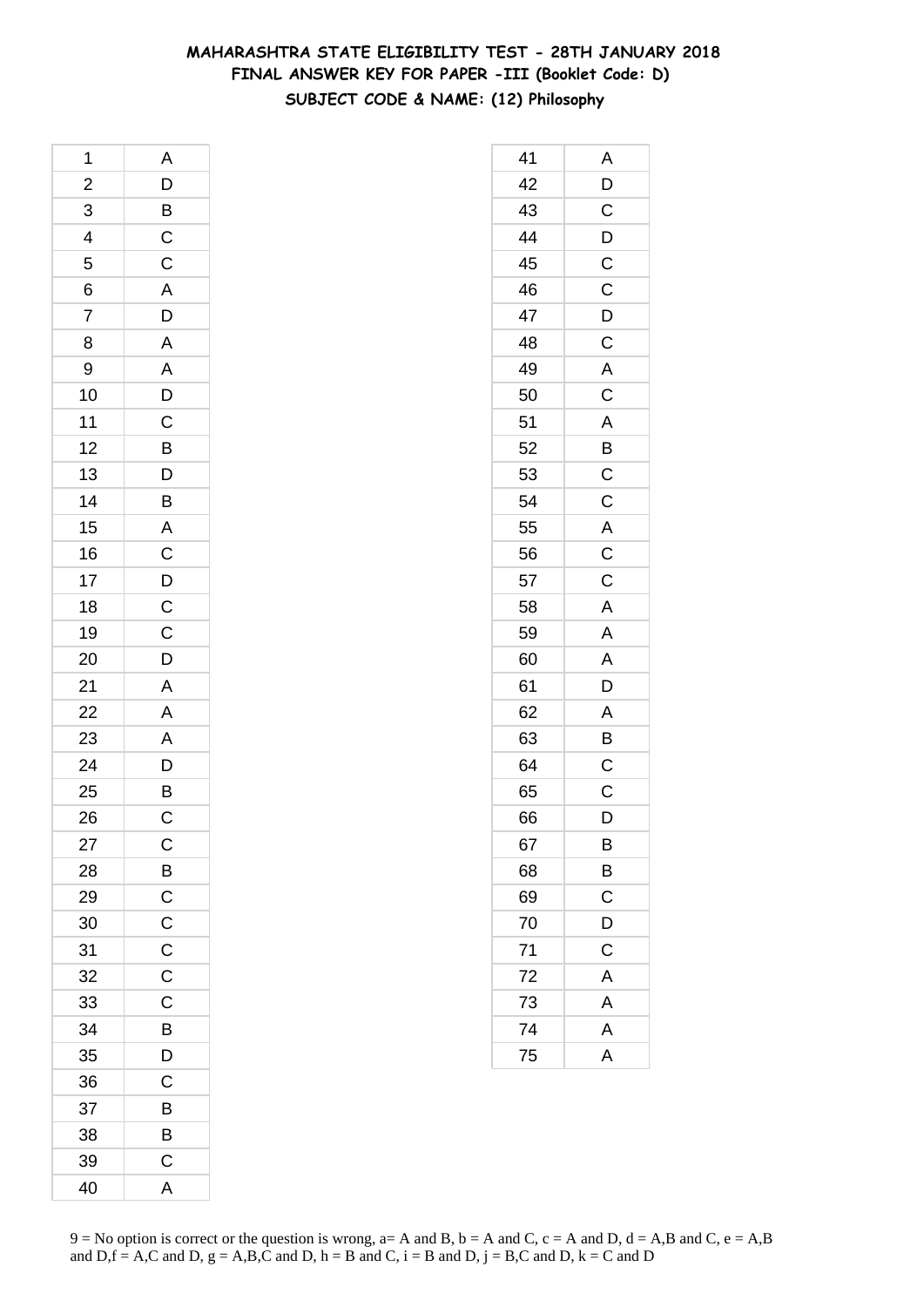### **MAHARASHTRA STATE ELIGIBILITY TEST - 28TH JANUARY 2018 FINAL ANSWER KEY FOR PAPER -III (Booklet Code: A) SUBJECT CODE & NAME: (13) Psychology**

| 1               | B             |
|-----------------|---------------|
| $\overline{c}$  |               |
| $\overline{3}$  | CBCADABD      |
| $\overline{4}$  |               |
| 5               |               |
| 6               |               |
| $\overline{7}$  |               |
| 8               |               |
| 9               |               |
| 10              |               |
| 11              | $\frac{A}{B}$ |
| 12              |               |
| 13              |               |
| 14              |               |
| 15              |               |
| 16              |               |
| 17              |               |
| 18              |               |
| 19              |               |
| 20              | ABCCCACBDB    |
| $\overline{21}$ |               |
| $\overline{22}$ |               |
| 23              | $\frac{A}{B}$ |
| 24              |               |
| 25              | $\frac{C}{C}$ |
| 26              | $\mathsf C$   |
| 27              | D             |
| 28              | D             |
| 29              | A             |
| 30              | A             |
| 31              | B             |
| 32              | A             |
| 33              | B             |
| 34              | $\mathsf C$   |
| 35              | A             |
| 36              | A             |
| 37              | B             |
| 38              | D             |
| 39              | $\mathsf C$   |
| 40              | D             |

| 41 | Α                       |
|----|-------------------------|
| 42 | C                       |
| 43 | D                       |
| 44 | $\overline{\mathsf{A}}$ |
| 45 | C                       |
| 46 | B                       |
| 47 | B                       |
| 48 | C                       |
| 49 | $\overline{D}$          |
| 50 | $\overline{B}$          |
| 51 | $\overline{C}$          |
| 52 | $\mathsf C$             |
| 53 | A                       |
| 54 | D                       |
| 55 | B                       |
| 56 | Α                       |
| 57 | B                       |
| 58 | A                       |
| 59 | D                       |
| 60 | C                       |
| 61 | A                       |
| 62 | D                       |
| 63 | D                       |
| 64 | D                       |
| 65 | Α                       |
| 66 | D                       |
| 67 | $\mathsf C$             |
| 68 | $\mathsf{A}$            |
| 69 | $\overline{\mathrm{c}}$ |
| 70 | A                       |
| 71 | D                       |
| 72 | $\mathsf C$             |
| 73 | C                       |
| 74 | В                       |
| 75 | B                       |
|    |                         |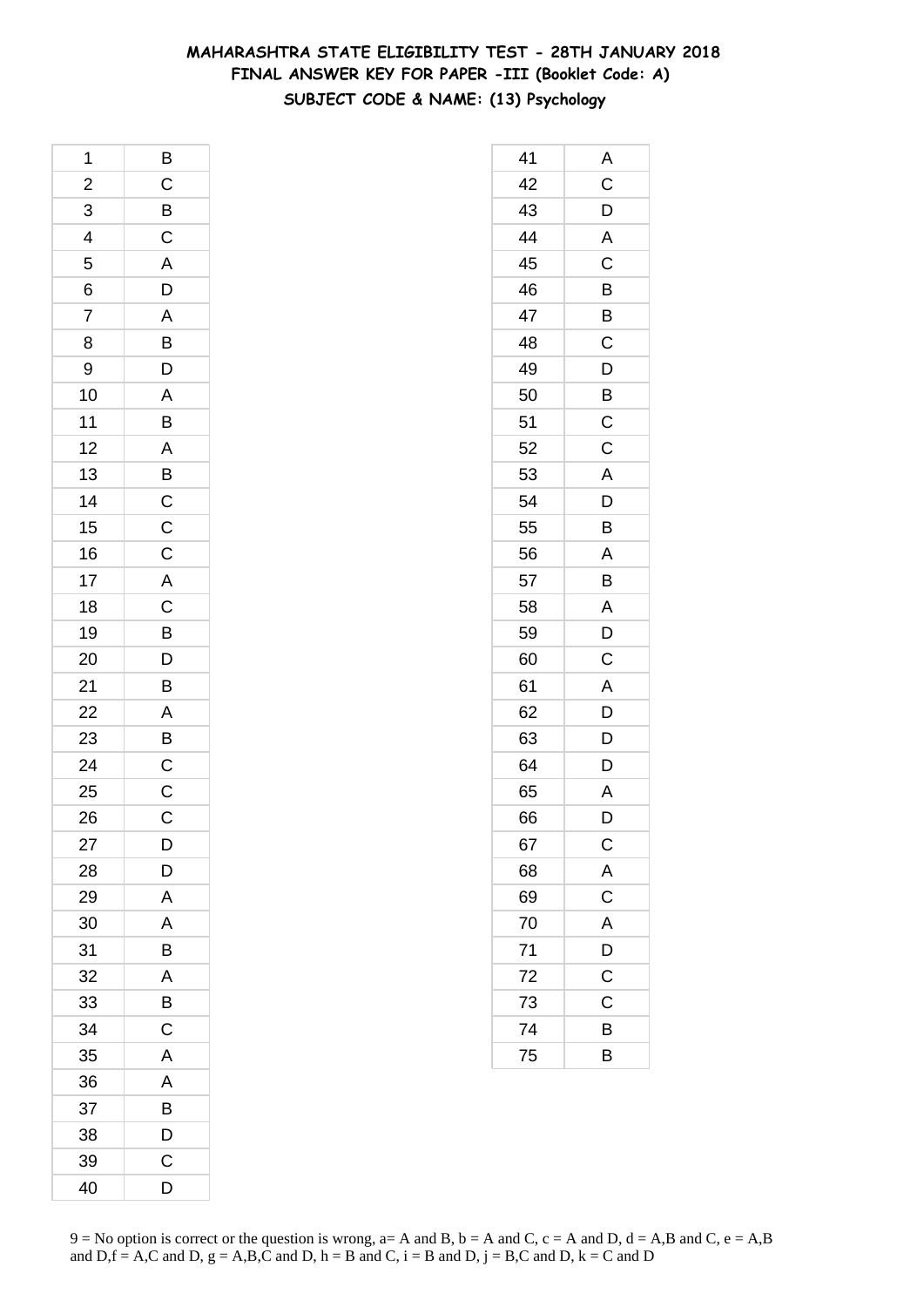### **MAHARASHTRA STATE ELIGIBILITY TEST - 28TH JANUARY 2018 FINAL ANSWER KEY FOR PAPER -III (Booklet Code: B) SUBJECT CODE & NAME: (13) Psychology**

| 1                       | B                                                                                                                                                       |
|-------------------------|---------------------------------------------------------------------------------------------------------------------------------------------------------|
| $\overline{\mathbf{c}}$ |                                                                                                                                                         |
| 3                       | $\frac{A}{B}$ $\frac{C}{C}$                                                                                                                             |
| $\overline{4}$          |                                                                                                                                                         |
| $\overline{5}$          |                                                                                                                                                         |
| 6                       | $\overline{C}$                                                                                                                                          |
| 7                       |                                                                                                                                                         |
| 8                       |                                                                                                                                                         |
| 9                       |                                                                                                                                                         |
| 10                      | $\begin{array}{c c} \multicolumn{2}{c }{D} & \multicolumn{2}{c}{A} & \multicolumn{2}{c}{A} & \multicolumn{2}{c}{B} & \multicolumn{2}{c}{C} \end{array}$ |
| 11                      |                                                                                                                                                         |
| 12                      |                                                                                                                                                         |
| 13                      |                                                                                                                                                         |
| 14                      |                                                                                                                                                         |
| 15                      |                                                                                                                                                         |
| 16                      |                                                                                                                                                         |
| 17                      |                                                                                                                                                         |
| 18                      |                                                                                                                                                         |
| 19                      |                                                                                                                                                         |
| 20                      | A A B D C D                                                                                                                                             |
| 21                      |                                                                                                                                                         |
| 22                      |                                                                                                                                                         |
| 23                      | $rac{A}{C}$                                                                                                                                             |
| $\overline{24}$         | A<br>C                                                                                                                                                  |
| 25                      |                                                                                                                                                         |
| 26                      | $\overline{B}$                                                                                                                                          |
| 27                      | B                                                                                                                                                       |
| 28                      | $\overline{C}$                                                                                                                                          |
| 29                      | D                                                                                                                                                       |
| 30                      | $\overline{B}$                                                                                                                                          |
| 31                      | C                                                                                                                                                       |
| 32                      | $\mathsf C$                                                                                                                                             |
| 33                      | A                                                                                                                                                       |
| 34                      | $\overline{D}$                                                                                                                                          |
| 35                      | B                                                                                                                                                       |
| 36                      | A                                                                                                                                                       |
| 37                      | B                                                                                                                                                       |
| 38                      | A                                                                                                                                                       |
| 39                      | D                                                                                                                                                       |
| 40                      | C                                                                                                                                                       |

| 41 | Α                       |
|----|-------------------------|
| 42 | D                       |
| 43 | D                       |
| 44 | D                       |
| 45 | A                       |
| 46 | D                       |
| 47 | C                       |
| 48 | Α                       |
| 49 | $\mathsf C$             |
| 50 | A                       |
| 51 | D                       |
| 52 | $\mathsf C$             |
| 53 | C                       |
| 54 | B                       |
| 55 | B                       |
| 56 | B                       |
| 57 | C                       |
| 58 | B                       |
| 59 | C                       |
| 60 | Α                       |
| 61 | D                       |
| 62 | A                       |
| 63 | B                       |
| 64 | D                       |
| 65 | Α                       |
| 66 | B                       |
| 67 | A                       |
| 68 | $\overline{B}$          |
| 69 | $\overline{C}$          |
| 70 | $\overline{C}$          |
| 71 | $\overline{\mathbf{C}}$ |
| 72 | A                       |
| 73 | C                       |
| 74 | B                       |
| 75 | D                       |
|    |                         |

 $9 = No$  option is correct or the question is wrong,  $a = A$  and B,  $b = A$  and C,  $c = A$  and D,  $d = A$ ,B and C,  $e = A$ ,B and  $D,f = A,C$  and  $D, g = A,B,C$  and  $D, h = B$  and  $C, i = B$  and  $D, j = B,C$  and  $D, k = C$  and  $D$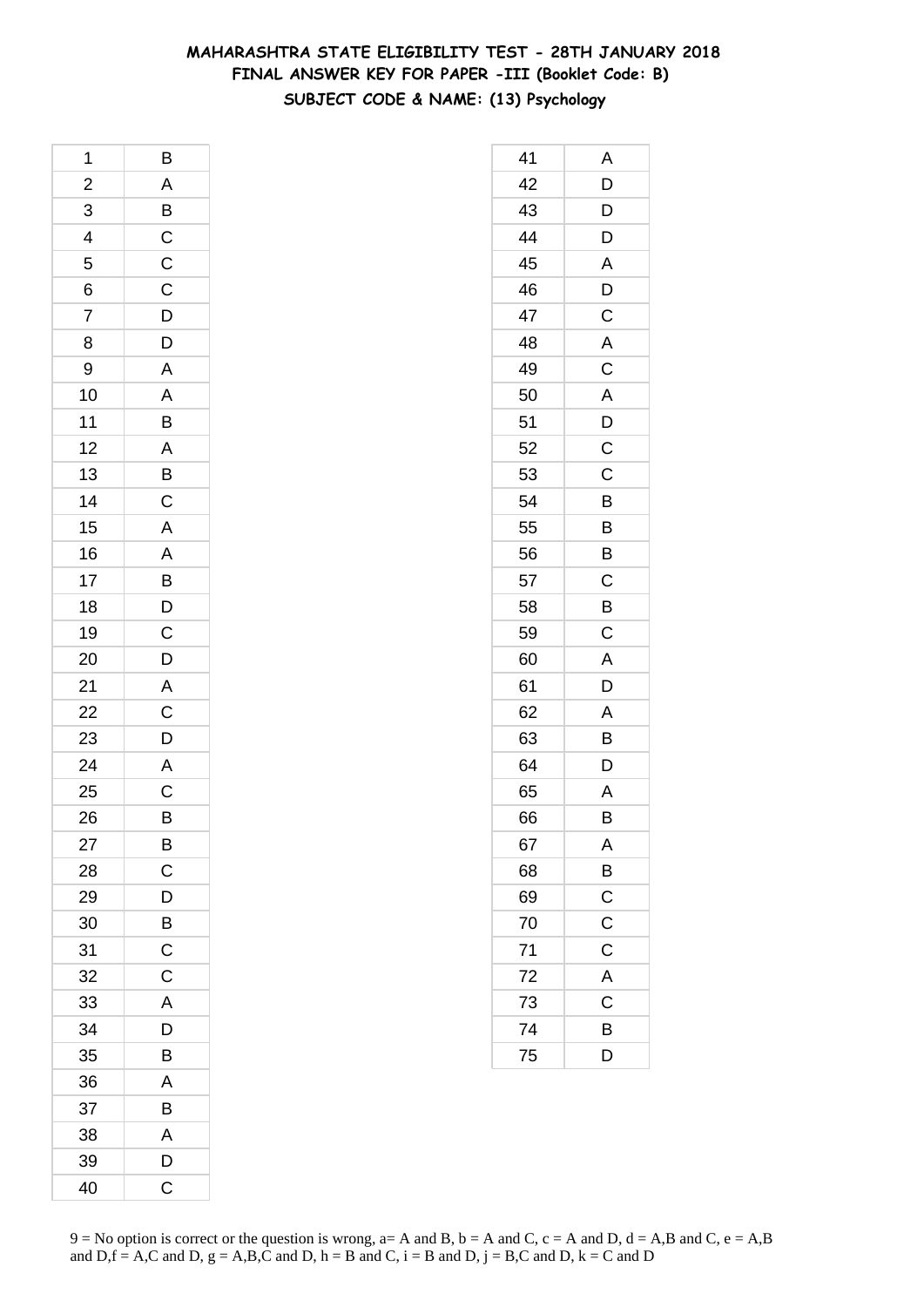### **MAHARASHTRA STATE ELIGIBILITY TEST - 28TH JANUARY 2018 FINAL ANSWER KEY FOR PAPER -III (Booklet Code: C) SUBJECT CODE & NAME: (13) Psychology**

| 1                       | B                 |
|-------------------------|-------------------|
| $\overline{\mathbf{c}}$ |                   |
| 3                       | $\frac{A}{B}$     |
| $\overline{4}$          |                   |
| 5                       |                   |
| 6                       |                   |
| 7                       |                   |
| 8                       |                   |
| 9                       |                   |
| 10                      | A A B D C D A C D |
| 11                      |                   |
| 12                      |                   |
| 13                      |                   |
| 14                      |                   |
| 15                      |                   |
| 16                      |                   |
| 17                      |                   |
| 18                      | A C B B C         |
| 19                      |                   |
| 20                      | $\frac{D}{B}$     |
| 21                      |                   |
| 22                      | $\frac{C}{C}$     |
| 23                      | $\overline{A}$    |
| 24                      |                   |
| 25                      | $\frac{D}{B}$     |
| 26                      | A                 |
| 27                      | B                 |
| 28                      | A                 |
| 29                      | D                 |
| 30                      | C                 |
| 31                      | A                 |
| 32                      | D                 |
| 33                      | D                 |
| 34                      | D                 |
| 35                      | A                 |
| 36                      | D                 |
| 37                      | $\mathsf C$       |
| 38                      | A                 |
| 39                      | $\mathsf C$       |
| 40                      | A                 |

| 41 | D              |
|----|----------------|
| 42 | C              |
| 43 | C              |
| 44 | B              |
| 45 | B              |
| 46 | B              |
| 47 | C              |
| 48 | B              |
| 49 | C              |
| 50 | $\overline{A}$ |
| 51 | D              |
| 52 | A              |
| 53 | B              |
| 54 | D              |
| 55 | A              |
| 56 | B              |
| 57 | A              |
| 58 | B              |
| 59 | $\mathsf{C}$   |
| 60 | C              |
| 61 | C              |
| 62 | A              |
| 63 | C              |
| 64 | B              |
| 65 | D              |
| 66 | В              |
| 67 | A              |
| 68 | B              |
| 69 | $\mathsf{C}$   |
| 70 | $\overline{C}$ |
| 71 | C              |
| 72 | D              |
| 73 | D              |
| 74 | A              |
| 75 | Ă              |
|    |                |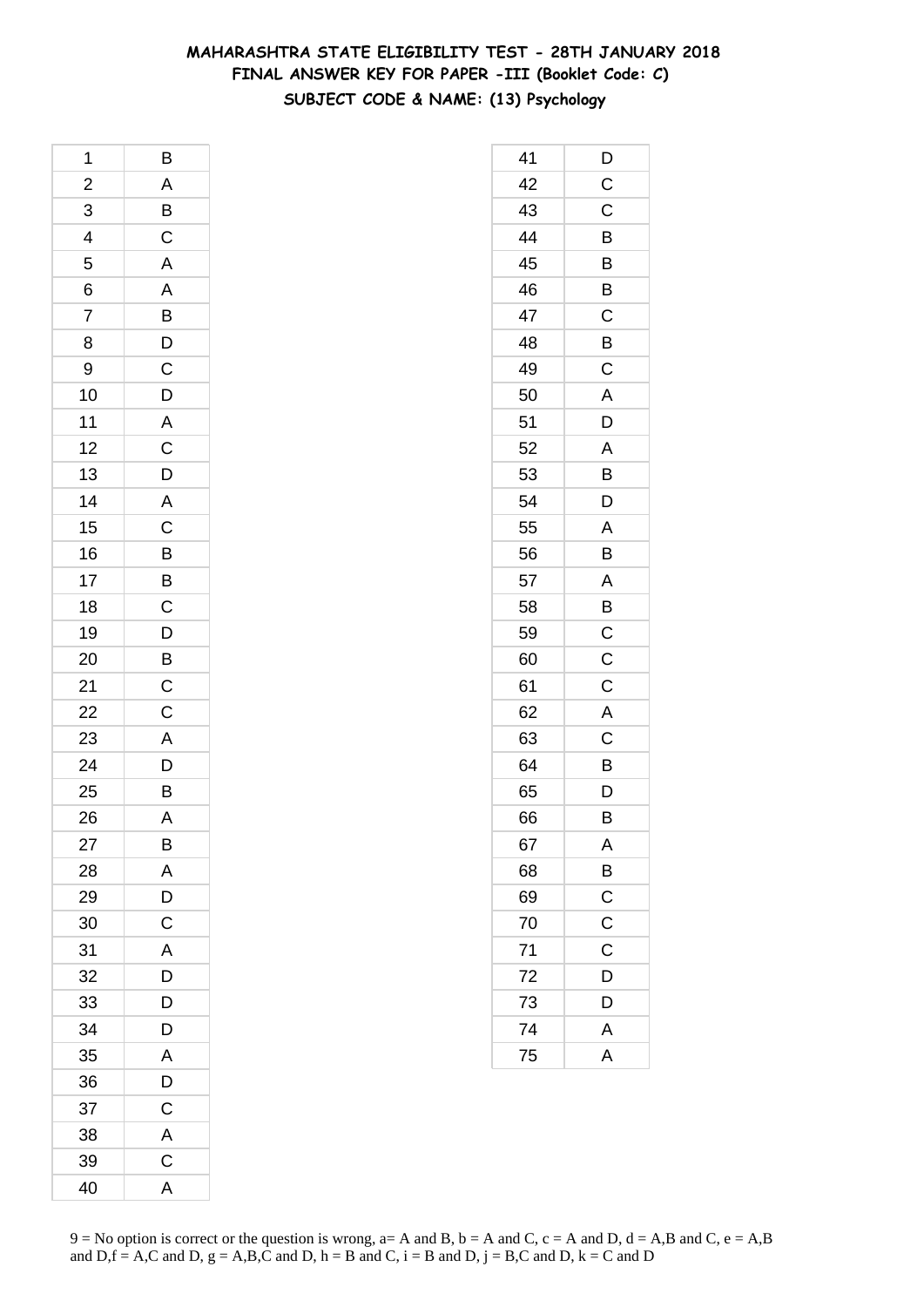# **MAHARASHTRA STATE ELIGIBILITY TEST - 28TH JANUARY 2018 FINAL ANSWER KEY FOR PAPER -III (Booklet Code: D) SUBJECT CODE & NAME: (13) Psychology**

| 1                       | A                                                  |
|-------------------------|----------------------------------------------------|
| $\overline{\mathbf{c}}$ |                                                    |
| 3                       | $rac{C}{D}$                                        |
| 4                       |                                                    |
| 5                       | $\overline{c}$                                     |
| 6                       |                                                    |
| $\overline{7}$          |                                                    |
| 8                       | $\overline{B}$<br>$\overline{C}$                   |
| 9                       |                                                    |
| 10                      | $D$<br>$B$<br>$C$                                  |
| 11                      |                                                    |
| 12                      | $\mathsf C$                                        |
| 13                      | ADBAB                                              |
| 14                      |                                                    |
| 15                      |                                                    |
| 16                      |                                                    |
| 17                      |                                                    |
| 18                      |                                                    |
| 19                      |                                                    |
| 20                      | $\overline{A}$<br>$\overline{D}$<br>$\overline{C}$ |
| 21                      |                                                    |
| 22                      | $\frac{A}{D}$                                      |
| 23                      | $\overline{D}$                                     |
| 24                      | $\overline{D}$                                     |
| 25                      | $\overline{A}$                                     |
| 26                      | D                                                  |
| 27                      | $\mathsf C$                                        |
| 28                      | A                                                  |
| 29                      | $\mathsf C$                                        |
| 30                      | A                                                  |
| 31                      |                                                    |
| 32                      | $\frac{D}{C}$                                      |
| 33                      | $\mathsf C$                                        |
| 34                      | B                                                  |
| 35                      | B                                                  |
| 36                      | B                                                  |
| 37                      | $\mathsf{C}$                                       |
| 38                      | $\overline{B}$                                     |
| 39                      | $\overline{\mathrm{c}}$                            |
| 40                      | A                                                  |

| 41 | D              |
|----|----------------|
| 42 | A              |
| 43 | B              |
| 44 | $\overline{D}$ |
| 45 | A              |
| 46 | B              |
| 47 | A              |
| 48 | B              |
| 49 | $\mathsf C$    |
| 50 | $\overline{C}$ |
| 51 | $\mathsf C$    |
| 52 | $\overline{A}$ |
| 53 | C              |
| 54 | B              |
| 55 | D              |
| 56 | B              |
| 57 | A              |
| 58 | B              |
| 59 | $\mathsf{C}$   |
| 60 | C              |
| 61 | $\mathsf C$    |
| 62 | $\overline{D}$ |
| 63 | D              |
| 64 | A              |
| 65 | A              |
| 66 | B              |
| 67 | A              |
| 68 | B              |
| 69 | $\overline{C}$ |
| 70 | A              |
| 71 | A              |
| 72 | B              |
| 73 | D              |
| 74 | $\mathsf C$    |
| 75 | D              |
|    |                |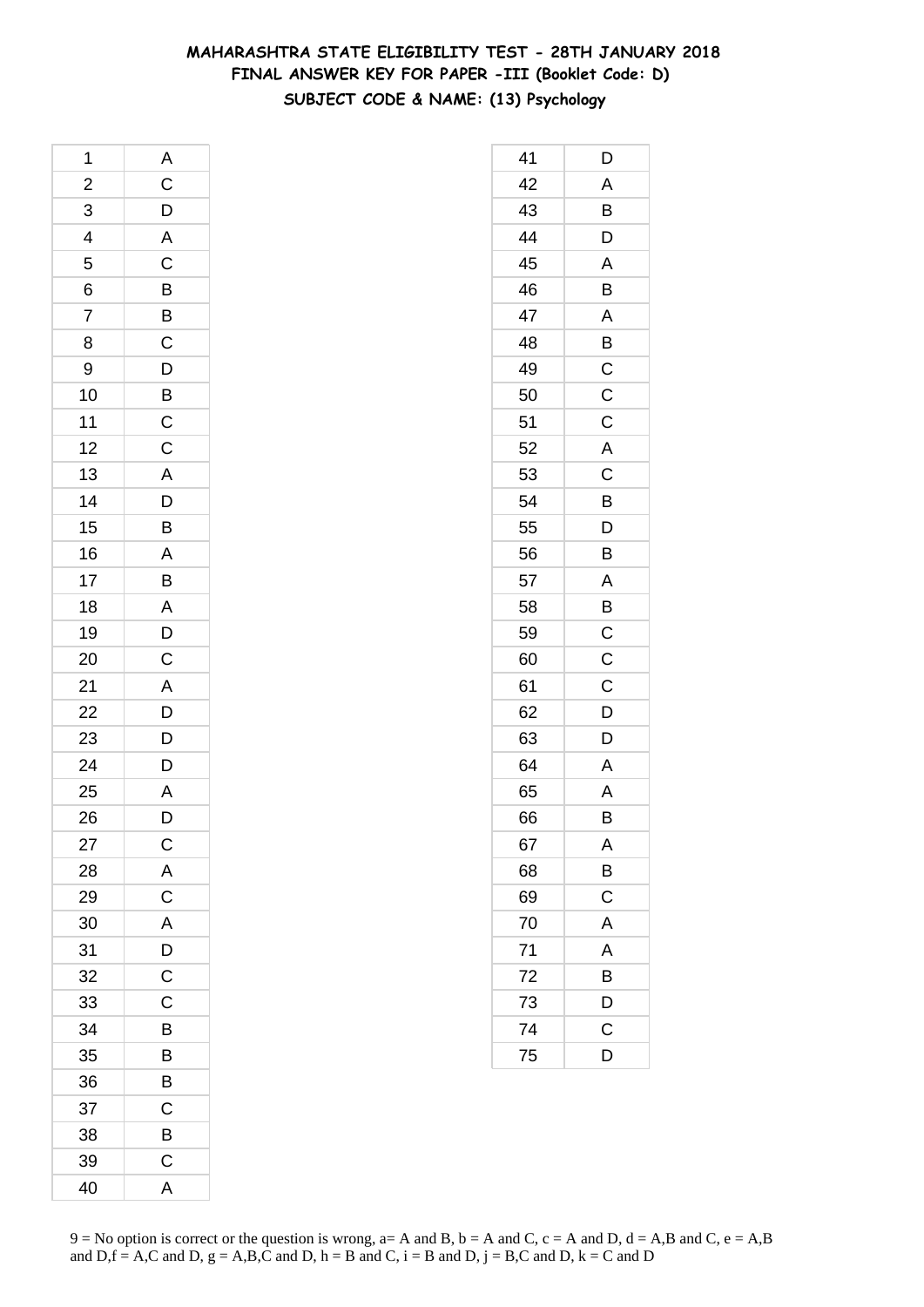## **MAHARASHTRA STATE ELIGIBILITY TEST - 28TH JANUARY 2018 FINAL ANSWER KEY FOR PAPER -III (Booklet Code: A) SUBJECT CODE & NAME: (14) Sociology**

| 1              | $\overline{A}$                |
|----------------|-------------------------------|
| $\overline{c}$ | C A A B D B A D D C B C B B D |
| 3              |                               |
| $\overline{4}$ |                               |
|                |                               |
| $\frac{5}{6}$  |                               |
| $\overline{7}$ |                               |
| 8              |                               |
| 9              |                               |
| 10             |                               |
| 11             |                               |
| 12             |                               |
| 13             |                               |
| 14             |                               |
| 15             |                               |
| 16             |                               |
| 17             |                               |
| 18             |                               |
| 19             |                               |
| 20             | A<br>A<br>C<br>D<br>D<br>D    |
| 21             |                               |
| 22             |                               |
| 23             | $rac{A}{C}$                   |
| 24             |                               |
| 25             | $\frac{D}{D}$                 |
| 26             | A                             |
| 27             | D                             |
| 28             | D                             |
| 29             | B                             |
| 30             | $\mathsf C$                   |
| 31             | $\mathsf C$                   |
| 32             | A                             |
| 33             | A                             |
| 34             | $\overline{\mathrm{c}}$       |
| 35             | D                             |
| 36             | A                             |
| 37             | $\overline{C}$                |
| 38             | C                             |
| 39             | B                             |
| 40             | B                             |

| 41              | $\mathsf C$                         |
|-----------------|-------------------------------------|
| 42              | $\overline{A}$                      |
| 43              | A                                   |
| 44              | $\overline{\text{c}}$               |
| 45              | B                                   |
| 46              | C                                   |
| 47              | B                                   |
| 48              | $\overline{D}$                      |
| 49              | D                                   |
| 50              | A                                   |
| 51              | A                                   |
| 52              | A                                   |
| 53              | $\overline{\mathrm{c}}$             |
| 54              | A                                   |
| 55              | $\overline{\mathsf{A}}$             |
| 56              | $\overline{\mathbf{C}}$             |
| 57              | A                                   |
| 58              | A                                   |
| 59              | B                                   |
| 60              | C                                   |
| 61              | A                                   |
| 62              | B                                   |
| 63              | A                                   |
| 64              | B                                   |
| 65              | A                                   |
| 66              | B                                   |
| 67              | $\mathsf{C}$                        |
| 68              | $\overline{c}$                      |
| 69              | A                                   |
| 70              | B                                   |
| 71              | B                                   |
| 72              | A                                   |
| $\overline{73}$ | $\frac{\overline{C}}{\overline{A}}$ |
| 74              |                                     |
| 75              |                                     |
|                 |                                     |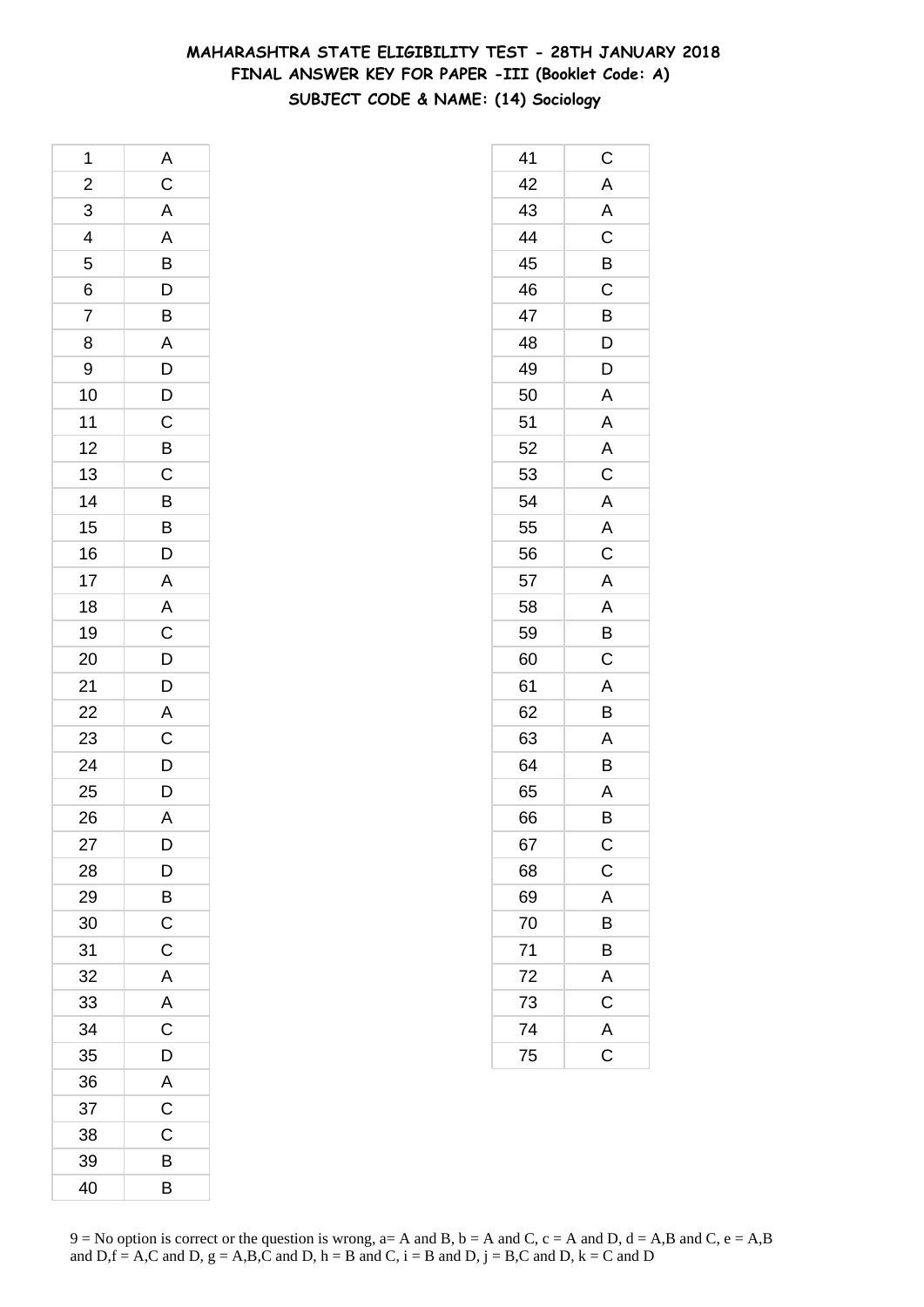## **MAHARASHTRA STATE ELIGIBILITY TEST - 28TH JANUARY 2018 FINAL ANSWER KEY FOR PAPER -III (Booklet Code: B) SUBJECT CODE & NAME: (14) Sociology**

| 1              | D                                       |
|----------------|-----------------------------------------|
|                |                                         |
| $\frac{2}{3}$  | A C D D A D D B C C A A C D A C C B B C |
| $\overline{4}$ |                                         |
| 5              |                                         |
| 6              |                                         |
| $\overline{7}$ |                                         |
| 8              |                                         |
| 9              |                                         |
| 10             |                                         |
| 11             |                                         |
| 12             |                                         |
| 13             |                                         |
| 14             |                                         |
| 15             |                                         |
| 16             |                                         |
| 17             |                                         |
| 18             |                                         |
| 19             |                                         |
| 20             |                                         |
| 21             |                                         |
| 22<br>23       |                                         |
|                |                                         |
| 24             | A<br>A<br>C<br>B<br>C                   |
| 25             |                                         |
| 26             |                                         |
| 27             | В                                       |
| 28             | D                                       |
| 29             | D                                       |
| 30             | A                                       |
| 31             | A                                       |
| 32             | A                                       |
| 33             | C                                       |
| 34             | A                                       |
| 35             | A                                       |
| 36             | C                                       |
| 37             | A                                       |
| 38             | A                                       |
| 39             | B                                       |
| 40             | C                                       |

| 41 | Α                       |
|----|-------------------------|
| 42 | B                       |
| 43 | A                       |
| 44 | B                       |
| 45 | A                       |
| 46 | B                       |
| 47 | $\mathsf C$             |
| 48 | C                       |
| 49 | A                       |
| 50 | B                       |
| 51 | B                       |
| 52 | A                       |
| 53 | $\overline{c}$          |
| 54 | A                       |
| 55 | $\overline{\mathrm{c}}$ |
| 56 | $\overline{A}$          |
| 57 | C                       |
| 58 | A                       |
| 59 | A                       |
| 60 | B                       |
| 61 | $\overline{D}$          |
| 62 | $\overline{B}$          |
| 63 | A                       |
| 64 | D                       |
| 65 | D                       |
| 66 | C                       |
| 67 | B                       |
| 68 | C                       |
| 69 | B                       |
| 70 | B                       |
| 71 | D                       |
| 72 | A                       |
| 73 | A                       |
| 74 | C                       |
| 75 | D                       |
|    |                         |

 $9 = No$  option is correct or the question is wrong,  $a = A$  and B,  $b = A$  and C,  $c = A$  and D,  $d = A$ ,B and C,  $e = A$ ,B and  $D,f = A,C$  and  $D, g = A,B,C$  and  $D, h = B$  and  $C, i = B$  and  $D, j = B,C$  and  $D, k = C$  and  $D$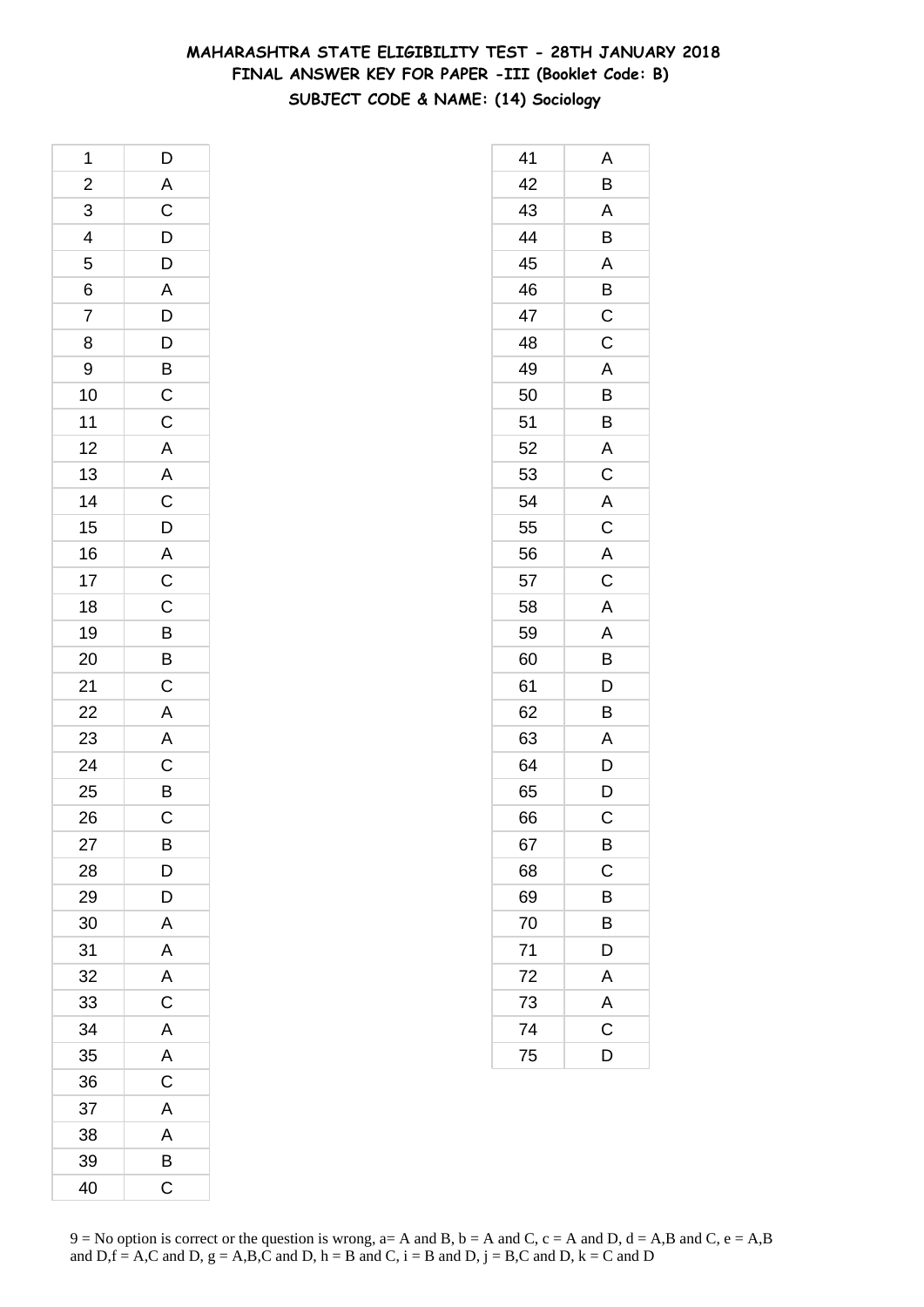# **MAHARASHTRA STATE ELIGIBILITY TEST - 28TH JANUARY 2018 FINAL ANSWER KEY FOR PAPER -III (Booklet Code: C) SUBJECT CODE & NAME: (14) Sociology**

| 1                                                                        |                                     |
|--------------------------------------------------------------------------|-------------------------------------|
|                                                                          |                                     |
| $\begin{array}{c}\n 2 \\  3 \\  \hline\n 4 \\  \hline\n 5\n \end{array}$ | C A A C D A C C B B C A A C B C B D |
|                                                                          |                                     |
|                                                                          |                                     |
|                                                                          |                                     |
| $\frac{6}{7}$                                                            |                                     |
| 8                                                                        |                                     |
| 9                                                                        |                                     |
| 10                                                                       |                                     |
| 11                                                                       |                                     |
| 12                                                                       |                                     |
| 13                                                                       |                                     |
| 14                                                                       |                                     |
| 15                                                                       |                                     |
| 16                                                                       |                                     |
| 17                                                                       |                                     |
| 18                                                                       |                                     |
| 19                                                                       |                                     |
| 20                                                                       | $\frac{D}{A}$                       |
| 21                                                                       |                                     |
| $\overline{22}$                                                          | $\frac{A}{C}$                       |
|                                                                          |                                     |
| 23<br>24<br>25                                                           |                                     |
|                                                                          | $\frac{A}{A}$                       |
| 26                                                                       |                                     |
| 27                                                                       | A                                   |
| 28                                                                       | A                                   |
| 29                                                                       | B                                   |
| 30                                                                       | C                                   |
| 31                                                                       | A                                   |
| 32                                                                       | B                                   |
| 33                                                                       | A                                   |
| 34                                                                       | B                                   |
| 35                                                                       | A                                   |
| 36                                                                       | B                                   |
| 37                                                                       | $\mathsf C$                         |
| 38                                                                       | C                                   |
| 39                                                                       | A                                   |
| 40                                                                       | B                                   |

| 41 | В                       |
|----|-------------------------|
| 42 | A                       |
| 43 | $\overline{\mathrm{c}}$ |
| 44 |                         |
| 45 | $\frac{A}{C}$           |
| 46 |                         |
| 47 | $\overline{\mathsf{C}}$ |
| 48 | A                       |
| 49 | A                       |
| 50 | B                       |
| 51 | D                       |
| 52 | B                       |
| 53 | A                       |
| 54 | D                       |
| 55 | D                       |
| 56 | $\overline{C}$          |
| 57 | $\overline{B}$          |
| 58 | C                       |
| 59 | B                       |
| 60 | B                       |
| 61 | D                       |
| 62 | $\overline{A}$          |
| 63 | A                       |
| 64 | $\mathsf C$             |
| 65 | D                       |
| 66 | D                       |
| 67 | A                       |
| 68 | $\overline{c}$          |
| 69 | $\overline{D}$          |
| 70 | D                       |
| 71 | A                       |
| 72 | D                       |
| 73 | D                       |
| 74 | B                       |
| 75 | $\overline{\text{c}}$   |
|    |                         |

 $9 = No$  option is correct or the question is wrong,  $a = A$  and B,  $b = A$  and C,  $c = A$  and D,  $d = A$ ,B and C,  $e = A$ ,B and  $D,f = A,C$  and  $D, g = A,B,C$  and  $D, h = B$  and  $C, i = B$  and  $D, j = B,C$  and  $D, k = C$  and  $D$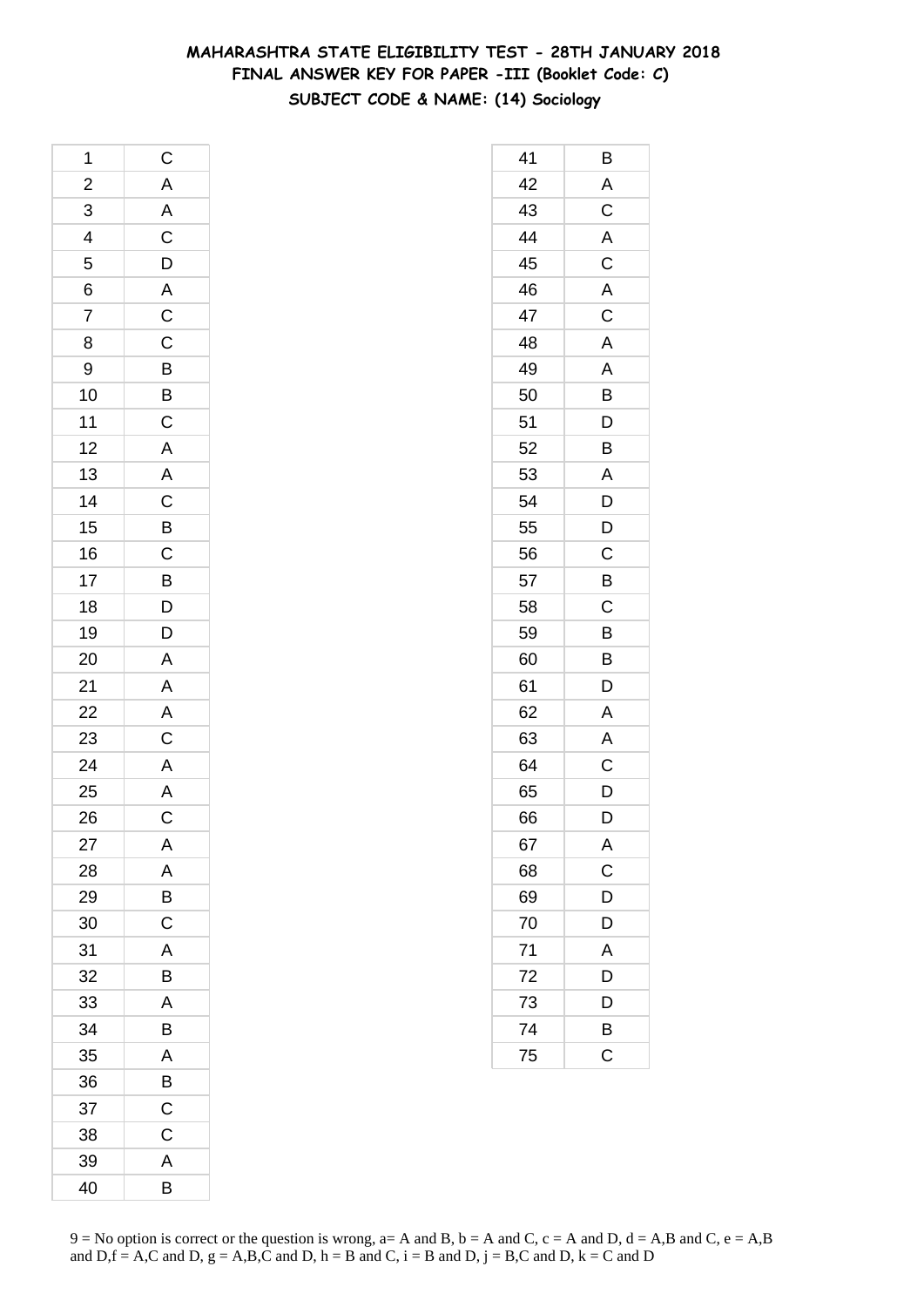## **MAHARASHTRA STATE ELIGIBILITY TEST - 28TH JANUARY 2018 FINAL ANSWER KEY FOR PAPER -III (Booklet Code: D) SUBJECT CODE & NAME: (14) Sociology**

| 1                       | $\mathsf{C}$                                                                                              |
|-------------------------|-----------------------------------------------------------------------------------------------------------|
| $\overline{\mathbf{c}}$ |                                                                                                           |
| $\frac{3}{4}$           |                                                                                                           |
|                         | A   A   C   B   C   B   D   D   A   A   A   C   A   A   C   A   A   B   C   A   B   C   A   B   A   B   A |
| 5                       |                                                                                                           |
| $\overline{6}$          |                                                                                                           |
| $\overline{7}$          |                                                                                                           |
| 8                       |                                                                                                           |
| 9                       |                                                                                                           |
| 10                      |                                                                                                           |
| 11                      |                                                                                                           |
| 12                      |                                                                                                           |
| 13                      |                                                                                                           |
| 14                      |                                                                                                           |
| 15                      |                                                                                                           |
| 16                      |                                                                                                           |
| 17                      |                                                                                                           |
| 18                      |                                                                                                           |
| 19                      |                                                                                                           |
| 20                      |                                                                                                           |
| 21                      |                                                                                                           |
| $\overline{22}$         |                                                                                                           |
| 23                      |                                                                                                           |
| 24                      |                                                                                                           |
| 25                      |                                                                                                           |
| 26                      | $\overline{B}$                                                                                            |
| 27                      | $\mathsf C$                                                                                               |
| 28                      | $\mathsf C$                                                                                               |
| 29                      | A                                                                                                         |
| 30                      | B                                                                                                         |
| 31                      | B                                                                                                         |
| 32                      | $\mathsf{A}$                                                                                              |
| 33                      | $\overline{C}$                                                                                            |
| 34                      | A                                                                                                         |
| 35                      | $\mathsf C$                                                                                               |
| 36                      | A                                                                                                         |
| 37                      | $\mathsf C$                                                                                               |
| 38                      | A                                                                                                         |
| 39                      | A                                                                                                         |
| 40                      | B                                                                                                         |

| 41 | D                       |
|----|-------------------------|
| 42 | B                       |
| 43 | A                       |
| 44 | D                       |
| 45 | D                       |
| 46 | C                       |
| 47 | B                       |
| 48 | C                       |
| 49 | B                       |
| 50 | B                       |
| 51 | D                       |
| 52 | A                       |
| 53 | $\overline{\mathsf{A}}$ |
| 54 | $\mathsf C$             |
| 55 | D                       |
| 56 | D                       |
| 57 | A                       |
| 58 | C                       |
| 59 | $\overline{D}$          |
| 60 | $\overline{D}$          |
| 61 | A                       |
| 62 | D                       |
| 63 | D                       |
| 64 | B                       |
| 65 | C                       |
| 66 | C                       |
| 67 | A                       |
| 68 | A                       |
| 69 | $\overline{\text{c}}$   |
| 70 | D                       |
| 71 | $rac{A}{C}$             |
| 72 |                         |
| 73 | $\mathsf C$             |
| 74 | B                       |
| 75 | B                       |
|    |                         |

 $9 = No$  option is correct or the question is wrong,  $a = A$  and B,  $b = A$  and C,  $c = A$  and D,  $d = A$ ,B and C,  $e = A$ ,B and  $D,f = A,C$  and  $D, g = A,B,C$  and  $D, h = B$  and  $C, i = B$  and  $D, j = B,C$  and  $D, k = C$  and  $D$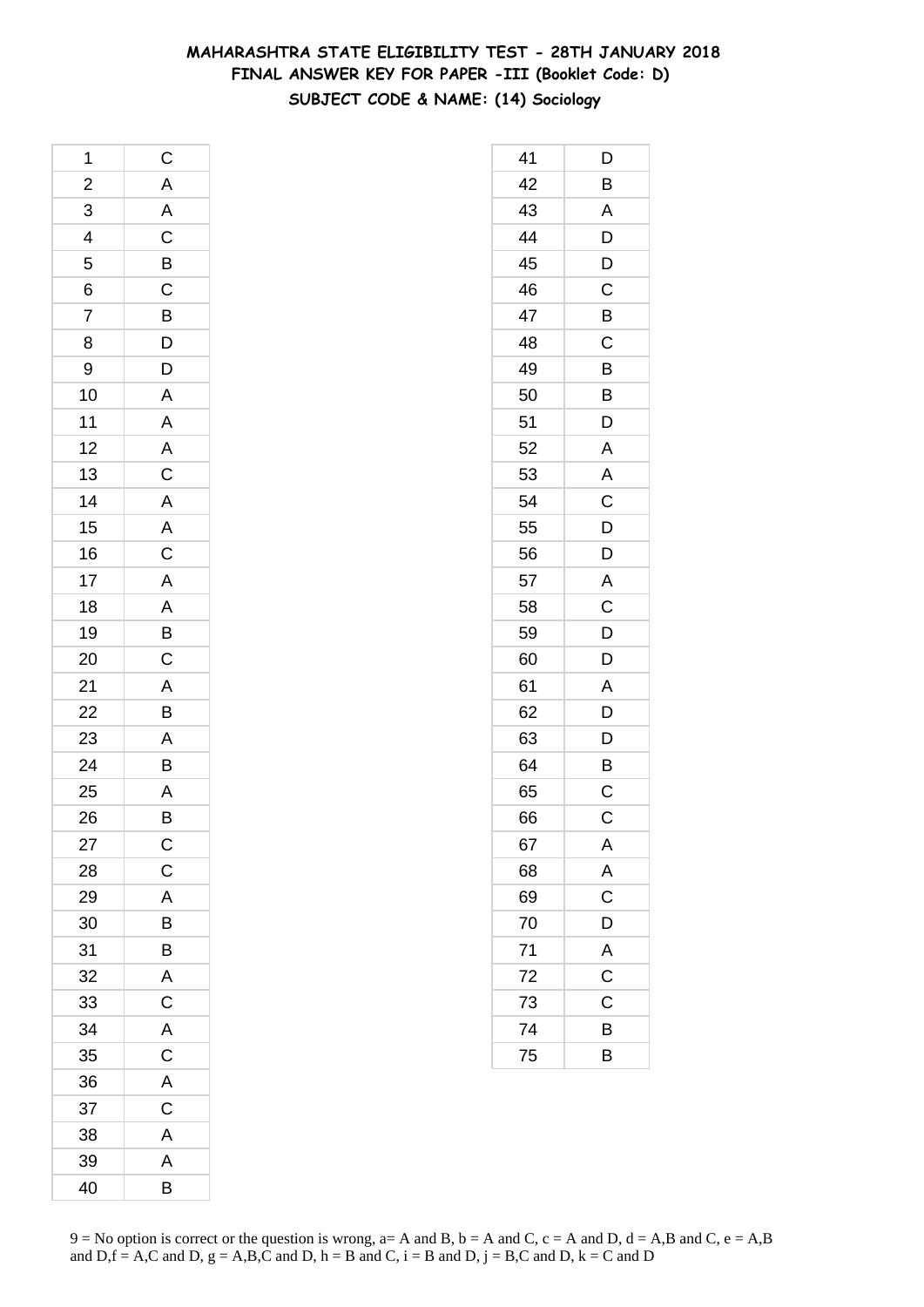## **MAHARASHTRA STATE ELIGIBILITY TEST - 28TH JANUARY 2018 FINAL ANSWER KEY FOR PAPER -III (Booklet Code: A) SUBJECT CODE & NAME: (15) Political Science**

| 1                       | D                       |
|-------------------------|-------------------------|
| $\overline{\mathbf{c}}$ | $\overline{B}$          |
| 3                       | $\mathsf C$             |
| $\overline{4}$          | $\frac{D}{B}$           |
| 5                       |                         |
| 6                       | $\overline{D}$          |
| 7                       | D                       |
| 8                       | A                       |
| 9                       | B                       |
| 10                      | $\overline{A}$          |
| 11                      | $\overline{B}$          |
| 12                      | $\overline{D}$          |
| 13                      | $\overline{B}$          |
| 14                      | D                       |
| 15                      | $\overline{D}$          |
| 16                      | $\overline{B}$          |
| 17                      | $\mathsf{A}$            |
| 18                      | $\overline{A}$          |
| 19                      |                         |
| 20                      | $\frac{D}{D}$           |
| 21                      | B                       |
| 22                      | $\overline{C}$          |
| 23                      | $\overline{B}$          |
| 24                      | B                       |
| 25                      | B                       |
| 26                      | $\mathsf C$             |
| 27                      | A                       |
| 28                      | $\overline{D}$          |
| 29                      | $\overline{\mathsf{A}}$ |
| 30                      | D                       |
| 31                      | g                       |
| 32                      | B                       |
| 33                      | B                       |
| 34                      | D                       |
| 35                      | $\overline{\mathsf{A}}$ |
| 36                      | C                       |
| 37                      | B                       |
| 38                      | $\mathsf C$             |
| 39                      | A                       |
| 40                      | D                       |

| 41 | D            |
|----|--------------|
| 42 | D            |
| 43 | $\mathsf{A}$ |
| 44 | $\mathsf C$  |
| 45 | D            |
| 46 | A            |
| 47 | D            |
| 48 | A            |
| 49 | A            |
| 50 | A            |
| 51 | A            |
| 52 | D            |
| 53 | D            |
| 54 | B            |
| 55 | B            |
| 56 | B            |
| 57 | D            |
| 58 | B            |
| 59 | C            |
| 60 | A            |
| 61 | A            |
| 62 | $\mathsf C$  |
| 63 | C            |
| 64 | D            |
| 65 | B            |
| 66 | A            |
| 67 | D            |
| 68 | A            |
| 69 | A            |
| 70 | A            |
| 71 | B            |
| 72 | A            |
| 73 | C            |
| 74 | A            |
| 75 | B            |
|    |              |

 $9 = No$  option is correct or the question is wrong,  $a = A$  and B,  $b = A$  and C,  $c = A$  and D,  $d = A$ ,B and C,  $e = A$ ,B and  $D,f = A,C$  and  $D, g = A,B,C$  and  $D, h = B$  and  $C, i = B$  and  $D, j = B,C$  and  $D, k = C$  and  $D$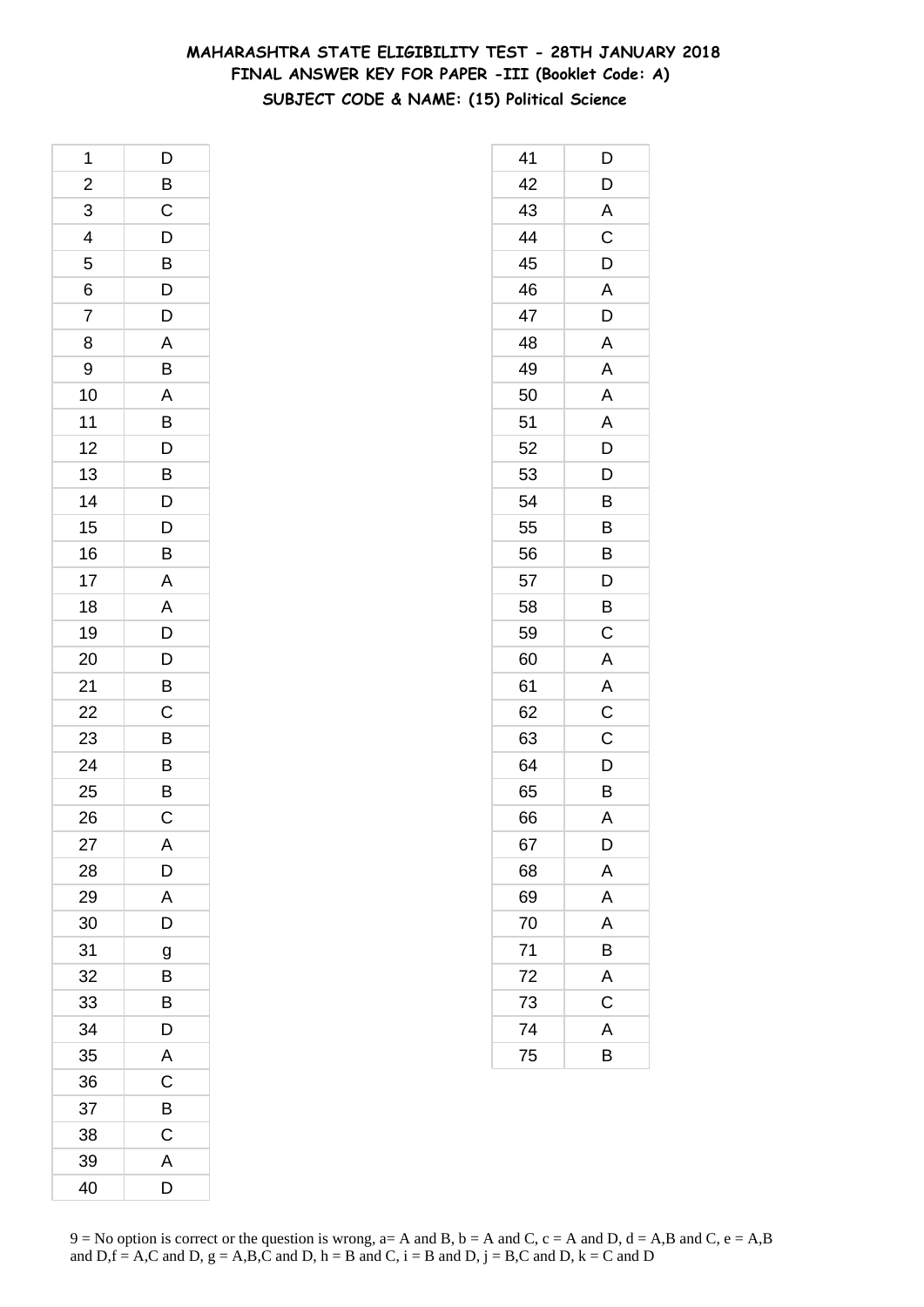## **MAHARASHTRA STATE ELIGIBILITY TEST - 28TH JANUARY 2018 FINAL ANSWER KEY FOR PAPER -III (Booklet Code: B) SUBJECT CODE & NAME: (15) Political Science**

| 1                       | B                     |
|-------------------------|-----------------------|
| $\overline{\mathbf{c}}$ | $\mathsf{C}$          |
|                         |                       |
| $\frac{3}{4}$           | B B B C               |
| $\overline{5}$          |                       |
| 6                       |                       |
| $\overline{7}$          | $\overline{A}$<br>$D$ |
| 8                       |                       |
| 9                       |                       |
| 10                      | A<br>D                |
| 11                      | $\overline{g}$        |
| 12                      |                       |
| 13                      | $\frac{B}{B}$         |
| 14                      | D                     |
| 15                      |                       |
| 16                      |                       |
| 17                      |                       |
| 18                      | A<br>C<br>B<br>C      |
| 19                      |                       |
| 20                      | $\frac{A}{D}$         |
| 21                      |                       |
| 22                      | $\frac{D}{D}$         |
| 23                      | $\overline{A}$        |
| 24                      | $\overline{C}$        |
| 25                      | D                     |
| 26                      | $\overline{A}$        |
| 27                      | D                     |
| 28                      | A                     |
| 29                      | A                     |
| 30                      | A                     |
| 31                      | A                     |
| 32                      | D                     |
| 33                      | D                     |
| 34                      | Β                     |
| 35                      | B                     |
| 36                      | B                     |
| 37                      | D                     |
| 38                      | B                     |
| 39                      | $\mathsf{C}$          |
| 40                      | A                     |

| 41 | Α              |
|----|----------------|
| 42 | C              |
| 43 | C              |
| 44 | D              |
| 45 | B              |
| 46 | A              |
| 47 | D              |
| 48 | Α              |
| 49 | A              |
| 50 | A              |
| 51 | B              |
| 52 | A              |
| 53 | C              |
| 54 | Α              |
| 55 | B              |
| 56 | $\mathsf{D}$   |
| 57 | $\overline{B}$ |
| 58 | C              |
| 59 | D              |
| 60 | B              |
| 61 | D              |
| 62 | D              |
| 63 | A              |
| 64 | B              |
| 65 | Α              |
| 66 | B              |
| 67 | D              |
| 68 | B              |
| 69 | D              |
| 70 | D              |
| 71 | B              |
| 72 | Α              |
| 73 | A              |
| 74 | D              |
| 75 | D              |
|    |                |

 $9 = No$  option is correct or the question is wrong,  $a = A$  and B,  $b = A$  and C,  $c = A$  and D,  $d = A$ ,B and C,  $e = A$ ,B and  $D,f = A,C$  and  $D, g = A,B,C$  and  $D, h = B$  and  $C, i = B$  and  $D, j = B,C$  and  $D, k = C$  and  $D$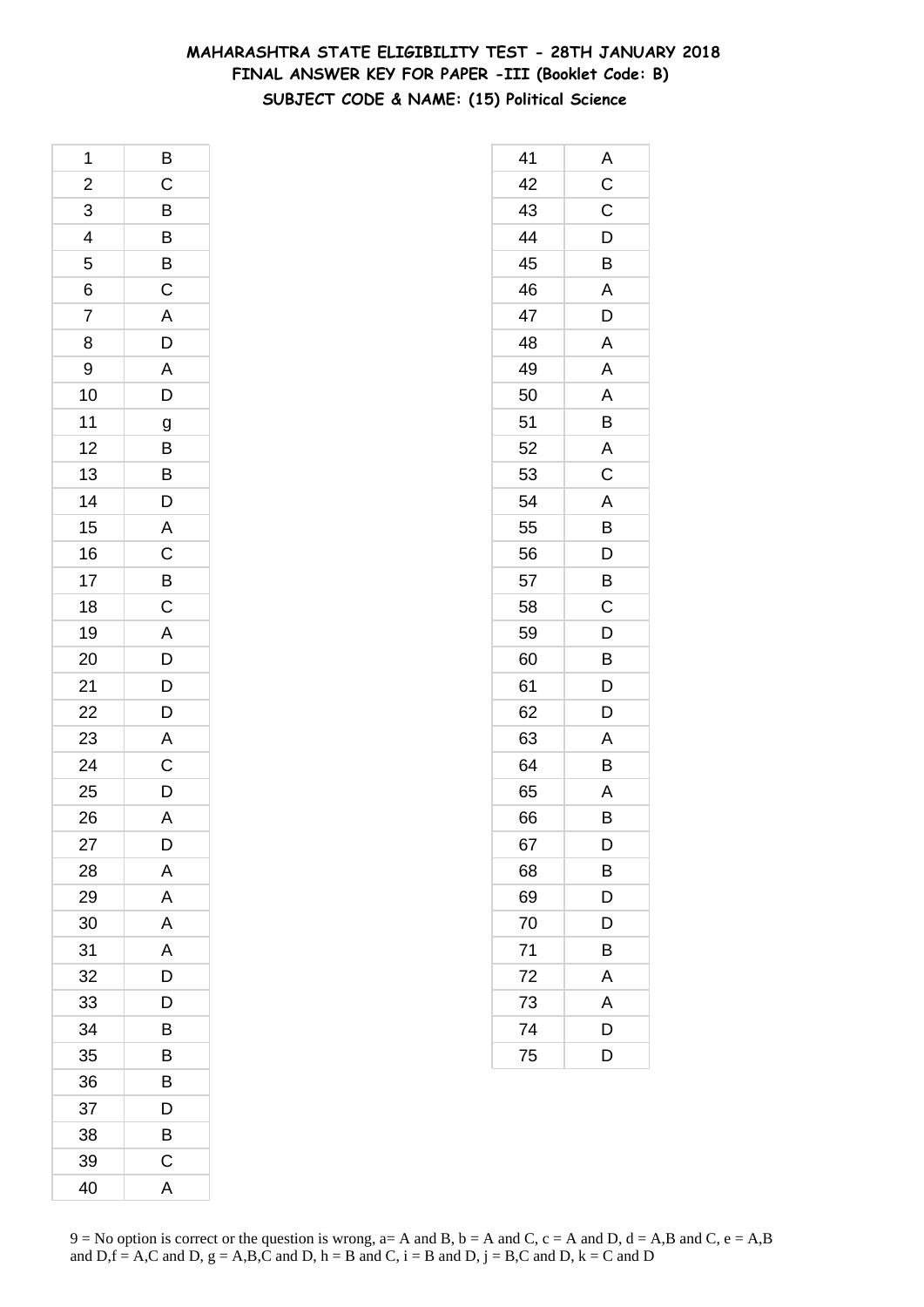## **MAHARASHTRA STATE ELIGIBILITY TEST - 28TH JANUARY 2018 FINAL ANSWER KEY FOR PAPER -III (Booklet Code: C) SUBJECT CODE & NAME: (15) Political Science**

| 1              | g                                                  |
|----------------|----------------------------------------------------|
| $\overline{a}$ | $\overline{B}$                                     |
| 3              |                                                    |
| $\overline{4}$ | $\frac{B}{D}$                                      |
| 5              |                                                    |
| 6              | $rac{A}{C}$                                        |
| 7              |                                                    |
| 8              | $rac{B}{C}$                                        |
| 9              |                                                    |
| 10             | $\overline{A}$<br>$\overline{D}$<br>$\overline{D}$ |
| 11             |                                                    |
| 12             | $\overline{D}$                                     |
| 13             | $\overline{\mathsf{A}}$                            |
| 14             |                                                    |
| 15             | $\frac{C}{D}$                                      |
| 16             |                                                    |
| 17             | $\frac{A}{D}$                                      |
| 18             | $\overline{A}$                                     |
| 19             | $\overline{\mathsf{A}}$                            |
| 20             | $\overline{\mathsf{A}}$                            |
| 21             |                                                    |
| 22             |                                                    |
| 23             | $\frac{A}{D}$                                      |
| 24             | $\overline{B}$                                     |
| 25             | B                                                  |
| 26             | B                                                  |
| 27             | D                                                  |
| 28             | B                                                  |
| 29             | $\mathsf C$                                        |
| 30             | A                                                  |
| 31             | A                                                  |
| 32             | $\mathsf C$                                        |
| 33             | C                                                  |
| 34             | D                                                  |
| 35             | B                                                  |
| 36             | A                                                  |
| 37             | D                                                  |
| 38             | A                                                  |
| 39             | A                                                  |
| 40             | $\overline{\mathsf{A}}$                            |

| 41 | В            |
|----|--------------|
| 42 | A            |
| 43 | C            |
| 44 | A            |
| 45 | B            |
| 46 | D            |
| 47 | B            |
| 48 | C            |
| 49 | D            |
| 50 | B            |
| 51 | D            |
| 52 | D            |
| 53 | A            |
| 54 | B            |
| 55 | A            |
| 56 | B            |
| 57 | D            |
| 58 | B            |
| 59 | D            |
| 60 | D            |
| 61 | В            |
| 62 | A            |
| 63 | A            |
| 64 | D            |
| 65 | D            |
| 66 | B            |
| 67 | $\mathsf{C}$ |
| 68 | B            |
| 69 | B            |
| 70 | B            |
| 71 | C            |
| 72 | A            |
| 73 | D            |
| 74 | A            |
| 75 | D            |
|    |              |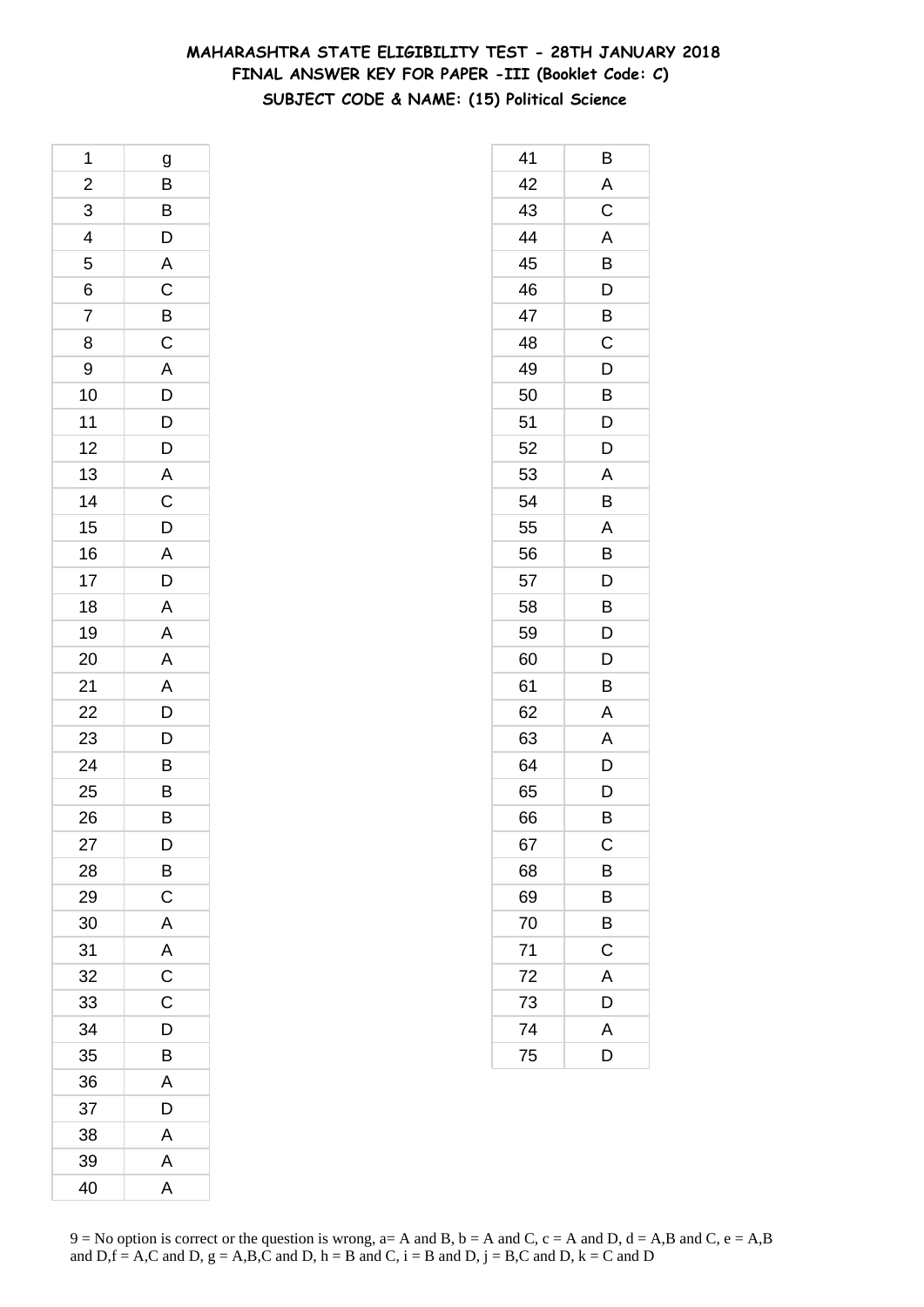## **MAHARASHTRA STATE ELIGIBILITY TEST - 28TH JANUARY 2018 FINAL ANSWER KEY FOR PAPER -III (Booklet Code: D) SUBJECT CODE & NAME: (15) Political Science**

| 1                           | D                                                                          |
|-----------------------------|----------------------------------------------------------------------------|
|                             | $\mathsf{D}$                                                               |
|                             |                                                                            |
| $\frac{2}{3}$ $\frac{4}{5}$ | A C D A D                                                                  |
|                             |                                                                            |
| $\frac{6}{7}$               |                                                                            |
|                             |                                                                            |
| 8                           | $\overline{\mathsf{A}}$                                                    |
| 9                           |                                                                            |
| 10                          | $\overline{A}$ $\overline{A}$ $\overline{D}$ $\overline{D}$ $\overline{D}$ |
| 11                          |                                                                            |
| 12                          |                                                                            |
| 13                          |                                                                            |
| 14                          |                                                                            |
| 15                          |                                                                            |
| 16                          |                                                                            |
| 17                          |                                                                            |
| 18                          | B B B D B C                                                                |
| 19                          |                                                                            |
| 20                          | $\mathsf{A}$                                                               |
| 21                          |                                                                            |
| 22                          |                                                                            |
| <b>23</b>                   | $\frac{A}{C}$                                                              |
| 24                          | $\overline{D}$                                                             |
| 25                          | B                                                                          |
| 26                          | A                                                                          |
| 27                          | D                                                                          |
| 28                          | A                                                                          |
| 29                          | A                                                                          |
| 30                          | A                                                                          |
| 31                          | B                                                                          |
| 32                          | A                                                                          |
| 33                          | $\mathsf C$                                                                |
| 34                          | A                                                                          |
| 35                          | B                                                                          |
| 36                          | D                                                                          |
| 37                          | B                                                                          |
| 38                          | Ć                                                                          |
| 39                          | D                                                                          |
| 40                          | В                                                                          |

| 41 | D                       |
|----|-------------------------|
| 42 | D                       |
| 43 | A                       |
| 44 | B                       |
| 45 | A                       |
| 46 | B                       |
| 47 | D                       |
| 48 | B                       |
| 49 | D                       |
| 50 | D                       |
| 51 | B                       |
| 52 | A                       |
| 53 | A                       |
| 54 | D                       |
| 55 | D                       |
| 56 | B                       |
| 57 | C                       |
| 58 | B                       |
| 59 | B                       |
| 60 | Β                       |
| 61 | C                       |
| 62 | A                       |
| 63 | D                       |
| 64 | A                       |
| 65 | D                       |
| 66 | g                       |
| 67 | B                       |
| 68 | Β                       |
| 69 | D                       |
| 70 | A                       |
| 71 | C                       |
| 72 | B                       |
| 73 | $\mathsf C$             |
| 74 | $\overline{\mathsf{A}}$ |
| 75 | D                       |
|    |                         |

 $9 = No$  option is correct or the question is wrong,  $a = A$  and B,  $b = A$  and C,  $c = A$  and D,  $d = A$ ,B and C,  $e = A$ ,B and  $D,f = A,C$  and  $D, g = A,B,C$  and  $D, h = B$  and  $C, i = B$  and  $D, j = B,C$  and  $D, k = C$  and  $D$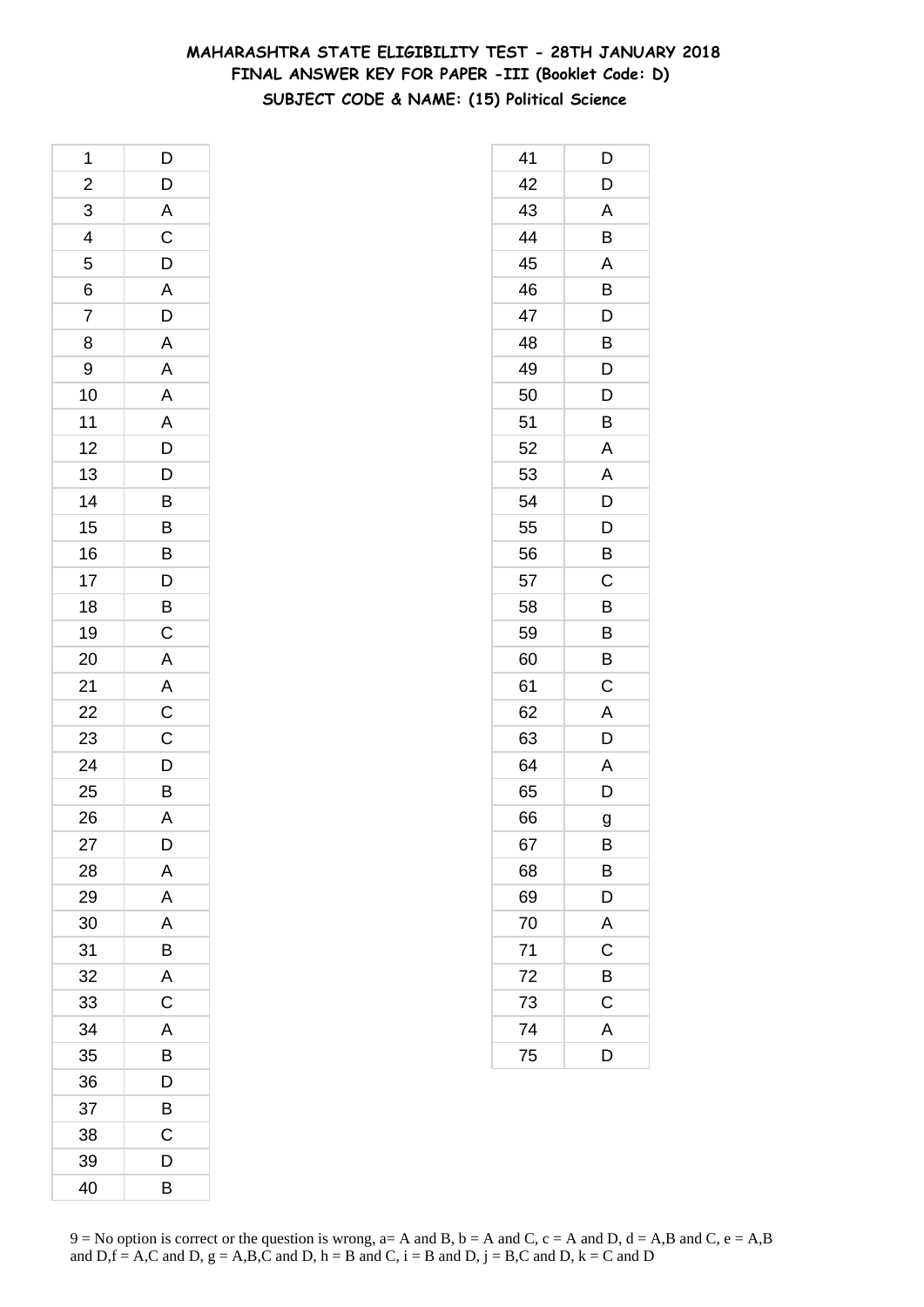## **MAHARASHTRA STATE ELIGIBILITY TEST - 28TH JANUARY 2018 FINAL ANSWER KEY FOR PAPER -III (Booklet Code: A) SUBJECT CODE & NAME: (16) Defence & Strategic Studies**

| 1              | D                       |
|----------------|-------------------------|
|                | $\overline{B}$          |
| $\frac{2}{3}$  |                         |
| $\overline{4}$ | ADCCC                   |
| 5              |                         |
| 6              |                         |
| $\overline{7}$ |                         |
| 8              |                         |
| 9              |                         |
| 10             | A A B D B B             |
| 11             |                         |
| 12             |                         |
| 13             |                         |
| 14             |                         |
| 15             | B B C D C               |
| 16             |                         |
| 17             |                         |
| 18             |                         |
| 19             | D                       |
| 20             | $\overline{A}$          |
| 21             |                         |
| 22             | $\frac{A}{B}$           |
| 23             |                         |
| 24             | $\frac{A}{A}$           |
| 25             |                         |
| 26             | $\overline{\mathsf{D}}$ |
| 27             | D                       |
| 28             | D                       |
| 29             | $\bar{\mathsf{D}}$      |
| 30             | D                       |
| 31             | C                       |
| 32             | A                       |
| 33             | B                       |
| 34             | C                       |
| 35             | D                       |
| 36             | B                       |
| 37             | С                       |
| 38             | В                       |
| 39             | B                       |
| 40             | D                       |

| 41 | С                       |
|----|-------------------------|
| 42 | D                       |
| 43 | B                       |
| 44 | A                       |
| 45 | C                       |
| 46 | D                       |
| 47 | B                       |
| 48 | C                       |
| 49 | C                       |
| 50 | B                       |
| 51 | B                       |
| 52 | A                       |
| 53 | B                       |
| 54 | D                       |
| 55 | B                       |
| 56 | C                       |
| 57 | D                       |
| 58 | B                       |
| 59 | A                       |
| 60 | B                       |
| 61 | A                       |
| 62 | D                       |
| 63 | B                       |
| 64 | B                       |
| 65 | D                       |
| 66 | D                       |
| 67 | $\mathsf{C}$            |
| 68 | $\overline{D}$          |
| 69 | $\overline{C}$          |
| 70 | A                       |
| 71 | $\overline{C}$          |
| 72 | D                       |
| 73 | $\overline{\mathsf{A}}$ |
| 74 | $\overline{\mathrm{c}}$ |
| 75 | B                       |
|    |                         |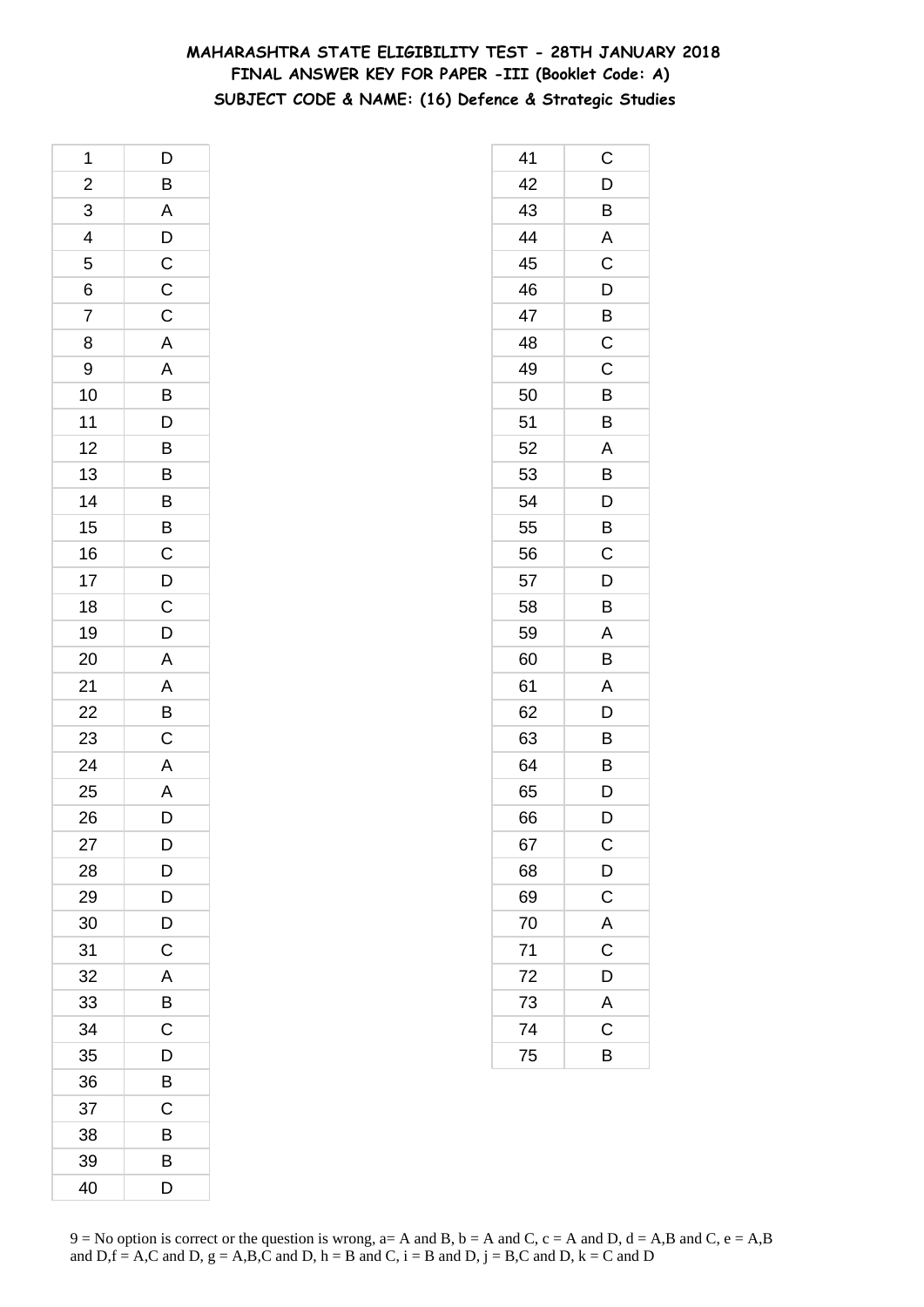## **MAHARASHTRA STATE ELIGIBILITY TEST - 28TH JANUARY 2018 FINAL ANSWER KEY FOR PAPER -III (Booklet Code: B) SUBJECT CODE & NAME: (16) Defence & Strategic Studies**

| 1              | Α                                |
|----------------|----------------------------------|
| $\overline{a}$ | $\overline{B}$                   |
| 3              | $\mathsf C$                      |
| $\overline{4}$ | $\overline{A}$                   |
| 5              |                                  |
| 6              | $rac{A}{D}$                      |
| 7              |                                  |
| 8              | $\frac{D}{D}$                    |
| 9              |                                  |
| 10             | $\overline{D}$<br>$\overline{C}$ |
| 11             |                                  |
| 12             |                                  |
| 13             | A B C D B                        |
| 14             |                                  |
| 15             |                                  |
| 16             |                                  |
| 17             | $\overline{c}$                   |
| 18             | $\overline{B}$                   |
| 19             |                                  |
| 20             | $\frac{B}{D}$                    |
| 21             | $\mathsf{C}$                     |
| 22             |                                  |
| 23             | $\overline{D}$<br>B              |
| 24             |                                  |
| 25             | A<br>C                           |
| 26             | D                                |
| 27             | B                                |
| 28             | $\mathsf C$                      |
| 29             | $\mathsf C$                      |
| 30             | B                                |
| 31             | B                                |
| 32             | A                                |
| 33             | B                                |
| 34             | D                                |
| 35             | B                                |
| 36             | C                                |
| 37             | D                                |
| 38             | B                                |
| 39             | A                                |
| 40             | B                                |

| 41 | Α                       |
|----|-------------------------|
| 42 | D                       |
| 43 | B                       |
| 44 | B                       |
| 45 | D                       |
| 46 | D                       |
| 47 | $\mathsf C$             |
| 48 | D                       |
| 49 | C                       |
| 50 | $\overline{\mathsf{A}}$ |
| 51 | $\mathsf C$             |
| 52 | D                       |
| 53 | A                       |
| 54 | C                       |
| 55 | B                       |
| 56 | D                       |
| 57 | B                       |
| 58 | A                       |
| 59 | D                       |
| 60 | C                       |
| 61 | C                       |
| 62 | C                       |
| 63 | Α                       |
| 64 | A                       |
| 65 | B                       |
| 66 | D                       |
| 67 | В                       |
| 68 | B                       |
| 69 | B                       |
| 70 | B                       |
| 71 | C                       |
| 72 | D                       |
| 73 | C                       |
| 74 | D                       |
| 75 | A                       |
|    |                         |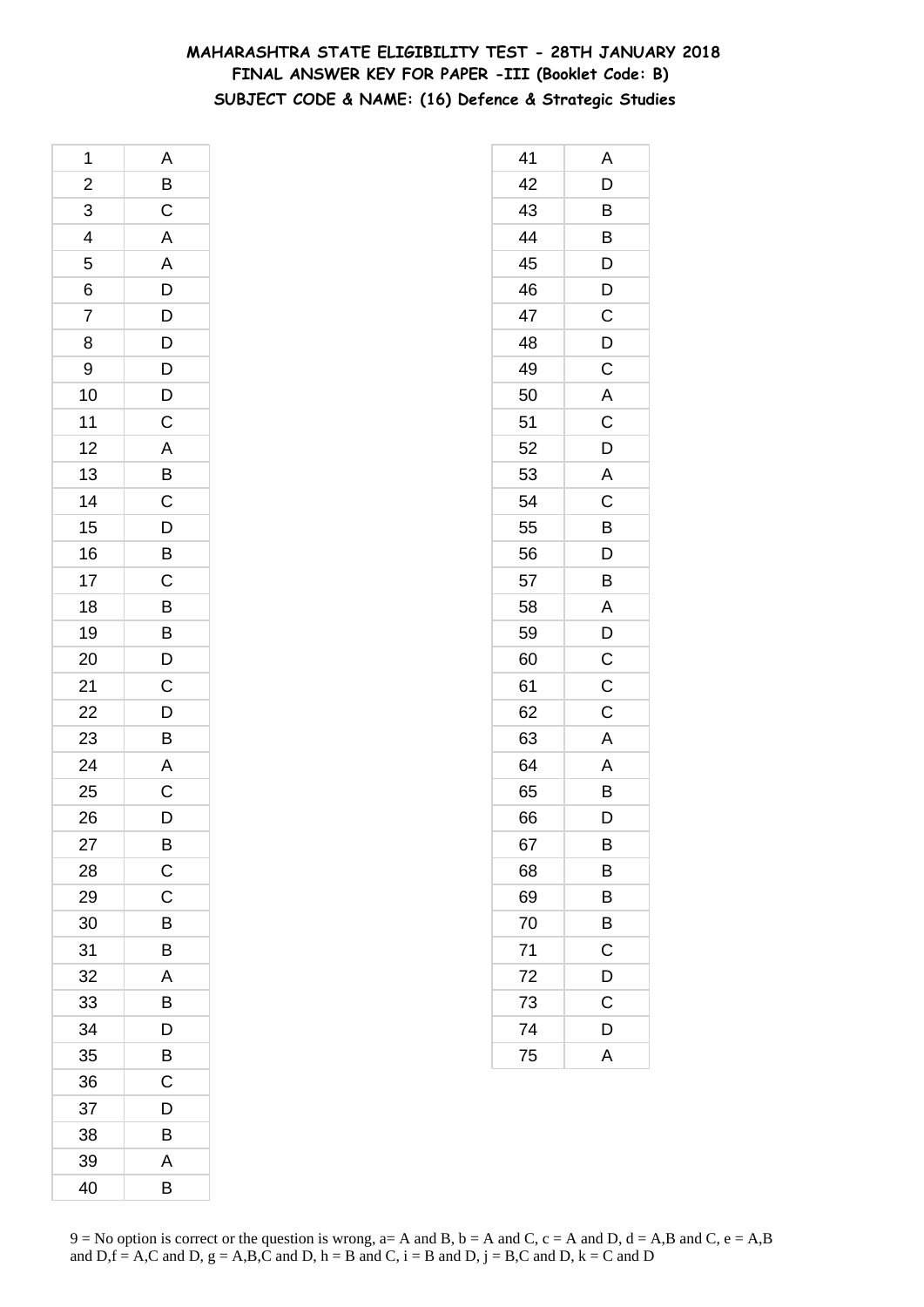## **MAHARASHTRA STATE ELIGIBILITY TEST - 28TH JANUARY 2018 FINAL ANSWER KEY FOR PAPER -III (Booklet Code: C) SUBJECT CODE & NAME: (16) Defence & Strategic Studies**

| 1              | $\mathsf{C}$                                       |
|----------------|----------------------------------------------------|
|                |                                                    |
| $\frac{2}{3}$  | $\frac{A}{B}$                                      |
| $\overline{4}$ |                                                    |
| 5              |                                                    |
| 6              | $\overline{D}$<br>$\overline{B}$<br>$\overline{C}$ |
| $\overline{7}$ |                                                    |
| 8              |                                                    |
| 9              |                                                    |
| 10             | B<br>B<br>D<br>C                                   |
| 11             |                                                    |
| 12             |                                                    |
| 13             | $\frac{D}{B}$                                      |
| 14             |                                                    |
| 15             | A C D B C                                          |
| 16             |                                                    |
| 17             |                                                    |
| 18             |                                                    |
| 19             | $\mathsf{C}$                                       |
| 20             | $\overline{B}$                                     |
| 21             | B                                                  |
| 22             |                                                    |
| 23             |                                                    |
| 24             | $\begin{array}{c}\nA \\ B \\ D\n\end{array}$       |
| 25             |                                                    |
| 26             | $\mathsf C$                                        |
| 27             | D                                                  |
| 28             | B                                                  |
| 29             | A                                                  |
| 30             | B                                                  |
| 31             | A                                                  |
| 32             | D                                                  |
| 33             | B                                                  |
| 34             | B                                                  |
| 35             | D                                                  |
| 36             | D                                                  |
| 37             | С                                                  |
| 38             | D                                                  |
| 39             | C                                                  |
| 40             | A                                                  |

| 41 | С                       |
|----|-------------------------|
| 42 | D                       |
| 43 | A                       |
| 44 | $\mathsf C$             |
| 45 | B                       |
| 46 | D                       |
| 47 | B                       |
| 48 | A                       |
| 49 | $\mathsf{D}$            |
| 50 | $\overline{C}$          |
| 51 | $\mathsf C$             |
| 52 | $\mathsf C$             |
| 53 | A                       |
| 54 | A                       |
| 55 | B                       |
| 56 | $\overline{\mathsf{D}}$ |
| 57 | B                       |
| 58 | B                       |
| 59 | B                       |
| 60 | B                       |
| 61 | $\mathsf{C}$            |
| 62 | D                       |
| 63 | C                       |
| 64 | D                       |
| 65 | A                       |
| 66 | Α                       |
| 67 | B                       |
| 68 | $\mathsf C$             |
| 69 | A                       |
| 70 | A                       |
| 71 | D                       |
| 72 | D                       |
| 73 | D                       |
| 74 | D                       |
| 75 | D                       |
|    |                         |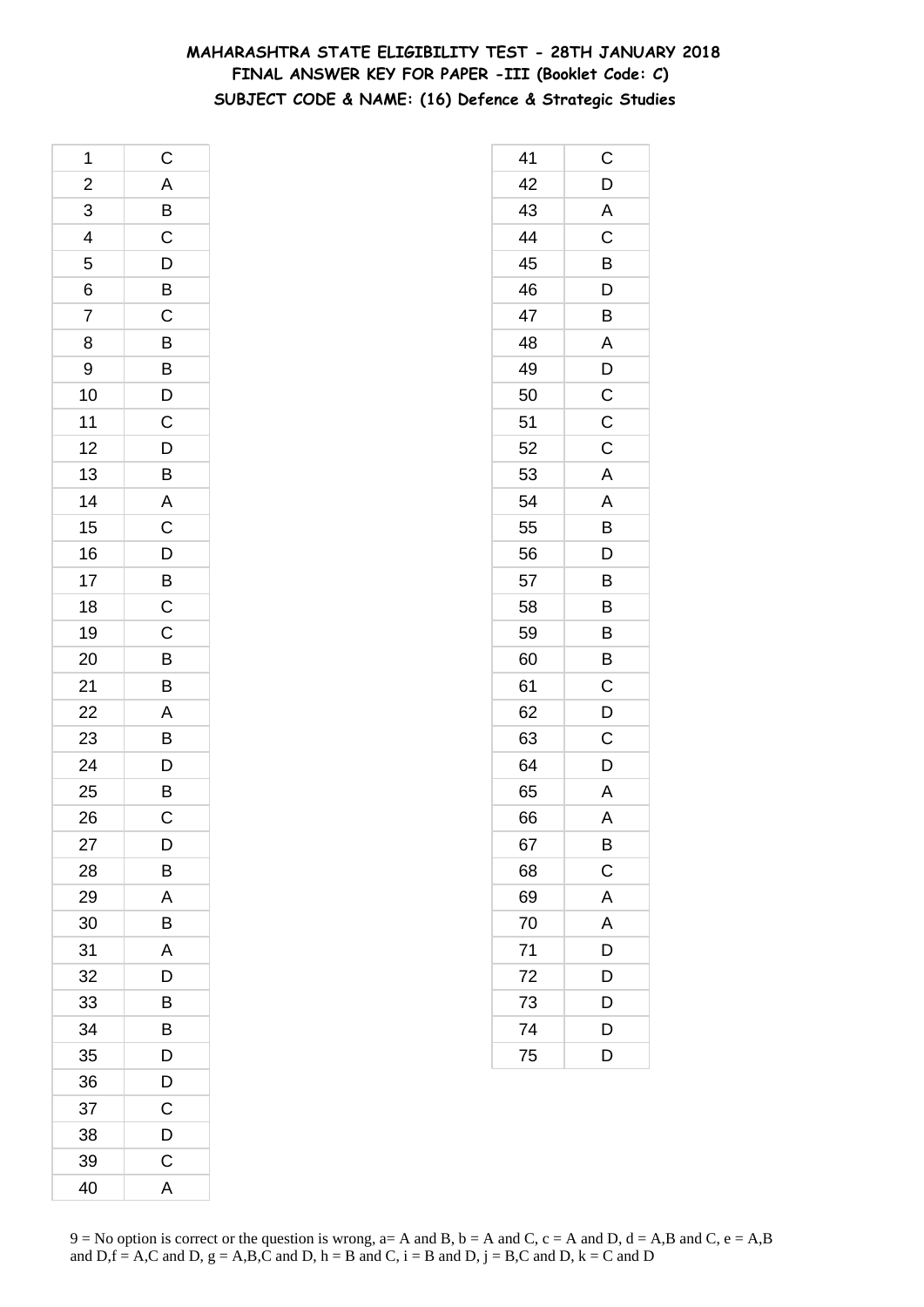## **MAHARASHTRA STATE ELIGIBILITY TEST - 28TH JANUARY 2018 FINAL ANSWER KEY FOR PAPER -III (Booklet Code: D) SUBJECT CODE & NAME: (16) Defence & Strategic Studies**

| 1                       | $\mathsf C$             |
|-------------------------|-------------------------|
| $\overline{\mathbf{c}}$ |                         |
| $\overline{3}$          | D B A C D               |
| $\overline{4}$          |                         |
| 5                       |                         |
| 6                       |                         |
| 7                       | $\overline{B}$          |
| 8                       | $\overline{C}$          |
| 9                       |                         |
| 10                      | C B B A B               |
| 11                      |                         |
| 12                      |                         |
| 13                      |                         |
| 14                      |                         |
| 15                      | $\frac{D}{B}$           |
| 16                      |                         |
| 17                      | $\frac{1}{D}$           |
| 18                      | B                       |
| 19                      |                         |
| 20                      | $\frac{A}{B}$           |
| 21                      | $\overline{A}$          |
| 22                      |                         |
| 23                      | $\overline{D}$<br>B     |
| 24                      | B                       |
| 25                      | $\overline{D}$          |
| 26                      | D                       |
| 27                      | $\mathsf{C}$            |
| 28                      | $\overline{D}$          |
| 29                      | $\overline{\mathrm{c}}$ |
| 30                      | $\overline{\mathsf{A}}$ |
| 31                      | C                       |
| 32                      | D                       |
| 33                      | $\overline{\mathsf{A}}$ |
| 34                      | $\overline{C}$          |
| 35                      | B                       |
| 36                      | D                       |
| 37                      | B                       |
| 38                      | A                       |
| 39                      | D                       |
| 40                      | $\overline{\mathrm{C}}$ |

| 41 | C              |
|----|----------------|
| 42 | $\mathsf C$    |
| 43 | A              |
| 44 | A              |
| 45 | B              |
| 46 | D              |
| 47 | B              |
| 48 | B              |
| 49 | B              |
| 50 | B              |
| 51 | C              |
| 52 | D              |
| 53 | C              |
| 54 | D              |
| 55 | A              |
| 56 | Α              |
| 57 | B              |
| 58 | C              |
| 59 | Α              |
| 60 | A              |
| 61 | $\overline{D}$ |
| 62 | $\overline{D}$ |
| 63 | D              |
| 64 | D              |
| 65 | D              |
| 66 | С              |
| 67 | Α              |
| 68 | $\overline{B}$ |
| 69 | $\overline{C}$ |
| 70 | D              |
| 71 | B              |
| 72 | $\mathsf{C}$   |
| 73 | B              |
| 74 | B              |
| 75 | D              |
|    |                |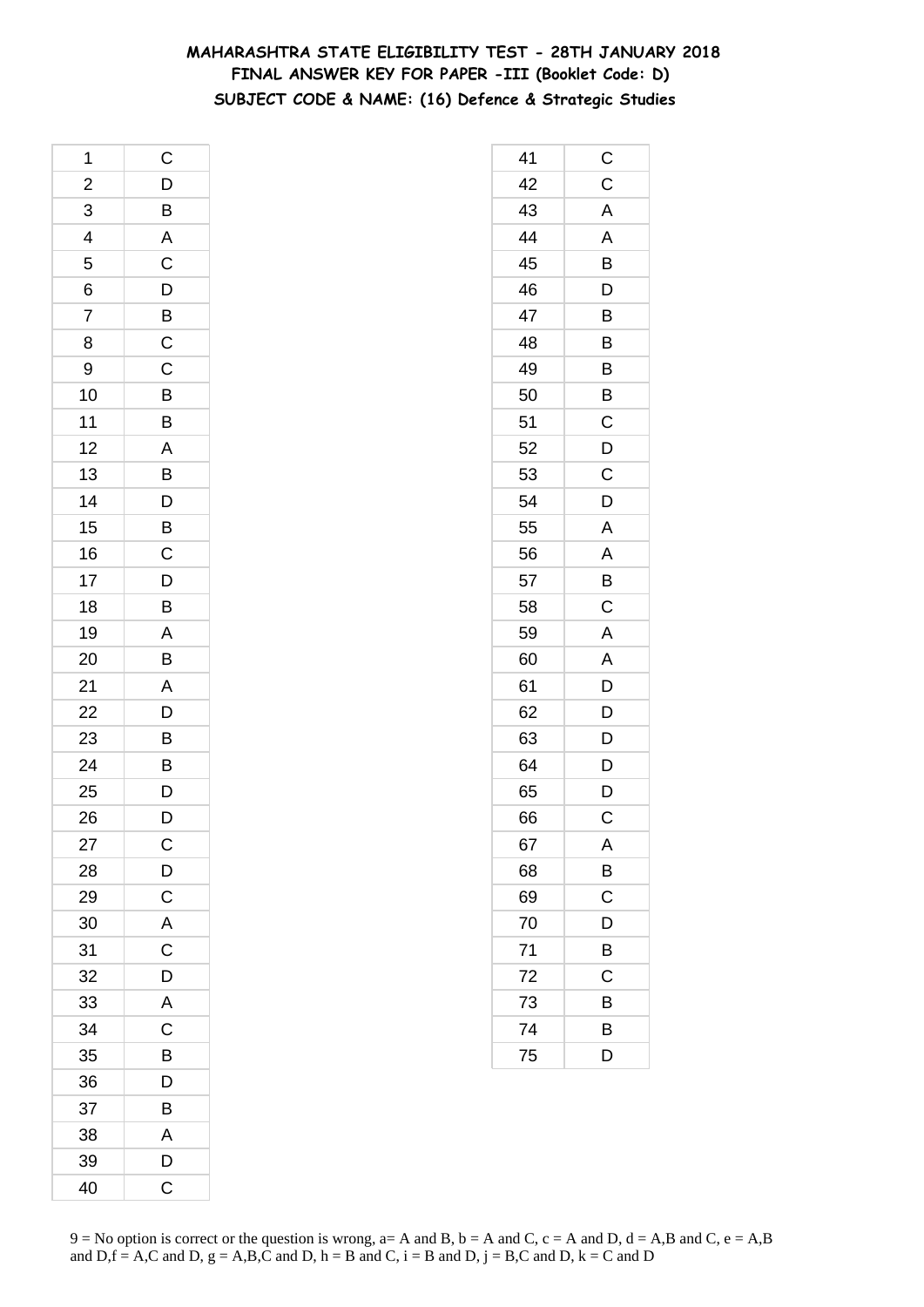## **MAHARASHTRA STATE ELIGIBILITY TEST - 28TH JANUARY 2018 FINAL ANSWER KEY FOR PAPER -III (Booklet Code: A) SUBJECT CODE & NAME: (17) Home Science**

| 1                       | B                     |
|-------------------------|-----------------------|
| $\overline{\mathbf{c}}$ |                       |
| 3                       | $B/D$ $A$ $B$ $A$ $B$ |
| $\overline{4}$          |                       |
| 5                       |                       |
| 6                       |                       |
| 7                       |                       |
| 8                       | $\overline{A}$        |
| 9                       |                       |
| 10                      | A C C D A             |
| 11                      |                       |
| 12                      |                       |
| 13                      |                       |
| 14                      | D                     |
| 15                      |                       |
| 16                      |                       |
| 17                      |                       |
| 18                      |                       |
| 19                      |                       |
| 20                      | A B D A C A C D B     |
| 21                      |                       |
| 22                      |                       |
| 23                      |                       |
| 24                      | $\frac{A}{A}$         |
| 25                      |                       |
| 26                      | A                     |
| 27                      | B                     |
| 28                      | $\mathsf C$           |
| 29                      | B                     |
| 30                      | A                     |
| 31                      | D                     |
| 32                      | D                     |
| 33                      | B                     |
| 34                      | Α                     |
| 35                      | A                     |
| 36                      | $\overline{C}$        |
| 37                      | A                     |
| 38                      | C                     |
| 39                      | В                     |
| 40                      | D                     |

| 41 | Α           |
|----|-------------|
| 42 | D           |
| 43 | B           |
| 44 | B           |
| 45 | B           |
| 46 | D           |
| 47 | Ċ           |
| 48 | D           |
| 49 | A           |
| 50 | B           |
| 51 | B           |
| 52 | C           |
| 53 | B           |
| 54 | D           |
| 55 | C           |
| 56 | A           |
| 57 | B           |
| 58 | A           |
| 59 | B           |
| 60 | D           |
| 61 | Β           |
| 62 | A           |
| 63 | C           |
| 64 | C           |
| 65 | D           |
| 66 | A           |
| 67 | $\mathsf C$ |
| 68 | D           |
| 69 | B           |
| 70 | A           |
| 71 | D           |
| 72 | C           |
| 73 | D           |
| 74 | A           |
| 75 | B           |
|    |             |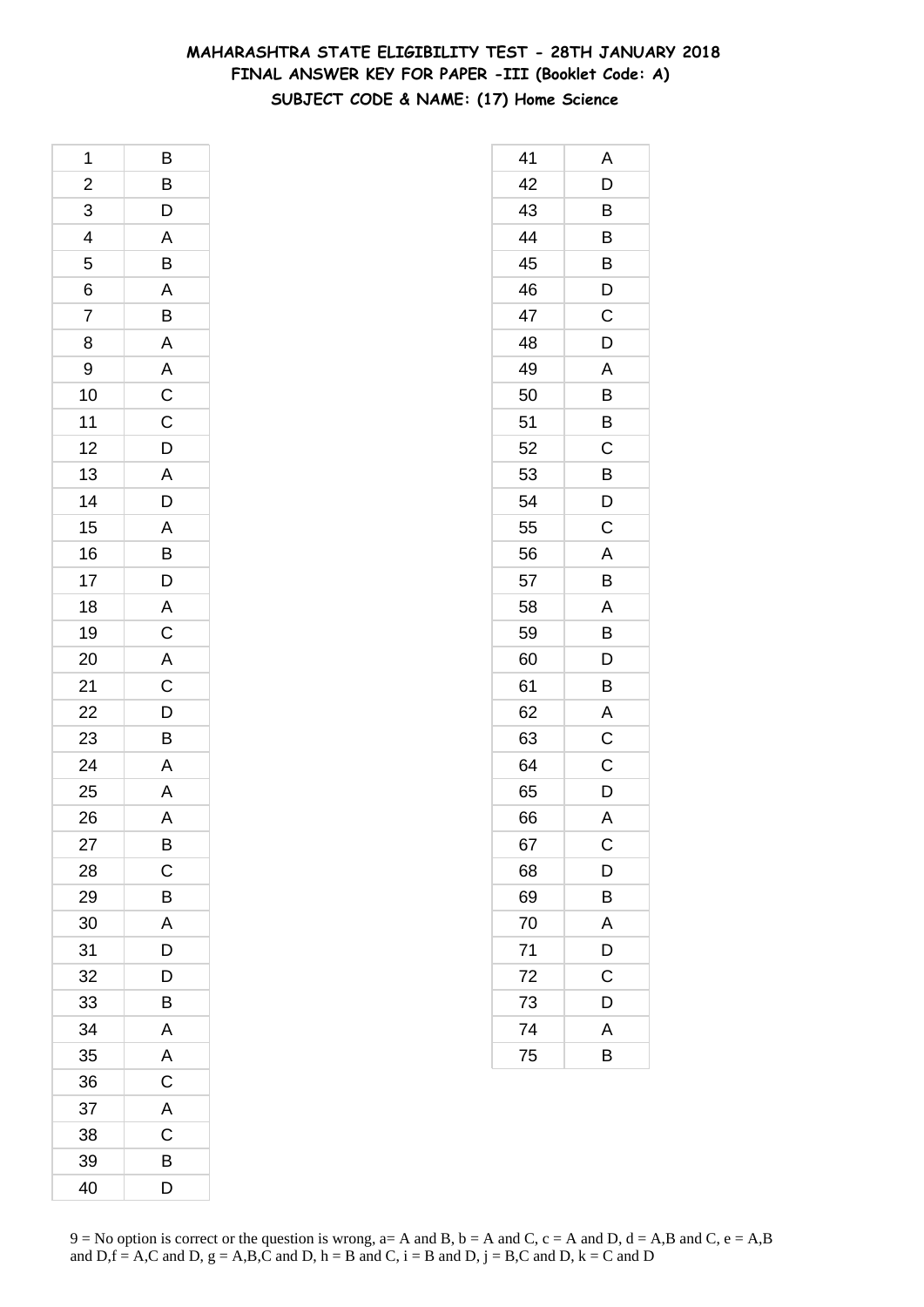## **MAHARASHTRA STATE ELIGIBILITY TEST - 28TH JANUARY 2018 FINAL ANSWER KEY FOR PAPER -III (Booklet Code: B) SUBJECT CODE & NAME: (17) Home Science**

| 1                       | C                                                  |
|-------------------------|----------------------------------------------------|
| $\overline{\mathbf{c}}$ |                                                    |
| $\overline{3}$          | $\frac{D}{B}$ $\frac{B}{A}$ $\frac{A}{A}$          |
| $\overline{4}$          |                                                    |
| 5                       |                                                    |
| 6                       |                                                    |
| $\overline{7}$          | $\overline{B}$                                     |
| 8                       | $\overline{C}$                                     |
| 9                       | $\overline{B}$                                     |
| 10                      | $\frac{A}{D}$                                      |
| 11                      |                                                    |
| 12                      | $\overline{D}$                                     |
| 13                      | B                                                  |
| 14                      |                                                    |
| 15                      | $\overline{A}$<br>$\overline{A}$<br>$\overline{C}$ |
| 16                      |                                                    |
| 17                      |                                                    |
| 18                      | $rac{A}{C}$                                        |
| 19                      |                                                    |
| 20                      | B<br>D                                             |
| 21                      | $\overline{A}$                                     |
| 22                      |                                                    |
| 23                      | $\overline{D}$<br>B                                |
| 24                      |                                                    |
| 25                      | $\frac{B}{B}$                                      |
| 26                      | D                                                  |
| 27                      | С                                                  |
| 28                      | D                                                  |
| 29                      | A                                                  |
| 30                      | B                                                  |
| 31                      | B                                                  |
| 32                      | C                                                  |
| 33                      | B                                                  |
| 34                      | D                                                  |
| 35                      | C                                                  |
| 36                      | A                                                  |
| 37                      | B                                                  |
| 38                      | A                                                  |
| 39                      | В                                                  |
| 40                      | D                                                  |

| 41 | В              |
|----|----------------|
| 42 | A              |
| 43 | $\overline{C}$ |
| 44 | $\mathsf{C}$   |
| 45 | D              |
| 46 | A              |
| 47 | C              |
| 48 | D              |
| 49 | B              |
| 50 | A              |
| 51 | D              |
| 52 | C              |
| 53 | D              |
| 54 | A              |
| 55 | B              |
| 56 | $\overline{B}$ |
| 57 | B              |
| 58 | D              |
| 59 | A              |
| 60 | B              |
| 61 | A              |
| 62 | B              |
| 63 | A              |
| 64 | A              |
| 65 | $\overline{C}$ |
| 66 | C              |
| 67 | D              |
| 68 | A              |
| 69 | D              |
| 70 | A              |
| 71 | B              |
| 72 | D              |
| 73 | $\overline{A}$ |
| 74 | $\mathsf{C}$   |
| 75 | A              |
|    |                |

 $9 = No$  option is correct or the question is wrong,  $a = A$  and B,  $b = A$  and C,  $c = A$  and D,  $d = A$ ,B and C,  $e = A$ ,B and  $D,f = A,C$  and  $D, g = A,B,C$  and  $D, h = B$  and  $C, i = B$  and  $D, j = B,C$  and  $D, k = C$  and  $D$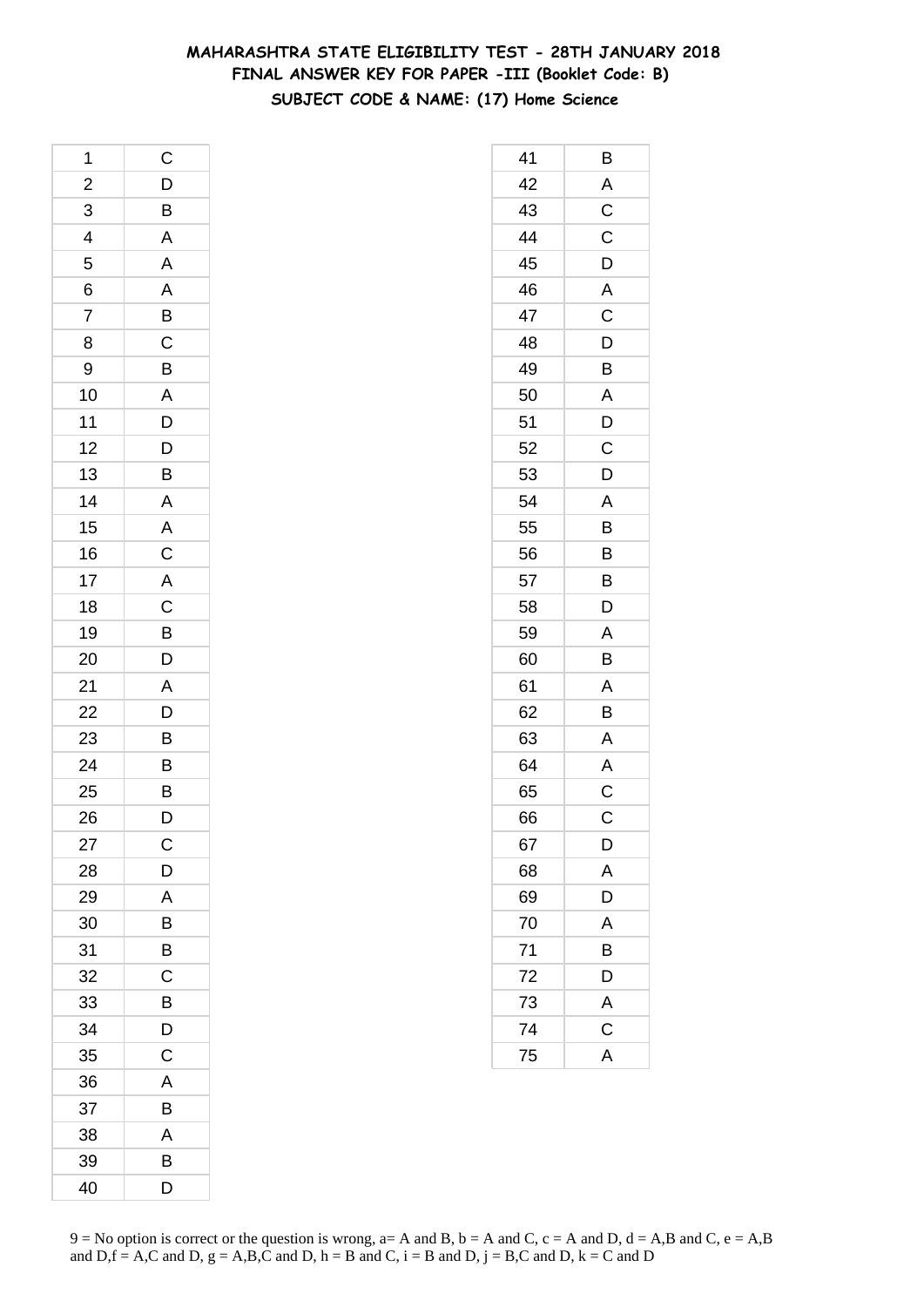## **MAHARASHTRA STATE ELIGIBILITY TEST - 28TH JANUARY 2018 FINAL ANSWER KEY FOR PAPER -III (Booklet Code: C) SUBJECT CODE & NAME: (17) Home Science**

| 1              | D                                                  |
|----------------|----------------------------------------------------|
| $\overline{a}$ |                                                    |
| 3              | $\frac{D}{B}$                                      |
| $\overline{4}$ | $\overline{\mathsf{A}}$                            |
| 5              |                                                    |
| 6              |                                                    |
| 7              |                                                    |
| 8              |                                                    |
| 9              |                                                    |
| 10             | A C A C B D A                                      |
| 11             |                                                    |
| 12             |                                                    |
| 13             | $\frac{D}{B}$                                      |
| 14             | $\overline{B}$                                     |
| 15             |                                                    |
| 16             | $\overline{B}$<br>$\overline{D}$<br>$\overline{C}$ |
| 17             |                                                    |
| 18             | $\overline{D}$                                     |
| 19             |                                                    |
| 20             | $\frac{A}{B}$                                      |
| 21             | $\overline{B}$                                     |
| 22             |                                                    |
| 23             | $\frac{C}{B}$                                      |
| 24             | $\frac{D}{C}$                                      |
| 25             |                                                    |
| 26             | $\overline{A}$                                     |
| 27             | B                                                  |
| 28             | A                                                  |
| 29             | B                                                  |
| 30             | D                                                  |
| 31             | B                                                  |
| 32             | A                                                  |
| 33             | C                                                  |
| 34             | $\mathsf C$                                        |
| 35             | $\mathsf{D}$                                       |
| 36             | $\overline{\mathsf{A}}$                            |
| 37             | $\mathsf C$                                        |
| 38             | D                                                  |
| 39             | B                                                  |
| 40             | A                                                  |

| 41 | D              |
|----|----------------|
| 42 | $\mathsf C$    |
| 43 | D              |
| 44 | A              |
| 45 | B              |
| 46 | B              |
| 47 | B              |
| 48 | D              |
| 49 | A              |
| 50 | B              |
| 51 | A              |
| 52 | B              |
| 53 | A              |
| 54 | A              |
| 55 | $\mathsf C$    |
| 56 | $\overline{C}$ |
| 57 | D              |
| 58 | A              |
| 59 | D              |
| 60 | Α              |
| 61 | B              |
| 62 | D              |
| 63 | A              |
| 64 | C              |
| 65 | $\overline{A}$ |
| 66 | C              |
| 67 | D              |
| 68 | B              |
| 69 | A              |
| 70 | A              |
| 71 | A              |
| 72 | B              |
| 73 | C              |
| 74 | В              |
| 75 | A              |
|    |                |

 $9 = No$  option is correct or the question is wrong,  $a = A$  and B,  $b = A$  and C,  $c = A$  and D,  $d = A$ ,B and C,  $e = A$ ,B and  $D,f = A,C$  and  $D, g = A,B,C$  and  $D, h = B$  and  $C, i = B$  and  $D, j = B,C$  and  $D, k = C$  and  $D$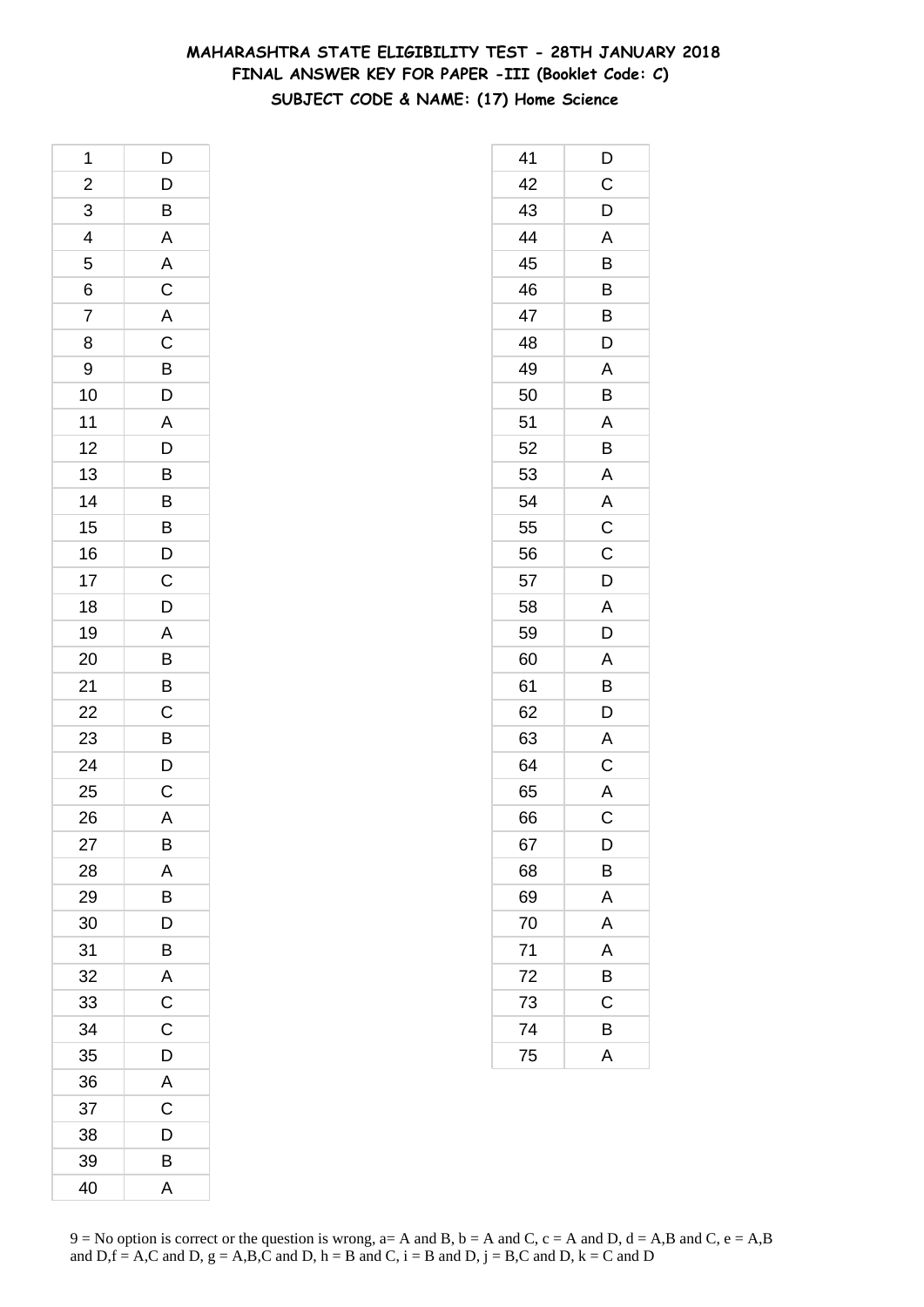## **MAHARASHTRA STATE ELIGIBILITY TEST - 28TH JANUARY 2018 FINAL ANSWER KEY FOR PAPER -III (Booklet Code: D) SUBJECT CODE & NAME: (17) Home Science**

| 1                       | Α                |
|-------------------------|------------------|
| $\overline{\mathbf{c}}$ | D                |
| $\overline{3}$          | $\overline{B}$   |
| $\overline{4}$          | B<br>B<br>D<br>C |
| 5                       |                  |
| 6                       |                  |
| 7                       |                  |
| 8                       | $\overline{D}$   |
| 9                       |                  |
| 10                      | $\frac{A}{B}$    |
| 11                      |                  |
| 12                      | $rac{1}{C}$      |
| 13                      | $\overline{B}$   |
| 14                      |                  |
| 15                      | $\frac{D}{C}$    |
| 16                      |                  |
| 17                      | $\frac{A}{B}$    |
| 18                      |                  |
| 19                      | $\frac{A}{B}$    |
| 20                      | D                |
| 21                      | B                |
| 22                      | $\overline{A}$   |
| 23                      | $\overline{C}$   |
| 24                      | $\overline{c}$   |
| 25                      | D                |
| 26                      | $\overline{A}$   |
| 27                      | C                |
| 28                      | D                |
| 29                      | B                |
| 30                      | A                |
| 31                      | D                |
| 32                      | C                |
| 33                      | D                |
| 34                      | A                |
| 35                      | B                |
| 36                      | B                |
| 37                      | В                |
| 38                      | D                |
| 39                      | Α                |
| 40                      | B                |

| 41 | Α              |
|----|----------------|
| 42 | B              |
| 43 | A              |
| 44 | $\overline{A}$ |
| 45 | $\overline{C}$ |
| 46 | C              |
| 47 | D              |
| 48 | A              |
| 49 | D              |
| 50 | $\overline{A}$ |
| 51 | B              |
| 52 | D              |
| 53 | $\mathsf{A}$   |
| 54 | C              |
| 55 | A              |
| 56 | $\overline{C}$ |
| 57 | D              |
| 58 | B              |
| 59 | Α              |
| 60 | A              |
| 61 | A              |
| 62 | B              |
| 63 | C              |
| 64 | B              |
| 65 | A              |
| 66 | D              |
| 67 | D              |
| 68 | B              |
| 69 | A              |
| 70 | A              |
| 71 | $\overline{C}$ |
| 72 | A              |
| 73 | C              |
| 74 | B              |
| 75 | D              |
|    |                |

 $9 = No$  option is correct or the question is wrong,  $a = A$  and B,  $b = A$  and C,  $c = A$  and D,  $d = A$ ,B and C,  $e = A$ ,B and  $D,f = A,C$  and  $D, g = A,B,C$  and  $D, h = B$  and  $C, i = B$  and  $D, j = B,C$  and  $D, k = C$  and  $D$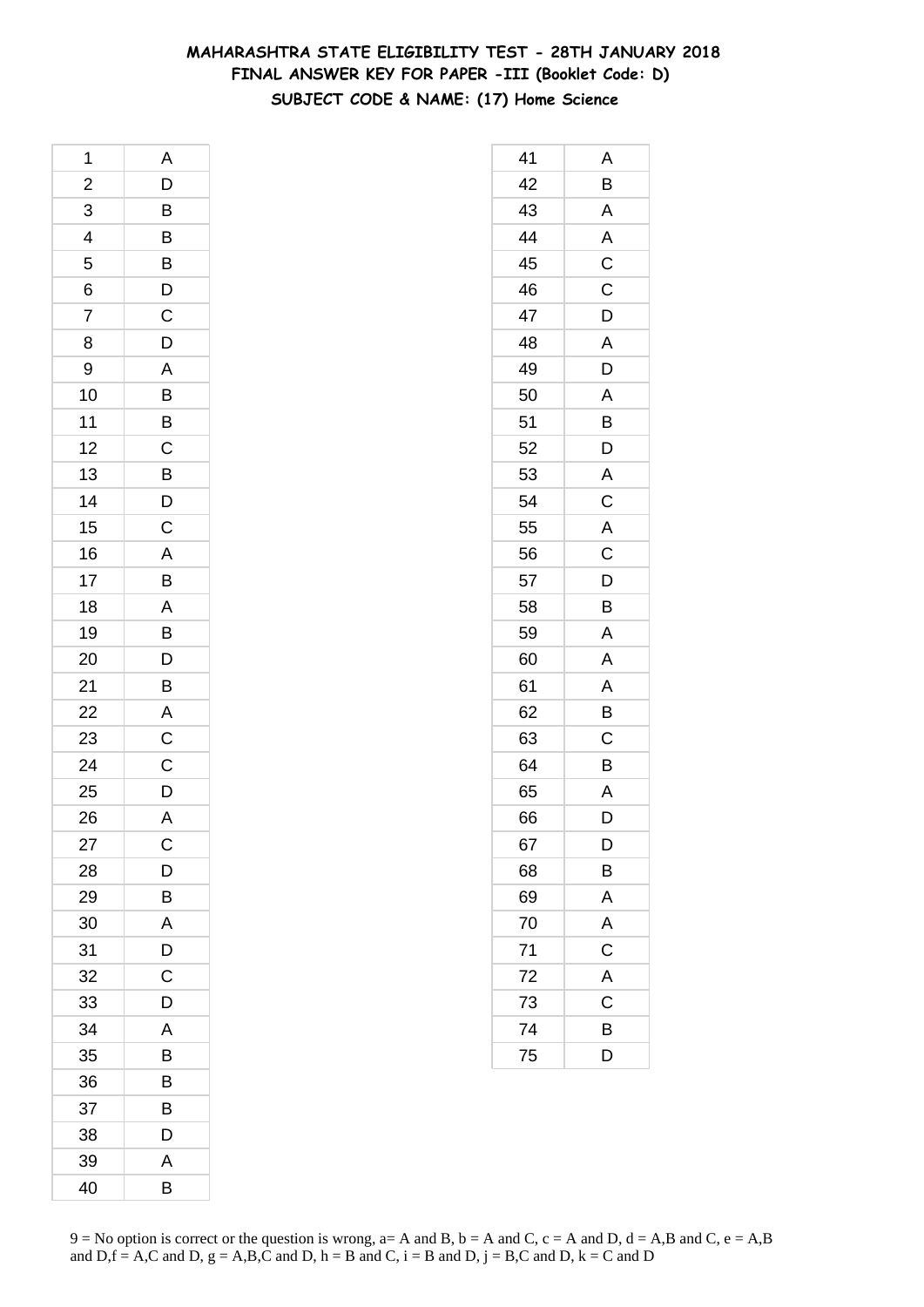## **MAHARASHTRA STATE ELIGIBILITY TEST - 28TH JANUARY 2018 FINAL ANSWER KEY FOR PAPER -III (Booklet Code: A) SUBJECT CODE & NAME: (18) Library & Information Science**

| 1                        | B                                |
|--------------------------|----------------------------------|
| $\overline{a}$           | D                                |
| $\overline{3}$           | $\mathsf{A}$                     |
| $\overline{\mathcal{L}}$ | $\overline{D}$                   |
| 5                        | $rac{A}{C}$                      |
| 6                        |                                  |
| $\overline{7}$           | $\overline{B}$                   |
| 8                        |                                  |
| 9                        |                                  |
| 10                       | $\overline{B}$<br>$\overline{B}$ |
| 11                       | B                                |
| 12                       | B                                |
| 13                       | A                                |
| 14                       | $\overline{A}$                   |
| 15                       | $\overline{D}$<br>B              |
| 16                       |                                  |
| 17                       | $\frac{A}{D}$                    |
| 18                       |                                  |
| 19                       | $\overline{A}$                   |
| 20                       | $\overline{B}$                   |
| 21                       | $\overline{B}$                   |
| 22                       | $\overline{c}$                   |
| 23                       | D                                |
| 24                       | $\mathsf{C}$                     |
| 25                       | $\overline{B}$                   |
| 26                       | B                                |
| 27                       | Α                                |
| 28                       | A                                |
| 29                       | D                                |
| 30                       | A                                |
| 31                       | A                                |
| 32                       | A                                |
| 33                       | B                                |
| 34                       | $\mathsf{C}$                     |
| 35                       | B                                |
| 36                       | C                                |
| 37                       | A                                |
| 38                       | $\mathsf{A}$                     |
| 39                       | $\overline{\mathrm{c}}$          |
| 40                       | C                                |

| 41 | Β             |
|----|---------------|
| 42 | $\mathsf C$   |
| 43 | A             |
| 44 | A             |
| 45 | B             |
| 46 | A             |
| 47 | Β             |
| 48 | A             |
| 49 | D             |
| 50 | D             |
| 51 | B             |
| 52 | C             |
| 53 | Α             |
| 54 | D             |
| 55 | A             |
| 56 | $\mathsf C$   |
| 57 | B             |
| 58 | D             |
| 59 | D             |
| 60 | B             |
| 61 | B             |
| 62 | A             |
| 63 | D             |
| 64 | D             |
| 65 | C             |
| 66 | A             |
| 67 | $\mathsf{C}$  |
| 68 | D             |
| 69 | $\mathsf{C}$  |
| 70 | A             |
| 71 | B             |
| 72 | A             |
| 73 | $\frac{B}{C}$ |
| 74 |               |
| 75 | D             |
|    |               |

 $9 = No$  option is correct or the question is wrong,  $a = A$  and B,  $b = A$  and C,  $c = A$  and D,  $d = A$ ,B and C,  $e = A$ ,B and  $D,f = A,C$  and  $D, g = A,B,C$  and  $D, h = B$  and  $C, i = B$  and  $D, j = B,C$  and  $D, k = C$  and  $D$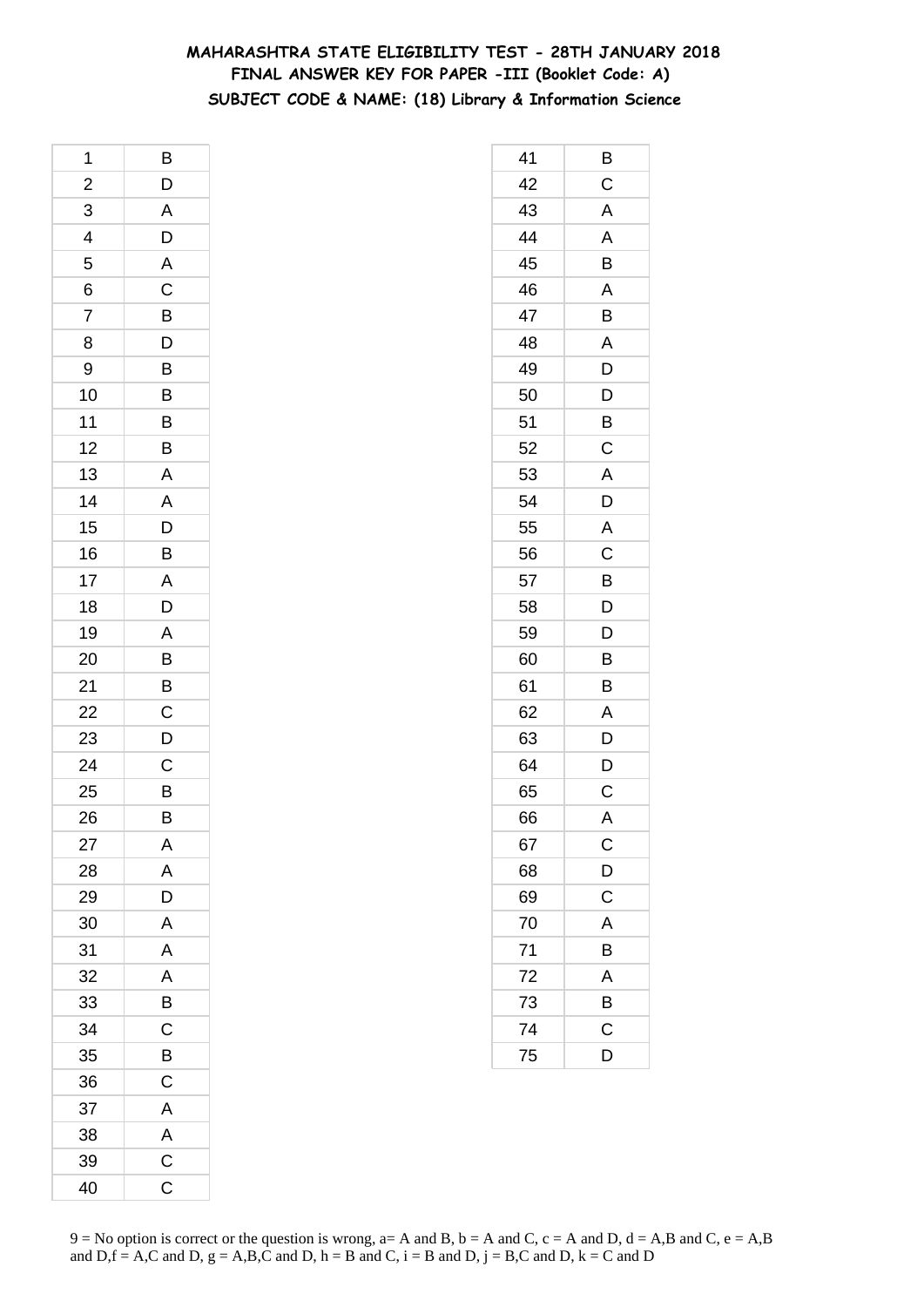## **MAHARASHTRA STATE ELIGIBILITY TEST - 28TH JANUARY 2018 FINAL ANSWER KEY FOR PAPER -III (Booklet Code: B) SUBJECT CODE & NAME: (18) Library & Information Science**

| 1                                               |                                 |
|-------------------------------------------------|---------------------------------|
|                                                 |                                 |
| $\frac{2}{3}$                                   |                                 |
| $\begin{array}{c c} 4 & 5 \\ 6 & 7 \end{array}$ | B C D C B B                     |
|                                                 |                                 |
|                                                 |                                 |
|                                                 | $\frac{A}{A}$                   |
| 8                                               |                                 |
| 9                                               |                                 |
| 10                                              |                                 |
| 11                                              |                                 |
| 12                                              |                                 |
| 13                                              |                                 |
| 14                                              |                                 |
| 15                                              |                                 |
| 16                                              |                                 |
| 17                                              |                                 |
| 18                                              |                                 |
| 19                                              |                                 |
| 20                                              | A A A B C B C A A C C B C A A B |
| $\overline{21}$                                 |                                 |
| $\overline{22}$                                 |                                 |
| 23                                              |                                 |
| 24                                              |                                 |
| 25                                              |                                 |
| 26                                              | $\overline{\mathsf{A}}$         |
| 27                                              | В                               |
| 28                                              | A                               |
| 29                                              | D                               |
| 30                                              | D                               |
| 31                                              | Β                               |
| 32                                              | C                               |
| 33                                              | A                               |
| 34                                              | D                               |
| 35                                              | A                               |
| 36                                              | C                               |
| 37                                              | B                               |
| 38                                              | D                               |
| 39                                              | D                               |
| 40                                              | B                               |

| 41 | В           |
|----|-------------|
| 42 | A           |
| 43 | D           |
| 44 | D           |
| 45 | C           |
| 46 | A           |
| 47 | $\mathsf C$ |
| 48 | D           |
| 49 | $\mathsf C$ |
| 50 | A           |
| 51 | B           |
| 52 | A           |
| 53 | B           |
| 54 | C           |
| 55 | D           |
| 56 | B           |
| 57 | D           |
| 58 | A           |
| 59 | D           |
| 60 | A           |
| 61 | $\mathsf C$ |
| 62 | B           |
| 63 | D           |
| 64 | B           |
| 65 | B           |
| 66 | В           |
| 67 | в           |
| 68 | A           |
| 69 | A           |
| 70 | D           |
| 71 | B           |
| 72 | A           |
| 73 | D           |
| 74 | A           |
| 75 | B           |
|    |             |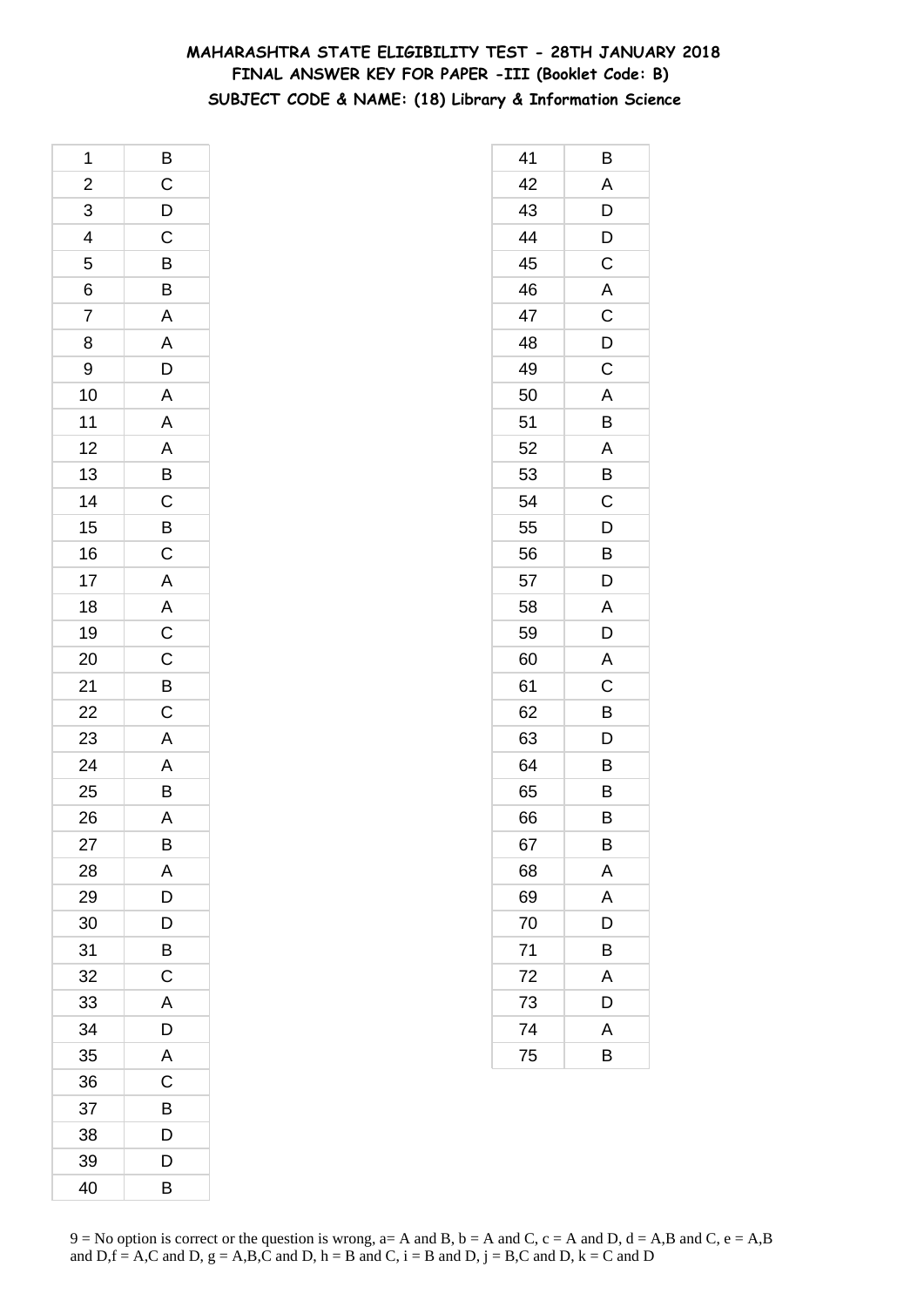## **MAHARASHTRA STATE ELIGIBILITY TEST - 28TH JANUARY 2018 FINAL ANSWER KEY FOR PAPER -III (Booklet Code: C) SUBJECT CODE & NAME: (18) Library & Information Science**

| 1               | A                                               |
|-----------------|-------------------------------------------------|
|                 |                                                 |
| $\frac{2}{3}$   | A B C B C A A C C B C A A B A B A D D B C A D A |
| $\overline{4}$  |                                                 |
| 5               |                                                 |
| 6               |                                                 |
| $\overline{7}$  |                                                 |
| 8               |                                                 |
| 9               |                                                 |
| 10              |                                                 |
| 11              |                                                 |
| 12              |                                                 |
| 13              |                                                 |
| 14              |                                                 |
| 15              |                                                 |
| 16              |                                                 |
| 17              |                                                 |
| 18              |                                                 |
| 19              |                                                 |
| 20              |                                                 |
| 21              |                                                 |
| $\frac{22}{23}$ |                                                 |
|                 |                                                 |
| 24              |                                                 |
| 25              |                                                 |
| 26              | $\overline{C}$                                  |
| 27              | В                                               |
| 28              | D                                               |
| 29              | D                                               |
| 30              | B                                               |
| 31              | B                                               |
| 32              | Α                                               |
| 33              | D                                               |
| 34              | D                                               |
| 35              | C                                               |
| 36              | A                                               |
| 37              | C                                               |
| 38              | D                                               |
| 39              | $\mathsf C$                                     |
| 40              | A                                               |

| 41 | В                     |
|----|-----------------------|
| 42 | A                     |
| 43 | B                     |
| 44 | $\mathsf C$           |
| 45 | D                     |
| 46 | B                     |
| 47 | D                     |
| 48 | Α                     |
| 49 | D                     |
| 50 | A                     |
| 51 | C                     |
| 52 | B                     |
| 53 | D                     |
| 54 | Β                     |
| 55 | B                     |
| 56 | B                     |
| 57 | B                     |
| 58 | A                     |
| 59 | Α                     |
| 60 | D                     |
| 61 | B                     |
| 62 | A                     |
| 63 | D                     |
| 64 | Α                     |
| 65 | B                     |
| 66 | B                     |
| 67 | $\mathsf C$           |
| 68 | $\overline{D}$        |
| 69 | $\overline{\text{c}}$ |
| 70 | B                     |
| 71 | B                     |
| 72 | A                     |
| 73 | A                     |
| 74 | D                     |
| 75 | A                     |
|    |                       |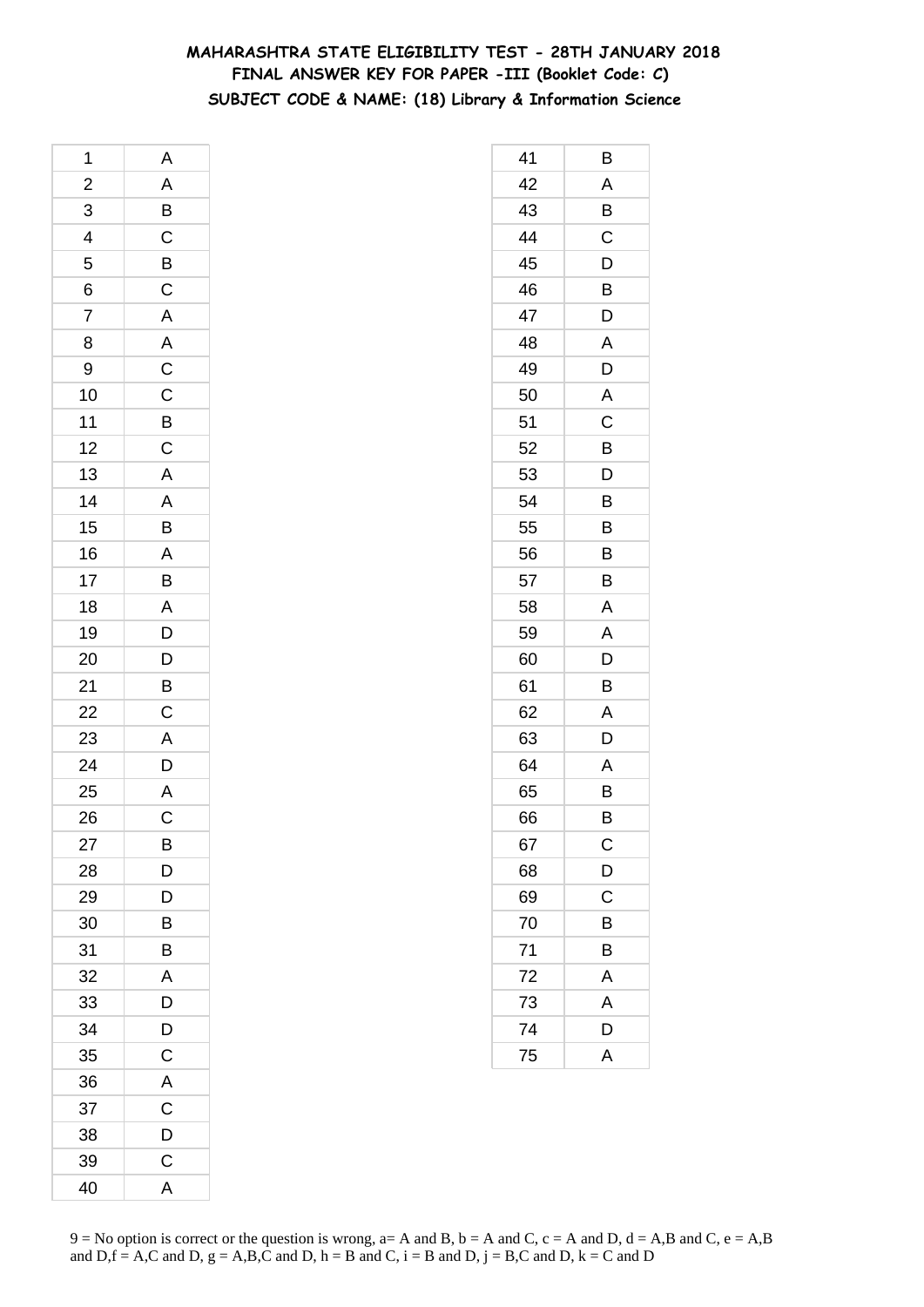## **MAHARASHTRA STATE ELIGIBILITY TEST - 28TH JANUARY 2018 FINAL ANSWER KEY FOR PAPER -III (Booklet Code: D) SUBJECT CODE & NAME: (18) Library & Information Science**

| 1                       | B                           |
|-------------------------|-----------------------------|
| $\overline{\mathbf{c}}$ | $\mathsf C$                 |
| $\overline{3}$          | $\overline{A}$              |
| $\overline{4}$          |                             |
| 5                       | $\frac{A}{B}$ $\frac{B}{B}$ |
| 6                       |                             |
| 7                       |                             |
| 8                       |                             |
| 9                       |                             |
| 10                      | A D D B C                   |
| 11                      |                             |
| 12                      |                             |
| 13                      | $\overline{A}$              |
| 14                      |                             |
| 15                      | $D$ $A$ $C$ $B$ $D$         |
| 16                      |                             |
| 17                      |                             |
| 18                      |                             |
| 19                      |                             |
| 20                      | $\frac{D}{B}$               |
| 21                      | B                           |
| 22                      |                             |
| 23                      | $rac{A}{D}$                 |
| 24                      | $\frac{D}{C}$               |
| 25                      |                             |
| 26                      | $\overline{A}$              |
| 27                      | C                           |
| 28                      | $\overline{D}$              |
| 29                      | $\overline{C}$              |
| 30                      | A                           |
| 31                      | B                           |
| 32                      | A                           |
| 33                      | B                           |
| 34                      | $\mathsf{C}$                |
| 35                      | D                           |
| 36                      | B                           |
| 37                      | D                           |
| 38                      | A                           |
| 39                      | D                           |
| 40                      | A                           |

| 41 | C              |
|----|----------------|
| 42 | B              |
| 43 | D              |
| 44 | B              |
| 45 | B              |
| 46 | B              |
| 47 | B              |
| 48 | A              |
| 49 | A              |
| 50 | D              |
| 51 | B              |
| 52 | A              |
| 53 | D              |
| 54 | Α              |
| 55 | B              |
| 56 | B              |
| 57 | C              |
| 58 | D              |
| 59 | C              |
| 60 | B              |
| 61 | B              |
| 62 | A              |
| 63 | A              |
| 64 | D              |
| 65 | A              |
| 66 | A              |
| 67 | Α              |
| 68 | $\overline{B}$ |
| 69 | $\mathsf C$    |
| 70 | B              |
| 71 | $\overline{C}$ |
| 72 | $\overline{A}$ |
| 73 | $rac{A}{C}$    |
| 74 |                |
| 75 | $\overline{C}$ |
|    |                |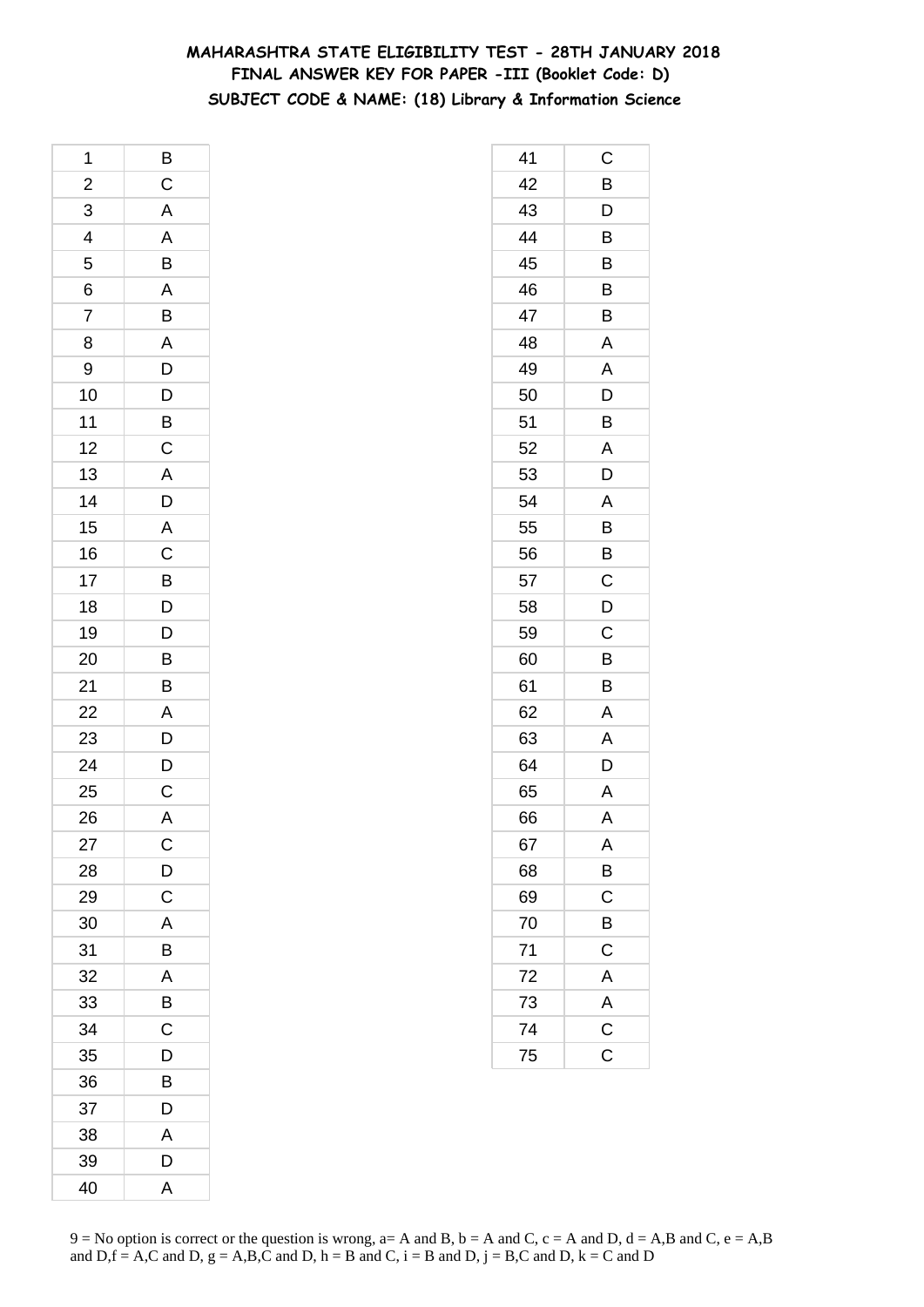## **MAHARASHTRA STATE ELIGIBILITY TEST - 28TH JANUARY 2018 FINAL ANSWER KEY FOR PAPER -III (Booklet Code: A) SUBJECT CODE & NAME: (19) Journalism & Mass Communication**

| 1                       | $\mathsf{C}$                     |
|-------------------------|----------------------------------|
|                         |                                  |
| $\frac{2}{3}$           |                                  |
| $\overline{\mathbf{r}}$ | A<br>A<br>B<br>D<br>A            |
| 5                       |                                  |
| 6                       |                                  |
| $\overline{7}$          |                                  |
| 8                       | $\frac{D}{B}$                    |
| 9                       |                                  |
| 10                      | $\overline{B}$<br>$B$            |
| 11                      |                                  |
| 12                      | D                                |
| 13                      | $A$ C D $B$ $B$                  |
| 14                      |                                  |
| 15                      |                                  |
| 16                      |                                  |
| 17                      |                                  |
| 18                      | A                                |
| 19                      |                                  |
| 20                      | $\frac{C}{D}$                    |
| 21                      |                                  |
| 22                      |                                  |
| 23                      | $\overline{B}$<br>$\overline{B}$ |
| 24                      |                                  |
| 25                      | $\frac{D}{C}$                    |
| 26                      | D                                |
| 27                      | $\overline{D}$                   |
| 28                      | $\mathsf C$                      |
| 29                      | C                                |
| 30                      | A                                |
| 31                      | B                                |
| 32                      | A                                |
| 33                      | B                                |
| 34                      | D                                |
| 35                      | A                                |
| 36                      | A                                |
| 37                      | B                                |
| 38                      | B                                |
| 39                      | C                                |
| 40                      | B                                |

| 41 | Α                       |
|----|-------------------------|
| 42 | D                       |
| 43 | B                       |
| 44 | B                       |
| 45 | B                       |
| 46 | C                       |
| 47 | Α                       |
| 48 | C                       |
| 49 | B                       |
| 50 | B                       |
| 51 | A                       |
| 52 | D                       |
| 53 | Α                       |
| 54 | D                       |
| 55 | $\overline{B}$          |
| 56 | $\overline{\mathsf{D}}$ |
| 57 | C                       |
| 58 | B                       |
| 59 | B                       |
| 60 | B                       |
| 61 | A                       |
| 62 | D                       |
| 63 | B                       |
| 64 | C                       |
| 65 | B                       |
| 66 | С                       |
| 67 | Α                       |
| 68 | $\mathsf{A}$            |
| 69 | A<br>C                  |
| 70 |                         |
| 71 | D                       |
| 72 | $\mathsf{C}$            |
| 73 | $\overline{B}$          |
| 74 | $\overline{C}$          |
| 75 | $\overline{\mathsf{A}}$ |
|    |                         |

 $9 = No$  option is correct or the question is wrong,  $a = A$  and B,  $b = A$  and C,  $c = A$  and D,  $d = A$ ,B and C,  $e = A$ ,B and  $D,f = A,C$  and  $D, g = A,B,C$  and  $D, h = B$  and  $C, i = B$  and  $D, j = B,C$  and  $D, k = C$  and  $D$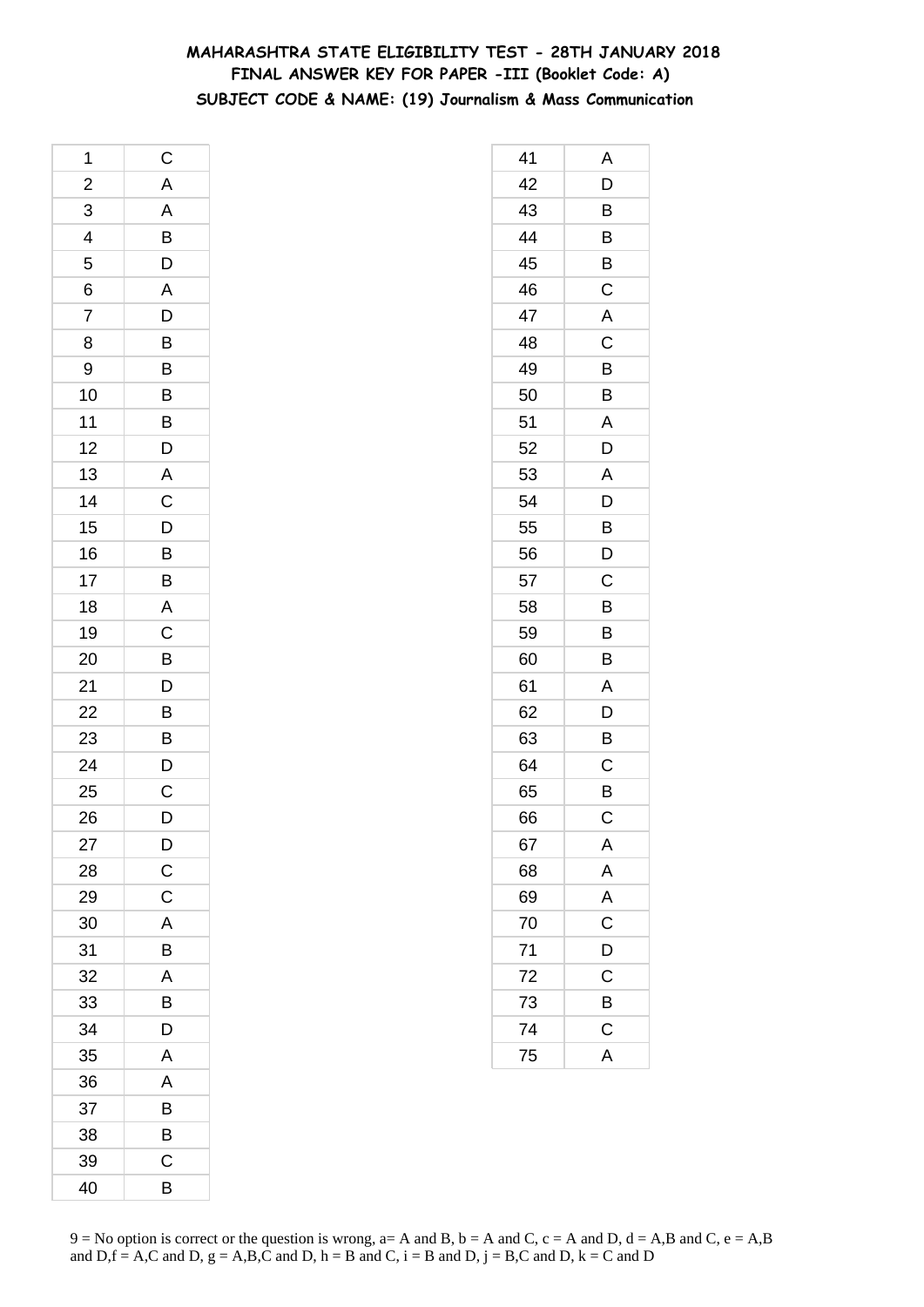## **MAHARASHTRA STATE ELIGIBILITY TEST - 28TH JANUARY 2018 FINAL ANSWER KEY FOR PAPER -III (Booklet Code: B) SUBJECT CODE & NAME: (19) Journalism & Mass Communication**

| 1                       | D                                                            |
|-------------------------|--------------------------------------------------------------|
| $\overline{\mathbf{c}}$ |                                                              |
| 3                       |                                                              |
| $\overline{4}$          | $\frac{\mathsf{B}}{\mathsf{B}}\frac{\mathsf{B}}{\mathsf{D}}$ |
| 5                       |                                                              |
| 6                       |                                                              |
| $\overline{7}$          | $\begin{array}{c}\nD \\ D \\ C\n\end{array}$                 |
| 8                       |                                                              |
| 9                       |                                                              |
| 10                      |                                                              |
| 11                      | A B A B D                                                    |
| 12                      |                                                              |
| 13                      |                                                              |
| 14                      |                                                              |
| 15                      | $\overline{A}$                                               |
| 16                      |                                                              |
| 17                      | $\frac{A}{B}$                                                |
| 18                      | $\overline{B}$                                               |
| 19                      |                                                              |
| 20                      | $\frac{C}{B}$                                                |
| 21                      | $\overline{A}$                                               |
| 22                      | $\overline{D}$                                               |
| 23                      | $\overline{B}$                                               |
| 24                      | $\overline{B}$                                               |
| 25                      | $\frac{1}{B}$                                                |
| 26                      | $\mathsf C$                                                  |
| 27                      | A                                                            |
| 28                      | C                                                            |
| 29                      | B                                                            |
| 30                      | B                                                            |
| 31                      | A                                                            |
| 32                      | D                                                            |
| 33                      | A                                                            |
| 34                      | D                                                            |
| 35                      | B                                                            |
| 36                      | D                                                            |
| 37                      | С                                                            |
| 38                      | В                                                            |
| 39                      | В                                                            |
| 40                      | B                                                            |

| 41 | Α                       |
|----|-------------------------|
| 42 | D                       |
| 43 | B                       |
| 44 | $\mathsf C$             |
| 45 | B                       |
| 46 | C                       |
| 47 | Α                       |
| 48 | Α                       |
| 49 | A                       |
| 50 | $\mathsf{C}$            |
| 51 | D                       |
| 52 | C                       |
| 53 | B                       |
| 54 | C                       |
| 55 | A                       |
| 56 | $\mathsf C$             |
| 57 | A                       |
| 58 | A                       |
| 59 | B                       |
| 60 | D                       |
| 61 | Α                       |
| 62 | D                       |
| 63 | B                       |
| 64 | B                       |
| 65 | B                       |
| 66 | B                       |
| 67 | D                       |
| 68 | A                       |
| 69 | $\overline{\mathrm{c}}$ |
| 70 | D                       |
| 71 | B                       |
| 72 | B                       |
| 73 | $\overline{A}$          |
| 74 | $\overline{\mathrm{c}}$ |
| 75 | B                       |
|    |                         |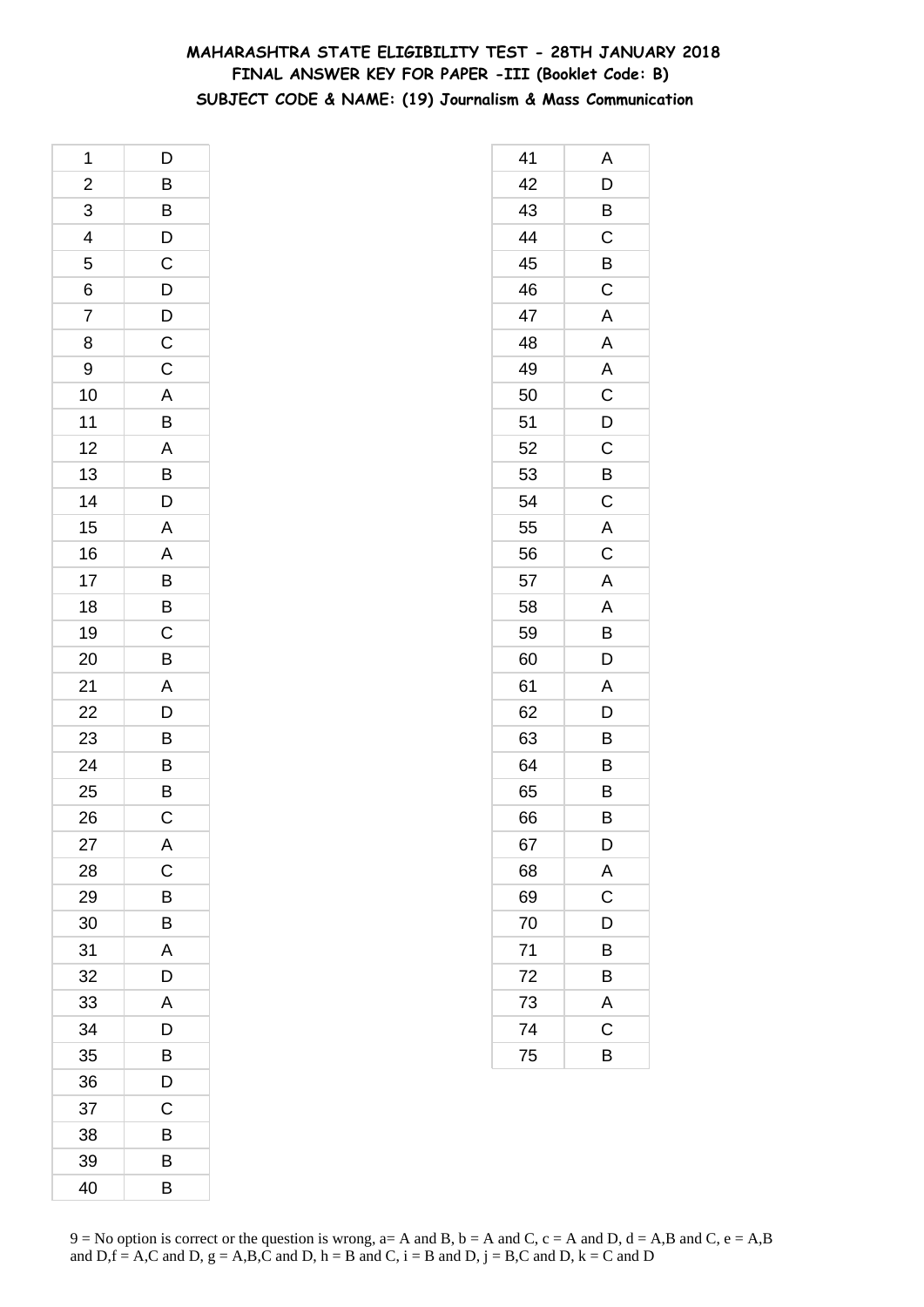## **MAHARASHTRA STATE ELIGIBILITY TEST - 28TH JANUARY 2018 FINAL ANSWER KEY FOR PAPER -III (Booklet Code: C) SUBJECT CODE & NAME: (19) Journalism & Mass Communication**

| 1                       | B                                                            |
|-------------------------|--------------------------------------------------------------|
| $\overline{\mathbf{c}}$ |                                                              |
| $\overline{3}$          |                                                              |
| $\overline{4}$          | $\overline{AB}$ $\overline{D}$ $\overline{A}$ $\overline{A}$ |
| 5                       |                                                              |
| 6                       |                                                              |
| $\overline{7}$          |                                                              |
| 8                       | $\frac{B}{C}$                                                |
| 9                       |                                                              |
| 10                      |                                                              |
| 11                      | $\frac{B}{A}$                                                |
| 12                      |                                                              |
| 13                      | $\frac{D}{B}$                                                |
| 14                      | $\overline{B}$<br>$\overline{C}$                             |
| 15                      |                                                              |
| 16                      |                                                              |
| 17                      | $rac{A}{C}$                                                  |
| 18                      |                                                              |
| 19                      |                                                              |
| 20                      | $\frac{B}{B}$                                                |
| 21                      | $\mathsf{A}$                                                 |
| 22                      |                                                              |
| 23                      | $\frac{D}{A}$                                                |
| 24                      | $\frac{D}{B}$                                                |
| 25                      |                                                              |
| 26                      | $\overline{\mathsf{D}}$                                      |
| 27                      | $\mathsf{C}$                                                 |
| 28                      | B                                                            |
| 29                      | B                                                            |
| 30                      | B                                                            |
| 31                      | A                                                            |
| 32                      | D                                                            |
| 33                      | $\overline{\mathsf{B}}$                                      |
| 34                      | C                                                            |
| 35                      | B                                                            |
| 36                      | C                                                            |
| 37                      | A                                                            |
| 38                      | $\mathsf{A}$                                                 |
| 39                      | A                                                            |
| 40                      | $\mathsf C$                                                  |

| 41              | D              |
|-----------------|----------------|
| 42              | $\mathsf{C}$   |
| 43              | B              |
| 44              | $\mathsf C$    |
| 45              | A              |
| 46              | C              |
| 47              | A              |
| 48              | Α              |
| 49              | B              |
| 50              | D              |
| 51              | A              |
| 52              | D              |
| 53              | B              |
| 54              | B              |
| 55              | B              |
| 56              | $\overline{B}$ |
| 57              | D              |
| 58              | A              |
| 59              | C              |
| 60              | D              |
| 61              | B              |
| 62              | B              |
| 63              | A              |
| 64              | C              |
| 65              | B              |
| 66              | D              |
| 67              | B              |
| 68              | $\frac{B}{D}$  |
| 69              |                |
| 70              | C              |
| 71              | D              |
| 72              | D              |
| 73              | $\mathsf C$    |
| $\overline{74}$ | $\mathsf{C}$   |
| 75              | A              |
|                 |                |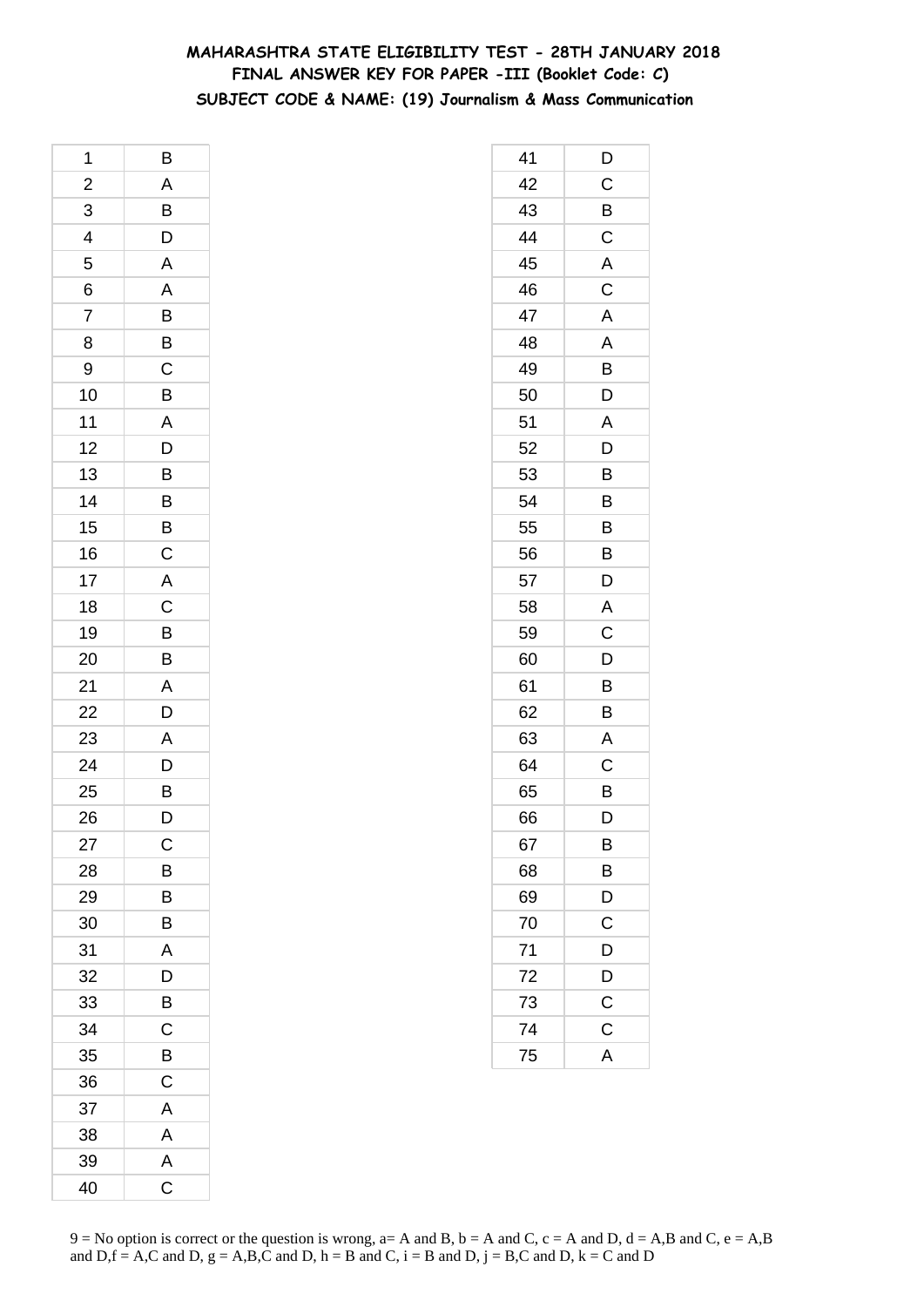## **MAHARASHTRA STATE ELIGIBILITY TEST - 28TH JANUARY 2018 FINAL ANSWER KEY FOR PAPER -III (Booklet Code: D) SUBJECT CODE & NAME: (19) Journalism & Mass Communication**

| 1                       | A                                                                        |
|-------------------------|--------------------------------------------------------------------------|
| $\overline{a}$          |                                                                          |
| $\overline{3}$          |                                                                          |
| $\overline{\mathbf{r}}$ | $\begin{array}{c} \mathsf{D} \\ \hline \mathsf{B} \\ \hline \end{array}$ |
| 5                       |                                                                          |
| 6                       | $\frac{B}{C}$                                                            |
| $\overline{7}$          | A                                                                        |
| 8                       |                                                                          |
| 9                       |                                                                          |
| 10                      | C<br>B<br>B<br>A                                                         |
| 11                      |                                                                          |
| 12                      | D                                                                        |
| 13                      | A                                                                        |
| 14                      |                                                                          |
| 15                      | $\begin{array}{c}\nD \\ B \\ D\n\end{array}$                             |
| 16                      |                                                                          |
| 17                      |                                                                          |
| 18                      | $rac{C}{B}$                                                              |
| 19                      |                                                                          |
| 20                      | $\frac{B}{B}$                                                            |
| 21                      | A                                                                        |
| $\overline{22}$         | $\frac{1}{D}$                                                            |
| 23                      | $\overline{B}$                                                           |
| 24                      | $rac{C}{B}$                                                              |
| 25                      |                                                                          |
| 26                      | $\mathsf C$                                                              |
| 27                      | Α                                                                        |
| 28                      | A                                                                        |
| 29                      | $\mathsf{A}$                                                             |
| 30                      | $\overline{C}$                                                           |
| 31                      | D                                                                        |
| 32                      | $\mathsf{C}$                                                             |
| 33                      | B                                                                        |
| 34                      | C                                                                        |
| 35                      | A                                                                        |
| 36                      | $\overline{\text{c}}$                                                    |
| 37                      | A                                                                        |
| 38                      | A                                                                        |
| 39                      | B                                                                        |
| 40                      | D                                                                        |

| 41              | Α              |
|-----------------|----------------|
| 42              | D              |
| 43              | B              |
| 44              | B              |
| 45              | B              |
| 46              | B              |
| 47              | D              |
| 48              | A              |
| 49              | $\mathsf C$    |
| 50              | D              |
| 51              | B              |
| 52              | B              |
| 53              | A              |
| 54              | C              |
| 55              | B              |
| 56              | D              |
| 57              | B              |
| 58              | B              |
| 59              | D              |
| 60              | C              |
| 61              | D              |
| 62              | D              |
| 63              | C              |
| 64              | $\mathsf C$    |
| 65              | Α              |
| 66              | B              |
| 67              | A              |
| 68              | $\overline{B}$ |
| 69              | D              |
| 70              | A              |
| $\overline{71}$ | A              |
| 72              | B              |
| 73              | B              |
| 74              | $\mathsf C$    |
| 75              | B              |
|                 |                |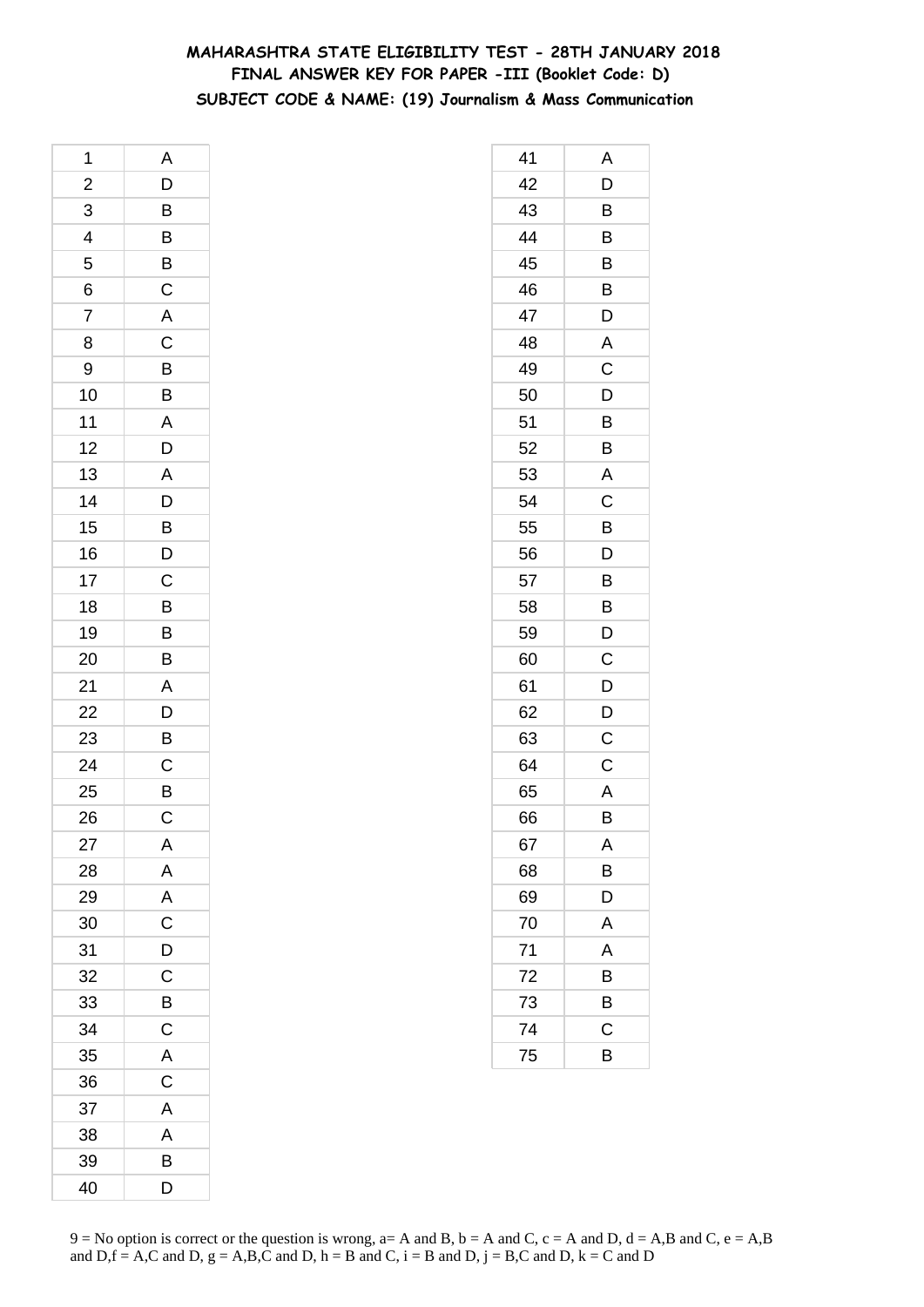## **MAHARASHTRA STATE ELIGIBILITY TEST - 28TH JANUARY 2018 FINAL ANSWER KEY FOR PAPER -III (Booklet Code: A) SUBJECT CODE & NAME: (20) Social Work**

| 1                            |                                                     |
|------------------------------|-----------------------------------------------------|
|                              | A D A C A A D A A A C C C D A C C A C C A A B A A A |
| $2 \overline{3}$ 4 5 6 7     |                                                     |
|                              |                                                     |
|                              |                                                     |
|                              |                                                     |
|                              |                                                     |
| $\overline{8}$               |                                                     |
| 9                            |                                                     |
| 10                           |                                                     |
| 11                           |                                                     |
| 12                           |                                                     |
| 13                           |                                                     |
| 14                           |                                                     |
| $\overline{15}$              |                                                     |
| 16                           |                                                     |
| 17                           |                                                     |
| 18                           |                                                     |
| 19                           |                                                     |
| 20                           |                                                     |
|                              |                                                     |
|                              |                                                     |
|                              |                                                     |
| $21$<br>$22$<br>$23$<br>$24$ |                                                     |
| 25                           |                                                     |
| 26                           |                                                     |
| 27                           | Α                                                   |
| 28                           | B                                                   |
| 29                           | D                                                   |
| 30                           | D                                                   |
| 31                           | $\mathsf C$                                         |
| 32                           | A                                                   |
| 33                           | C                                                   |
| 34                           | B                                                   |
| 35                           | B                                                   |
| 36                           | D                                                   |
| 37                           | В                                                   |
| 38                           | C                                                   |
| 39                           | B                                                   |
| 40                           | D                                                   |

| 41 | В           |
|----|-------------|
| 42 | Β           |
| 43 | В           |
| 44 | B           |
| 45 | D           |
| 46 | C           |
| 47 | B           |
| 48 | $\mathsf C$ |
| 49 | C           |
| 50 | D           |
| 51 | B           |
| 52 | C           |
| 53 | B           |
| 54 | D           |
| 55 | C           |
| 56 | B           |
| 57 | B           |
| 58 | D           |
| 59 | D           |
| 60 | A           |
| 61 | Α           |
| 62 | B           |
| 63 | Ċ           |
| 64 | A           |
| 65 | D           |
| 66 | В           |
| 67 | D           |
| 68 | $\mathsf C$ |
| 69 | D           |
| 70 | A           |
| 71 | B           |
| 72 | D           |
| 73 | C           |
| 74 | A           |
| 75 | D           |
|    |             |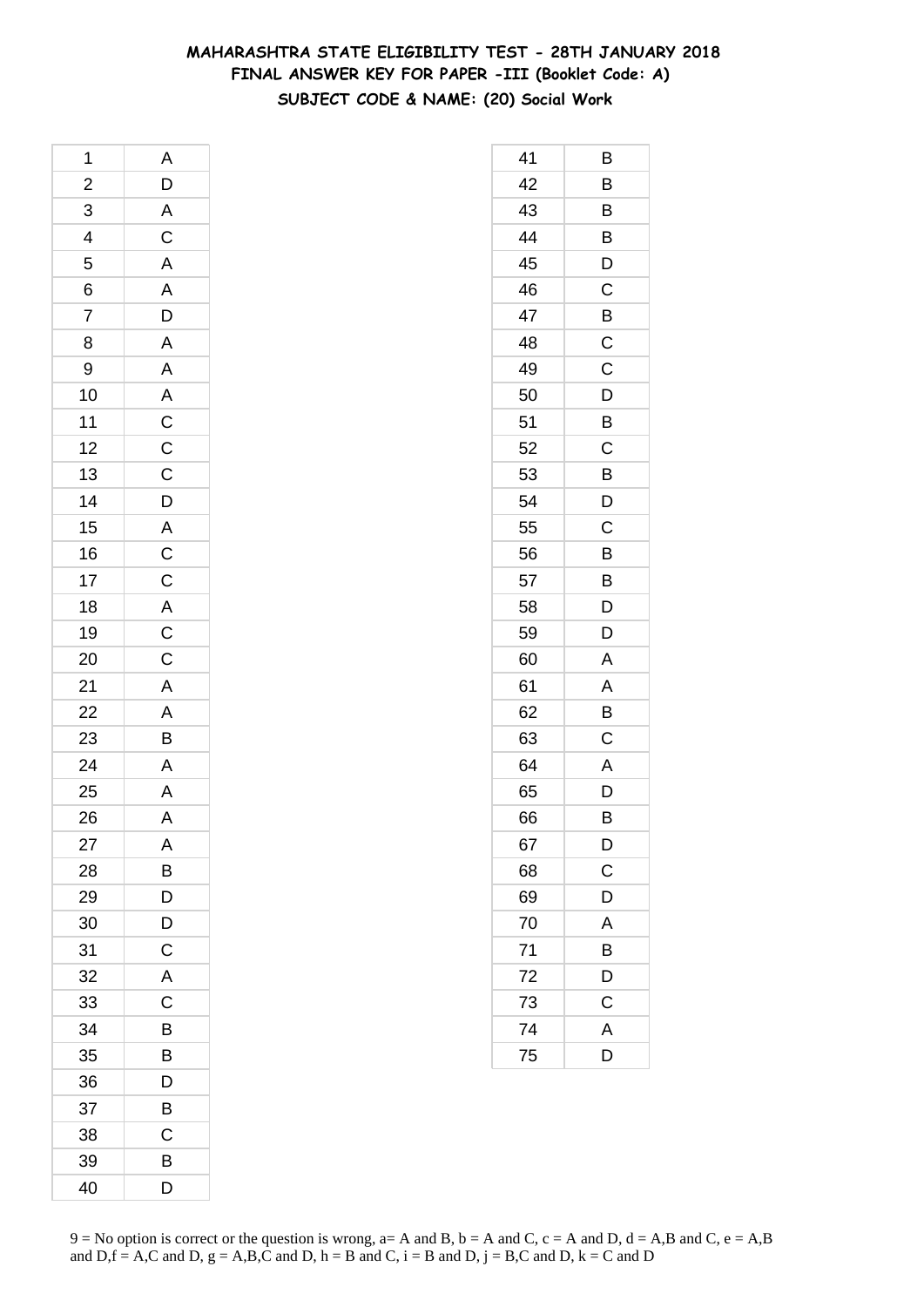## **MAHARASHTRA STATE ELIGIBILITY TEST - 28TH JANUARY 2018 FINAL ANSWER KEY FOR PAPER -III (Booklet Code: B) SUBJECT CODE & NAME: (20) Social Work**

| 1              | A                                                  |
|----------------|----------------------------------------------------|
| $\overline{c}$ | $\overline{A}$                                     |
| 3              | B                                                  |
| 4              | A                                                  |
| 5              | A                                                  |
| 6              |                                                    |
| $\overline{7}$ |                                                    |
| 8              |                                                    |
| 9              | A A B D D C                                        |
| 10             |                                                    |
| 11             |                                                    |
| 12             | $\overline{A}$                                     |
| 13             | $\overline{C}$<br>$\overline{B}$<br>$\overline{D}$ |
| 14             |                                                    |
| 15             |                                                    |
| 16             |                                                    |
| 17             | $\overline{B}$                                     |
| 18             |                                                    |
| 19             |                                                    |
| 20             |                                                    |
| 21             | $\overline{B}$<br>$\overline{B}$<br>$\overline{B}$ |
| 22             | B                                                  |
| 23             | $\overline{B}$                                     |
| 24             |                                                    |
| 25             | $\frac{B}{D}$                                      |
| 26             | $\mathsf{C}$                                       |
| 27             | B                                                  |
| 28             | C                                                  |
| 29             | C                                                  |
| 30             | D                                                  |
| 31             | B                                                  |
| 32             | C                                                  |
| 33             | B                                                  |
| 34             | D                                                  |
| 35             | C                                                  |
| 36             | В                                                  |
| 37             | В                                                  |
| 38             | D                                                  |
| 39             | D                                                  |
| 40             | A                                                  |

| 41              | Α                        |
|-----------------|--------------------------|
| 42              | B                        |
| 43              | $\mathsf C$              |
| 44              | A                        |
| 45              | D                        |
| 46              | B                        |
| 47              | D                        |
| 48              | C                        |
| 49              | D                        |
| 50              | A                        |
| 51              | B                        |
| 52              | D                        |
| 53              | C                        |
| 54              | A                        |
| 55              | D                        |
| 56              | A                        |
| 57              | D                        |
| 58              | A                        |
| 59              | C                        |
| 60              | A                        |
| 61              | A                        |
| 62              | D                        |
| 63              | A                        |
| 64              | A                        |
| 65              | A                        |
| 66              | Ć                        |
| 67              | $\mathsf{C}$             |
| 68              | $\frac{C}{D}$            |
| 69              |                          |
| 70              |                          |
| 71              | $rac{A}{C}$              |
| 72              | $\mathsf C$              |
| 73              |                          |
| $\overline{74}$ | $\frac{\overline{A}}{C}$ |
| 75              |                          |
|                 |                          |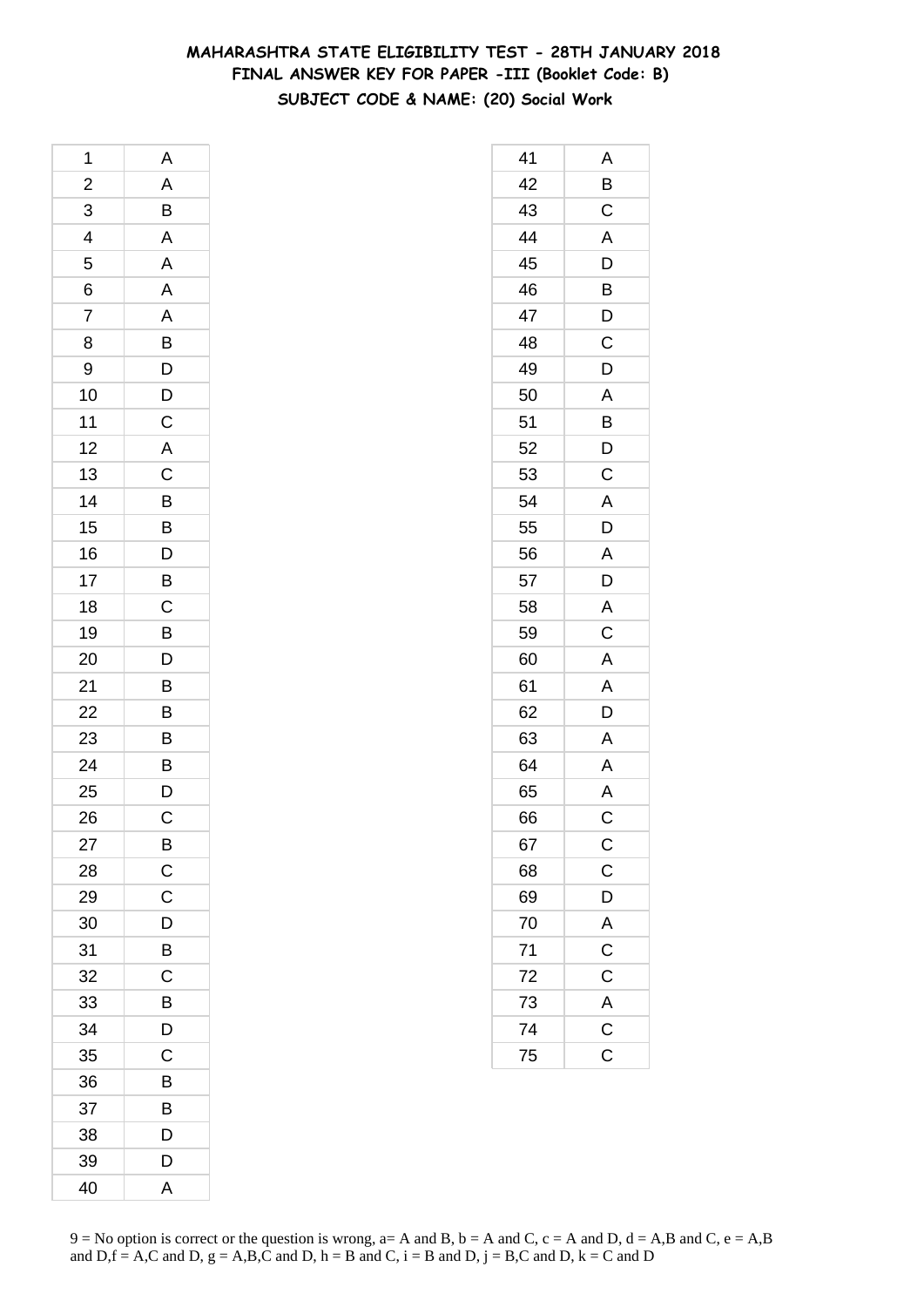## **MAHARASHTRA STATE ELIGIBILITY TEST - 28TH JANUARY 2018 FINAL ANSWER KEY FOR PAPER -III (Booklet Code: C) SUBJECT CODE & NAME: (20) Social Work**

| 1               | $\mathsf{C}$                              |
|-----------------|-------------------------------------------|
| $\frac{2}{3}$   | $rac{A}{C}$                               |
|                 |                                           |
| $\frac{1}{4}$   |                                           |
| 5               | $\overline{B}$<br>$\overline{D}$          |
| 6               |                                           |
| 7               | $\overline{B}$                            |
| 8               |                                           |
| 9               | $\frac{C}{B}$                             |
| 10              | $\frac{D}{B}$                             |
| 11              |                                           |
| 12              | B                                         |
| 13              |                                           |
| 14              | $\frac{B}{B}$ $\frac{B}{D}$ $\frac{C}{C}$ |
| 15              |                                           |
| 16              |                                           |
| 17              |                                           |
| 18              |                                           |
| 19              |                                           |
| 20              | $\overline{D}$<br>$\overline{B}$          |
| 21              |                                           |
| $\overline{22}$ |                                           |
| 23              | $rac{C}{B}$                               |
| 24              | D                                         |
| 25              | $\overline{\mathrm{c}}$                   |
| 26              | B                                         |
| 27              | B                                         |
| 28              | D                                         |
| 29              | D                                         |
| 30              | A                                         |
| 31              | A                                         |
| 32              | B                                         |
| 33              | $\mathsf C$                               |
| 34              | A                                         |
| 35              | D                                         |
| 36              | B                                         |
| 37              | D                                         |
| 38              | C                                         |
| 39              | D                                         |
| 40              | A                                         |

| 41 | Β                                                   |
|----|-----------------------------------------------------|
| 42 | D                                                   |
| 43 | $\overline{C}$                                      |
| 44 | A                                                   |
| 45 | D                                                   |
| 46 | A                                                   |
| 47 | D                                                   |
| 48 | A                                                   |
| 49 | $\overline{\mathrm{c}}$                             |
| 50 | A                                                   |
| 51 | A                                                   |
| 52 | D                                                   |
| 53 | $\overline{A}$                                      |
| 54 | $\overline{A}$                                      |
| 55 |                                                     |
| 56 |                                                     |
| 57 | $\overline{AC}$<br>$\overline{C}$<br>$\overline{C}$ |
| 58 |                                                     |
| 59 | $\mathsf{D}$                                        |
| 60 | A                                                   |
| 61 | $\overline{\mathbf{C}}$                             |
| 62 | $\overline{C}$                                      |
| 63 | A                                                   |
| 64 | $\overline{C}$                                      |
| 65 | $\mathsf{C}$                                        |
| 66 | A                                                   |
| 67 | Α                                                   |
| 68 | B                                                   |
| 69 | A                                                   |
| 70 | A                                                   |
| 71 | A                                                   |
| 72 | A                                                   |
| 73 | B                                                   |
| 74 | D                                                   |
| 75 | D                                                   |
|    |                                                     |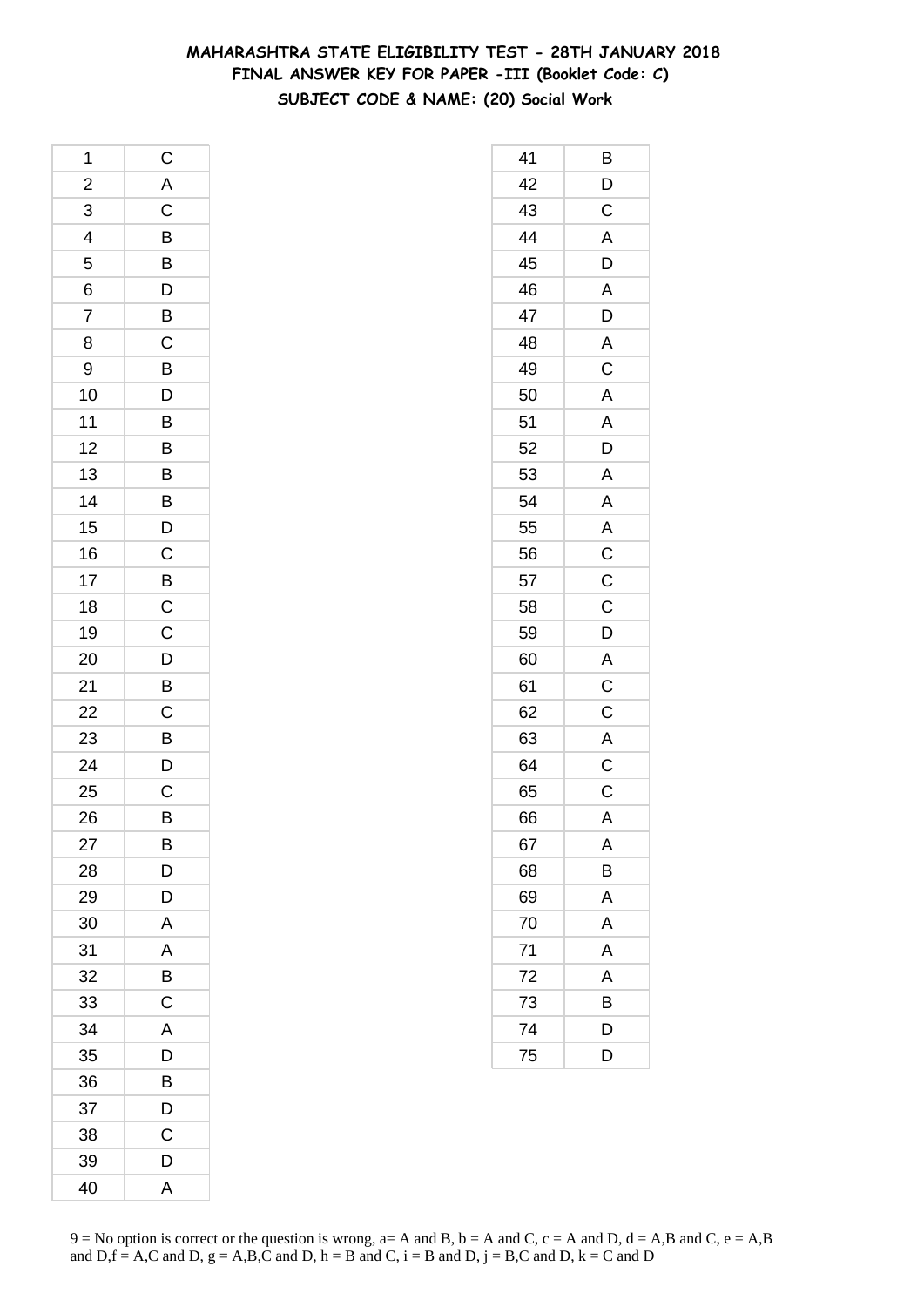## **MAHARASHTRA STATE ELIGIBILITY TEST - 28TH JANUARY 2018 FINAL ANSWER KEY FOR PAPER -III (Booklet Code: D) SUBJECT CODE & NAME: (20) Social Work**

| 1              | B                       |
|----------------|-------------------------|
| $\overline{c}$ | $\overline{B}$          |
| 3              |                         |
| 4              | $\overline{B}$          |
| 5              |                         |
| 6              | $\frac{D}{C}$           |
| $\overline{7}$ | $\overline{B}$ C        |
| 8              |                         |
| 9              | $\overline{C}$          |
| 10             |                         |
| 11             | $\frac{D}{B}$           |
| 12             | $\mathsf{C}$            |
| 13             | $\overline{B}$<br>$D$   |
| 14             |                         |
| 15             | $\overline{c}$          |
| 16             |                         |
| 17             |                         |
| 18             | B<br>B<br>D             |
| 19             | D                       |
| 20             | $\overline{A}$          |
| 21             | $\overline{A}$          |
| 22             | B                       |
| 23             | $\mathsf C$             |
| 24             |                         |
| 25             | $\frac{A}{D}$           |
| 26             | B                       |
| 27             | D                       |
| 28             | $\mathsf C$             |
| 29             | D                       |
| 30             | A                       |
| 31             | B                       |
| 32             | $\overline{\mathsf{D}}$ |
| 33             | $\mathsf C$             |
| 34             | A                       |
| 35             | D                       |
| 36             | A                       |
| 37             | D                       |
| 38             | $\overline{A}$          |
| 39             | $\overline{\mathrm{c}}$ |
| 40             | A                       |

| 41 | Α                               |
|----|---------------------------------|
| 42 | D                               |
| 43 | A                               |
| 44 | A                               |
| 45 | A                               |
| 46 | $\overline{C}$                  |
| 47 | $\mathsf C$                     |
| 48 | $\overline{C}$                  |
| 49 | $\overline{D}$                  |
| 50 |                                 |
| 51 | $rac{A}{C}$                     |
| 52 |                                 |
| 53 |                                 |
| 54 | $rac{A}{C}$                     |
| 55 | $\overline{C}$                  |
| 56 | A                               |
| 57 | $\overline{\mathsf{A}}$         |
| 58 | B                               |
| 59 | A                               |
| 60 | $\overline{\mathsf{A}}$         |
| 61 | A                               |
| 62 | A                               |
| 63 | B                               |
| 64 |                                 |
| 65 | $\frac{\mathsf{D}}{\mathsf{D}}$ |
| 66 | $\mathsf C$                     |
| 67 | A                               |
| 68 | C                               |
| 69 | B                               |
| 70 | B                               |
| 71 | D                               |
| 72 | B                               |
| 73 | C                               |
| 74 | B                               |
| 75 | D                               |
|    |                                 |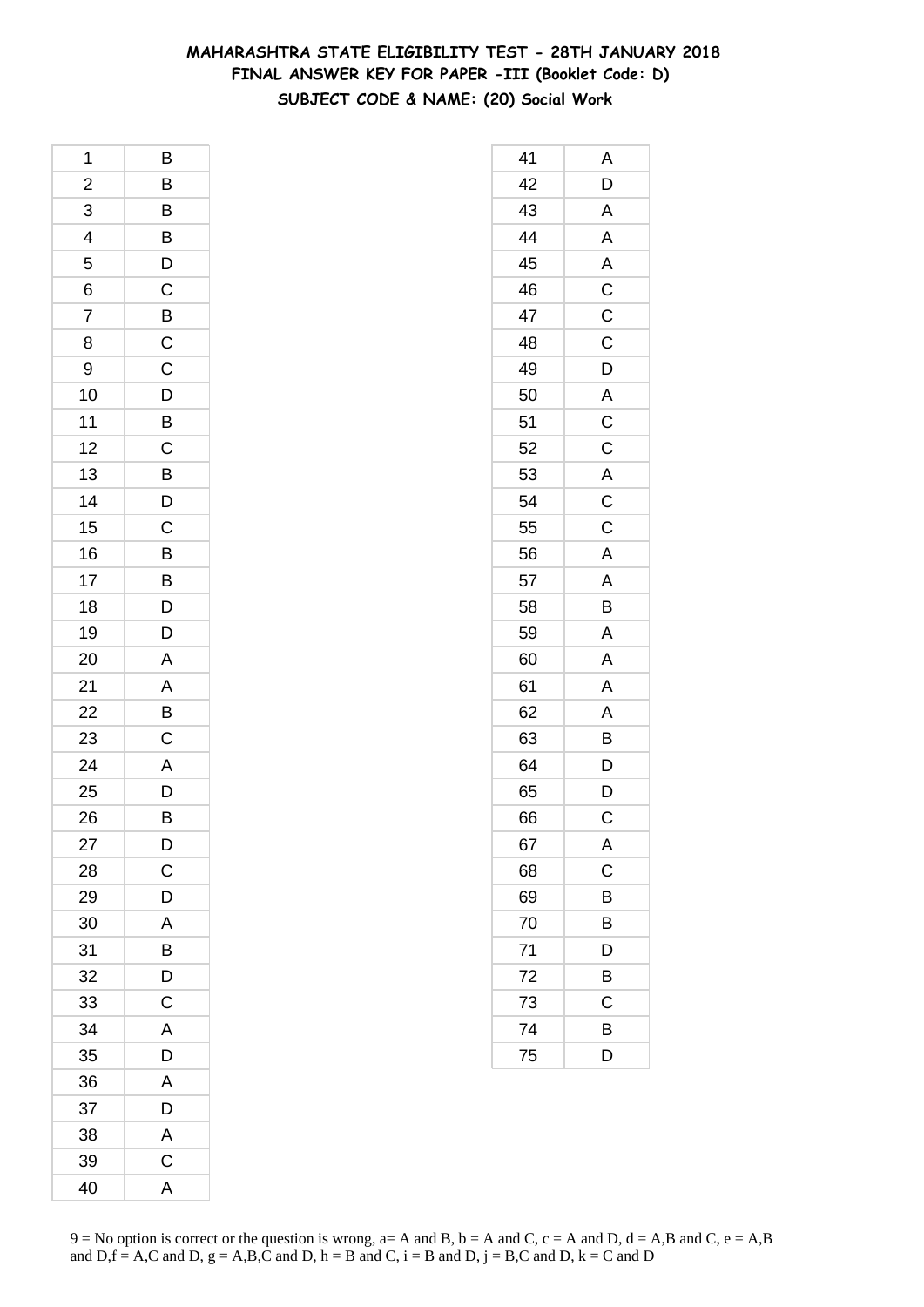## **MAHARASHTRA STATE ELIGIBILITY TEST - 28TH JANUARY 2018 FINAL ANSWER KEY FOR PAPER -III (Booklet Code: A) SUBJECT CODE & NAME: (21) Public Administration**

| 1              | B                                 |
|----------------|-----------------------------------|
| $\overline{a}$ |                                   |
| $\frac{1}{3}$  | C C A C C A D C                   |
| $\overline{4}$ |                                   |
| 5              |                                   |
| 6              |                                   |
| $\overline{7}$ |                                   |
| 8              |                                   |
| 9              |                                   |
| 10             | $\frac{A}{B}$                     |
| 11             |                                   |
| 12             |                                   |
| 13             | $\frac{B}{B}$                     |
| 14             |                                   |
| 15             |                                   |
| 16             | $D$ $B$ $A$ $C$ $D$ $B$           |
| 17             |                                   |
| 18             |                                   |
| 19             |                                   |
| 20             |                                   |
| 21             | $\overline{AB}$<br>$\overline{B}$ |
| 22             |                                   |
| 23             |                                   |
| 24             | $\overline{\mathbf{C}}$           |
| 25             | $\overline{A}$                    |
| 26             | $\overline{B}$                    |
| 27             | В                                 |
| 28             | A                                 |
| 29             | A                                 |
| 30             | B                                 |
| 31             | B                                 |
| 32             | A                                 |
| 33             | D                                 |
| 34             | D                                 |
| 35             | A                                 |
| 36             | $\mathsf C$                       |
| 37             | A                                 |
| 38             | B                                 |
| 39             | $\mathsf C$                       |
| 40             | $\mathsf C$                       |

| 41 | В           |
|----|-------------|
| 42 | C           |
| 43 | D           |
| 44 | B           |
| 45 | $\mathsf C$ |
| 46 | C           |
| 47 | D           |
| 48 | D           |
| 49 | С           |
| 50 | Α           |
| 51 | D           |
| 52 | A           |
| 53 | B           |
| 54 | C           |
| 55 | D           |
| 56 | Β           |
| 57 | B           |
| 58 | A           |
| 59 | A           |
| 60 | D           |
| 61 | B           |
| 62 | B           |
| 63 | B           |
| 64 | B           |
| 65 | B           |
| 66 | C           |
| 67 | D           |
| 68 | A           |
| 69 | B           |
| 70 | $\mathsf C$ |
| 71 | B           |
| 72 | C           |
| 73 | A           |
| 74 | C           |
| 75 | B           |
|    |             |

 $9 = No$  option is correct or the question is wrong,  $a = A$  and B,  $b = A$  and C,  $c = A$  and D,  $d = A$ ,B and C,  $e = A$ ,B and  $D,f = A,C$  and  $D, g = A,B,C$  and  $D, h = B$  and  $C, i = B$  and  $D, j = B,C$  and  $D, k = C$  and  $D$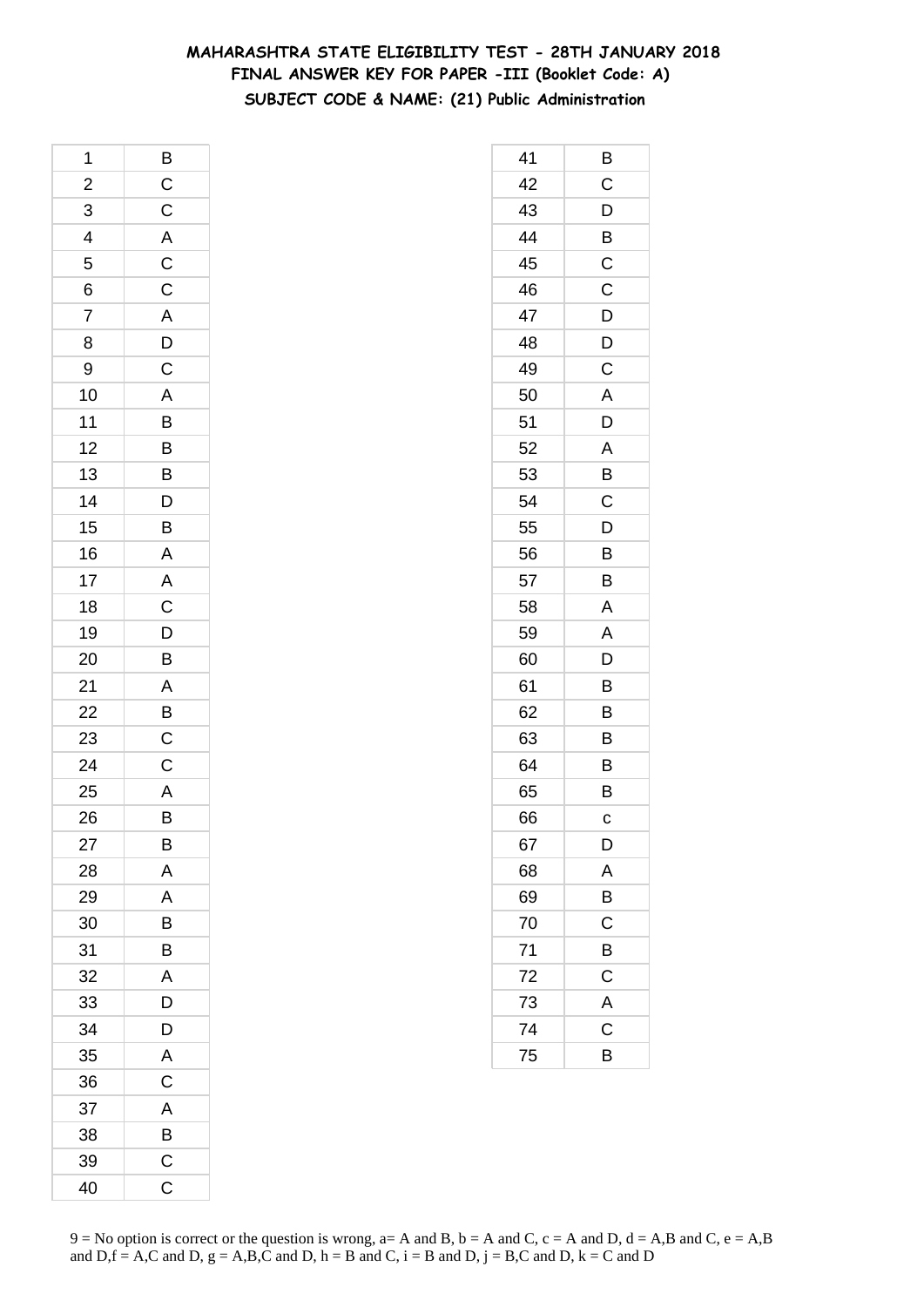## **MAHARASHTRA STATE ELIGIBILITY TEST - 28TH JANUARY 2018 FINAL ANSWER KEY FOR PAPER -III (Booklet Code: B) SUBJECT CODE & NAME: (21) Public Administration**

| 1                       | A                |
|-------------------------|------------------|
| $\overline{\mathbf{c}}$ | $\overline{B}$   |
| 3                       | $\frac{C}{C}$    |
| $\overline{4}$          |                  |
| 5                       |                  |
| 6                       |                  |
| $\overline{7}$          | A<br>B<br>B      |
| 8                       | A                |
| 9                       |                  |
| 10                      | $\frac{A}{B}$    |
| 11                      |                  |
| 12                      | $rac{A}{D}$      |
| 13                      |                  |
| 14                      | D                |
| 15                      | $rac{A}{C}$      |
| 16                      |                  |
| 17                      |                  |
| 18                      | A<br>B<br>C<br>C |
| 19                      |                  |
| 20                      |                  |
| 21                      |                  |
| 22                      |                  |
| 23                      |                  |
| $\overline{24}$         | B C D B C        |
| 25                      |                  |
| 26                      | $\mathsf{C}$     |
| 27                      | D                |
| 28                      | D                |
| 29                      | $\mathsf C$      |
| 30                      | A                |
| 31                      | D                |
| 32                      | A                |
| 33                      | B                |
| 34                      | C                |
| 35                      | D                |
| 36                      | B                |
| 37                      | B                |
| 38                      | A                |
| 39                      | Α                |
| 40                      | D                |

| 41 | В                       |
|----|-------------------------|
| 42 | B                       |
| 43 | B                       |
| 44 | B                       |
| 45 | B                       |
| 46 | $\mathbf c$             |
| 47 | D                       |
| 48 | Α                       |
| 49 | B                       |
| 50 | C                       |
| 51 | B                       |
| 52 | $\overline{C}$          |
| 53 | A                       |
| 54 | C                       |
| 55 | B                       |
| 56 | $\overline{B}$          |
| 57 | $\overline{C}$          |
| 58 | $\mathsf C$             |
| 59 | A                       |
| 60 | $\overline{\mathbf{C}}$ |
| 61 | $\mathsf C$             |
| 62 | A                       |
| 63 | D                       |
| 64 | C                       |
| 65 | A                       |
| 66 | B                       |
| 67 | B                       |
| 68 | В                       |
| 69 | D                       |
| 70 | B                       |
| 71 | A                       |
| 72 | A                       |
| 73 | Ċ                       |
| 74 | D                       |
| 75 | В                       |
|    |                         |

 $9 = No$  option is correct or the question is wrong,  $a = A$  and B,  $b = A$  and C,  $c = A$  and D,  $d = A$ ,B and C,  $e = A$ ,B and  $D,f = A,C$  and  $D, g = A,B,C$  and  $D, h = B$  and  $C, i = B$  and  $D, j = B,C$  and  $D, k = C$  and  $D$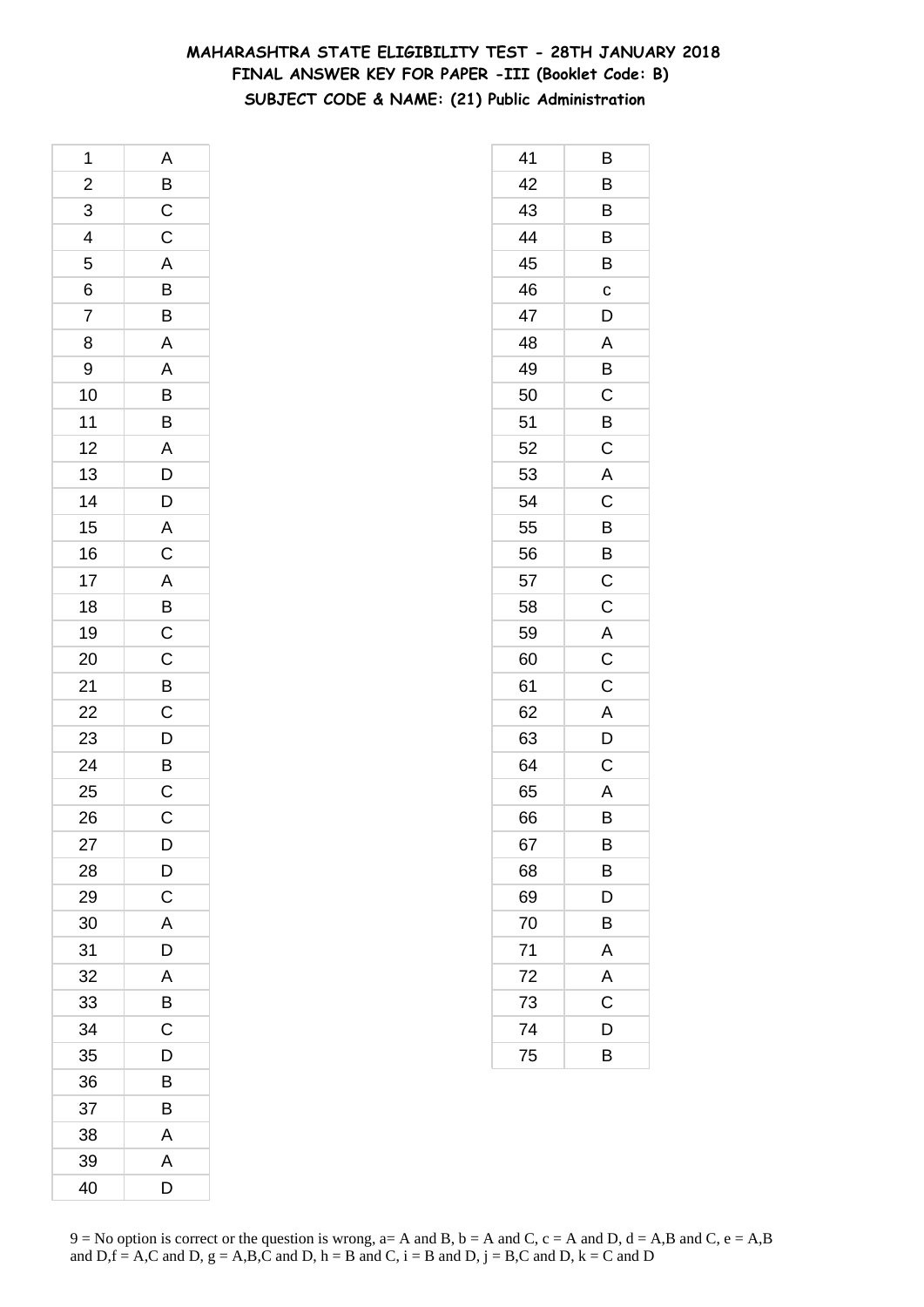## **MAHARASHTRA STATE ELIGIBILITY TEST - 28TH JANUARY 2018 FINAL ANSWER KEY FOR PAPER -III (Booklet Code: C) SUBJECT CODE & NAME: (21) Public Administration**

| 1                       | B                                            |
|-------------------------|----------------------------------------------|
| $\overline{\mathbf{c}}$ |                                              |
| $\overline{3}$          | $\begin{array}{c}\nA \\ D \\ D\n\end{array}$ |
| $\overline{4}$          |                                              |
| 5                       |                                              |
| 6                       |                                              |
| $\overline{7}$          | A C A B C C B C                              |
| 8                       |                                              |
| 9                       |                                              |
| 10                      |                                              |
| 11                      |                                              |
| 12                      |                                              |
| 13                      | $\overline{D}$                               |
| 14                      |                                              |
| 15                      | BCCDD                                        |
| 16                      |                                              |
| 17                      |                                              |
| 18                      |                                              |
| 19                      | $\mathsf C$                                  |
| 20                      | $\overline{\mathsf{A}}$                      |
| 21                      | D                                            |
| 22                      |                                              |
| 23                      | $\frac{A}{B}$                                |
| 24                      | $\overline{\mathrm{c}}$                      |
| 25                      | $\overline{D}$                               |
| 26                      | B                                            |
| 27                      | В                                            |
| 28                      | A                                            |
| 29                      | A                                            |
| 30                      | D                                            |
| 31                      | B                                            |
| 32                      | B                                            |
| 33                      | B                                            |
| 34                      | В                                            |
| 35                      | B                                            |
| 36                      | C                                            |
| 37                      | D                                            |
| 38                      | A                                            |
| 39                      | В                                            |
| 40                      | C                                            |

| 41 | В                       |
|----|-------------------------|
| 42 | $\mathsf C$             |
| 43 | A                       |
| 44 | $\overline{C}$          |
| 45 | B                       |
| 46 | B                       |
| 47 | $\mathsf C$             |
| 48 | $\mathsf C$             |
| 49 |                         |
| 50 | $rac{A}{C}$             |
| 51 | $\overline{\mathrm{c}}$ |
| 52 | A                       |
| 53 | D                       |
| 54 | $\mathsf C$             |
| 55 | A                       |
| 56 | B                       |
| 57 | B                       |
| 58 | B                       |
| 59 | D                       |
| 60 | B                       |
| 61 | A                       |
| 62 | A                       |
| 63 | $\overline{C}$          |
| 64 | D                       |
| 65 | B                       |
| 66 | A                       |
| 67 | B                       |
| 68 | $\overline{C}$          |
| 69 | $\overline{C}$          |
| 70 | A                       |
| 71 | B                       |
| 72 | B                       |
| 73 | A                       |
| 74 | A                       |
| 75 | B                       |
|    |                         |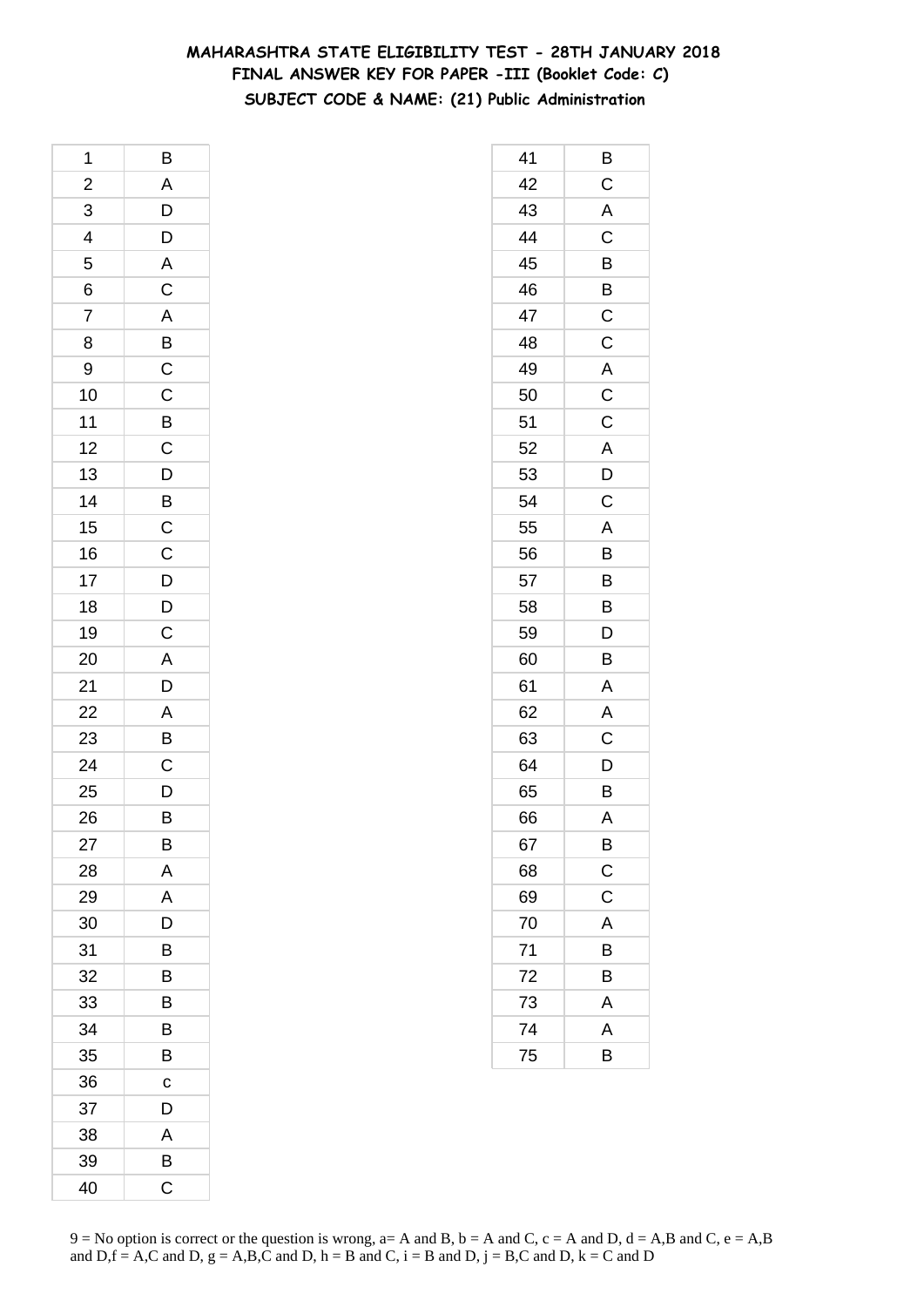## **MAHARASHTRA STATE ELIGIBILITY TEST - 28TH JANUARY 2018 FINAL ANSWER KEY FOR PAPER -III (Booklet Code: D) SUBJECT CODE & NAME: (21) Public Administration**

| 1                       | B                       |
|-------------------------|-------------------------|
| $\overline{\mathbf{c}}$ | $\mathsf{C}$            |
| 3                       | $\mathsf{D}$            |
| 4                       | $\overline{B}$          |
| 5                       | $\overline{C}$          |
| 6                       | $\mathsf{C}$            |
| 7                       | D                       |
| 8                       | D                       |
| 9                       | $\mathsf C$             |
| 10                      | $\overline{\mathsf{A}}$ |
| 11                      | D                       |
| 12                      | $\overline{A}$          |
| 13                      | $\overline{B}$          |
| 14                      | $\mathsf C$             |
| 15                      | D                       |
| 16                      | $\overline{B}$          |
| 17                      | $\overline{\mathsf{B}}$ |
| 18                      | A                       |
| 19                      | $\overline{\mathsf{A}}$ |
| 20                      | D                       |
| 21                      | B                       |
| 22                      | B                       |
| 23                      | $\overline{B}$          |
| 24                      | B                       |
| 25                      | B                       |
| 26                      | C                       |
| 27                      | D                       |
| 28                      | A                       |
| 29                      | $\overline{B}$          |
| 30                      | $\overline{C}$          |
| 31                      | B                       |
| 32                      | C                       |
| 33                      | A                       |
| 34                      | $\mathsf C$             |
| 35                      | B                       |
| 36                      | B                       |
| 37                      | $\mathsf C$             |
| 38                      | C                       |
| 39                      | A                       |
| 40                      | $\mathsf C$             |
|                         |                         |

| 41 | C                       |
|----|-------------------------|
| 42 | A                       |
| 43 | D                       |
| 44 | C                       |
| 45 | A                       |
| 46 | B                       |
| 47 | B                       |
| 48 | Β                       |
| 49 | D                       |
| 50 | B                       |
| 51 | Α                       |
| 52 | A                       |
| 53 | C                       |
| 54 | D                       |
| 55 | Β                       |
| 56 | A                       |
| 57 | B                       |
| 58 | $\mathsf C$             |
| 59 | C                       |
| 60 | A                       |
| 61 | B                       |
| 62 | B                       |
| 63 | A                       |
| 64 | Α                       |
| 65 | B                       |
| 66 | B                       |
| 67 | A                       |
| 68 | D                       |
| 69 | D                       |
| 70 | A                       |
| 71 | $\mathsf C$             |
| 72 | A                       |
| 73 | B                       |
| 74 | $\mathsf{C}$            |
| 75 | $\overline{\mathrm{c}}$ |
|    |                         |

 $9 = No$  option is correct or the question is wrong,  $a = A$  and B,  $b = A$  and C,  $c = A$  and D,  $d = A$ ,B and C,  $e = A$ ,B and  $D,f = A,C$  and  $D, g = A,B,C$  and  $D, h = B$  and  $C, i = B$  and  $D, j = B,C$  and  $D, k = C$  and  $D$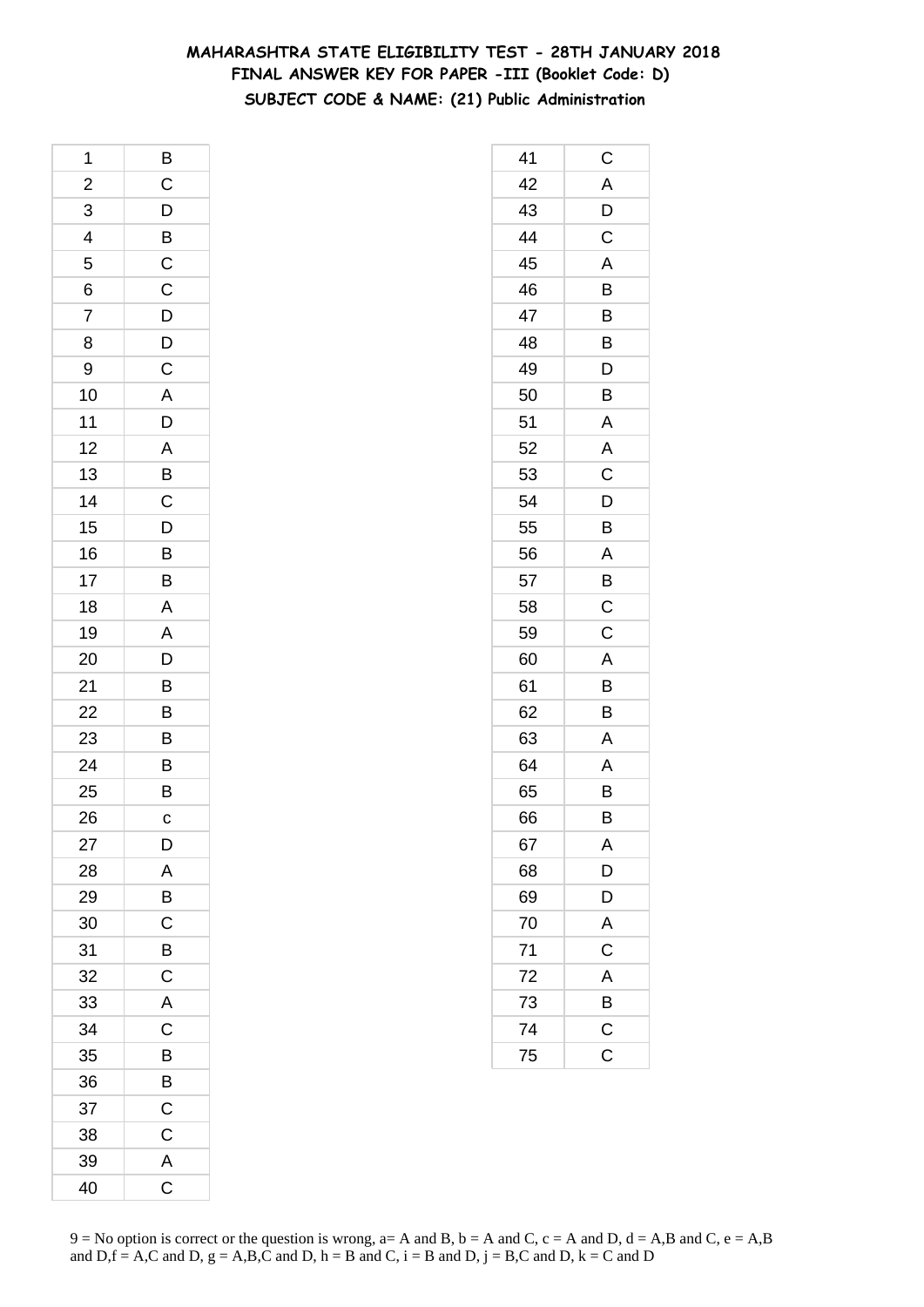## **MAHARASHTRA STATE ELIGIBILITY TEST - 28TH JANUARY 2018 FINAL ANSWER KEY FOR PAPER -III (Booklet Code: A) SUBJECT CODE & NAME: (31) Environmental Sciences**

| 1                       | Α                                            |
|-------------------------|----------------------------------------------|
| $\overline{\mathbf{c}}$ | A                                            |
| 3                       | $\overline{A}$                               |
| $\overline{4}$          | $\overline{A}$                               |
| 5                       | $\overline{B}$                               |
| 6                       | A                                            |
| $\overline{7}$          | A                                            |
| 8                       | A                                            |
| 9                       | $\mathbf{A}$                                 |
| 10                      | $\frac{A}{B}$                                |
| 11                      |                                              |
| 12                      | $\overline{D}$<br>C                          |
| 13                      |                                              |
| 14                      | B                                            |
| 15                      |                                              |
| 16                      | $\overline{B}$ $\overline{B}$ $\overline{C}$ |
| 17                      |                                              |
| 18                      |                                              |
| 19                      |                                              |
| 20                      | $\frac{D}{B}$                                |
| 21                      | $\overline{B}$                               |
| 22                      |                                              |
| 23                      | $\overline{B}$<br>$\overline{B}$             |
| 24                      | $\overline{c}$                               |
| 25                      | D                                            |
| 26                      | $\mathsf{C}$                                 |
| 27                      | A                                            |
| 28                      | B                                            |
| 29                      | $\mathsf{C}$                                 |
| 30                      | $\overline{B}$                               |
| 31                      | C                                            |
| 32                      | C                                            |
| 33                      | A                                            |
| 34                      | A                                            |
| 35                      | B                                            |
| 36                      | A                                            |
| 37                      | B                                            |
| 38                      | A                                            |
| 39                      | B                                            |
| 40                      | A                                            |

| 41              | Β              |
|-----------------|----------------|
| 42              | $\mathsf C$    |
| 43              | B              |
| 44              | A              |
| 45              | A              |
| 46              | A              |
| 47              | D              |
| 48              | D              |
| 49              | C              |
| 50              | D              |
| 51              | B              |
| 52              | A              |
| 53              | A              |
| 54              | C              |
| 55              | B              |
| 56              | A              |
| 57              | C              |
| 58              | B              |
| 59              | B              |
| 60              | Α              |
| 61              | $\mathsf C$    |
| 62              | D              |
| 63              | A              |
| 64              | $\mathsf C$    |
| 65              | C              |
| 66              | D              |
| 67              | $\mathsf{D}$   |
| 68              | $\overline{C}$ |
| 69              | D              |
| 70              | $\mathsf C$    |
| 71              | A              |
| 72              | B              |
| 73              | $\overline{A}$ |
| $\overline{74}$ | A              |
| 75              | B              |
|                 |                |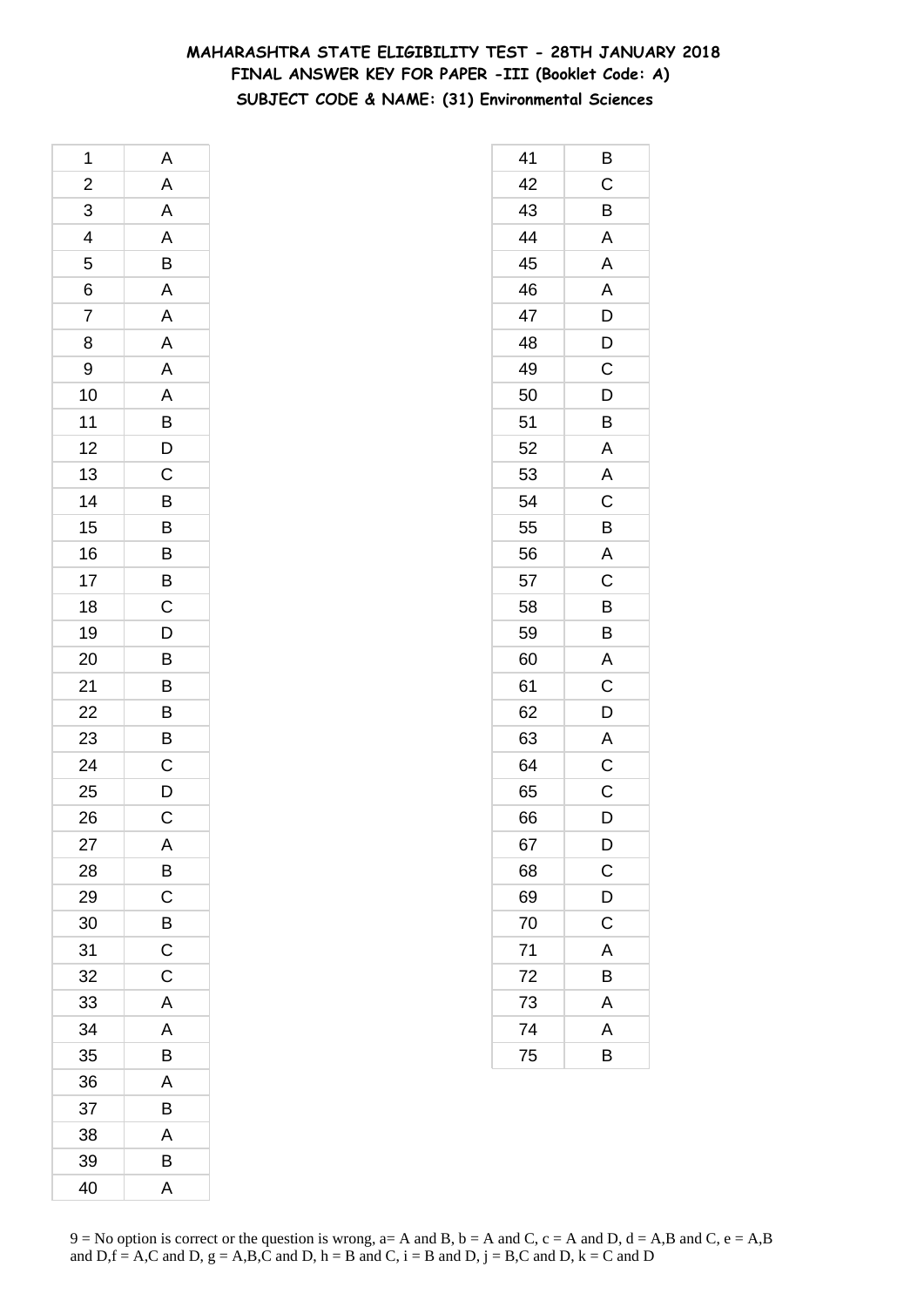## **MAHARASHTRA STATE ELIGIBILITY TEST - 28TH JANUARY 2018 FINAL ANSWER KEY FOR PAPER -III (Booklet Code: B) SUBJECT CODE & NAME: (31) Environmental Sciences**

| 1              | B                                                    |
|----------------|------------------------------------------------------|
| $\overline{a}$ |                                                      |
| 3              | B B C D C                                            |
| $\overline{4}$ |                                                      |
| 5              |                                                      |
| 6              |                                                      |
| 7              |                                                      |
| 8              |                                                      |
| 9              |                                                      |
| 10             | A B C B C                                            |
| 11             |                                                      |
| 12             | $\overline{C}$                                       |
| 13             | $\overline{\mathsf{A}}$                              |
| 14             | $\frac{A}{B}$                                        |
| 15             |                                                      |
| 16             |                                                      |
| 17             |                                                      |
| 18             |                                                      |
| 19             | $\overline{AB}$<br>$\overline{AB}$<br>$\overline{B}$ |
| 20             | A                                                    |
| 21             | $\overline{B}$                                       |
| 22             | $\frac{C}{B}$                                        |
| 23             |                                                      |
| 24             | $\overline{A}$                                       |
| 25             | $\overline{\mathsf{A}}$                              |
| 26             | A                                                    |
| 27             | D                                                    |
| 28             | D                                                    |
| 29             | $\overline{C}$                                       |
| 30             | D                                                    |
| 31             | B                                                    |
| 32             | A                                                    |
| 33             | A                                                    |
| 34             | $\overline{C}$                                       |
| 35             | $\overline{B}$                                       |
| 36             | $\overline{\mathsf{A}}$                              |
| 37             | $\mathsf C$                                          |
| 38             | B                                                    |
| 39             | B                                                    |
| 40             | A                                                    |

| 41 | C                       |
|----|-------------------------|
| 42 | D                       |
| 43 | A                       |
| 44 | $\overline{\mathrm{C}}$ |
| 45 | C                       |
| 46 | D                       |
| 47 | $\mathsf{D}$            |
| 48 | C                       |
| 49 | $\overline{D}$          |
| 50 | $\mathsf C$             |
| 51 | A                       |
| 52 | B                       |
| 53 | A                       |
| 54 | A                       |
| 55 | B                       |
| 56 | A                       |
| 57 | A                       |
| 58 | A                       |
| 59 | A                       |
| 60 | B                       |
| 61 | A                       |
| 62 | A                       |
| 63 | A                       |
| 64 | A                       |
| 65 | Α                       |
| 66 | B                       |
| 67 | $\mathsf{D}$            |
| 68 | C                       |
| 69 | В                       |
| 70 | B                       |
| 71 | B                       |
| 72 | B                       |
| 73 | $\mathsf C$             |
| 74 | D                       |
| 75 | B                       |
|    |                         |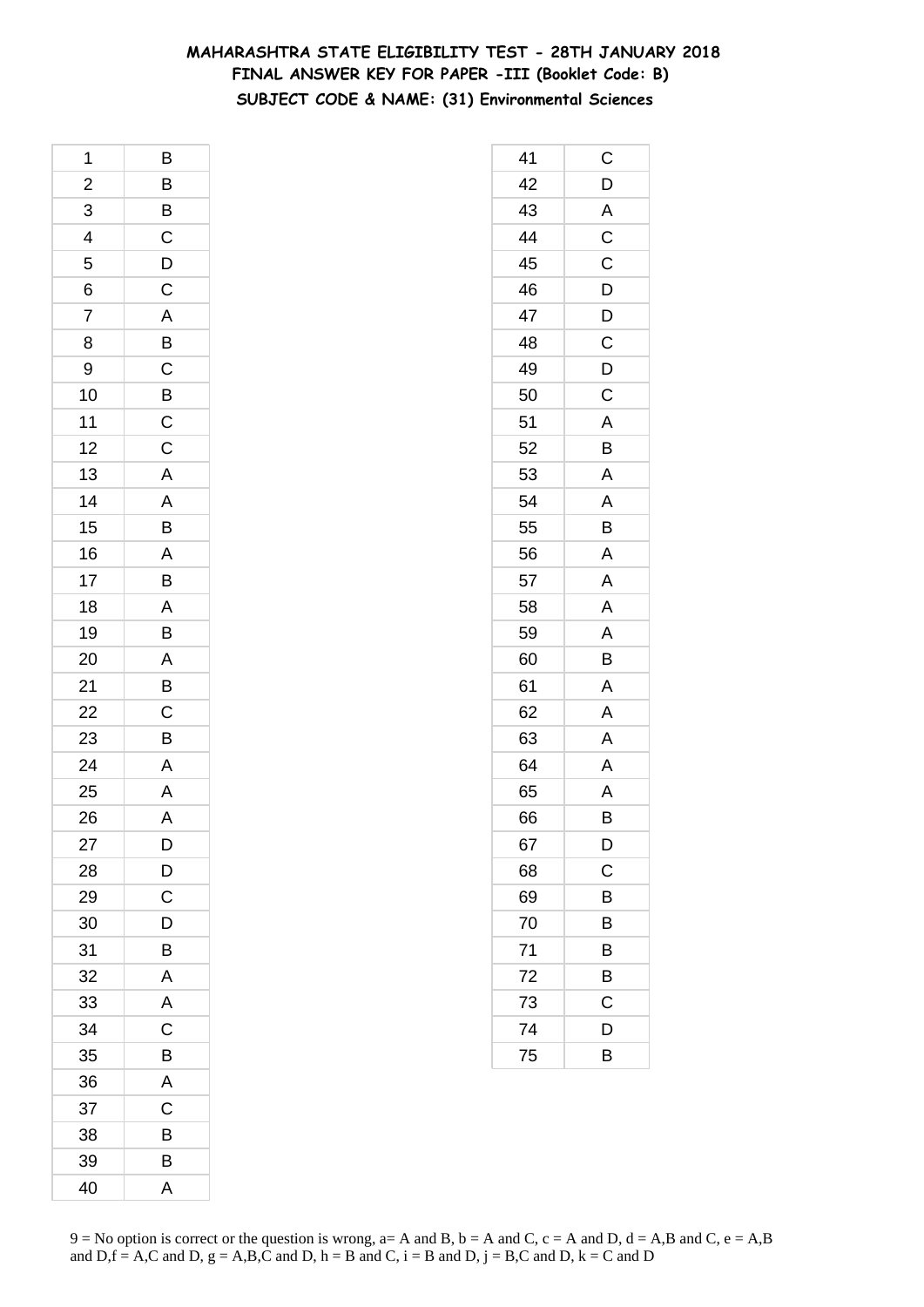## **MAHARASHTRA STATE ELIGIBILITY TEST - 28TH JANUARY 2018 FINAL ANSWER KEY FOR PAPER -III (Booklet Code: C) SUBJECT CODE & NAME: (31) Environmental Sciences**

| 1               |                                         |
|-----------------|-----------------------------------------|
| $\overline{a}$  | C C A A B A B A B A B C B A A A D D C D |
| $\overline{3}$  |                                         |
| $\frac{4}{5}$   |                                         |
|                 |                                         |
| 6               |                                         |
| $\overline{7}$  |                                         |
| 8               |                                         |
| 9               |                                         |
| 10              |                                         |
| 11              |                                         |
| 12              |                                         |
| 13              |                                         |
| 14              |                                         |
| 15              |                                         |
| 16              |                                         |
| 17              |                                         |
| 18              |                                         |
| 19              |                                         |
| 20              |                                         |
| 21              | $\overline{B}$                          |
| $\overline{22}$ |                                         |
| 23              |                                         |
| $\overline{24}$ | A<br>A<br>C<br>B<br>A                   |
| 25              |                                         |
| 26              |                                         |
| 27              | C                                       |
| 28              | B                                       |
| 29              | B                                       |
| 30              | A                                       |
| 31              | $\overline{\rm c}$                      |
| 32              | D                                       |
| 33              | A                                       |
| 34              | $\overline{C}$                          |
| 35              | $\mathsf{C}$                            |
| 36              | D                                       |
| 37              | D                                       |
| 38              | C                                       |
| 39              | D                                       |
| 40              | $\mathsf C$                             |

| 41 | Α                     |
|----|-----------------------|
| 42 | B                     |
| 43 | A                     |
| 44 | A                     |
| 45 | B                     |
| 46 | A                     |
| 47 | Α                     |
| 48 | A                     |
| 49 | A                     |
| 50 | B                     |
| 51 | A                     |
| 52 | A                     |
| 53 | A                     |
| 54 | Α                     |
| 55 | A                     |
| 56 | B                     |
| 57 | D                     |
| 58 | C                     |
| 59 | B                     |
| 60 | B                     |
| 61 | B                     |
| 62 | B                     |
| 63 | C                     |
| 64 | D                     |
| 65 | B                     |
| 66 | B                     |
| 67 | B                     |
| 68 | $\overline{B}$        |
| 69 | $\overline{\text{c}}$ |
| 70 | D                     |
| 71 | C                     |
| 72 | A                     |
| 73 | B                     |
| 74 | $\mathsf C$           |
| 75 | B                     |
|    |                       |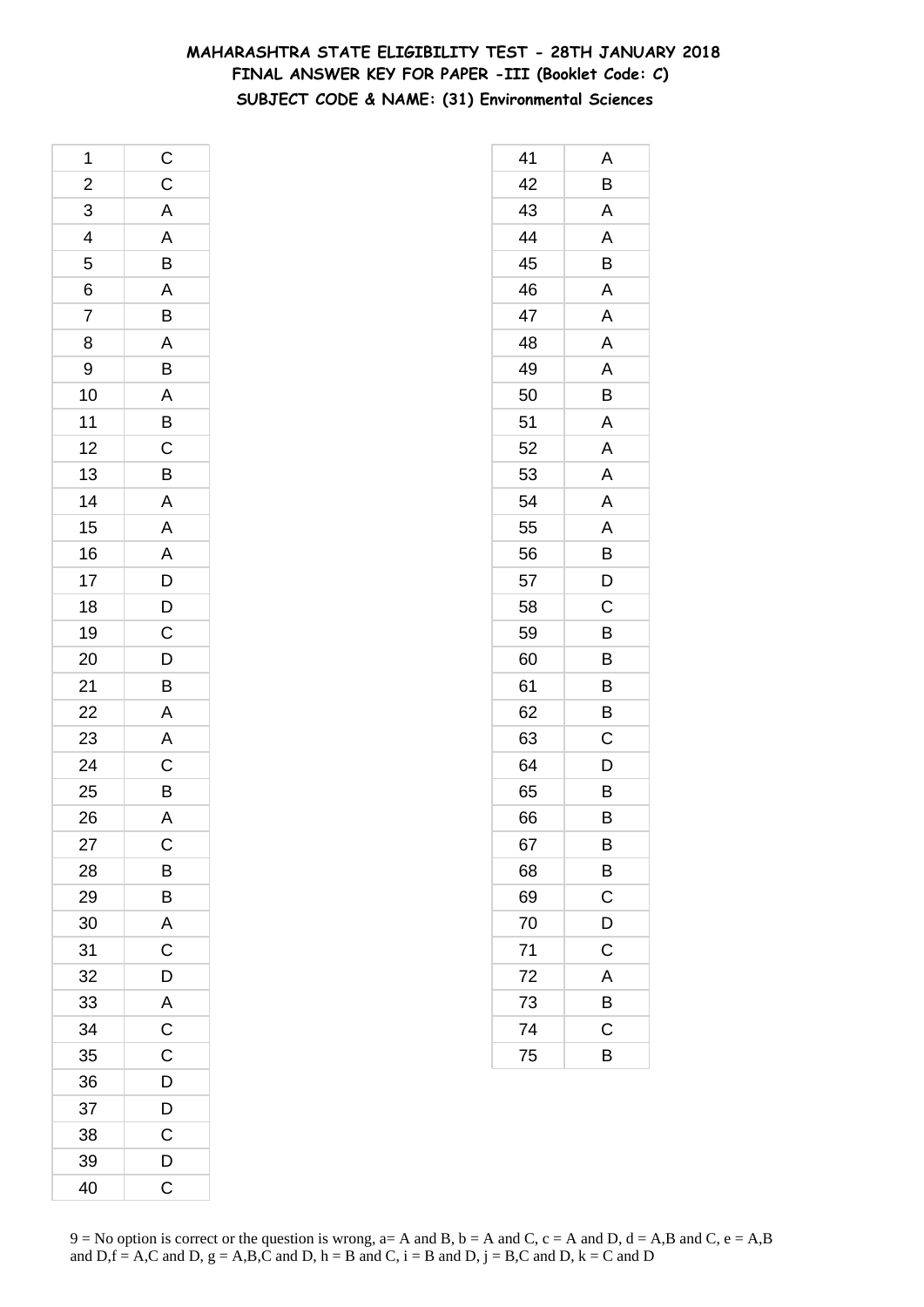## **MAHARASHTRA STATE ELIGIBILITY TEST - 28TH JANUARY 2018 FINAL ANSWER KEY FOR PAPER -III (Booklet Code: D) SUBJECT CODE & NAME: (31) Environmental Sciences**

| 1                       | $\overline{B}$                      |
|-------------------------|-------------------------------------|
| $\overline{\mathbf{c}}$ |                                     |
| 3                       | $rac{C}{B}$                         |
| $\overline{4}$          | $\overline{A}$                      |
| 5                       |                                     |
| 6                       |                                     |
| 7                       |                                     |
| 8                       |                                     |
| 9                       |                                     |
| 10                      | A A D D C D B                       |
| 11                      |                                     |
| 12                      | $\frac{A}{A}$                       |
| 13                      |                                     |
| 14                      | $\frac{C}{B}$                       |
| 15                      |                                     |
| 16                      | $\overline{A}$                      |
| 17                      | $\overline{C}$                      |
| 18                      | $\overline{B}$                      |
| 19                      | B                                   |
| 20                      | $\overline{A}$                      |
| 21                      |                                     |
| 22                      |                                     |
| 23                      | $rac{C}{A}$                         |
| 24                      | $\frac{\overline{C}}{\overline{C}}$ |
| 25                      |                                     |
| 26                      | D                                   |
| 27                      | $\mathsf{D}$                        |
| 28                      | $\overline{C}$                      |
| 29                      | D                                   |
| 30                      | C                                   |
| 31                      | A                                   |
| 32                      | B                                   |
| 33                      | A                                   |
| 34                      | A                                   |
| 35                      | B                                   |
| 36                      | A                                   |
| 37                      | A                                   |
| 38                      | A                                   |
| 39                      | A                                   |
| 40                      | B                                   |

| 41 | Α           |
|----|-------------|
| 42 | A           |
| 43 | A           |
| 44 | A           |
| 45 | A           |
| 46 | B           |
| 47 | D           |
| 48 | Ć           |
| 49 | B           |
| 50 | B           |
| 51 | B           |
| 52 | B           |
| 53 | C           |
| 54 | D           |
| 55 | B           |
| 56 | B           |
| 57 | B           |
| 58 | B           |
| 59 | C           |
| 60 | D           |
| 61 | C           |
| 62 | A           |
| 63 | B           |
| 64 | C           |
| 65 | B           |
| 66 | С           |
| 67 | $\mathsf C$ |
| 68 | A           |
| 69 | A           |
| 70 | B           |
| 71 | A           |
| 72 | B           |
| 73 | A           |
| 74 | В           |
| 75 | A           |
|    |             |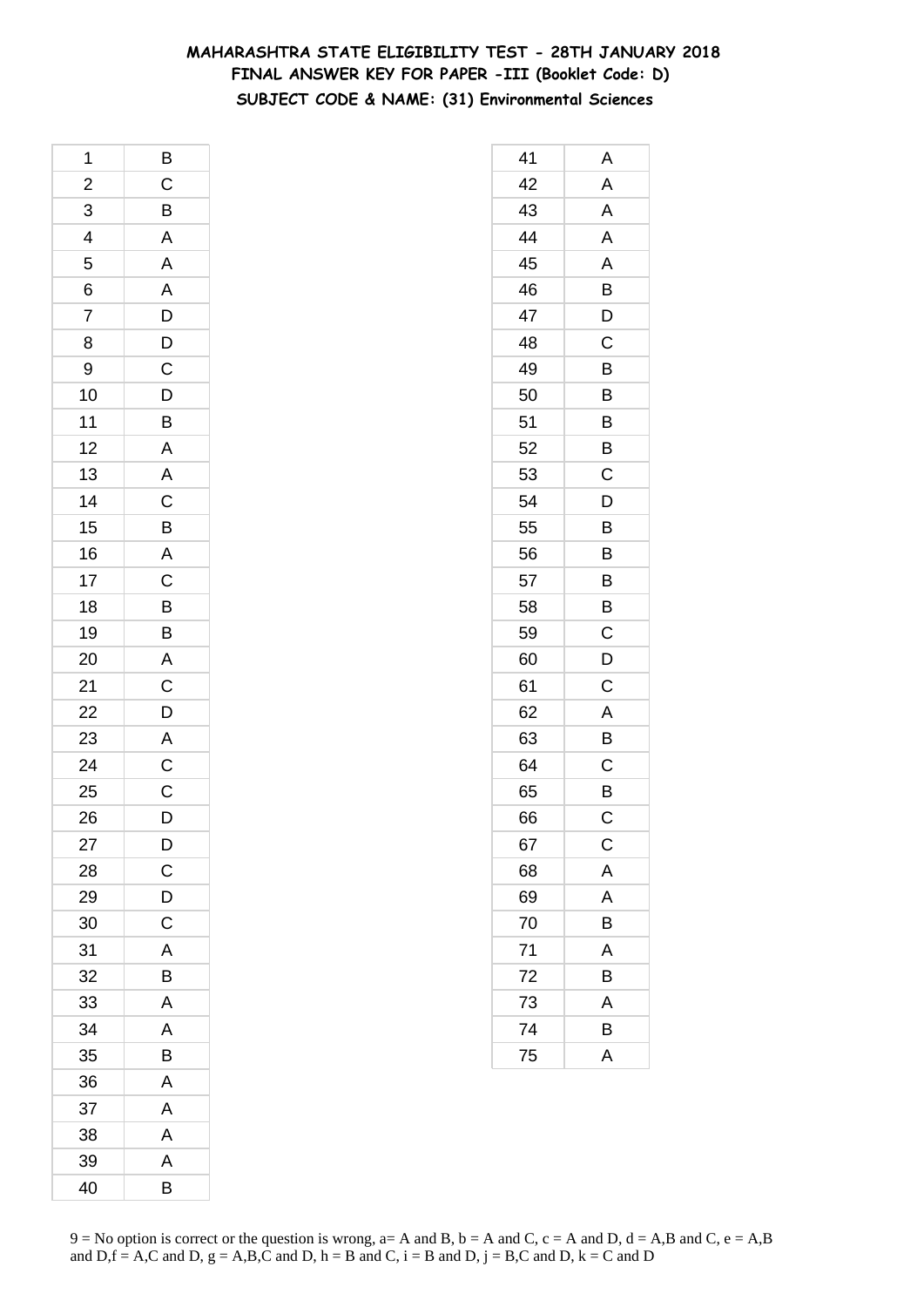# **MAHARASHTRA STATE ELIGIBILITY TEST - 28TH JANUARY 2018 FINAL ANSWER KEY FOR PAPER -III (Booklet Code: A) SUBJECT CODE & NAME: (32) Physical Science**

| 1                       | A              |
|-------------------------|----------------|
| $\overline{\mathbf{c}}$ | $\overline{B}$ |
| 3                       | $\overline{C}$ |
| $\frac{4}{1}$           | D              |
| 5                       | a              |
| 6                       | A              |
| 7                       | $\mathsf C$    |
| 8                       | $\overline{A}$ |
| 9                       | $\overline{B}$ |
| 10                      |                |
| 11                      | $\frac{B}{B}$  |
| 12                      | D              |
| 13                      | $\overline{D}$ |
| 14                      |                |
| 15                      | $\frac{D}{D}$  |
| 16                      | B              |
| 17                      | B              |
| 18                      | $\mathsf C$    |
| 19                      | $\overline{B}$ |
| 20                      |                |
| 21                      | $\frac{D}{B}$  |
| 22                      | B              |
| 23                      | A              |
| 24                      | 9              |
| 25                      | C              |
| 26                      | $\overline{B}$ |
| 27                      | B              |
| 28                      | A              |
| 29                      | A              |
| 30                      | C              |
| 31                      | A              |
| 32                      | A              |
| 33                      | D              |
| 34                      | 9              |
| 35                      | D              |
| 36                      | A              |
| 37                      | B              |
| 38                      | B              |
| 39                      | B              |
| 40                      | 9              |

| 41 | C              |
|----|----------------|
| 42 | B              |
| 43 | B              |
| 44 | 9              |
| 45 | $\overline{C}$ |
| 46 | $\overline{C}$ |
| 47 | D              |
| 48 | $\overline{D}$ |
| 49 | D              |
| 50 | C              |
| 51 | $\overline{B}$ |
| 52 | $\overline{C}$ |
| 53 | D              |
| 54 | 9              |
| 55 | B              |
| 56 | $\mathsf{D}$   |
| 57 | $\overline{D}$ |
| 58 | $\mathsf{A}$   |
| 59 | $\mathsf C$    |
| 60 | B              |
| 61 | $\mathsf C$    |
| 62 | A              |
| 63 | $\mathsf C$    |
| 64 | $\overline{A}$ |
| 65 | $\overline{C}$ |
| 66 | A              |
| 67 | В              |
| 68 | D              |
| 69 | Β              |
| 70 | A              |
| 71 | A              |
| 72 | В              |
| 73 | D              |
| 74 | В              |
| 75 | B              |
|    |                |

 $9 = No$  option is correct or the question is wrong,  $a = A$  and B,  $b = A$  and C,  $c = A$  and D,  $d = A$ ,B and C,  $e = A$ ,B and  $D,f = A,C$  and  $D, g = A,B,C$  and  $D, h = B$  and  $C, i = B$  and  $D, j = B,C$  and  $D, k = C$  and  $D$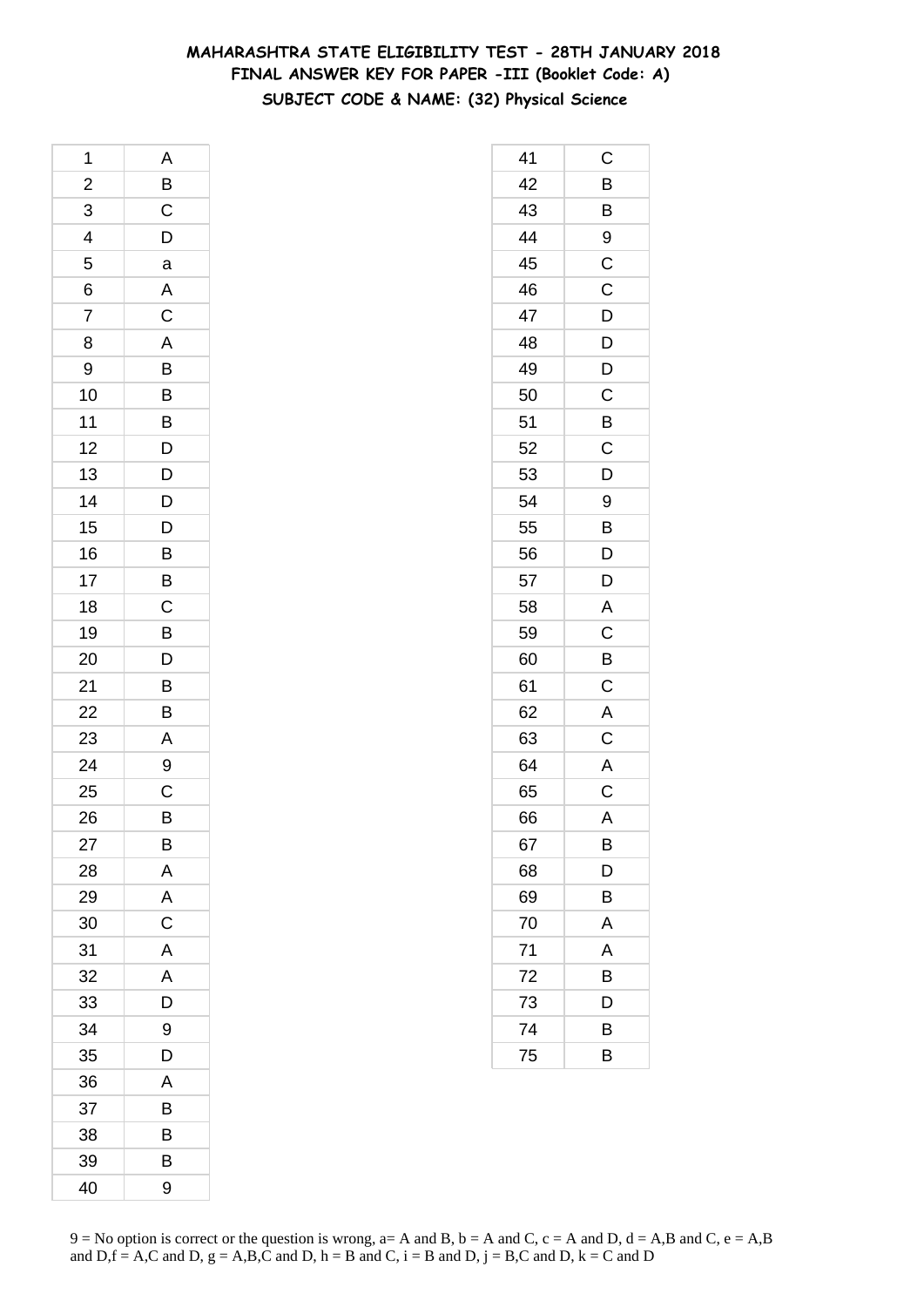# **MAHARASHTRA STATE ELIGIBILITY TEST - 28TH JANUARY 2018 FINAL ANSWER KEY FOR PAPER -III (Booklet Code: B) SUBJECT CODE & NAME: (32) Physical Science**

| 1                       | B                               |
|-------------------------|---------------------------------|
| $\overline{\mathbf{c}}$ | B                               |
|                         | $\overline{A}$                  |
| $\frac{3}{4}$           | 9                               |
|                         | $\overline{C}$                  |
| 6                       | $\overline{B}$                  |
| $\overline{7}$          |                                 |
| 8                       | A                               |
| 9                       |                                 |
| 10                      | $A$ $C$ $A$ $A$ $D$ $9$         |
| 11                      |                                 |
| 12                      |                                 |
| 13                      |                                 |
| 14                      |                                 |
| 15                      | $\overline{D}$                  |
| 16                      |                                 |
| 17                      |                                 |
| 18                      |                                 |
| 19                      | A<br>B<br>B<br>B                |
| 20                      | 9                               |
| 21                      |                                 |
| 22                      |                                 |
| 23                      |                                 |
| $\overline{24}$         | $C$<br>$B$<br>$B$<br>$9$<br>$C$ |
| 25                      |                                 |
| 26                      | $\mathsf{C}$                    |
| 27                      | D                               |
| 28                      | D                               |
| 29                      | $\overline{\mathsf{D}}$         |
| 30                      | $\mathsf C$                     |
| 31                      | B                               |
| 32                      | С                               |
| 33                      | D                               |
| 34                      | 9                               |
| 35                      | B                               |
| 36                      | D                               |
| 37                      | D                               |
| 38                      | A                               |
| 39                      | C                               |
| 40                      | B                               |

| 41 | $\mathsf C$             |
|----|-------------------------|
| 42 | A                       |
| 43 | $\mathsf C$             |
| 44 | $\overline{A}$          |
| 45 | $\overline{\mathbf{C}}$ |
| 46 | A                       |
| 47 | B                       |
| 48 | D                       |
| 49 | B                       |
| 50 | A                       |
| 51 | A                       |
| 52 | B                       |
| 53 | D                       |
| 54 | B                       |
| 55 | B                       |
| 56 | A                       |
| 57 | B                       |
| 58 | $\mathsf C$             |
| 59 | D                       |
| 60 | a                       |
| 61 | A                       |
| 62 | $\mathsf C$             |
| 63 | A                       |
| 64 | B                       |
| 65 | B                       |
| 66 | B                       |
| 67 | D                       |
| 68 | D                       |
| 69 | D                       |
| 70 | D                       |
| 71 | B                       |
| 72 | B                       |
| 73 | C                       |
| 74 | В                       |
| 75 | D                       |
|    |                         |

 $9 = No$  option is correct or the question is wrong,  $a = A$  and B,  $b = A$  and C,  $c = A$  and D,  $d = A$ ,B and C,  $e = A$ ,B and  $D,f = A,C$  and  $D, g = A,B,C$  and  $D, h = B$  and  $C, i = B$  and  $D, j = B,C$  and  $D, k = C$  and  $D$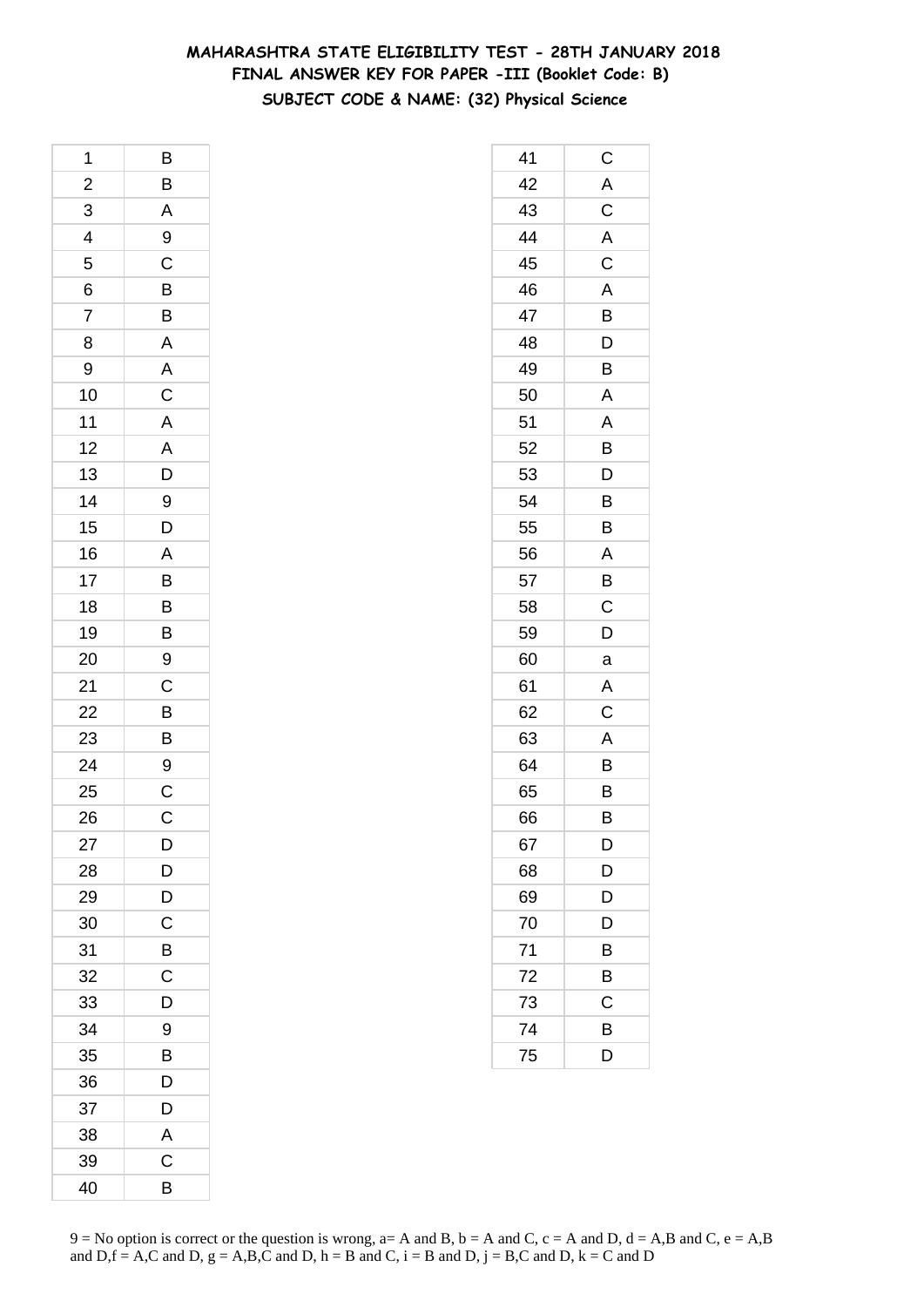# **MAHARASHTRA STATE ELIGIBILITY TEST - 28TH JANUARY 2018 FINAL ANSWER KEY FOR PAPER -III (Booklet Code: C) SUBJECT CODE & NAME: (32) Physical Science**

| 1                       | Α              |
|-------------------------|----------------|
| $\overline{\mathbf{c}}$ | A              |
| 3                       | $\overline{D}$ |
| $\overline{4}$          | 9              |
| 5                       | $\mathsf{D}$   |
| 6                       | A              |
| $\overline{7}$          | $\overline{B}$ |
| 8                       | B              |
| 9                       | $\overline{B}$ |
| 10                      | 9              |
| 11                      | $\overline{C}$ |
| 12                      |                |
| 13                      | $\frac{B}{B}$  |
| 14                      | 9              |
| 15                      | $\mathsf{C}$   |
| 16                      |                |
| 17                      | $\frac{C}{D}$  |
| 18                      | $\overline{D}$ |
| 19                      |                |
| 20                      | $\frac{D}{C}$  |
| 21                      | $\overline{B}$ |
| 22                      |                |
| 23                      | $\frac{C}{D}$  |
| 24                      | 9              |
| 25                      | B              |
| 26                      | D              |
| 27                      | D              |
| 28                      | A              |
| 29                      | $\mathsf C$    |
| 30                      | $\overline{B}$ |
| 31                      | C              |
| 32                      | A              |
| 33                      | $\mathsf C$    |
| 34                      | A              |
| 35                      | $\mathsf C$    |
| 36                      | A              |
| 37                      | B              |
| 38                      | D              |
| 39                      | B              |
| 40                      | A              |

| 41 | Α            |
|----|--------------|
| 42 | Β            |
| 43 | D            |
| 44 | B            |
| 45 | B            |
| 46 | A            |
| 47 | B            |
| 48 | C            |
| 49 | D            |
| 50 | a            |
| 51 | Α            |
| 52 | C            |
| 53 | A            |
| 54 | Β            |
| 55 | B            |
| 56 | B            |
| 57 | D            |
| 58 | D            |
| 59 | D            |
| 60 | D            |
| 61 | B            |
| 62 | B            |
| 63 | C            |
| 64 | B            |
| 65 | D            |
| 66 | В            |
| 67 | B            |
| 68 |              |
| 69 | $rac{A}{9}$  |
| 70 |              |
| 71 | B            |
| 72 | B            |
| 73 | $\mathsf{A}$ |
| 74 | A<br>C       |
| 75 |              |
|    |              |

 $9 = No$  option is correct or the question is wrong,  $a = A$  and B,  $b = A$  and C,  $c = A$  and D,  $d = A$ ,B and C,  $e = A$ ,B and  $D,f = A,C$  and  $D, g = A,B,C$  and  $D, h = B$  and  $C, i = B$  and  $D, j = B,C$  and  $D, k = C$  and  $D$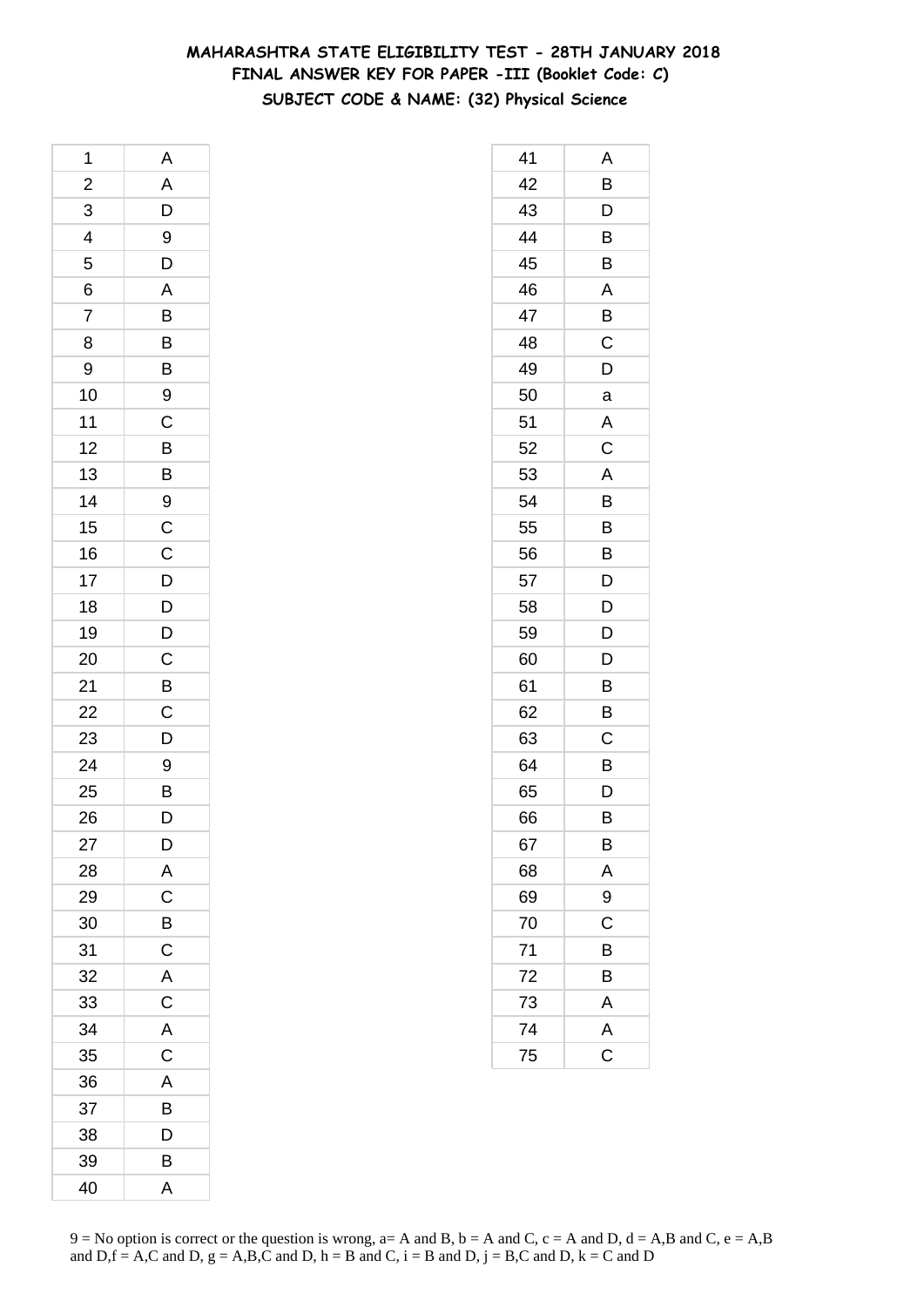# **MAHARASHTRA STATE ELIGIBILITY TEST - 28TH JANUARY 2018 FINAL ANSWER KEY FOR PAPER -III (Booklet Code: D) SUBJECT CODE & NAME: (32) Physical Science**

| 1              | $\mathsf{C}$                                       |
|----------------|----------------------------------------------------|
| $\overline{c}$ |                                                    |
| $\overline{3}$ | $\overline{B}$<br>$\overline{B}$<br>$\overline{9}$ |
| 4              |                                                    |
| 5              |                                                    |
| 6              |                                                    |
| $\overline{7}$ |                                                    |
| 8              |                                                    |
| 9              |                                                    |
| 10             | CCDDDCBCD                                          |
| 11             |                                                    |
| 12             |                                                    |
| 13             |                                                    |
| 14             | 9                                                  |
| 15             |                                                    |
| 16             | $\overline{B}$<br>$D$                              |
| 17             | D                                                  |
| 18             |                                                    |
| 19             |                                                    |
| 20             | $\overline{AC}$ $\overline{BC}$                    |
| 21             |                                                    |
| 22             |                                                    |
| 23             | $\frac{A}{C}$                                      |
| 24             |                                                    |
| 25             | $rac{A}{C}$                                        |
| 26             | $\overline{A}$                                     |
| 27             | B                                                  |
| 28             | D                                                  |
| 29             | В                                                  |
| 30             | Α                                                  |
| 31             | A                                                  |
| 32             | B                                                  |
| 33             | D                                                  |
| 34             | B                                                  |
| 35             | B                                                  |
| 36             | Α                                                  |
| 37             | В                                                  |
| 38             | C                                                  |
| 39             | D                                                  |
| 40             | a                                                  |

| 41 | Α |
|----|---|
| 42 | C |
| 43 | A |
| 44 | B |
| 45 | B |
| 46 | B |
| 47 | D |
| 48 | D |
| 49 | D |
| 50 | D |
| 51 | B |
| 52 | B |
| 53 | C |
| 54 | Β |
| 55 | D |
| 56 | Β |
| 57 | B |
| 58 | A |
| 59 | 9 |
| 60 | Ċ |
| 61 | B |
| 62 | B |
| 63 | A |
| 64 | A |
| 65 | C |
| 66 | A |
| 67 | A |
| 68 | D |
| 69 | 9 |
| 70 | D |
| 71 | A |
| 72 | Β |
| 73 | B |
| 74 | B |
| 75 | 9 |
|    |   |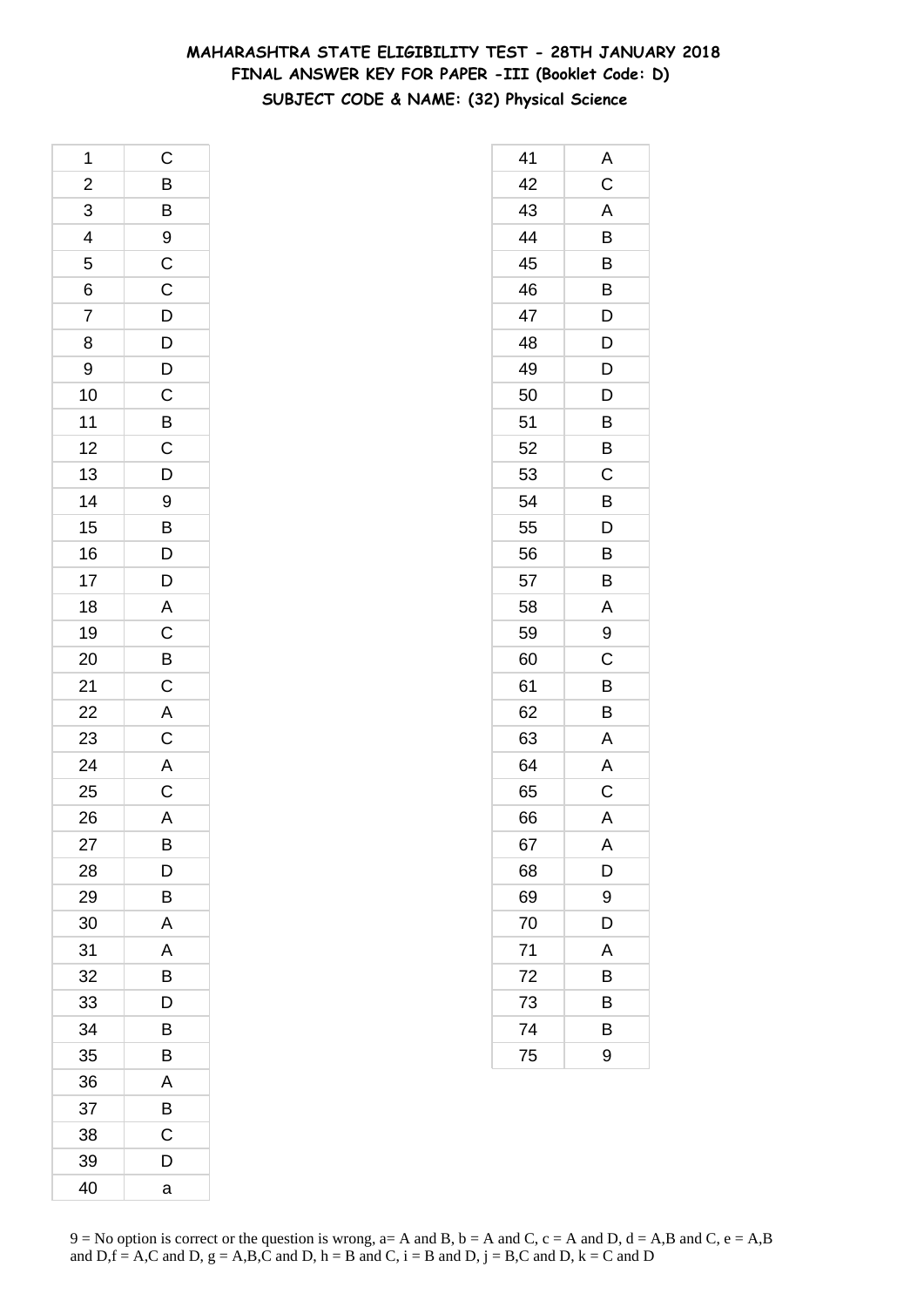# **MAHARASHTRA STATE ELIGIBILITY TEST - 28TH JANUARY 2018 FINAL ANSWER KEY FOR PAPER -III (Booklet Code: A) SUBJECT CODE & NAME: (33) Chemical Sciences**

| 1                       | $\mathsf C$                                         |
|-------------------------|-----------------------------------------------------|
| $\overline{\mathbf{c}}$ |                                                     |
| $\overline{3}$          | $\frac{B}{C}$                                       |
| $\overline{4}$          |                                                     |
| $\frac{1}{5}$           |                                                     |
| 6                       | A A B D A A C B B A C C C                           |
| 7                       |                                                     |
| 8                       |                                                     |
| 9                       |                                                     |
| 10                      |                                                     |
| 11                      |                                                     |
| 12                      |                                                     |
| 13                      |                                                     |
| 14                      |                                                     |
| 15                      |                                                     |
| 16                      |                                                     |
| 17                      |                                                     |
| 18                      | $\overline{B}$                                      |
| 19                      | $\overline{A}$                                      |
| 20                      | $\overline{AB}$<br>$\overline{B}$<br>$\overline{D}$ |
| 21                      |                                                     |
| $\overline{22}$         |                                                     |
| 23                      | $\overline{A}$                                      |
| 24                      | $\frac{A}{B}$                                       |
| 25                      |                                                     |
| 26                      | Ā                                                   |
| 27                      | D                                                   |
| 28                      | B                                                   |
| 29                      | $\mathsf C$                                         |
| 30                      | B                                                   |
| 31                      | D                                                   |
| 32                      | A                                                   |
| 33                      | $\mathsf C$                                         |
| 34                      | A                                                   |
| 35                      | $\overline{B}$                                      |
| 36                      | D                                                   |
| 37                      | C                                                   |
| 38                      | B                                                   |
| 39                      | A                                                   |
| 40                      | $\overline{\mathrm{c}}$                             |

| 41 | C              |
|----|----------------|
| 42 | D              |
| 43 | $\overline{A}$ |
| 44 | $\overline{C}$ |
| 45 | A              |
| 46 | A              |
| 47 | D              |
| 48 | A              |
| 49 | D              |
| 50 | D              |
| 51 | B              |
| 52 | A              |
| 53 | C              |
| 54 | B              |
| 55 | C              |
| 56 | B              |
| 57 | A              |
| 58 | $\mathsf C$    |
| 59 | A              |
| 60 | B              |
| 61 | $\mathsf C$    |
| 62 | $\mathsf C$    |
| 63 | B              |
| 64 | A              |
| 65 | A              |
| 66 | A              |
| 67 | B              |
| 68 | D              |
| 69 | B              |
| 70 | B              |
| 71 | D              |
| 72 | B              |
| 73 | D              |
| 74 |                |
| 75 | $rac{A}{C}$    |
|    |                |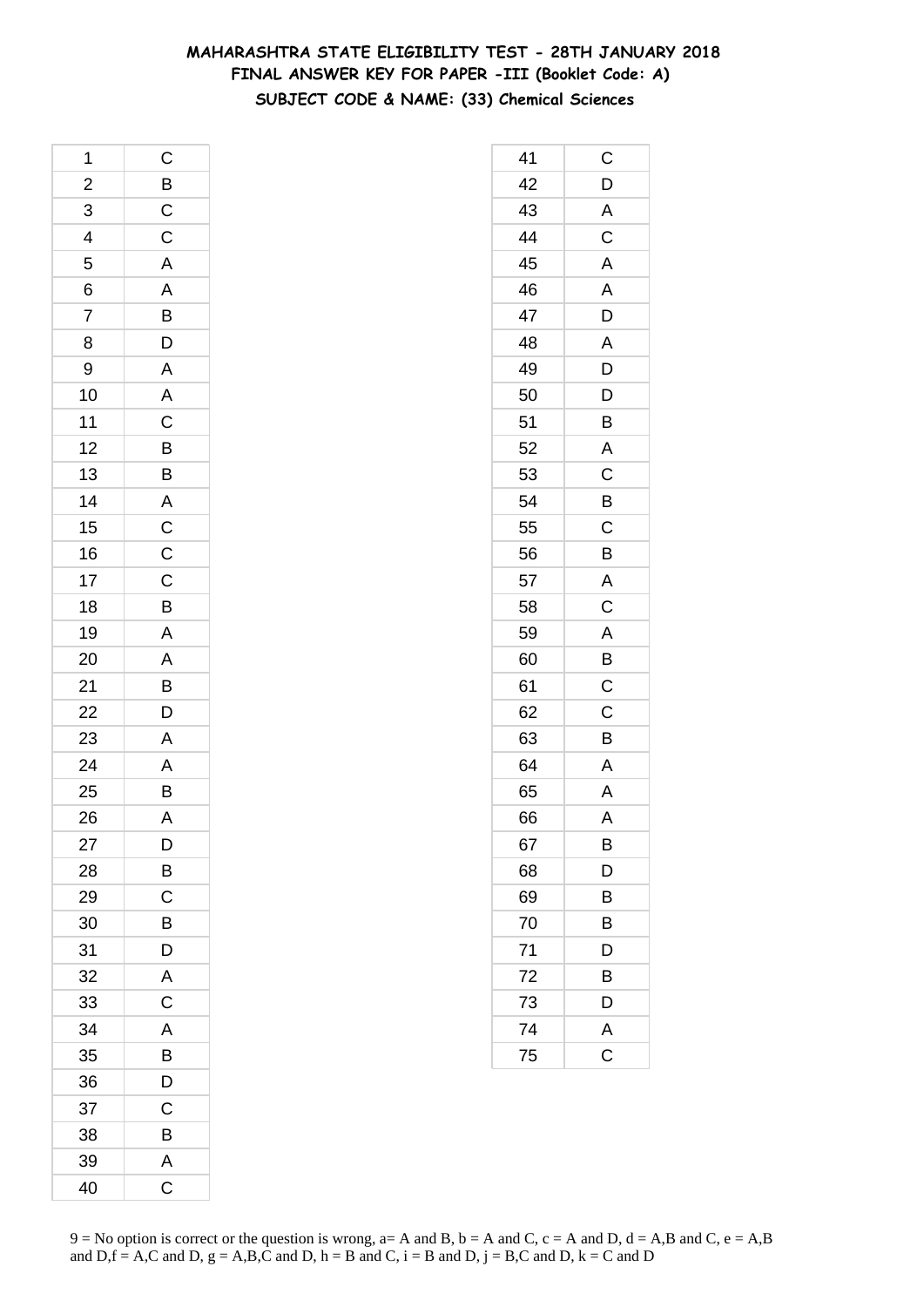# **MAHARASHTRA STATE ELIGIBILITY TEST - 28TH JANUARY 2018 FINAL ANSWER KEY FOR PAPER -III (Booklet Code: B) SUBJECT CODE & NAME: (33) Chemical Sciences**

| 1              | B                |
|----------------|------------------|
| $\overline{a}$ | $\overline{D}$   |
| $\overline{3}$ | $\overline{A}$   |
| $\frac{4}{5}$  |                  |
|                | A B A D B        |
| $\frac{6}{7}$  |                  |
|                |                  |
| 8              |                  |
| 9              |                  |
| 10             | $\frac{C}{D}$    |
| 11             |                  |
| 12             |                  |
| 13             | A<br>C           |
| 14             |                  |
| 15             | A<br>B<br>D<br>C |
| 16             |                  |
| 17             |                  |
| 18             | $\overline{B}$   |
| 19             |                  |
| 20             | $rac{A}{C}$      |
| 21             |                  |
| 22             | $\frac{C}{D}$    |
| 23             | $\overline{A}$   |
| 24             | $\overline{C}$   |
| 25             | A                |
| 26             | $\overline{A}$   |
| 27             | D                |
| 28             | A                |
| 29             | D                |
| 30             | D                |
| 31             | B                |
| 32             | A                |
| 33             | C                |
| 34             | В                |
| 35             | C                |
| 36             | В                |
| 37             | A                |
| 38             | C                |
| 39             | A                |
| 40             | B                |

| 41 | C                       |
|----|-------------------------|
| 42 | $\mathsf C$             |
| 43 | B                       |
| 44 | A                       |
| 45 | A                       |
| 46 | A                       |
| 47 | B                       |
| 48 | D                       |
| 49 | B                       |
| 50 | B                       |
| 51 | D                       |
| 52 | B                       |
| 53 | D                       |
| 54 | A                       |
| 55 | C                       |
| 56 | $\overline{C}$          |
| 57 | $\overline{B}$          |
| 58 | $\overline{C}$          |
| 59 | $\overline{C}$          |
| 60 | A                       |
| 61 | A                       |
| 62 | B                       |
| 63 | D                       |
| 64 | A                       |
| 65 | A                       |
| 66 | C                       |
| 67 | B                       |
| 68 | B                       |
| 69 | A                       |
| 70 |                         |
| 71 | $\frac{C}{C}$           |
| 72 | C                       |
| 73 | B                       |
| 74 | A                       |
| 75 | $\overline{\mathsf{A}}$ |
|    |                         |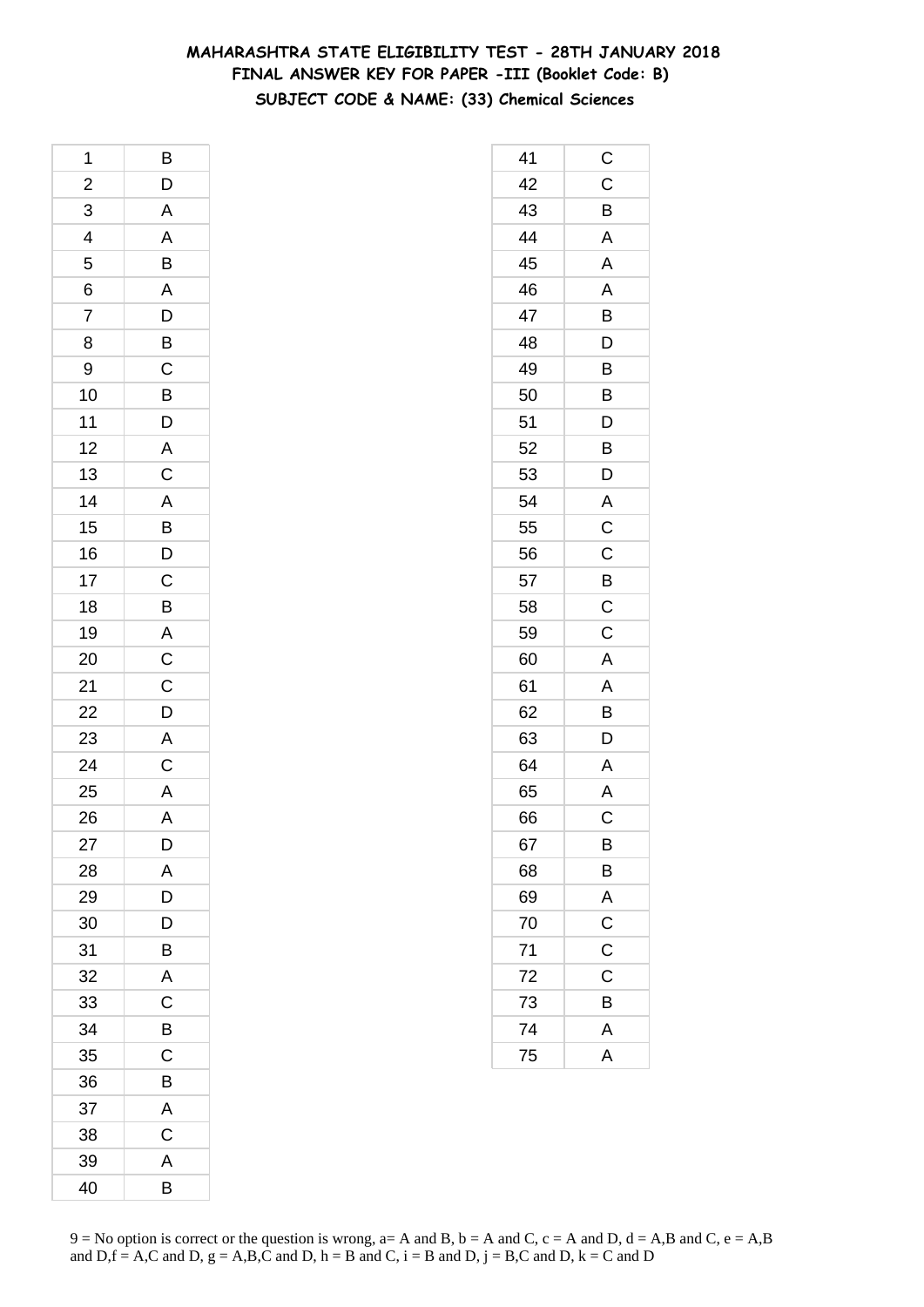# **MAHARASHTRA STATE ELIGIBILITY TEST - 28TH JANUARY 2018 FINAL ANSWER KEY FOR PAPER -III (Booklet Code: C) SUBJECT CODE & NAME: (33) Chemical Sciences**

| 1                           | $\mathsf{D}$                                                |
|-----------------------------|-------------------------------------------------------------|
|                             |                                                             |
| $\frac{2}{3}$ $\frac{4}{5}$ | ACABDCBACCDAC                                               |
|                             |                                                             |
|                             |                                                             |
|                             |                                                             |
| $\frac{6}{7}$               |                                                             |
| 8                           |                                                             |
| 9                           |                                                             |
| 10                          |                                                             |
| 11                          |                                                             |
| 12                          |                                                             |
| 13                          |                                                             |
| 14                          |                                                             |
| 15                          | A A D A D D                                                 |
| 16                          |                                                             |
| 17                          |                                                             |
| 18                          |                                                             |
| 19                          |                                                             |
| 20                          |                                                             |
| 21                          | $\overline{B}$                                              |
| $\overline{22}$             | $\overline{A}$ $\overline{C}$ $\overline{B}$ $\overline{C}$ |
| 23                          |                                                             |
| $\overline{24}$             |                                                             |
| 25                          |                                                             |
| 26                          | B                                                           |
| 27                          | A                                                           |
| 28                          | $\overline{C}$                                              |
| 29                          | A                                                           |
| 30                          | $\overline{B}$                                              |
| 31                          | C                                                           |
| 32                          | C                                                           |
| 33                          | B                                                           |
| 34                          | A                                                           |
| 35                          | A                                                           |
| 36                          | A                                                           |
| 37                          | B                                                           |
| 38                          | D                                                           |
| 39                          | В                                                           |
| 40                          | B                                                           |

| 41 | D              |
|----|----------------|
| 42 | B              |
| 43 | D              |
| 44 | $\overline{A}$ |
| 45 | $\overline{C}$ |
| 46 | C              |
| 47 | B              |
| 48 | C              |
| 49 | C              |
| 50 | A              |
| 51 | A              |
| 52 | B              |
| 53 | D              |
| 54 | A              |
| 55 | A              |
| 56 | $\mathsf C$    |
| 57 | B              |
| 58 | B              |
| 59 | A              |
| 60 | C              |
| 61 | C              |
| 62 | C              |
| 63 | B              |
| 64 | A              |
| 65 | A              |
| 66 | B              |
| 67 | D              |
| 68 | A              |
| 69 | A              |
| 70 | B              |
| 71 | A              |
| 72 | D              |
| 73 | B              |
| 74 | $\mathsf C$    |
| 75 | B              |
|    |                |

 $9 = No$  option is correct or the question is wrong,  $a = A$  and B,  $b = A$  and C,  $c = A$  and D,  $d = A$ ,B and C,  $e = A$ ,B and  $D,f = A,C$  and  $D, g = A,B,C$  and  $D, h = B$  and  $C, i = B$  and  $D, j = B,C$  and  $D, k = C$  and  $D$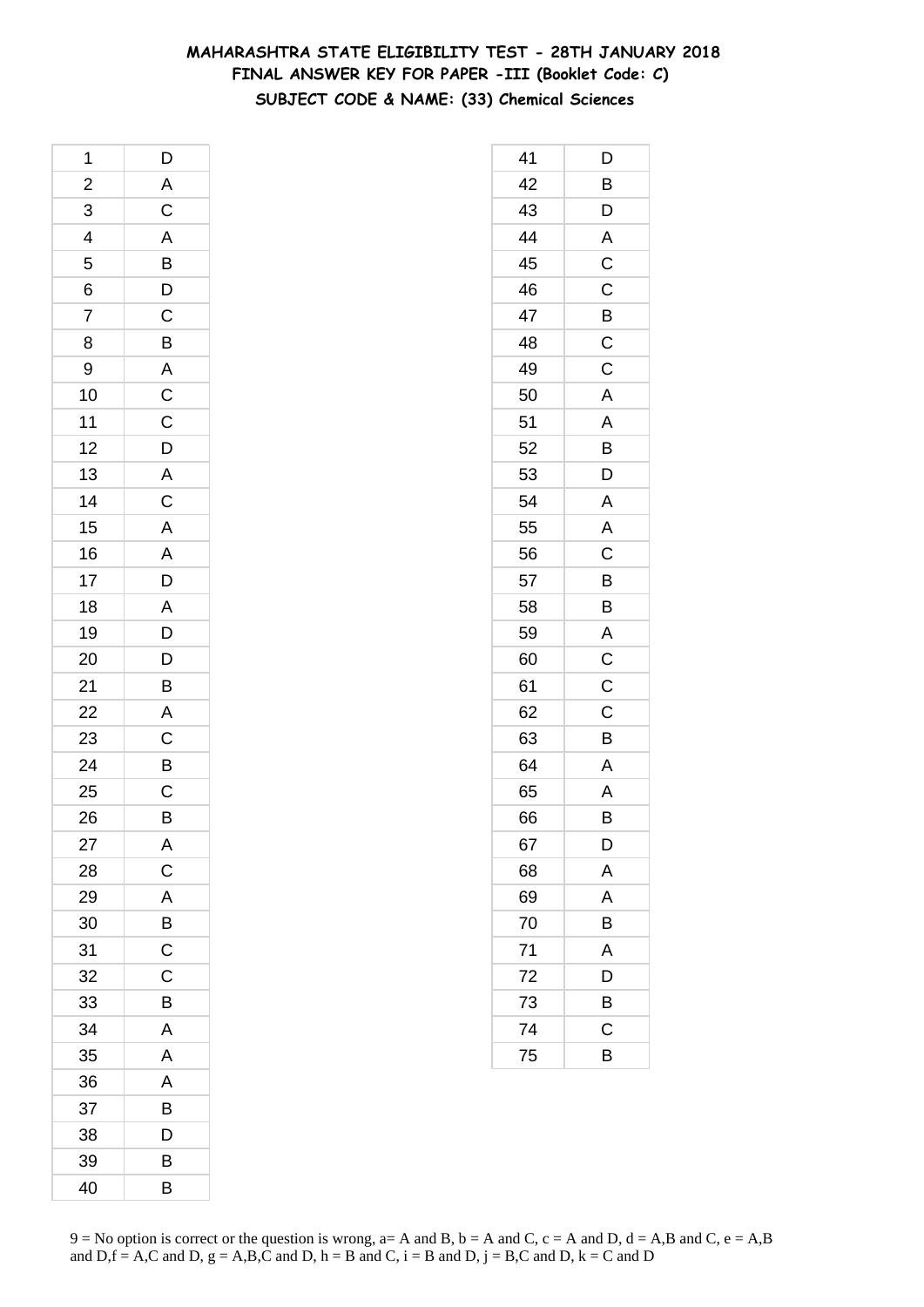# **MAHARASHTRA STATE ELIGIBILITY TEST - 28TH JANUARY 2018 FINAL ANSWER KEY FOR PAPER -III (Booklet Code: D) SUBJECT CODE & NAME: (33) Chemical Sciences**

| 1                                  | $\mathsf{C}$            |
|------------------------------------|-------------------------|
| $\overline{a}$                     | $\mathsf{D}$            |
| $\overline{3}$                     | $rac{A}{C}$             |
| $\overline{4}$                     |                         |
| 5                                  | A A D A D D B           |
| 6                                  |                         |
| $\overline{7}$                     |                         |
| 8                                  |                         |
| 9                                  |                         |
| 10                                 |                         |
| 11                                 |                         |
| 12                                 |                         |
| 13                                 |                         |
| 14                                 |                         |
| 15                                 | A C B C B               |
| 16                                 |                         |
| 17                                 |                         |
| 18                                 |                         |
| 19                                 |                         |
| 20                                 | $A$ $C$ $A$ $B$ $C$ $C$ |
|                                    |                         |
|                                    |                         |
| $\frac{21}{22}$<br>$\frac{23}{24}$ | $\overline{B}$          |
|                                    | $\frac{A}{A}$           |
| 25                                 |                         |
| 26                                 | Ā                       |
| 27                                 | Β                       |
| 28                                 | D                       |
| 29                                 | B                       |
| 30                                 | B                       |
| 31                                 | D                       |
| 32                                 | B                       |
| 33                                 | D                       |
| 34                                 | A                       |
| 35                                 | $\mathsf C$             |
| 36                                 | C                       |
| 37                                 | B                       |
| 38                                 | C                       |
| 39                                 | $\mathsf C$             |
| 40                                 | A                       |

| 41 | Α                       |
|----|-------------------------|
| 42 | B                       |
| 43 | D                       |
| 44 | A                       |
| 45 | A                       |
| 46 | C                       |
| 47 | B                       |
| 48 | B                       |
| 49 | A                       |
| 50 | $\overline{C}$          |
| 51 | $\mathsf C$             |
| 52 | C                       |
| 53 | B                       |
| 54 | A                       |
| 55 | A                       |
| 56 | B                       |
| 57 | D                       |
| 58 | A                       |
| 59 | A                       |
| 60 | B                       |
| 61 | A                       |
| 62 | D                       |
| 63 | B                       |
| 64 | C                       |
| 65 | B                       |
| 66 | D                       |
| 67 | A                       |
| 68 | $\overline{C}$          |
| 69 | $\overline{\mathsf{A}}$ |
| 70 | B                       |
| 71 | D                       |
| 72 | $\mathsf C$             |
| 73 | B                       |
| 74 | A                       |
| 75 | $\overline{\text{c}}$   |
|    |                         |

 $9 = No$  option is correct or the question is wrong,  $a = A$  and B,  $b = A$  and C,  $c = A$  and D,  $d = A$ ,B and C,  $e = A$ ,B and  $D,f = A,C$  and  $D, g = A,B,C$  and  $D, h = B$  and  $C, i = B$  and  $D, j = B,C$  and  $D, k = C$  and  $D$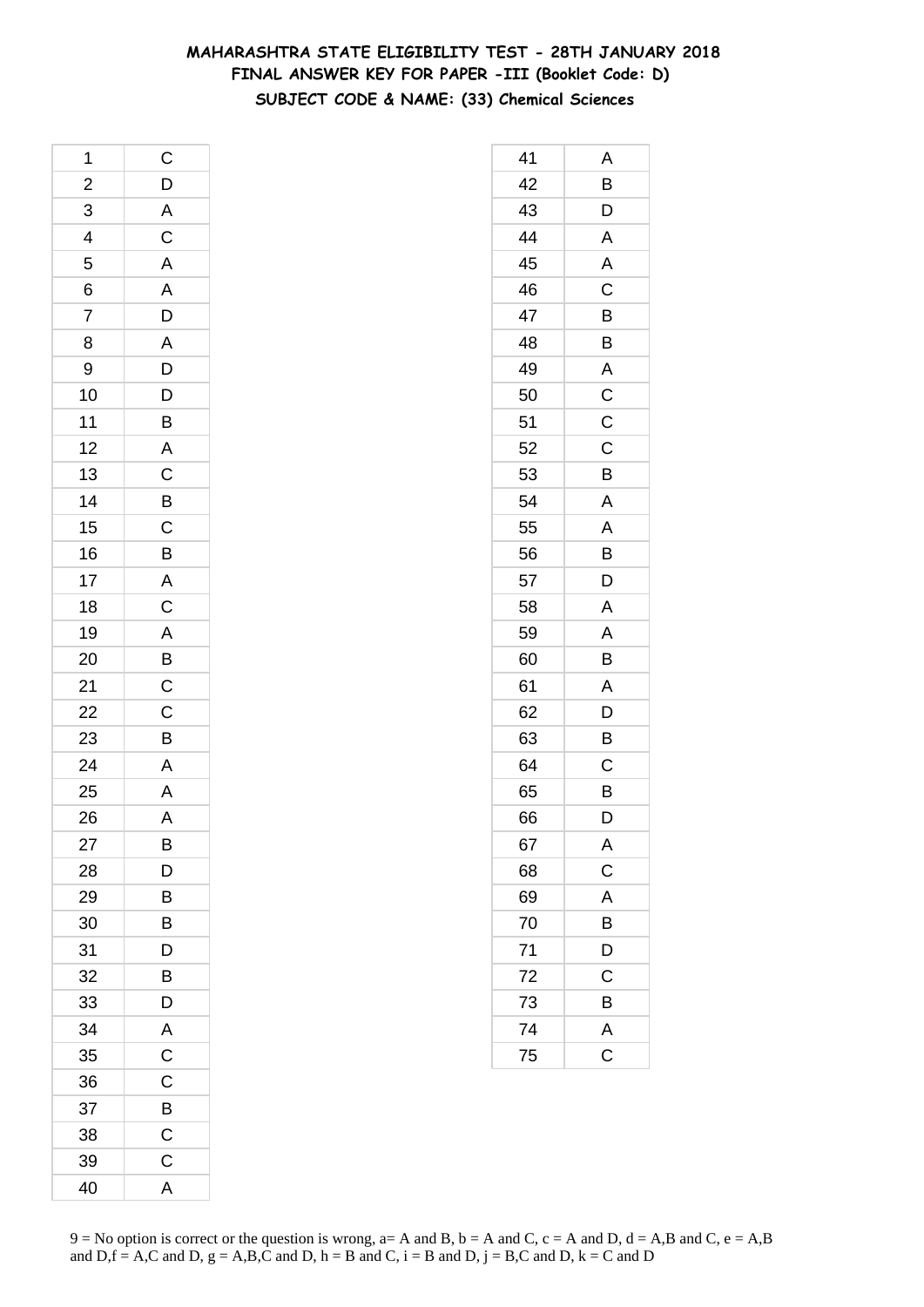# **MAHARASHTRA STATE ELIGIBILITY TEST - 28TH JANUARY 2018 FINAL ANSWER KEY FOR PAPER -III (Booklet Code: A) SUBJECT CODE & NAME: (34) Life Sciences**

| 1                       | B                   |
|-------------------------|---------------------|
| $\overline{\mathbf{c}}$ | $\mathsf C$         |
| 3                       | $\overline{A}$      |
| $\overline{4}$          | $\overline{A}$      |
| 5                       | $\overline{A}$      |
| 6                       | $\overline{B}$      |
| 7                       |                     |
| 8                       | $\frac{D}{C}$       |
| 9                       |                     |
| 10                      | $\frac{B}{A}$       |
| 11                      |                     |
| 12                      |                     |
| 13                      | $\frac{D}{C}$       |
| 14                      | $\mathsf{D}$        |
| 15                      |                     |
| 16                      | $\overline{D}$<br>B |
| 17                      | $\overline{C}$      |
| 18                      | $\overline{B}$      |
| 19                      |                     |
| 20                      | B<br>B              |
| 21                      | $\overline{B}$      |
| 22                      |                     |
| 23                      | $\frac{D}{B}$       |
| 24                      | $\overline{A}$      |
| 25                      | A                   |
| 26                      | B                   |
| 27                      | C                   |
| 28                      | A                   |
| 29                      | B                   |
| 30                      | A                   |
| 31                      | A                   |
| 32                      | B                   |
| 33                      | A                   |
| 34                      | $\overline{C}$      |
| 35                      | D                   |
| 36                      | B                   |
| 37                      | B                   |
| 38                      | A                   |
| 39                      | В                   |
| 40                      | A                   |

| 41 | C              |
|----|----------------|
| 42 | $\mathbf c$    |
| 43 | $\overline{D}$ |
| 44 | $\overline{D}$ |
| 45 | B              |
| 46 | B              |
| 47 | A              |
| 48 | D              |
| 49 | D              |
| 50 | C              |
| 51 | a              |
| 52 | D              |
| 53 | D              |
| 54 | C              |
| 55 | C              |
| 56 | B              |
| 57 | $\overline{C}$ |
| 58 | B              |
| 59 | C              |
| 60 | B              |
| 61 | D              |
| 62 | D              |
| 63 | B              |
| 64 | C              |
| 65 | İ              |
| 66 | С              |
| 67 | D              |
| 68 | b              |
| 69 | B              |
| 70 | A              |
| 71 | A              |
| 72 | Α              |
| 73 | В              |
| 74 | a              |
| 75 | A              |
|    |                |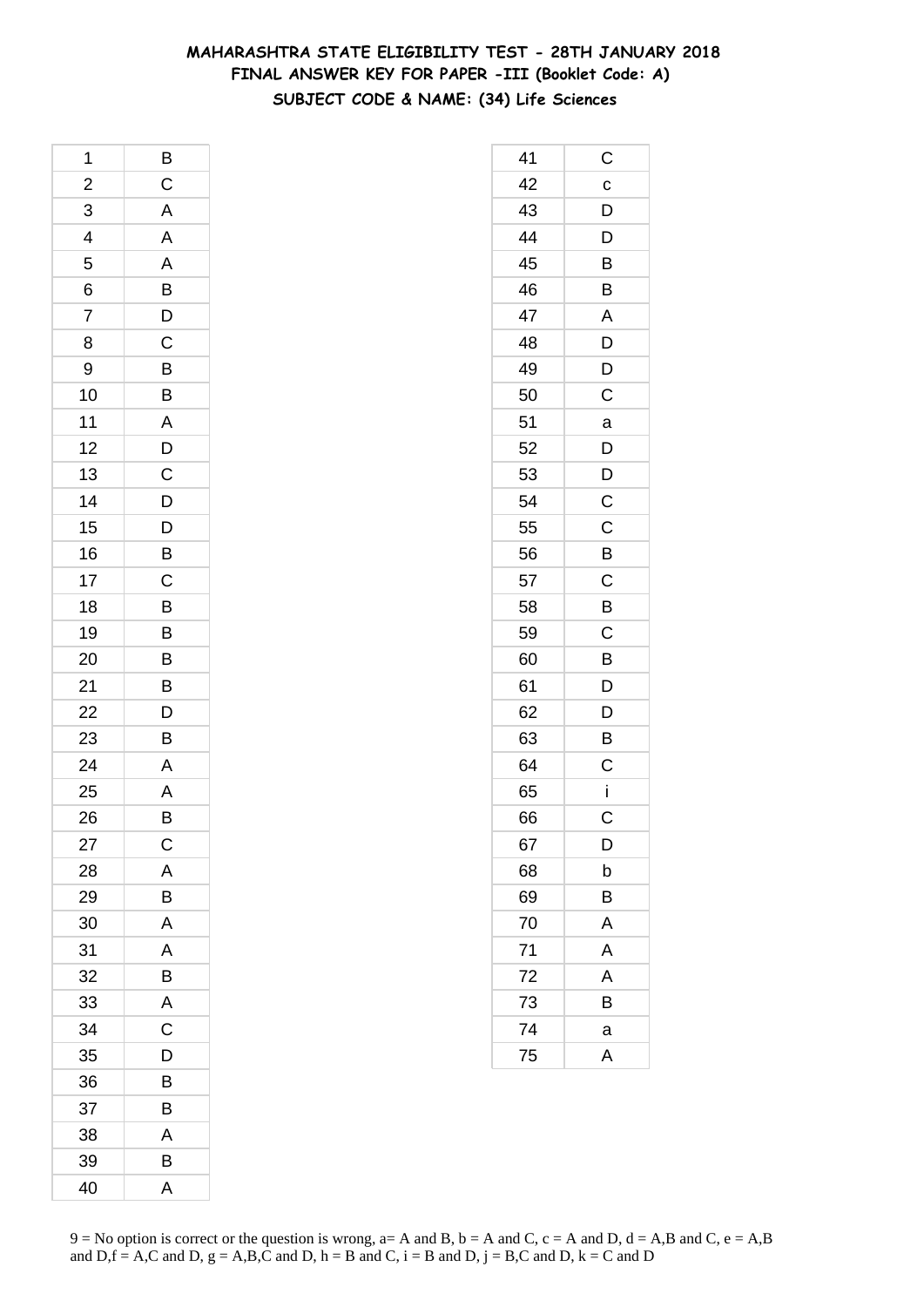# **MAHARASHTRA STATE ELIGIBILITY TEST - 28TH JANUARY 2018 FINAL ANSWER KEY FOR PAPER -III (Booklet Code: B) SUBJECT CODE & NAME: (34) Life Sciences**

| 1                       | B                                                  |
|-------------------------|----------------------------------------------------|
| $\overline{\mathbf{c}}$ |                                                    |
| 3                       | $\frac{D}{B}$                                      |
| $\overline{4}$          | A                                                  |
| 5                       | $\overline{A}$                                     |
| 6                       | $\overline{B}$                                     |
| 7                       | $\overline{C}$                                     |
| 8                       | A                                                  |
| 9                       | B                                                  |
| 10                      | $\overline{A}$                                     |
| 11                      | $\overline{A}$                                     |
| 12                      | B                                                  |
| 13                      | $\overline{\mathsf{A}}$                            |
| 14                      | $\mathsf{C}$                                       |
| 15                      |                                                    |
| 16                      | $\overline{D}$<br>$\overline{B}$<br>$\overline{B}$ |
| 17                      |                                                    |
| 18                      | $\overline{A}$                                     |
| 19                      | B                                                  |
| 20                      | A                                                  |
| 21                      | $\mathsf{C}$                                       |
| 22                      | $\overline{c}$                                     |
| 23                      | $\overline{D}$                                     |
| 24                      | $\mathsf{D}$                                       |
| 25                      | B                                                  |
| 26                      | B                                                  |
| 27                      | A                                                  |
| 28                      | D                                                  |
| 29                      | $\overline{\mathsf{D}}$                            |
| 30                      | C                                                  |
| 31                      | a                                                  |
| 32                      | D                                                  |
| 33                      | D                                                  |
| 34                      | $\mathsf C$                                        |
| 35                      | $\mathsf C$                                        |
| 36                      | B                                                  |
| 37                      | C                                                  |
| 38                      | B                                                  |
| 39                      | C                                                  |
| 40                      | B                                                  |

| 41 | D           |
|----|-------------|
| 42 | D           |
| 43 | Β           |
| 44 | $\mathsf C$ |
| 45 | İ           |
| 46 | C           |
| 47 | D           |
| 48 | b           |
| 49 | Β           |
| 50 | A           |
| 51 | A           |
| 52 | A           |
| 53 | B           |
| 54 | a           |
| 55 | A           |
| 56 | B           |
| 57 | C           |
| 58 | A           |
| 59 | A           |
| 60 | A           |
| 61 | B           |
| 62 | D           |
| 63 | C           |
| 64 | B           |
| 65 | B           |
| 66 | A           |
| 67 | D           |
| 68 | $\mathsf C$ |
| 69 | D           |
| 70 | D           |
| 71 | B           |
| 72 | С           |
| 73 | В           |
| 74 | В           |
| 75 | B           |
|    |             |

 $9 = No$  option is correct or the question is wrong,  $a = A$  and B,  $b = A$  and C,  $c = A$  and D,  $d = A$ ,B and C,  $e = A$ ,B and  $D,f = A,C$  and  $D, g = A,B,C$  and  $D, h = B$  and  $C, i = B$  and  $D, j = B,C$  and  $D, k = C$  and  $D$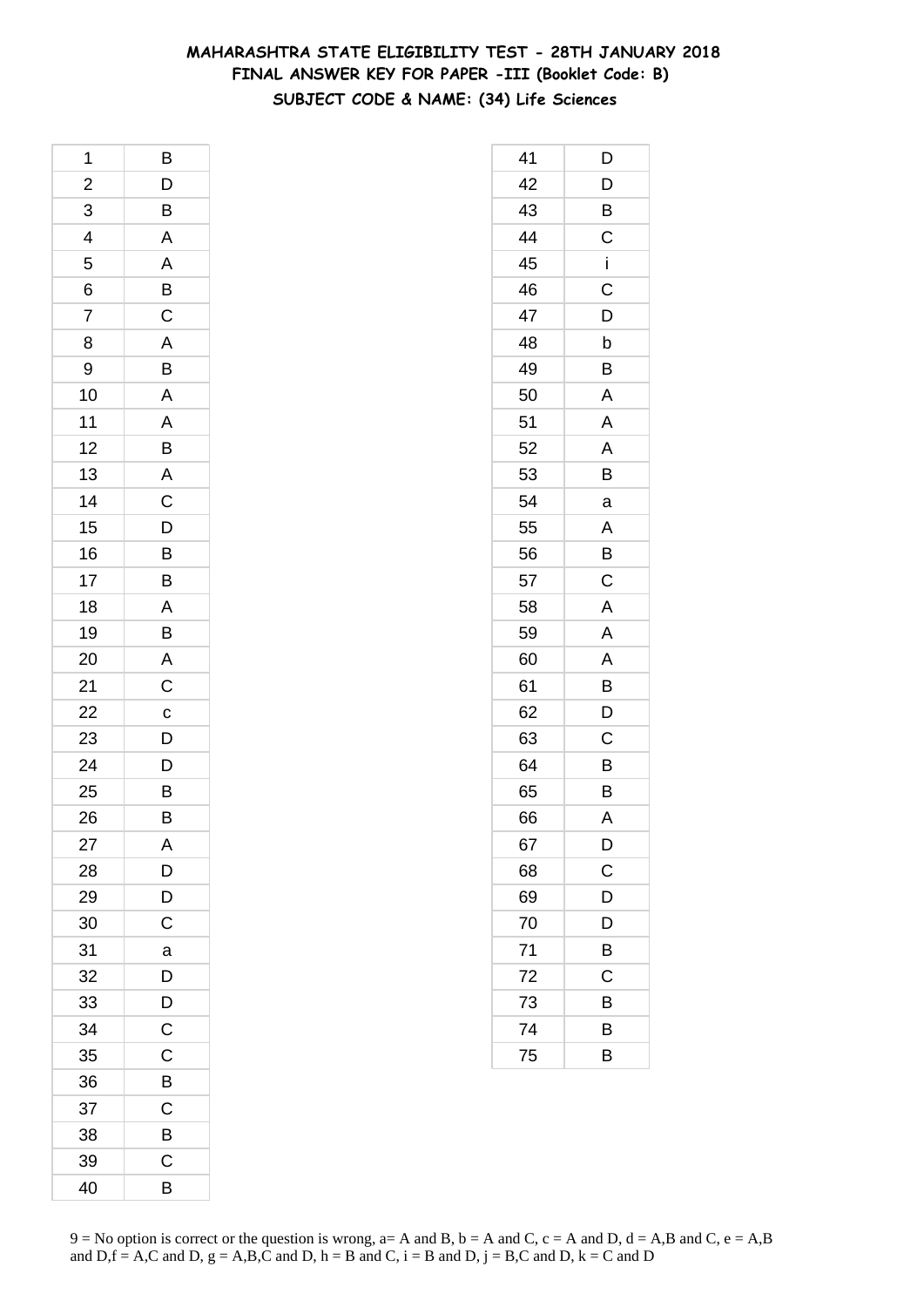# **MAHARASHTRA STATE ELIGIBILITY TEST - 28TH JANUARY 2018 FINAL ANSWER KEY FOR PAPER -III (Booklet Code: C) SUBJECT CODE & NAME: (34) Life Sciences**

| 1                       | A                                 |
|-------------------------|-----------------------------------|
| $\overline{\mathbf{c}}$ | $\overline{B}$                    |
| $\overline{3}$          | $\overline{AC}$<br>$\overline{D}$ |
| $\overline{4}$          |                                   |
| $\overline{5}$          |                                   |
| 6                       | B                                 |
| $\overline{7}$          | B                                 |
| 8                       | A                                 |
| 9                       | B                                 |
| 10                      | $rac{A}{C}$                       |
| 11                      |                                   |
| 12                      |                                   |
| 13                      | $\frac{c}{D}$                     |
| 14                      | $\overline{D}$                    |
| 15                      | $\frac{B}{B}$                     |
| 16                      |                                   |
| 17                      |                                   |
| 18                      | $rac{A}{D}$                       |
| 19                      | $\frac{D}{C}$                     |
| 20                      |                                   |
| 21                      | a                                 |
| 22                      |                                   |
| 23                      | $\frac{D}{D}$                     |
| 24                      | $\frac{C}{C}$                     |
| 25                      |                                   |
| 26                      | B                                 |
| 27                      | C                                 |
| 28                      | B                                 |
| 29                      | $\mathsf C$                       |
| 30                      | B                                 |
| 31                      | D                                 |
| 32                      | D                                 |
| 33                      | B                                 |
| 34                      | C                                 |
| 35                      | i                                 |
| 36                      | Ć                                 |
| 37                      | D                                 |
| 38                      | b                                 |
| 39                      | В                                 |
| 40                      | A                                 |

| 41 | Α |
|----|---|
| 42 | Α |
| 43 | Β |
| 44 | a |
| 45 | A |
| 46 | B |
| 47 | C |
| 48 | A |
| 49 | A |
| 50 | A |
| 51 | B |
| 52 | D |
| 53 | Ċ |
| 54 | B |
| 55 | B |
| 56 | Α |
| 57 | D |
| 58 | C |
| 59 | D |
| 60 | D |
| 61 | Β |
| 62 | C |
| 63 | Β |
| 64 | B |
| 65 | B |
| 66 | В |
| 67 | D |
| 68 | B |
| 69 | A |
| 70 | A |
| 71 | B |
| 72 | C |
| 73 | A |
| 74 | В |
| 75 | A |
|    |   |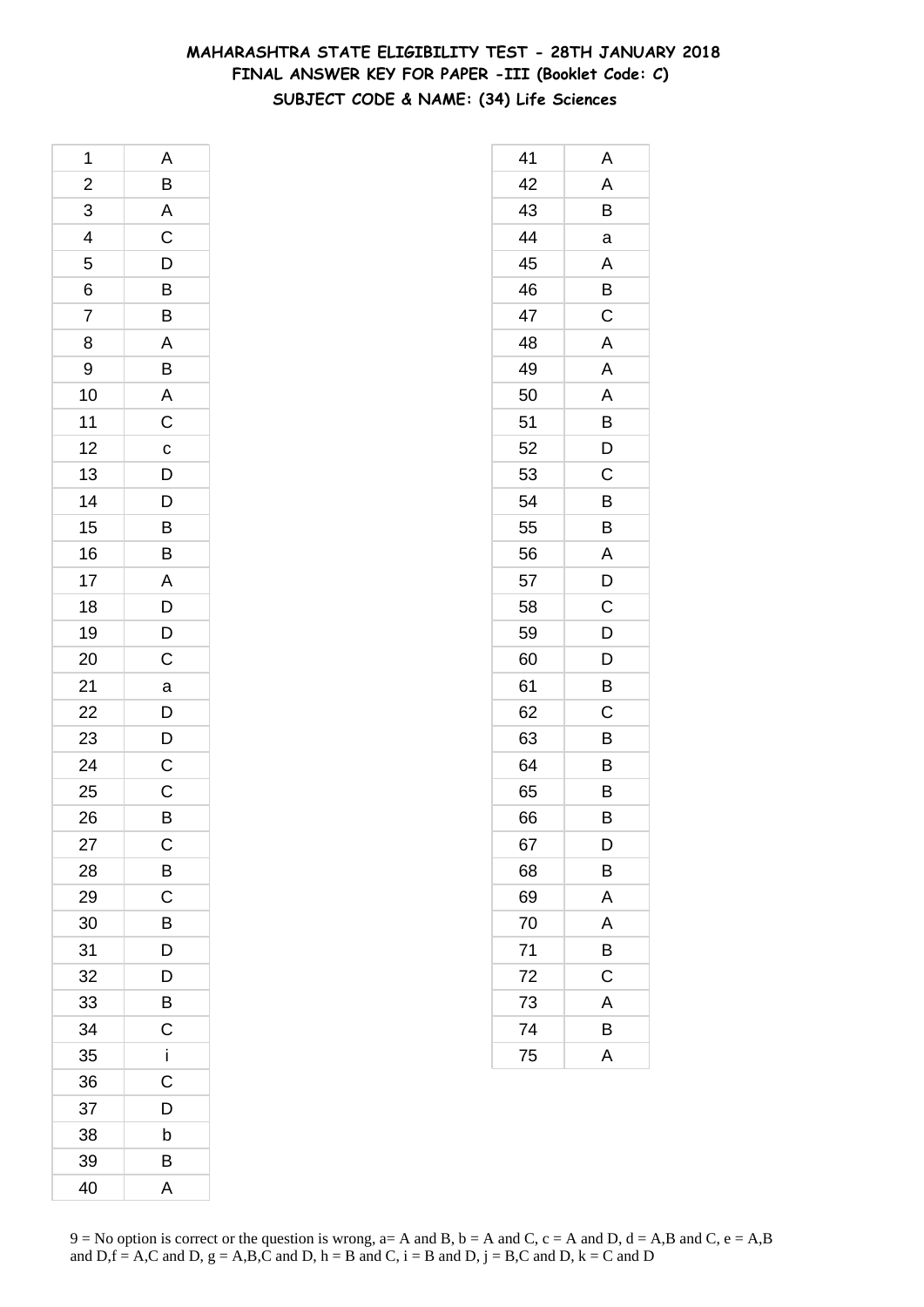# **MAHARASHTRA STATE ELIGIBILITY TEST - 28TH JANUARY 2018 FINAL ANSWER KEY FOR PAPER -III (Booklet Code: D) SUBJECT CODE & NAME: (34) Life Sciences**

| 1                       | $\mathsf{C}$                                                                 |
|-------------------------|------------------------------------------------------------------------------|
| $\overline{\mathbf{c}}$ | $\mathbf{c}$                                                                 |
|                         |                                                                              |
| $\frac{3}{4}$           | $\begin{array}{c} \mathsf{D} \\ \mathsf{D} \\ \hline \mathsf{B} \end{array}$ |
| 5                       |                                                                              |
| 6                       | $\frac{1}{B}$                                                                |
| $\overline{7}$          | $\frac{A}{D}$                                                                |
| 8                       |                                                                              |
| 9                       | $\overline{D}$<br>C                                                          |
| 10                      |                                                                              |
| 11                      | $\overline{a}$                                                               |
| 12                      | $D$<br>$C$                                                                   |
| 13                      |                                                                              |
| 14                      |                                                                              |
| 15                      |                                                                              |
| 16                      |                                                                              |
| 17                      |                                                                              |
| 18                      |                                                                              |
| 19                      | $C$ B $C$ B $C$ B                                                            |
| 20                      |                                                                              |
| 21                      | $\overline{D}$<br>$\overline{B}$                                             |
| 22                      |                                                                              |
| 23                      |                                                                              |
| 24                      | $rac{C}{i}$                                                                  |
| 25                      |                                                                              |
| 26                      | $\mathsf C$                                                                  |
| 27                      | D                                                                            |
| 28                      | b                                                                            |
| 29                      | B                                                                            |
| 30                      | A                                                                            |
| 31                      | A                                                                            |
| 32                      | Α                                                                            |
| 33                      | В                                                                            |
| 34                      | a                                                                            |
| 35                      | A                                                                            |
| 36                      | B                                                                            |
| 37                      | C                                                                            |
| 38                      | A                                                                            |
| 39                      | A                                                                            |
| 40                      | A                                                                            |

| 41 | B |
|----|---|
| 42 | D |
| 43 | C |
| 44 | B |
| 45 | B |
| 46 | A |
| 47 | D |
| 48 | C |
| 49 | D |
| 50 | D |
| 51 | B |
| 52 | C |
| 53 | B |
| 54 | B |
| 55 | B |
| 56 | B |
| 57 | D |
| 58 | B |
| 59 | A |
| 60 | A |
| 61 | Β |
| 62 | C |
| 63 | Α |
| 64 | B |
| 65 | A |
| 66 | A |
| 67 | B |
| 68 | A |
| 69 | C |
| 70 | D |
| 71 | В |
| 72 | B |
| 73 | A |
| 74 | B |
| 75 | A |
|    |   |

 $9 = No$  option is correct or the question is wrong,  $a = A$  and B,  $b = A$  and C,  $c = A$  and D,  $d = A$ ,B and C,  $e = A$ ,B and  $D,f = A,C$  and  $D, g = A,B,C$  and  $D, h = B$  and  $C, i = B$  and  $D, j = B,C$  and  $D, k = C$  and  $D$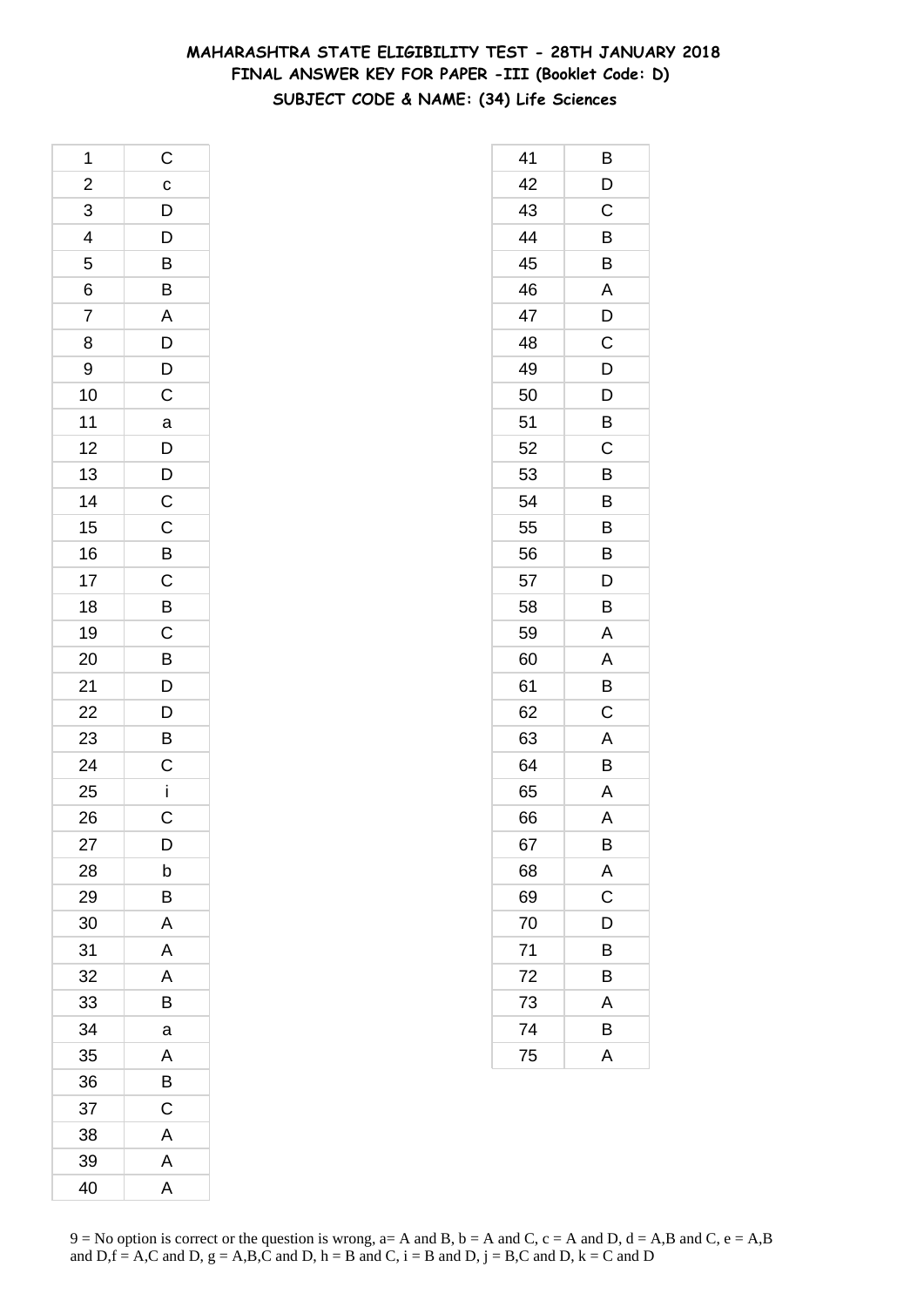## **MAHARASHTRA STATE ELIGIBILITY TEST - 28TH JANUARY 2018 FINAL ANSWER KEY FOR PAPER -III (Booklet Code: A) SUBJECT CODE & NAME: (35) Earth , Atmospheric , Ocean & Planetary Science**

| 1                       | A                       |
|-------------------------|-------------------------|
| $\overline{\mathbf{c}}$ | CBDAACAACBBCDDCBABDC    |
| $\overline{3}$          |                         |
| $\overline{4}$          |                         |
| 5                       |                         |
| $\overline{6}$          |                         |
| $\overline{7}$          |                         |
| 8                       |                         |
| 9                       |                         |
| 10                      |                         |
| 11                      |                         |
| 12                      |                         |
| 13                      |                         |
| 14                      |                         |
| 15                      |                         |
| 16                      |                         |
| 17                      |                         |
| 18                      |                         |
| 19                      |                         |
| 20                      |                         |
|                         |                         |
| $\frac{21}{22}$         |                         |
| 23                      | $\frac{A}{B}$           |
| 24                      |                         |
| 25                      | $\frac{B}{B}$           |
| 26                      | A                       |
| 27                      | $\mathsf{C}$            |
| 28                      | $\mathsf C$             |
| 29                      | A                       |
| 30                      | A                       |
| 31                      | D                       |
| 32                      | $\overline{D}$          |
| 33                      | $\overline{\mathbf{C}}$ |
| 34                      | $\mathsf{C}$            |
| 35                      | D                       |
| 36                      | A                       |
| 37                      | A                       |
| 38                      | $\mathsf C$             |
| 39                      | $\overline{C}$          |
| 40                      | C                       |
|                         |                         |

| 41 | D           |
|----|-------------|
| 42 | D           |
| 43 | D           |
| 44 | A           |
| 45 | D           |
| 46 | B           |
| 47 | B           |
| 48 | B           |
| 49 | B           |
| 50 | C           |
| 51 | C           |
| 52 | Α           |
| 53 | A           |
| 54 | B           |
| 55 | C           |
| 56 | A           |
| 57 | B           |
| 58 | A           |
| 59 | B           |
| 60 | A           |
| 61 | B           |
| 62 | A           |
| 63 | B           |
| 64 | C           |
| 65 | C           |
| 66 | D           |
| 67 | Α           |
| 68 | A           |
| 69 | A           |
| 70 | B           |
| 71 | $\mathsf C$ |
| 72 | D           |
| 73 | B           |
| 74 | B           |
| 75 | D           |
|    |             |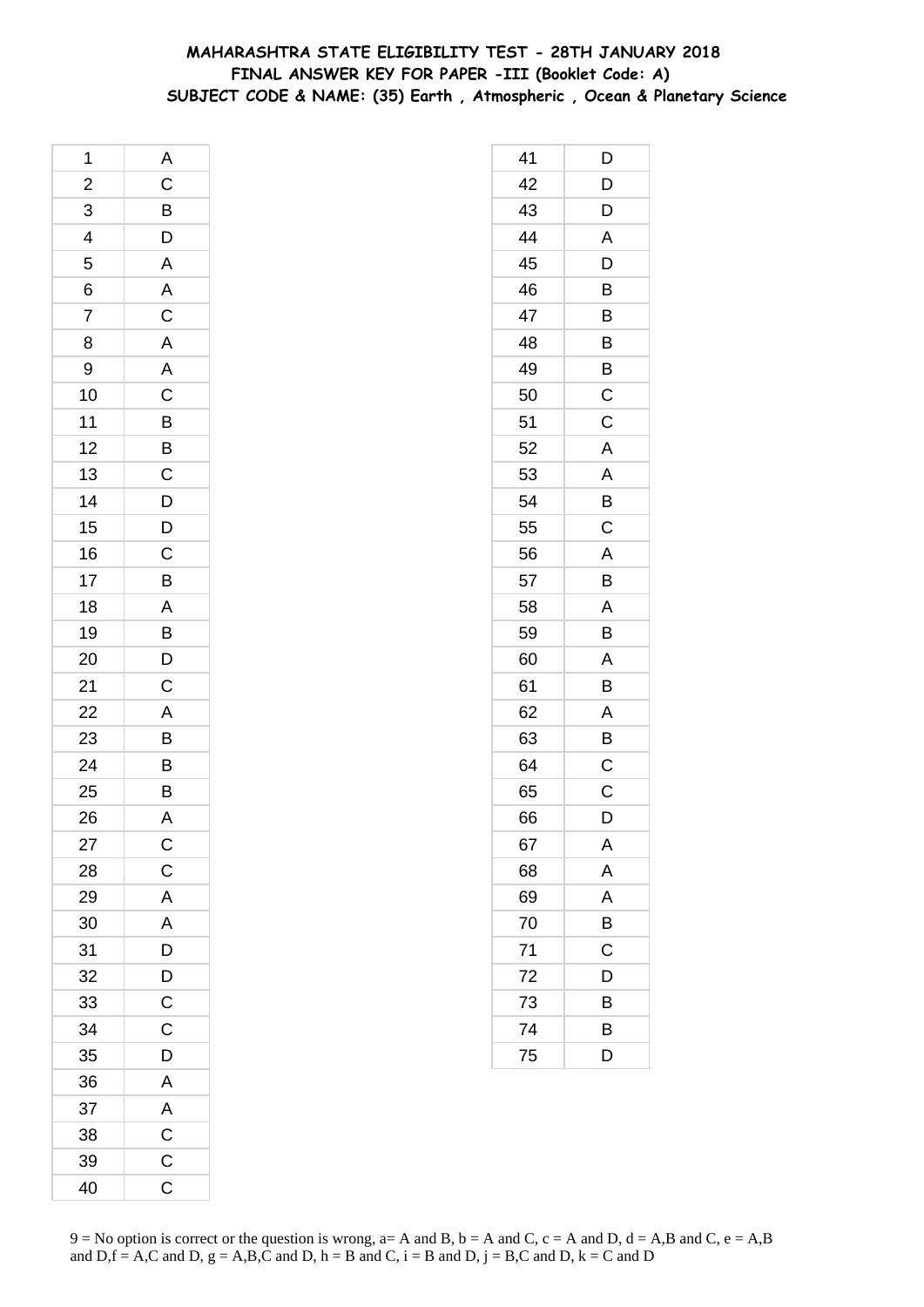## **MAHARASHTRA STATE ELIGIBILITY TEST - 28TH JANUARY 2018 FINAL ANSWER KEY FOR PAPER -III (Booklet Code: B) SUBJECT CODE & NAME: (35) Earth , Atmospheric , Ocean & Planetary Science**

| 1                       | $\mathsf{C}$                                |
|-------------------------|---------------------------------------------|
| $\overline{\mathbf{c}}$ |                                             |
| $\overline{3}$          |                                             |
| $\overline{4}$          | A B B B A C C A A D D C C D A A C C C D D D |
| 5                       |                                             |
| 6                       |                                             |
| $\overline{7}$          |                                             |
| 8                       |                                             |
| 9                       |                                             |
| 10                      |                                             |
| 11                      |                                             |
| 12                      |                                             |
| 13                      |                                             |
| 14                      |                                             |
| 15                      |                                             |
| 16                      |                                             |
| 17                      |                                             |
| 18                      |                                             |
| 19                      |                                             |
| 20                      |                                             |
|                         |                                             |
|                         |                                             |
| 21<br>22<br>23          |                                             |
| $\overline{24}$         | A<br>D                                      |
| 25                      |                                             |
| 26                      | B                                           |
| 27                      | B                                           |
| 28                      | B                                           |
| 29                      | B                                           |
| 30                      | $\mathsf C$                                 |
| 31                      | C                                           |
| 32                      | A                                           |
| 33                      | A                                           |
| 34                      | B                                           |
| 35                      | $\mathsf C$                                 |
| 36                      | A                                           |
| 37                      | Β                                           |
| 38                      | A                                           |
| 39                      | B                                           |
| 40                      | A                                           |

| 41 | в                       |
|----|-------------------------|
| 42 | A                       |
| 43 | $\overline{B}$          |
| 44 | $\overline{\mathrm{c}}$ |
| 45 | $\mathsf{C}$            |
| 46 | D                       |
| 47 | A                       |
| 48 | A                       |
| 49 | A                       |
| 50 | B                       |
| 51 | C                       |
| 52 | D                       |
| 53 | B                       |
| 54 | B                       |
| 55 | D                       |
| 56 | A                       |
| 57 | C                       |
| 58 | B                       |
| 59 | D                       |
| 60 | A                       |
| 61 | A                       |
| 62 | C                       |
| 63 | A                       |
| 64 | A                       |
| 65 | Ċ                       |
| 66 | В                       |
| 67 | B                       |
| 68 | $\mathsf C$             |
| 69 | D                       |
| 70 | D                       |
| 71 | Ċ                       |
| 72 | Β                       |
| 73 | A                       |
| 74 | B                       |
| 75 | D                       |
|    |                         |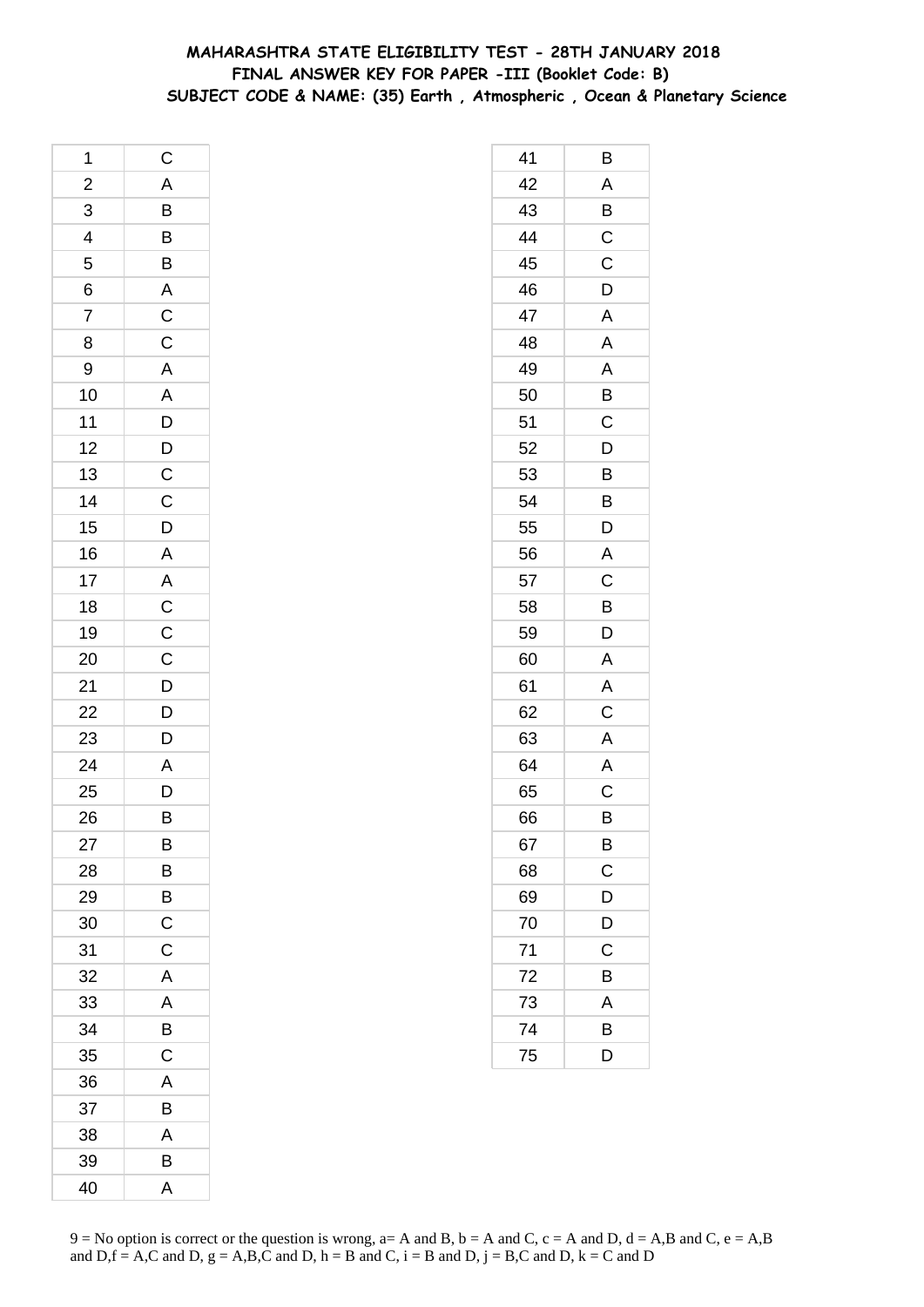## **MAHARASHTRA STATE ELIGIBILITY TEST - 28TH JANUARY 2018 FINAL ANSWER KEY FOR PAPER -III (Booklet Code: C) SUBJECT CODE & NAME: (35) Earth , Atmospheric , Ocean & Planetary Science**

| 1               | D                                                                                        |
|-----------------|------------------------------------------------------------------------------------------|
| $\overline{a}$  |                                                                                          |
| $\overline{3}$  |                                                                                          |
| $\overline{4}$  | $\frac{D}{C}$                                                                            |
| 5               |                                                                                          |
| 6               | $\frac{D}{A}$                                                                            |
| $\overline{7}$  |                                                                                          |
| 8               |                                                                                          |
| 9               |                                                                                          |
| 10              |                                                                                          |
| 11              |                                                                                          |
| 12              |                                                                                          |
| 13              | $\begin{array}{c c} A & C & C & D & D \\ \hline C & C & D & D & D \\ \hline \end{array}$ |
| 14              |                                                                                          |
| 15              | ADBBBBC                                                                                  |
| 16              |                                                                                          |
| 17              |                                                                                          |
| 18              |                                                                                          |
| 19              |                                                                                          |
| 20              |                                                                                          |
| 21              | $\overline{C}$                                                                           |
| 22              |                                                                                          |
| $\overline{23}$ |                                                                                          |
| 24              | A<br>A<br>B<br>C                                                                         |
| 25              |                                                                                          |
| 26              | $\overline{\mathsf{A}}$                                                                  |
| 27              | В                                                                                        |
| 28              | A                                                                                        |
| 29              | B                                                                                        |
| 30              | A                                                                                        |
| 31              | B                                                                                        |
| 32              | A                                                                                        |
| 33              | B                                                                                        |
| 34              | $\overline{C}$                                                                           |
| 35              | $\mathsf C$                                                                              |
| 36              | D                                                                                        |
| 37              | A                                                                                        |
| 38              | A                                                                                        |
| 39              | A                                                                                        |
| 40              | B                                                                                        |

| 41 | C                       |
|----|-------------------------|
| 42 | D                       |
| 43 | B                       |
| 44 | B                       |
| 45 | D                       |
| 46 | A                       |
| 47 | $\mathsf C$             |
| 48 | $\overline{B}$          |
| 49 | $\overline{\mathsf{D}}$ |
| 50 | A                       |
| 51 | A                       |
| 52 | C                       |
| 53 | $\overline{A}$          |
| 54 | A                       |
| 55 | $\overline{C}$          |
| 56 | B                       |
| 57 | B                       |
| 58 | C                       |
| 59 | $\overline{D}$          |
| 60 | $\overline{D}$          |
| 61 | C                       |
| 62 | B                       |
| 63 | A                       |
| 64 | B                       |
| 65 | D                       |
| 66 | $\mathsf C$             |
| 67 | Α                       |
| 68 | B                       |
| 69 | B                       |
| 70 | B                       |
| 71 | A                       |
| 72 | $\overline{C}$          |
| 73 | $\mathsf C$             |
| 74 | A                       |
| 75 | A                       |
|    |                         |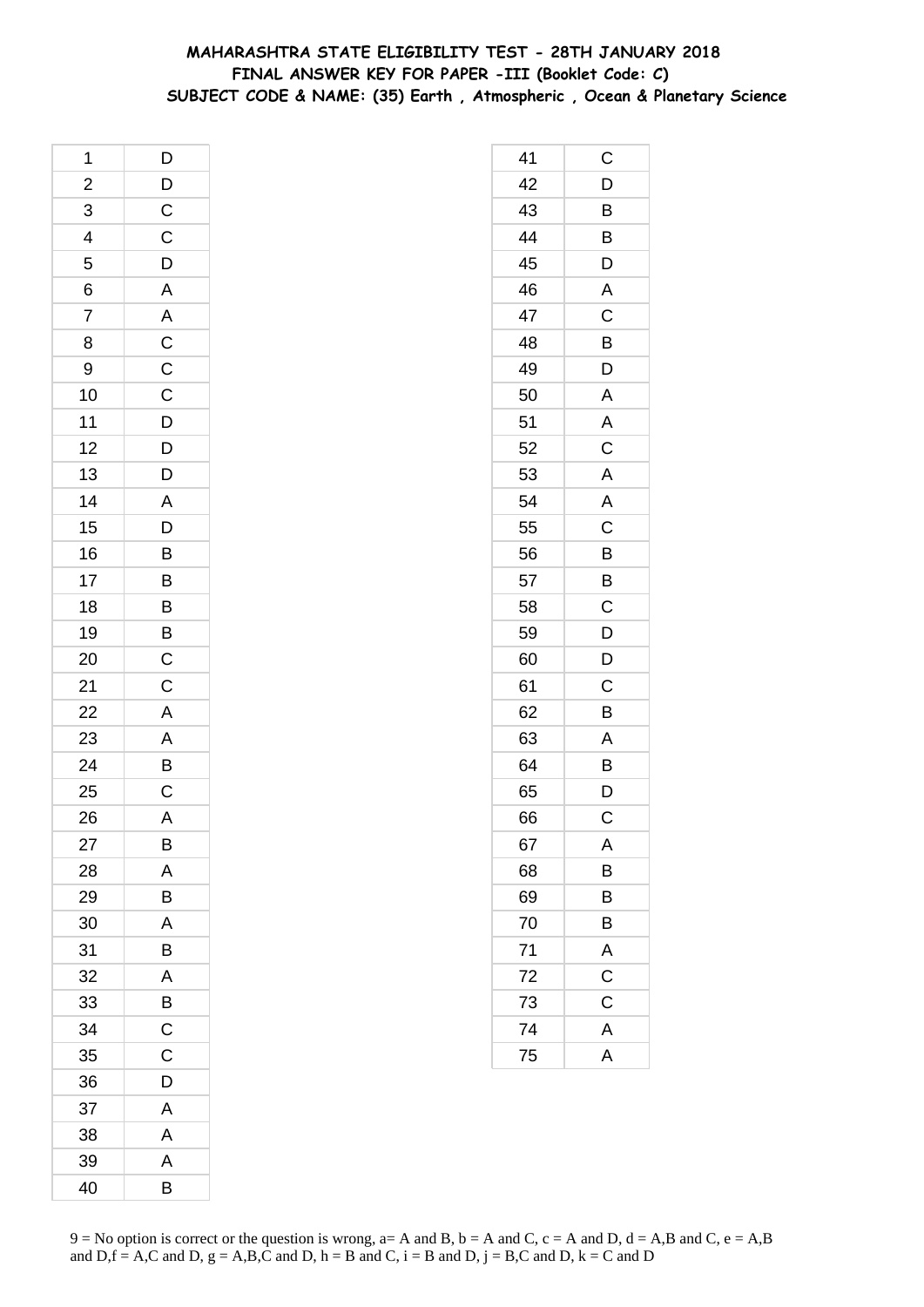## **MAHARASHTRA STATE ELIGIBILITY TEST - 28TH JANUARY 2018 FINAL ANSWER KEY FOR PAPER -III (Booklet Code: D) SUBJECT CODE & NAME: (35) Earth , Atmospheric , Ocean & Planetary Science**

| 1               | $\mathsf{D}$                                        |
|-----------------|-----------------------------------------------------|
|                 |                                                     |
| $\frac{2}{3}$   | $D D A D B B B B C C$                               |
|                 |                                                     |
| $\frac{4}{5}$   |                                                     |
| $\overline{6}$  |                                                     |
| $\overline{7}$  |                                                     |
| 8               |                                                     |
| 9               |                                                     |
| 10              |                                                     |
| 11              |                                                     |
| 12              | $\mathbf{A}$                                        |
| 13              |                                                     |
| 14              | $\overline{AB}$<br>$\overline{B}$<br>$\overline{C}$ |
| 15              |                                                     |
| 16              |                                                     |
| 17              |                                                     |
| 18              | A<br>B<br>A<br>B                                    |
| 19              |                                                     |
| 20              | $\frac{A}{B}$                                       |
| 21              |                                                     |
| $\overline{22}$ |                                                     |
| 23              | $\frac{A}{B}$                                       |
| 24              | $\frac{C}{C}$                                       |
| 25              |                                                     |
| 26              | D                                                   |
| 27              | Α                                                   |
| 28              | A                                                   |
| 29              | A                                                   |
| 30              | B                                                   |
| 31              | C                                                   |
| 32              | D                                                   |
| 33              | B                                                   |
| 34              | B                                                   |
| 35              | D                                                   |
| 36              | A                                                   |
| 37              | C                                                   |
| 38              | В                                                   |
| 39              | D                                                   |
| 40              | A                                                   |

| 41 | Α                           |
|----|-----------------------------|
| 42 | $\overline{\mathrm{c}}$     |
| 43 | A                           |
| 44 | $\overline{\mathsf{A}}$     |
| 45 | $\overline{\text{c}}$       |
| 46 | B                           |
| 47 | $\overline{B}$              |
| 48 | $\overline{C}$              |
| 49 | $\overline{D}$              |
| 50 | $\overline{D}$              |
| 51 | C                           |
| 52 | B                           |
| 53 | A                           |
| 54 | B<br>D                      |
| 55 |                             |
| 56 | $\overline{\mathrm{C}}$     |
| 57 | A                           |
| 58 | B                           |
| 59 | $\overline{B}$              |
| 60 | $\overline{B}$              |
| 61 | A                           |
| 62 | $\overline{C}$              |
| 63 | C                           |
| 64 | A                           |
| 65 | A                           |
| 66 | D                           |
| 67 | $\mathsf{D}$                |
| 68 | $\overline{C}$              |
| 69 | $\mathsf C$                 |
| 70 | D                           |
| 71 | $\overline{A}$              |
| 72 |                             |
| 73 |                             |
| 74 | $\frac{A}{C}$ $\frac{C}{C}$ |
| 75 |                             |
|    |                             |

 $9 = No$  option is correct or the question is wrong,  $a = A$  and B,  $b = A$  and C,  $c = A$  and D,  $d = A$ ,B and C,  $e = A$ ,B and  $D,f = A,C$  and  $D, g = A,B,C$  and  $D, h = B$  and  $C, i = B$  and  $D, j = B,C$  and  $D, k = C$  and  $D$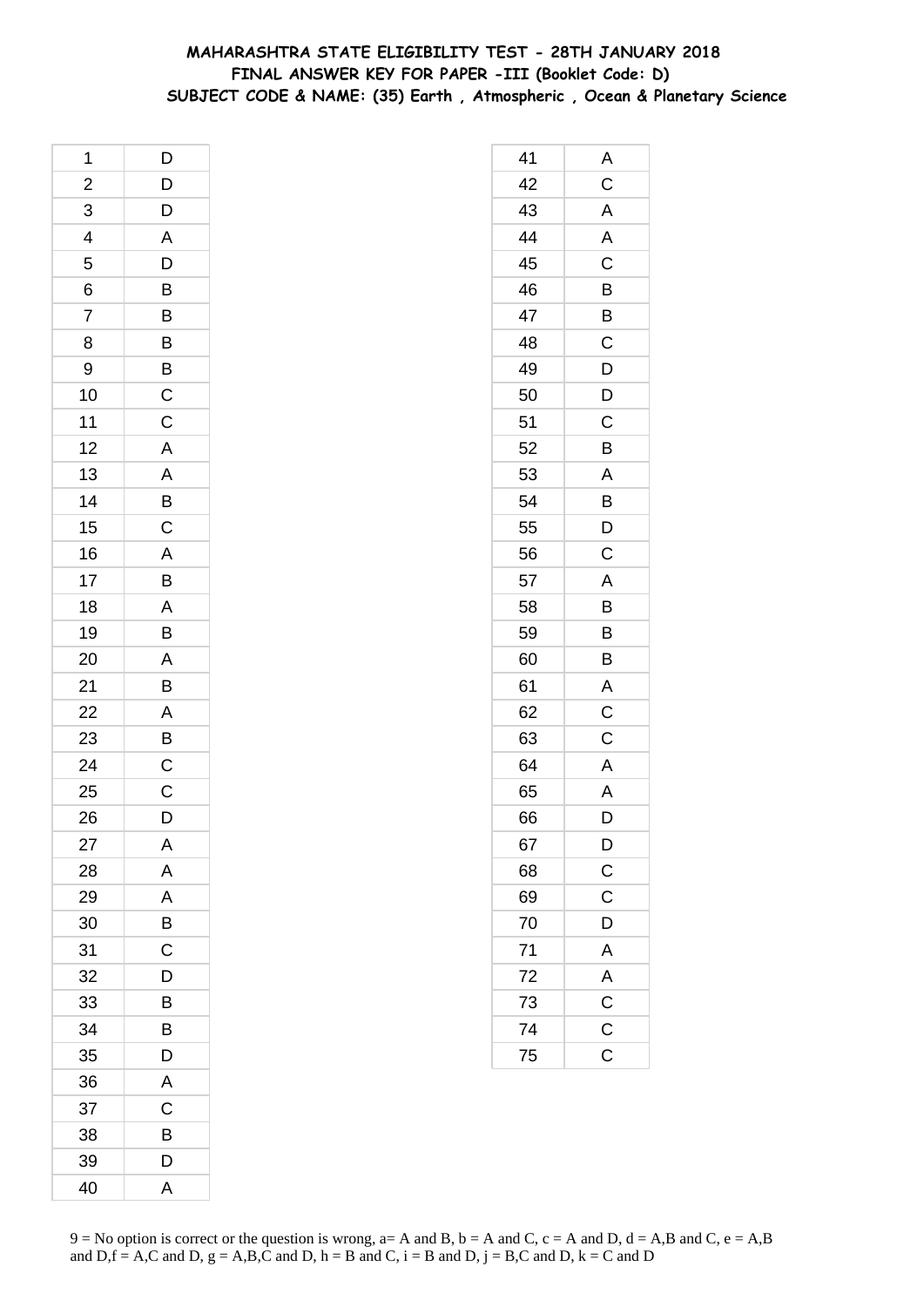# **MAHARASHTRA STATE ELIGIBILITY TEST - 28TH JANUARY 2018 FINAL ANSWER KEY FOR PAPER -III (Booklet Code: A) SUBJECT CODE & NAME: (36) Geography**

| 1              | A                                |
|----------------|----------------------------------|
| $\overline{a}$ | $\overline{D}$                   |
|                |                                  |
| $\frac{3}{4}$  | $\overline{B}$<br>$\overline{B}$ |
|                |                                  |
|                | B                                |
| $\frac{6}{7}$  |                                  |
| 8              | $\frac{D}{D}$                    |
| 9              | $\mathsf{A}$                     |
| 10             |                                  |
| 11             | A A A C B D B C                  |
| 12             |                                  |
| 13             |                                  |
| 14             |                                  |
| 15             |                                  |
| 16             |                                  |
| 17             |                                  |
| 18             | $\overline{C}$                   |
| 19             | $\overline{A}$                   |
| 20             | $\overline{A}$                   |
| 21             |                                  |
| 22             |                                  |
| 23             | $rac{C}{C}$                      |
| 24             | $\overline{C}$                   |
| 25             | B                                |
| 26             | D                                |
| 27             | C                                |
| 28             | B                                |
| 29             | D                                |
| 30             | B                                |
| 31             | C                                |
| 32             | B                                |
| 33             | D                                |
| 34             | C                                |
| 35             | B                                |
| 36             | A                                |
| 37             | C                                |
| 38             | D                                |
| 39             | 9                                |
| 40             | D                                |

| 41 | Α                     |
|----|-----------------------|
| 42 | D                     |
| 43 | C                     |
| 44 | D                     |
| 45 | A                     |
| 46 | A                     |
| 47 | B                     |
| 48 | C                     |
| 49 | D                     |
| 50 | $\overline{C}$        |
| 51 | A                     |
| 52 | $\overline{C}$        |
| 53 | D                     |
| 54 | B                     |
| 55 | D                     |
| 56 | $\mathsf C$           |
| 57 | D                     |
| 58 | A                     |
| 59 | C                     |
| 60 | D                     |
| 61 | A                     |
| 62 | B                     |
| 63 | D                     |
| 64 | B                     |
| 65 | B                     |
| 66 | A                     |
| 67 | $\mathsf{C}$          |
| 68 | $\mathsf{D}$          |
| 69 | $\overline{\text{c}}$ |
| 70 | $\mathsf C$           |
| 71 | B                     |
| 72 | D                     |
| 73 | $\overline{C}$        |
| 74 | $\mathsf C$           |
| 75 | B                     |
|    |                       |

 $9 = No$  option is correct or the question is wrong,  $a = A$  and B,  $b = A$  and C,  $c = A$  and D,  $d = A$ ,B and C,  $e = A$ ,B and  $D,f = A,C$  and  $D, g = A,B,C$  and  $D, h = B$  and  $C, i = B$  and  $D, j = B,C$  and  $D, k = C$  and  $D$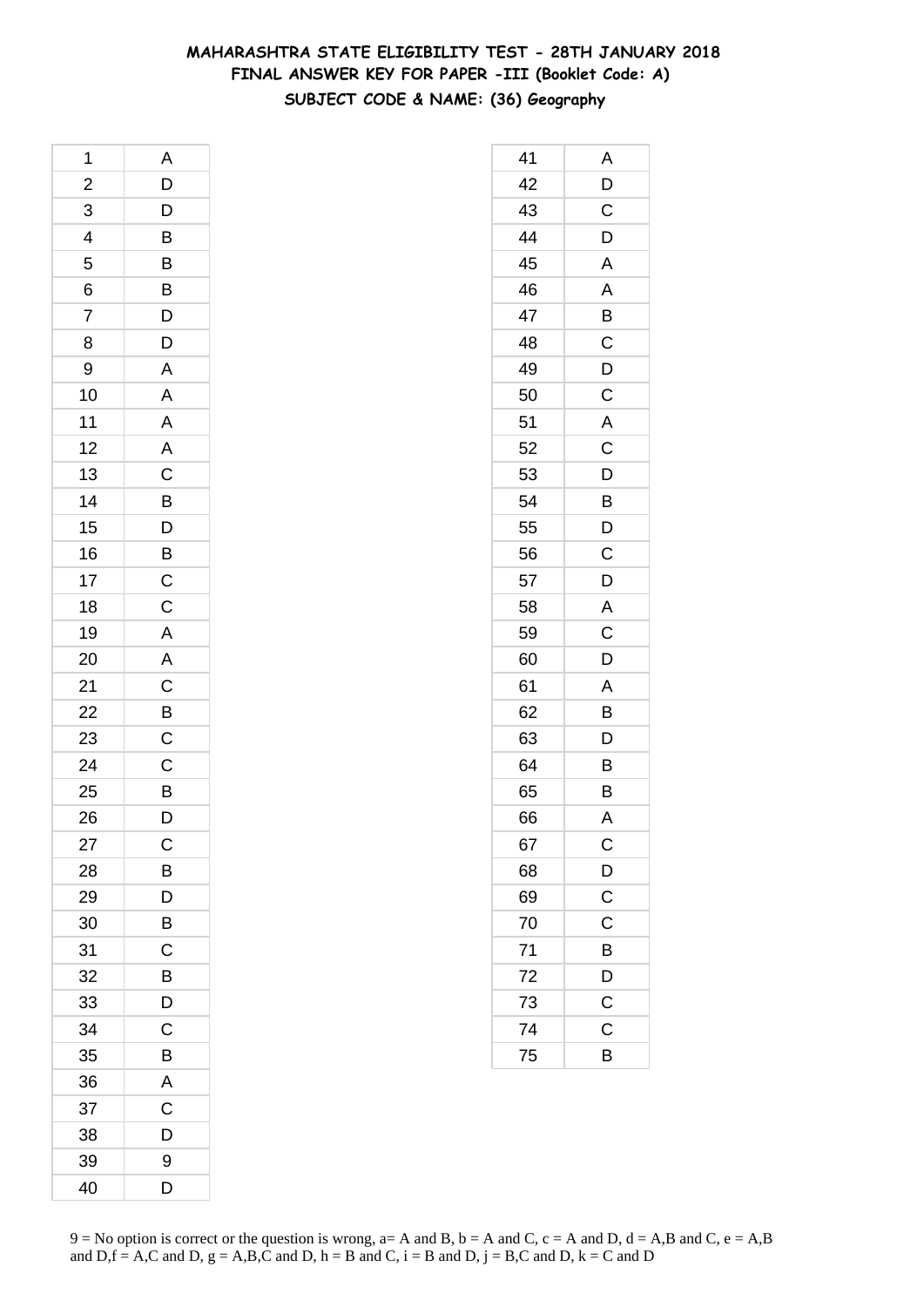# **MAHARASHTRA STATE ELIGIBILITY TEST - 28TH JANUARY 2018 FINAL ANSWER KEY FOR PAPER -III (Booklet Code: B) SUBJECT CODE & NAME: (36) Geography**

| 1              | $\mathsf C$                                        |
|----------------|----------------------------------------------------|
| $\overline{a}$ |                                                    |
| 3              | BCCBDCB                                            |
| $\overline{4}$ |                                                    |
| 5              |                                                    |
| 6              |                                                    |
| 7              |                                                    |
| 8              |                                                    |
| 9              |                                                    |
| 10             | $\overline{D}$<br>$\overline{B}$<br>$\overline{C}$ |
| 11             |                                                    |
| 12             |                                                    |
| 13             | $\frac{B}{D}$                                      |
| 14             |                                                    |
| 15             | $rac{C}{B}$                                        |
| 16             |                                                    |
| 17             | $\frac{A}{C}$                                      |
| 18             |                                                    |
| 19             | 9                                                  |
| 20             | $\overline{D}$                                     |
| 21             |                                                    |
| 22             | $\frac{A}{D}$                                      |
| 23             |                                                    |
| 24             | $\mathsf{D}$                                       |
| 25             | A                                                  |
| 26             | A                                                  |
| 27             | B                                                  |
| 28             | $\mathsf{C}$                                       |
| 29             | D                                                  |
| 30             | $\mathsf C$                                        |
| 31             | A                                                  |
| 32             | C                                                  |
| 33             | D                                                  |
| 34             | B                                                  |
| 35             | D                                                  |
| 36             | C                                                  |
| 37             | D                                                  |
| 38             | A                                                  |
| 39             | C                                                  |
| 40             | D                                                  |

| 41 | Α                       |
|----|-------------------------|
| 42 | B                       |
| 43 | D                       |
| 44 | B                       |
| 45 | B                       |
| 46 | A                       |
| 47 | C                       |
| 48 | D                       |
| 49 | C                       |
| 50 | $\mathsf C$             |
| 51 | $\overline{B}$          |
| 52 | D                       |
| 53 | C                       |
| 54 | C                       |
| 55 | B                       |
| 56 | A                       |
| 57 | D                       |
| 58 | D                       |
| 59 | B                       |
| 60 | B                       |
| 61 | B                       |
| 62 | D                       |
| 63 | D                       |
| 64 | A                       |
| 65 | $\overline{\mathsf{A}}$ |
| 66 | A                       |
| 67 | A                       |
| 68 | $\mathsf{C}$            |
| 69 | B                       |
| 70 | D                       |
| 71 | B                       |
| 72 | $\mathsf{C}$            |
| 73 | C                       |
| 74 | A                       |
| 75 | $\overline{A}$          |
|    |                         |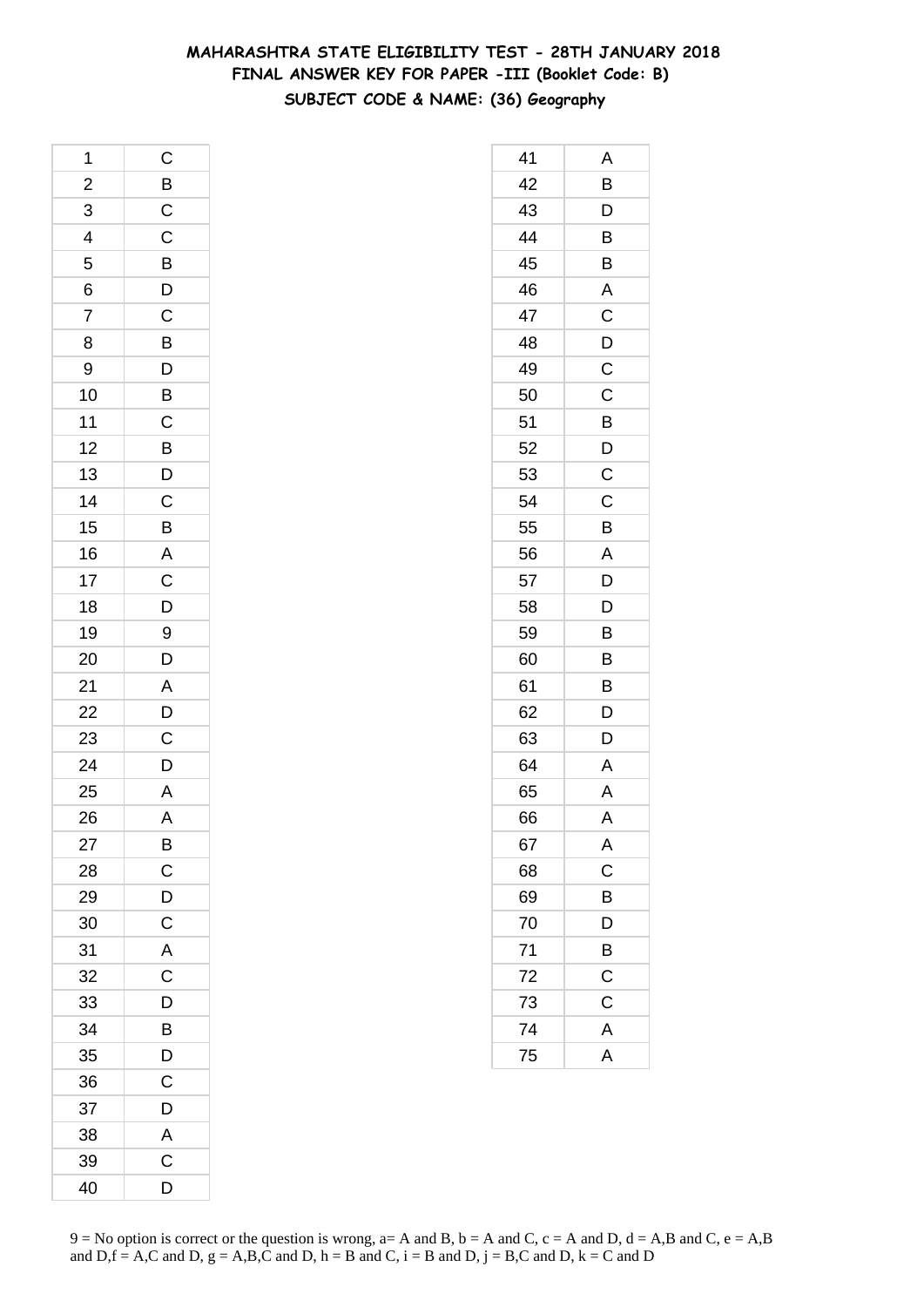# **MAHARASHTRA STATE ELIGIBILITY TEST - 28TH JANUARY 2018 FINAL ANSWER KEY FOR PAPER -III (Booklet Code: C) SUBJECT CODE & NAME: (36) Geography**

| 1                       | $\mathsf{C}$                                                                          |
|-------------------------|---------------------------------------------------------------------------------------|
| $\overline{\mathbf{c}}$ |                                                                                       |
| $\overline{3}$          | $\begin{array}{c}\n\mathbf{B} \\ \mathbf{D} \\ \mathbf{C} \\ \mathbf{B}\n\end{array}$ |
| $\overline{4}$          |                                                                                       |
| 5                       |                                                                                       |
| 6                       | $\overline{\mathsf{A}}$                                                               |
| $\overline{7}$          | $\overline{C}$<br>$\overline{D}$<br>$\overline{9}$                                    |
| 8                       |                                                                                       |
| 9                       |                                                                                       |
| 10                      |                                                                                       |
| 11                      |                                                                                       |
| 12                      | D<br>A<br>D<br>C<br>D<br>D                                                            |
| 13                      |                                                                                       |
| 14                      |                                                                                       |
| 15                      |                                                                                       |
| 16                      |                                                                                       |
| 17                      |                                                                                       |
| 18                      |                                                                                       |
| 19                      |                                                                                       |
| 20                      | A A B C D C                                                                           |
| 21                      | $\overline{A}$                                                                        |
| $\overline{22}$         |                                                                                       |
| 23                      |                                                                                       |
| 24                      | $\overline{C}$<br>$\overline{D}$<br>$\overline{B}$<br>$\overline{D}$                  |
| 25                      |                                                                                       |
| 26                      | $\mathsf C$                                                                           |
| 27                      | D                                                                                     |
| 28                      | A                                                                                     |
| 29                      | $\mathsf C$                                                                           |
| 30                      | D                                                                                     |
| 31                      | A                                                                                     |
| 32                      | B                                                                                     |
| 33                      | D                                                                                     |
| 34                      | B                                                                                     |
| 35                      | B                                                                                     |
| 36                      | A                                                                                     |
| 37                      | C                                                                                     |
| 38                      | D                                                                                     |
| 39                      | $\mathsf C$                                                                           |
| 40                      | C                                                                                     |

| 41 | Β              |
|----|----------------|
| 42 | D              |
| 43 | $\mathsf C$    |
| 44 | $\mathsf C$    |
| 45 | B              |
| 46 | A              |
| 47 | D              |
| 48 | D              |
| 49 | B              |
| 50 | B              |
| 51 | B              |
| 52 | D              |
| 53 | D              |
| 54 | Α              |
| 55 | $\mathsf{A}$   |
| 56 | A              |
| 57 | $\overline{A}$ |
| 58 | C              |
| 59 | B              |
| 60 | D              |
| 61 | B              |
| 62 | $\overline{c}$ |
| 63 | Ċ              |
| 64 | A              |
| 65 | A              |
| 66 | C              |
| 67 | B              |
| 68 | $\mathsf C$    |
| 69 | C              |
| 70 | B              |
| 71 | D              |
| 72 | С              |
| 73 | В              |
| 74 | D              |
| 75 | B              |
|    |                |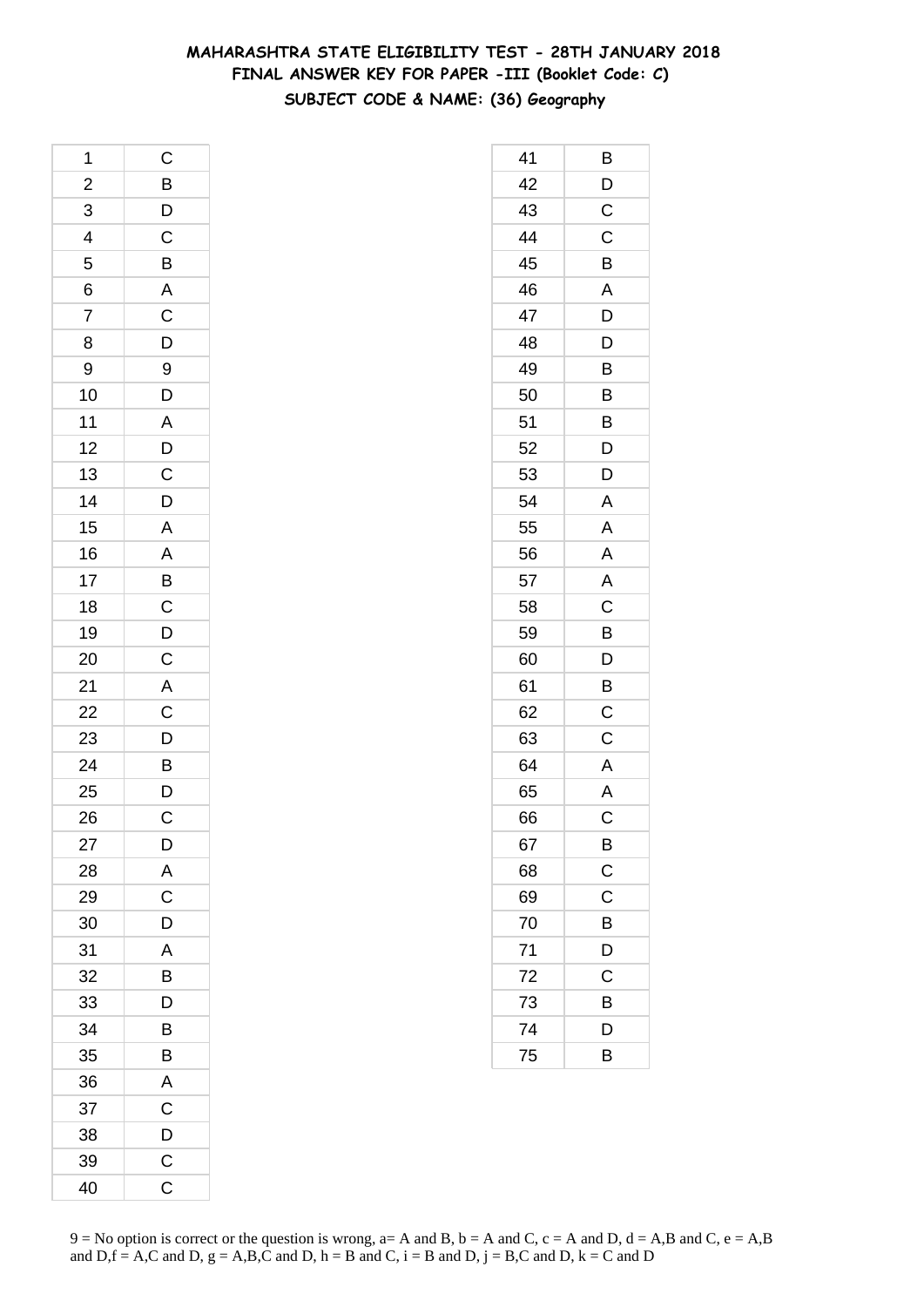# **MAHARASHTRA STATE ELIGIBILITY TEST - 28TH JANUARY 2018 FINAL ANSWER KEY FOR PAPER -III (Booklet Code: D) SUBJECT CODE & NAME: (36) Geography**

| 1              | A                                 |
|----------------|-----------------------------------|
|                |                                   |
| $\frac{2}{3}$  | $\frac{D}{C}$                     |
| $\overline{4}$ |                                   |
| 5              |                                   |
| 6              |                                   |
| $\overline{7}$ |                                   |
| 8              |                                   |
| 9              |                                   |
| 10             | A A B C D C A C D B D C D         |
| 11             |                                   |
| 12             |                                   |
| 13             |                                   |
| 14             |                                   |
| 15             |                                   |
| 16             |                                   |
| 17             |                                   |
| 18             |                                   |
| 19             | $\overline{AC}$<br>$\overline{D}$ |
| 20             |                                   |
| 21             |                                   |
| 22             |                                   |
| 23             | $\frac{A}{B}$                     |
| 24             | $\overline{B}$                    |
| 25             | $\overline{\mathsf{B}}$           |
| 26             | A                                 |
| 27             | C                                 |
| 28             | $\mathsf{D}$                      |
| 29             | $\mathsf{C}$                      |
| 30             | C                                 |
| 31             | B                                 |
| 32             | D                                 |
| 33             | C                                 |
| 34             | $\mathsf C$                       |
| 35             | B                                 |
| 36             | A                                 |
| 37             | D                                 |
| 38             | D                                 |
| 39             | B                                 |
| 40             | B                                 |

| 41 | Β              |
|----|----------------|
| 42 | D              |
| 43 | D              |
| 44 | A              |
| 45 | A              |
| 46 | A              |
| 47 | A              |
| 48 | C              |
| 49 | B              |
| 50 | D              |
| 51 | B              |
| 52 | C              |
| 53 | C              |
| 54 | A              |
| 55 | A              |
| 56 | $\mathsf{C}$   |
| 57 | $\overline{B}$ |
| 58 | $\mathsf C$    |
| 59 | C              |
| 60 | B              |
| 61 | D              |
| 62 | $\mathsf C$    |
| 63 | B              |
| 64 | D              |
| 65 | B              |
| 66 | С              |
| 67 | B              |
| 68 | D              |
| 69 | C              |
| 70 | B              |
| 71 | A              |
| 72 | C              |
| 73 | D              |
| 74 | 9              |
| 75 | D              |
|    |                |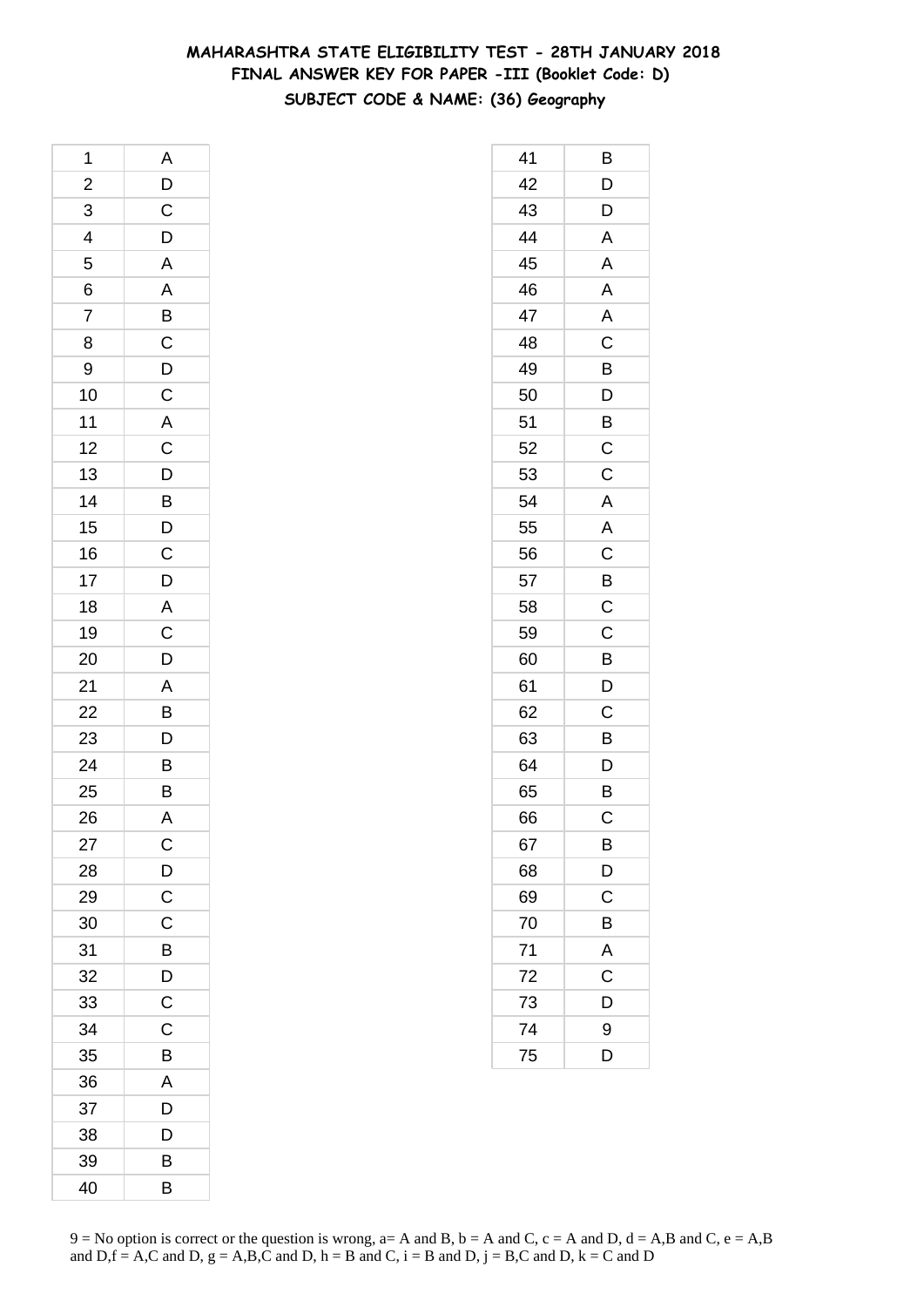# **MAHARASHTRA STATE ELIGIBILITY TEST - 28TH JANUARY 2018 FINAL ANSWER KEY FOR PAPER -III (Booklet Code: A) SUBJECT CODE & NAME: (37) Computer Science & Application**

| 1                       | D                                                  |
|-------------------------|----------------------------------------------------|
| $\overline{\mathbf{c}}$ | $\overline{B}$                                     |
| 3                       | $\mathsf{C}$                                       |
| $\overline{4}$          |                                                    |
| 5                       | $rac{A}{B}$                                        |
| 6                       | $\overline{D}$                                     |
| 7                       | $\overline{D}$                                     |
| 8                       | B                                                  |
| 9                       |                                                    |
| 10                      | $\begin{array}{c}\nA \\ D \\ B\n\end{array}$       |
| 11                      |                                                    |
| 12                      | $\frac{1}{C}$                                      |
| 13                      |                                                    |
| 14                      | $\overline{A}$                                     |
| 15                      |                                                    |
| 16                      |                                                    |
| 17                      | $\overline{C}$<br>$\overline{D}$<br>$\overline{B}$ |
| 18                      | $\overline{D}$                                     |
| 19                      | $\overline{\mathsf{A}}$                            |
| 20                      | $\overline{D}$                                     |
| 21                      |                                                    |
| 22                      |                                                    |
| 23                      | $\begin{array}{c}\nA \\ D \\ B\n\end{array}$       |
| 24                      | $\overline{c}$                                     |
| 25                      | D                                                  |
| 26                      | D                                                  |
| 27                      | 9                                                  |
| 28                      |                                                    |
| 29                      | $rac{A}{C}$                                        |
| 30                      | $\overline{C}$                                     |
| 31                      | A                                                  |
| 32                      | D                                                  |
| 33                      | B                                                  |
| 34                      | $\overline{A}$                                     |
| 35                      | $\overline{C}$                                     |
| 36                      | $\overline{C}$                                     |
| 37                      | B                                                  |
| 38                      | D                                                  |
| 39                      | $\mathsf{C}$                                       |
| 40                      | g                                                  |

| 41 | В                     |
|----|-----------------------|
| 42 | $\overline{B}$        |
| 43 | B                     |
| 44 | A                     |
| 45 | D                     |
| 46 | 9                     |
| 47 | A                     |
| 48 | D                     |
| 49 | $\overline{C}$        |
| 50 | C                     |
| 51 | B                     |
| 52 | C                     |
| 53 | 9                     |
| 54 | D                     |
| 55 | D                     |
| 56 | B                     |
| 57 | D                     |
| 58 | D                     |
| 59 | A                     |
| 60 | A                     |
| 61 | B                     |
| 62 | A                     |
| 63 | B                     |
| 64 | A                     |
| 65 | C                     |
| 66 | C                     |
| 67 | $\mathsf{C}$          |
| 68 | $\frac{9}{C}$         |
| 69 |                       |
| 70 | C                     |
| 71 | $\overline{B}$        |
| 72 | A                     |
| 73 | $\overline{\text{c}}$ |
| 74 | D                     |
| 75 | B                     |
|    |                       |

 $9 = No$  option is correct or the question is wrong,  $a = A$  and B,  $b = A$  and C,  $c = A$  and D,  $d = A$ ,B and C,  $e = A$ ,B and  $D,f = A,C$  and  $D, g = A,B,C$  and  $D, h = B$  and  $C, i = B$  and  $D, j = B,C$  and  $D, k = C$  and  $D$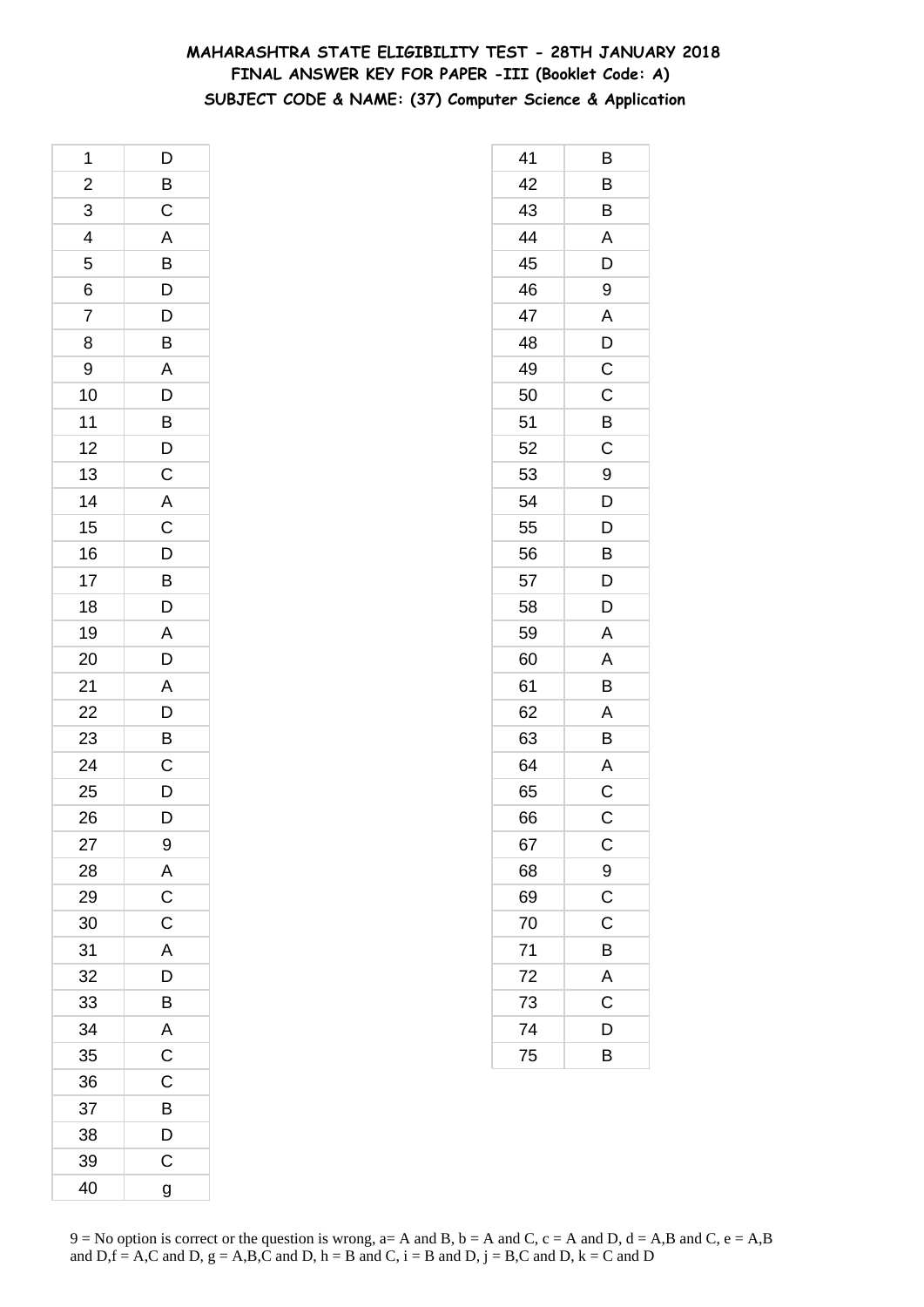# **MAHARASHTRA STATE ELIGIBILITY TEST - 28TH JANUARY 2018 FINAL ANSWER KEY FOR PAPER -III (Booklet Code: B) SUBJECT CODE & NAME: (37) Computer Science & Application**

| 1               | A                                                                       |
|-----------------|-------------------------------------------------------------------------|
|                 | D                                                                       |
| $\frac{2}{3}$   |                                                                         |
| $\frac{4}{5}$   | $\begin{array}{c}\n\mathbf{B} \\ \mathbf{C} \\ \mathbf{D}\n\end{array}$ |
|                 |                                                                         |
| 6               |                                                                         |
| $\overline{7}$  | 9                                                                       |
| 8               | A                                                                       |
| 9               | $\frac{C}{C}$                                                           |
| 10              |                                                                         |
| 11              | $\mathsf{A}$                                                            |
| 12              | $\overline{D}$                                                          |
| 13              | $\overline{B}$                                                          |
| 14              | $\overline{A}$                                                          |
| 15              | $\overline{C}$                                                          |
| 16              |                                                                         |
| 17              |                                                                         |
| 18              | $\frac{C}{D}$                                                           |
| 19              | $\mathsf{C}$                                                            |
| 20              | g                                                                       |
| 21              | $\overline{B}$                                                          |
| 22              | $\overline{B}$                                                          |
| 23              | $\overline{B}$                                                          |
| $\overline{24}$ | $\overline{A}$                                                          |
| 25              | D                                                                       |
| 26              | 9                                                                       |
| 27              | A                                                                       |
| 28              | $\overline{D}$                                                          |
| 29              | $\overline{C}$                                                          |
| 30              | C                                                                       |
| 31              | B                                                                       |
| 32              | C                                                                       |
| 33              | 9                                                                       |
| 34              | D                                                                       |
| 35              | D                                                                       |
| 36              | B                                                                       |
| 37              | D                                                                       |
| 38              | D                                                                       |
| 39              | A                                                                       |
| 40              | A                                                                       |

| 41 | Β              |
|----|----------------|
| 42 | A              |
| 43 | B              |
| 44 | A              |
| 45 | $\mathsf C$    |
| 46 | C              |
| 47 | $\mathsf C$    |
| 48 | 9              |
| 49 | C              |
| 50 | C              |
| 51 | B              |
| 52 | A              |
| 53 | $\mathsf C$    |
| 54 | D              |
| 55 | B              |
| 56 | D              |
| 57 | B              |
| 58 | C              |
| 59 | Α              |
| 60 | B              |
| 61 | D              |
| 62 | D              |
| 63 | B              |
| 64 | Α              |
| 65 | D              |
| 66 | B              |
| 67 | D              |
| 68 | $\mathsf C$    |
| 69 | A              |
| 70 | C              |
| 71 | $\overline{D}$ |
| 72 | B              |
| 73 | D              |
| 74 | A              |
| 75 | D              |
|    |                |

 $9 = No$  option is correct or the question is wrong,  $a = A$  and B,  $b = A$  and C,  $c = A$  and D,  $d = A$ ,B and C,  $e = A$ ,B and  $D,f = A,C$  and  $D, g = A,B,C$  and  $D, h = B$  and  $C, i = B$  and  $D, j = B,C$  and  $D, k = C$  and  $D$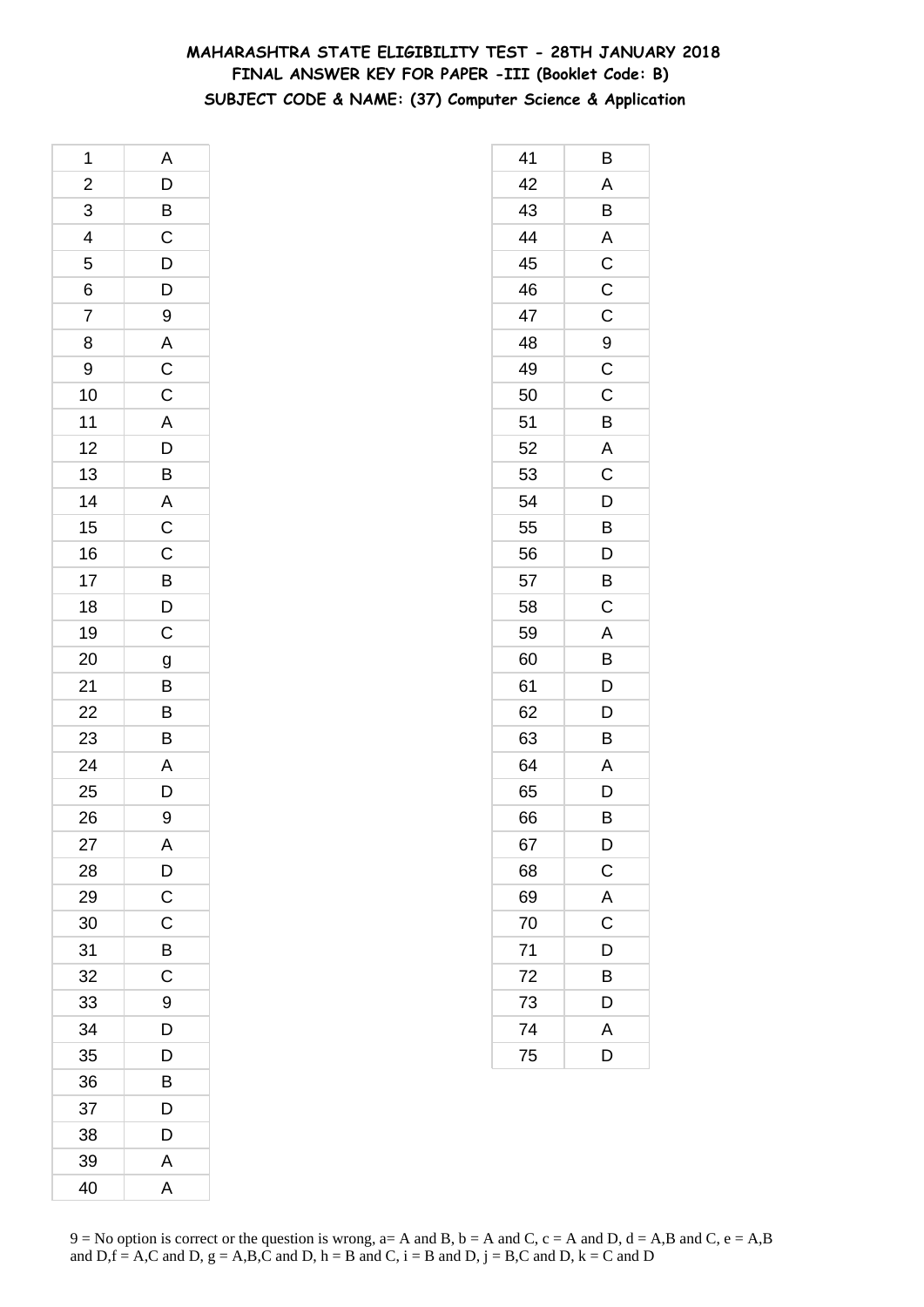# **MAHARASHTRA STATE ELIGIBILITY TEST - 28TH JANUARY 2018 FINAL ANSWER KEY FOR PAPER -III (Booklet Code: C) SUBJECT CODE & NAME: (37) Computer Science & Application**

| 1               | A                                                                        |
|-----------------|--------------------------------------------------------------------------|
|                 | $\mathsf{D}$                                                             |
| $\frac{2}{3}$   | $\overline{B}$                                                           |
| $\frac{4}{5}$   | $\begin{array}{c c} A & C & C \\ \hline C & B & D \\ \hline \end{array}$ |
|                 |                                                                          |
| 6               |                                                                          |
| $\overline{7}$  |                                                                          |
| 8               |                                                                          |
| 9               |                                                                          |
| 10              | $\overline{g}$                                                           |
| 11              | $\overline{B}$                                                           |
| 12              |                                                                          |
| 13              | B                                                                        |
| 14              | $\overline{A}$                                                           |
| 15              | $\overline{D}$                                                           |
| 16              | 9                                                                        |
| 17              |                                                                          |
| 18              |                                                                          |
| 19              | $\begin{array}{c}\nA \\ D \\ C\n\end{array}$                             |
| 20              |                                                                          |
| 21              | $\overline{B}$                                                           |
| 22              | $\mathsf{C}$                                                             |
| <b>23</b>       | 9                                                                        |
| $\overline{24}$ | $\overline{D}$                                                           |
| 25              | $\overline{D}$                                                           |
| 26              | B                                                                        |
| 27              | D                                                                        |
| 28              | $\mathsf{D}$                                                             |
| 29              | A                                                                        |
| 30              | A                                                                        |
| 31              | B                                                                        |
| 32              | A                                                                        |
| 33              | B                                                                        |
| 34              | A                                                                        |
| 35              | $\overline{\mathbf{C}}$                                                  |
| 36              | $\overline{C}$                                                           |
| 37              | C                                                                        |
| 38              | 9                                                                        |
| 39              | $\mathsf C$                                                              |
| 40              | C                                                                        |

| 41 | В                       |
|----|-------------------------|
| 42 | A                       |
| 43 | $\overline{\mathrm{C}}$ |
| 44 | D                       |
| 45 | B                       |
| 46 | D                       |
| 47 | B                       |
| 48 | C                       |
| 49 | A                       |
| 50 | B                       |
| 51 | D                       |
| 52 | D                       |
| 53 | B                       |
| 54 | A                       |
| 55 | D                       |
| 56 | B                       |
| 57 | D                       |
| 58 | C                       |
| 59 | A                       |
| 60 | $\mathsf C$             |
| 61 | D                       |
| 62 | B                       |
| 63 | D                       |
| 64 | A                       |
| 65 | D                       |
| 66 | A                       |
| 67 | $\overline{D}$          |
| 68 | B                       |
| 69 | C                       |
| 70 | D                       |
| 71 | D                       |
| 72 | 9                       |
| 73 |                         |
| 74 | $\frac{A}{C}$           |
| 75 |                         |
|    |                         |

 $9 = No$  option is correct or the question is wrong,  $a = A$  and B,  $b = A$  and C,  $c = A$  and D,  $d = A$ ,B and C,  $e = A$ ,B and  $D,f = A,C$  and  $D, g = A,B,C$  and  $D, h = B$  and  $C, i = B$  and  $D, j = B,C$  and  $D, k = C$  and  $D$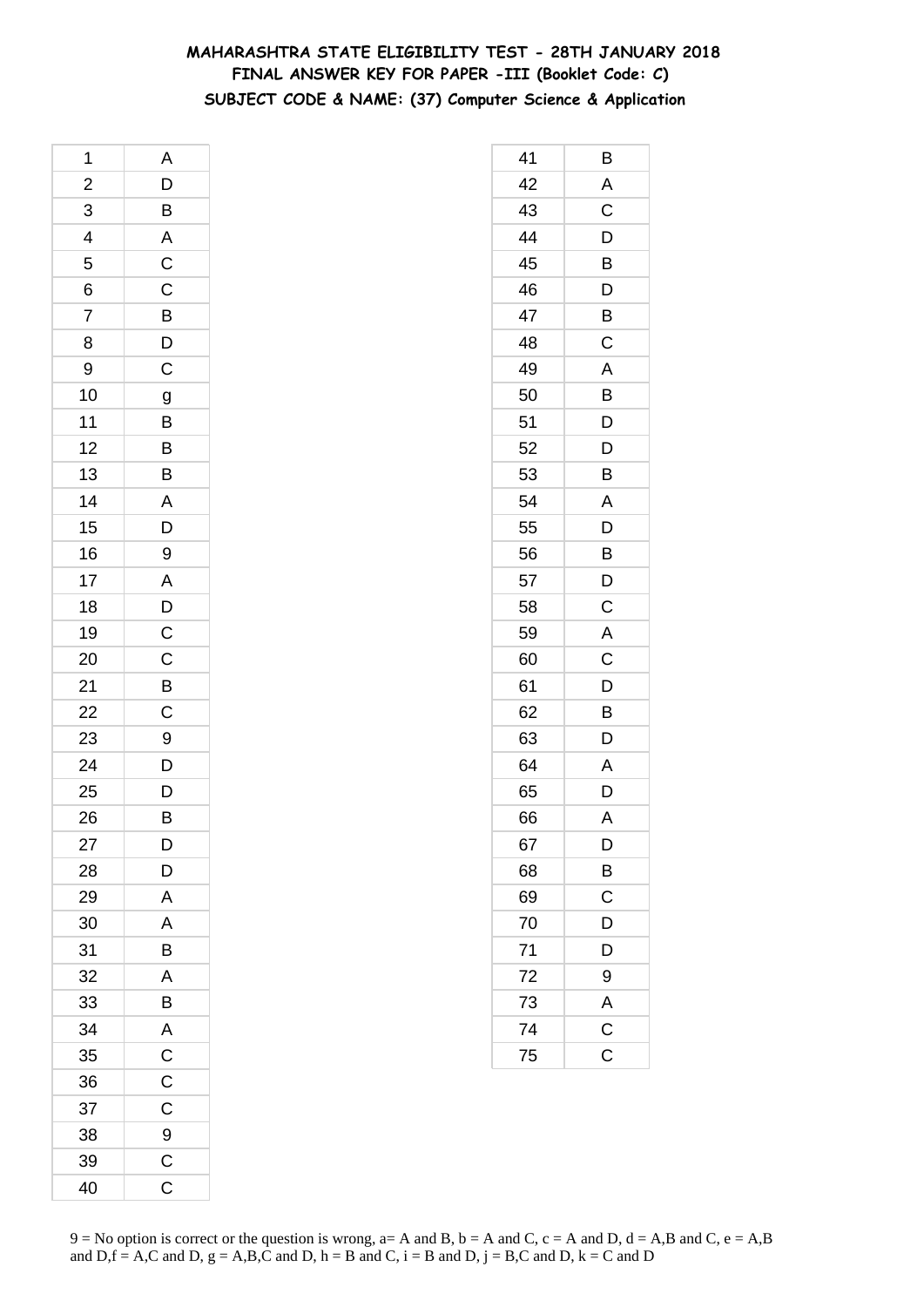# **MAHARASHTRA STATE ELIGIBILITY TEST - 28TH JANUARY 2018 FINAL ANSWER KEY FOR PAPER -III (Booklet Code: D) SUBJECT CODE & NAME: (37) Computer Science & Application**

| 1              | B                               |
|----------------|---------------------------------|
|                |                                 |
| $\frac{2}{3}$  | B B A D 9                       |
|                |                                 |
| $\frac{4}{5}$  |                                 |
| 6              |                                 |
| $\overline{7}$ |                                 |
| 8              | $\frac{A}{D}$                   |
| 9              |                                 |
| 10             |                                 |
| 11             | $rac{C}{C}$                     |
| 12             |                                 |
| 13             |                                 |
| 14             |                                 |
| 15             |                                 |
| 16             |                                 |
| 17             |                                 |
| 18             | 9<br>D<br>D<br>B<br>D<br>D<br>D |
| 19             |                                 |
| 20             | $\frac{A}{B}$                   |
| 21             |                                 |
| 22             |                                 |
| 23             | $\frac{A}{B}$                   |
| 24             |                                 |
| 25             | $rac{A}{C}$                     |
| 26             | $\mathsf{C}$                    |
| 27             | $\mathsf{C}$                    |
| 28             | 9                               |
| 29             | C                               |
| 30             | C                               |
| 31             | B                               |
| 32             | A                               |
| 33             | $\overline{C}$                  |
| 34             | D                               |
| 35             | B                               |
| 36             | D                               |
| 37             | B                               |
| 38             | C                               |
| 39             | A                               |
| 40             | B                               |

| 41 | D                       |
|----|-------------------------|
| 42 | $\overline{D}$          |
| 43 | $\overline{\mathsf{B}}$ |
| 44 | A                       |
| 45 | D                       |
| 46 | B                       |
| 47 | D                       |
| 48 | $\overline{\text{c}}$   |
| 49 | A                       |
| 50 | C                       |
| 51 | D                       |
| 52 | B                       |
| 53 | D                       |
| 54 | A                       |
| 55 | $\overline{\mathsf{D}}$ |
| 56 | A                       |
| 57 | D                       |
| 58 | B                       |
| 59 | $\mathsf C$             |
| 60 | $\overline{D}$          |
| 61 | D                       |
| 62 | 9                       |
| 63 | A                       |
| 64 | $\mathsf C$             |
| 65 | $\mathsf C$             |
| 66 | A                       |
| 67 | D                       |
| 68 | $\overline{B}$          |
| 69 | A                       |
| 70 | $\overline{C}$          |
| 71 | $\overline{\text{c}}$   |
| 72 | B                       |
| 73 | $\overline{D}$          |
| 74 | $\mathsf{C}$            |
| 75 | g                       |
|    |                         |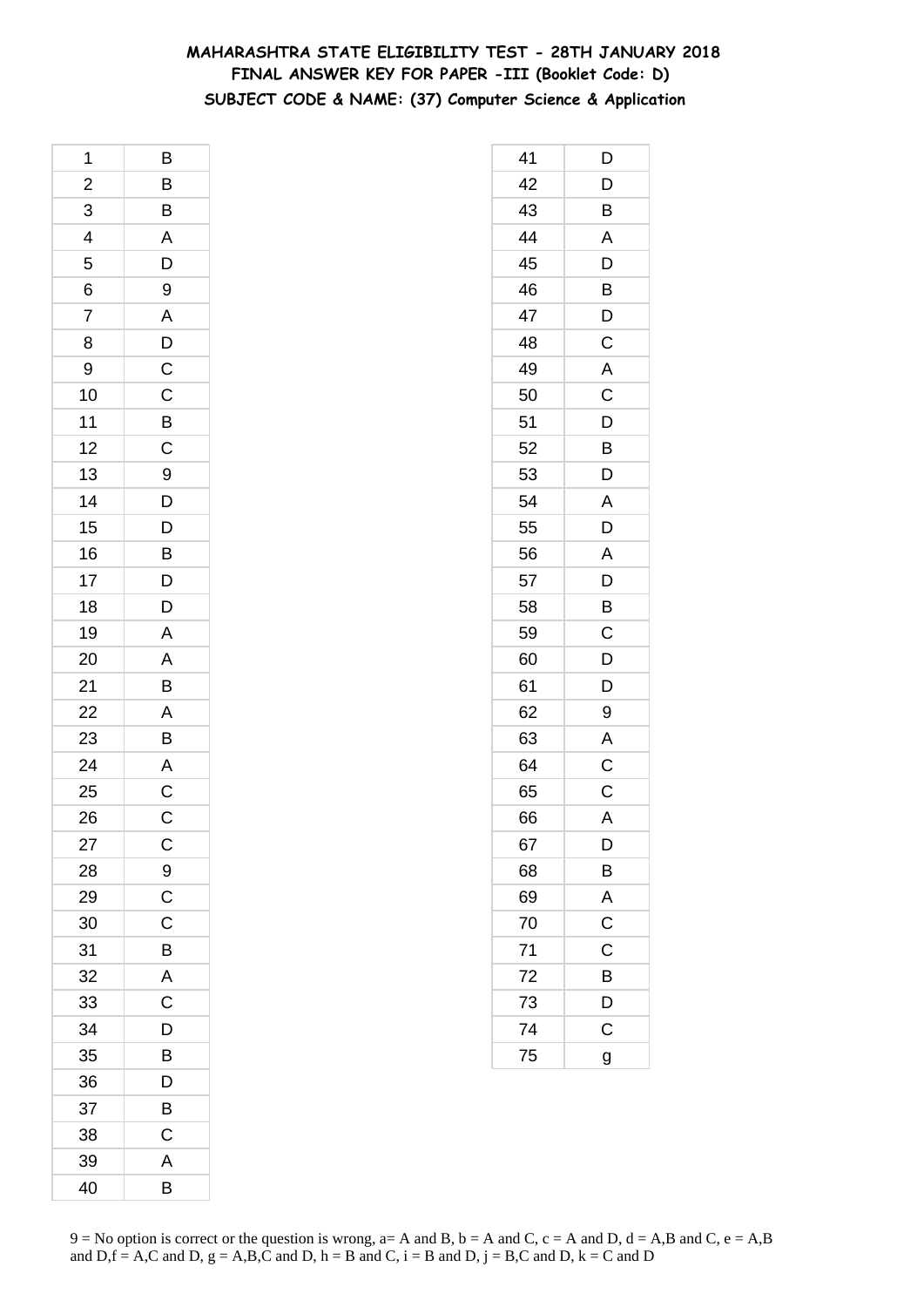# **MAHARASHTRA STATE ELIGIBILITY TEST - 28TH JANUARY 2018 FINAL ANSWER KEY FOR PAPER -III (Booklet Code: A) SUBJECT CODE & NAME: (38) Electronics Science**

| 1                       | $\mathsf{C}$                                       |
|-------------------------|----------------------------------------------------|
| $\overline{\mathbf{c}}$ |                                                    |
| $\overline{3}$          | BDADC                                              |
| $\overline{4}$          |                                                    |
| 5                       |                                                    |
| 6                       |                                                    |
| $\overline{7}$          | $\overline{B}$<br>$\overline{D}$<br>$\overline{C}$ |
| 8                       |                                                    |
| 9                       |                                                    |
| 10                      | $\overline{C}$                                     |
| 11                      | $\overline{D}$                                     |
| 12                      |                                                    |
| 13                      | $\overline{C}$<br>$\overline{D}$                   |
| 14                      |                                                    |
| 15                      |                                                    |
| 16                      | $\frac{A}{B}$                                      |
| 17                      | $\overline{C}$                                     |
| 18                      | A B C D D D                                        |
| 19                      |                                                    |
| 20                      |                                                    |
| 21                      |                                                    |
| 22                      |                                                    |
| 23                      |                                                    |
| 24                      | B                                                  |
| 25                      | A                                                  |
| 26                      | B                                                  |
| 27                      | $\mathsf{C}$                                       |
| 28                      | $\mathsf C$                                        |
| 29                      | B                                                  |
| 30                      | A                                                  |
| 31                      | A                                                  |
| 32                      | B                                                  |
| 33                      | B                                                  |
| 34                      | A                                                  |
| 35                      | A                                                  |
| 36                      | D                                                  |
| 37                      | B                                                  |
| 38                      | B                                                  |
| 39                      | A                                                  |
| 40                      | A                                                  |

| 41 | Α              |
|----|----------------|
| 42 | B              |
| 43 | $\mathsf C$    |
| 44 | $\overline{C}$ |
| 45 | B              |
| 46 | A              |
| 47 | C              |
| 48 | B              |
| 49 | D              |
| 50 | B              |
| 51 | $\mathsf C$    |
| 52 | B              |
| 53 | D              |
| 54 | C              |
| 55 | A              |
| 56 | $\mathsf C$    |
| 57 | $\overline{A}$ |
| 58 | $\overline{D}$ |
| 59 | A              |
| 60 | A              |
| 61 | B              |
| 62 | A              |
| 63 | A              |
| 64 | D              |
| 65 | C              |
| 66 | D              |
| 67 | D              |
| 68 | B              |
| 69 | $\mathsf C$    |
| 70 | B              |
| 71 | C              |
| 72 | D              |
| 73 | Α              |
| 74 | В              |
| 75 | A              |
|    |                |

 $9 = No$  option is correct or the question is wrong,  $a = A$  and B,  $b = A$  and C,  $c = A$  and D,  $d = A$ ,B and C,  $e = A$ ,B and  $D,f = A,C$  and  $D, g = A,B,C$  and  $D, h = B$  and  $C, i = B$  and  $D, j = B,C$  and  $D, k = C$  and  $D$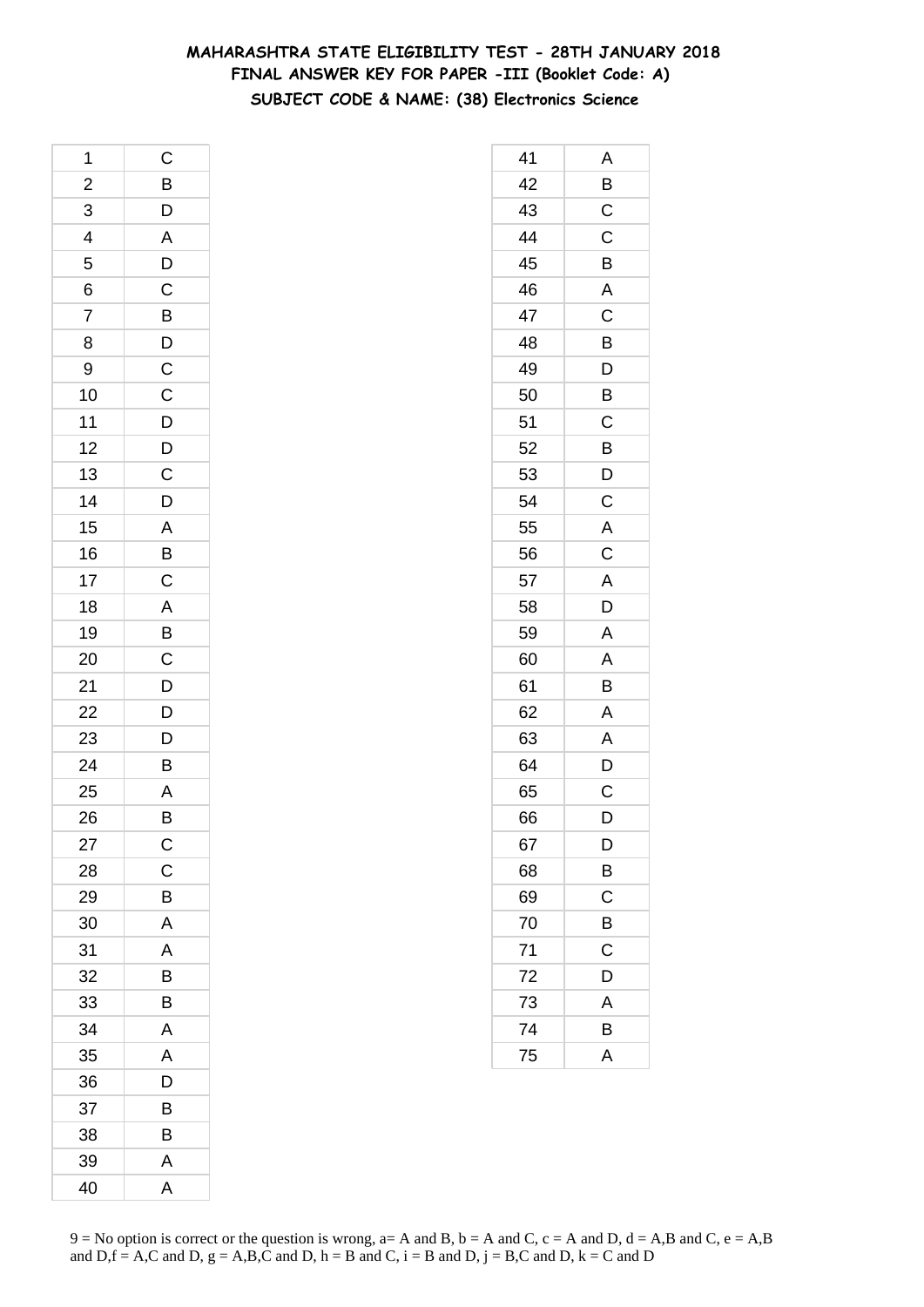# **MAHARASHTRA STATE ELIGIBILITY TEST - 28TH JANUARY 2018 FINAL ANSWER KEY FOR PAPER -III (Booklet Code: B) SUBJECT CODE & NAME: (38) Electronics Science**

| 1                       | D                                            |
|-------------------------|----------------------------------------------|
| $\overline{\mathbf{c}}$ |                                              |
| $\overline{3}$          |                                              |
| $\overline{\mathbf{r}}$ | DDBABCCB                                     |
| 5                       |                                              |
| 6                       |                                              |
| $\overline{7}$          |                                              |
| 8                       |                                              |
| 9                       |                                              |
| 10                      |                                              |
| 11                      |                                              |
| 12                      |                                              |
| 13                      | $\overline{A}$ $\overline{B}$ $\overline{B}$ |
| 14                      |                                              |
| 15                      | $\frac{A}{D}$                                |
| 16                      |                                              |
| 17                      | $\frac{B}{B}$                                |
| 18                      |                                              |
| 19                      | A                                            |
| 20                      | $\overline{A}$                               |
| 21                      |                                              |
| 22                      | $\frac{A}{B}$                                |
| 23                      |                                              |
| 24                      | $\frac{C}{B}$                                |
| 25                      |                                              |
| 26                      | $\overline{A}$                               |
| 27                      | $\mathsf{C}$                                 |
| 28                      | B                                            |
| 29                      | D                                            |
| 30                      | B                                            |
| 31                      | C                                            |
| 32                      | B                                            |
| 33                      | D                                            |
| 34                      | $\mathsf C$                                  |
| 35                      | A                                            |
| 36                      | $\overline{C}$                               |
| 37                      | A                                            |
| 38                      | D                                            |
| 39                      | A                                            |
| 40                      | $\overline{\mathsf{A}}$                      |

| 41              | В                     |
|-----------------|-----------------------|
| 42              | A                     |
| 43              | A                     |
| 44              | D                     |
| 45              | C                     |
| 46              | D                     |
| 47              | D                     |
| 48              | Β                     |
| 49              | $\mathsf C$           |
| 50              | B                     |
| 51              | C                     |
| 52              | D                     |
| 53              | Α                     |
| 54              | B                     |
| 55              | A                     |
| 56              | C                     |
| 57              | B                     |
| 58              | D                     |
| 59              | A                     |
| 60              | D                     |
| 61              | $\mathsf C$           |
| 62              | B                     |
| 63              | D                     |
| 64              | C                     |
| 65              | C                     |
| 66              | D                     |
| 67              | $\overline{D}$        |
| 68              | $\overline{c}$        |
| 69              | D                     |
| 70              | A                     |
| $\overline{71}$ | B                     |
| $\frac{72}{ }$  | $\mathsf C$           |
| 73              | $\mathsf{A}$          |
| 74              | $\overline{B}$        |
| 75              | $\overline{\text{c}}$ |
|                 |                       |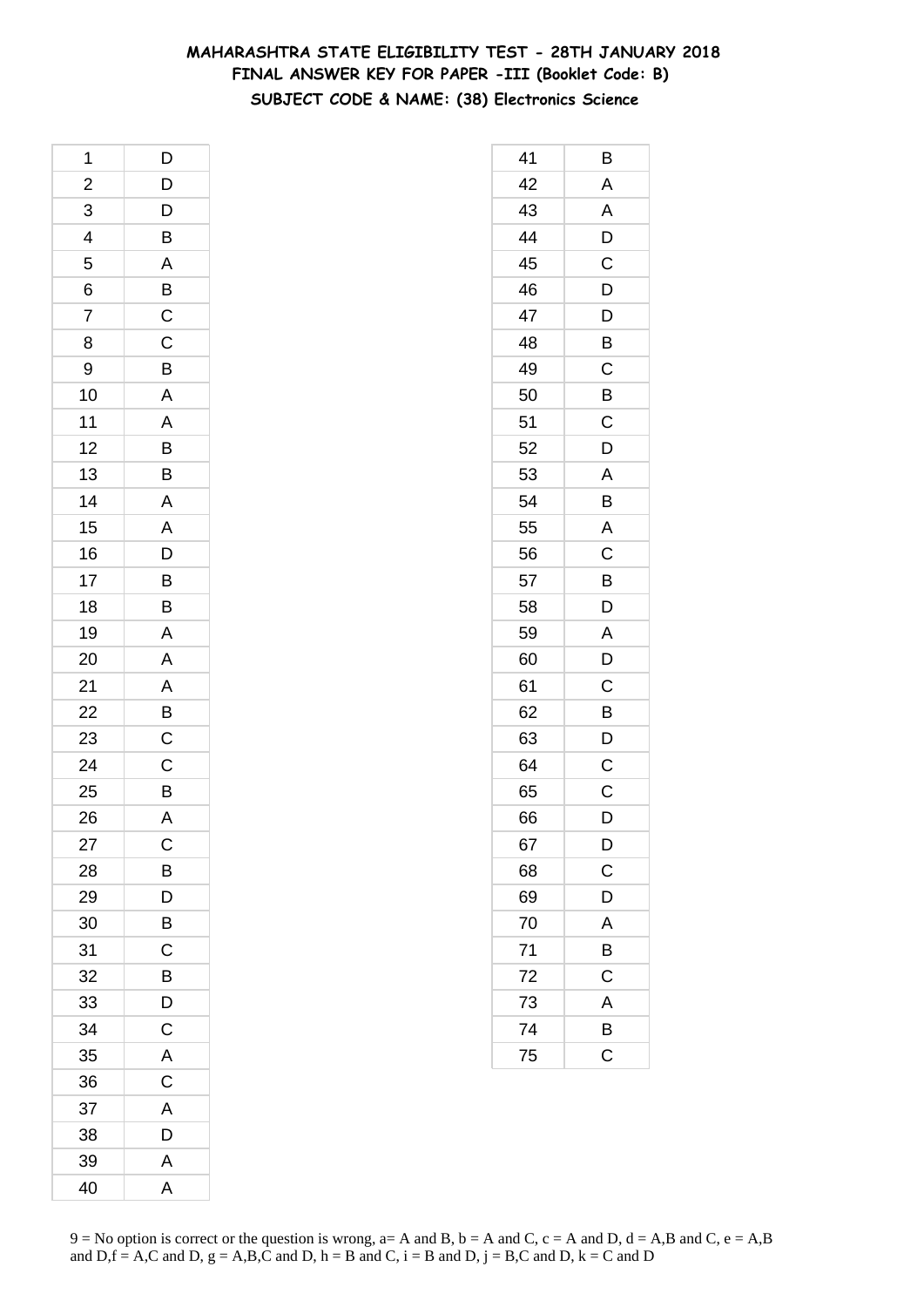# **MAHARASHTRA STATE ELIGIBILITY TEST - 28TH JANUARY 2018 FINAL ANSWER KEY FOR PAPER -III (Booklet Code: C) SUBJECT CODE & NAME: (38) Electronics Science**

| 1              | A                                                  |
|----------------|----------------------------------------------------|
| $\overline{c}$ |                                                    |
| $\overline{3}$ | $\frac{B}{B}$                                      |
| $\overline{4}$ | $\begin{array}{c}\nA \\ A \\ D\n\end{array}$       |
| 5              |                                                    |
| 6              |                                                    |
| $\overline{7}$ |                                                    |
| 8              | $\frac{B}{B}$                                      |
| 9              | $\overline{A}$                                     |
| 10             |                                                    |
| 11             |                                                    |
| 12             |                                                    |
| 13             |                                                    |
| 14             |                                                    |
| 15             | A A B C C B A C B                                  |
| 16             |                                                    |
| 17             |                                                    |
| 18             |                                                    |
| 19             |                                                    |
| 20             | D<br>B                                             |
| 21             |                                                    |
| 22             | $\overline{C}$<br>$\overline{B}$<br>$\overline{D}$ |
| 23             |                                                    |
| 24             |                                                    |
| 25             | $\frac{C}{A}$                                      |
| 26             | $\mathsf C$                                        |
| 27             | A                                                  |
| 28             | D                                                  |
| 29             | A                                                  |
| 30             | A                                                  |
| 31             | B                                                  |
| 32             | A                                                  |
| 33             | $\overline{\mathsf{A}}$                            |
| 34             | D                                                  |
| 35             | C                                                  |
| 36             | D                                                  |
| 37             | D                                                  |
| 38             | В                                                  |
| 39             | C                                                  |
| 40             | B                                                  |

| 41 | С              |
|----|----------------|
| 42 | D              |
| 43 | A              |
| 44 | B              |
| 45 | A              |
| 46 | C              |
| 47 | B              |
| 48 | D              |
| 49 | A              |
| 50 | $\overline{D}$ |
| 51 | C              |
| 52 | B              |
| 53 | D              |
| 54 | $\mathsf C$    |
| 55 | $\mathsf{C}$   |
| 56 | $\overline{D}$ |
| 57 | $\overline{D}$ |
| 58 | C              |
| 59 | D              |
| 60 | Α              |
| 61 | B              |
| 62 | C              |
| 63 | A              |
| 64 | B              |
| 65 | C              |
| 66 | D              |
| 67 | D              |
| 68 | $\overline{D}$ |
| 69 | B              |
| 70 | A              |
| 71 | B              |
| 72 | $\mathsf{C}$   |
| 73 | C              |
| 74 | B              |
| 75 | A              |
|    |                |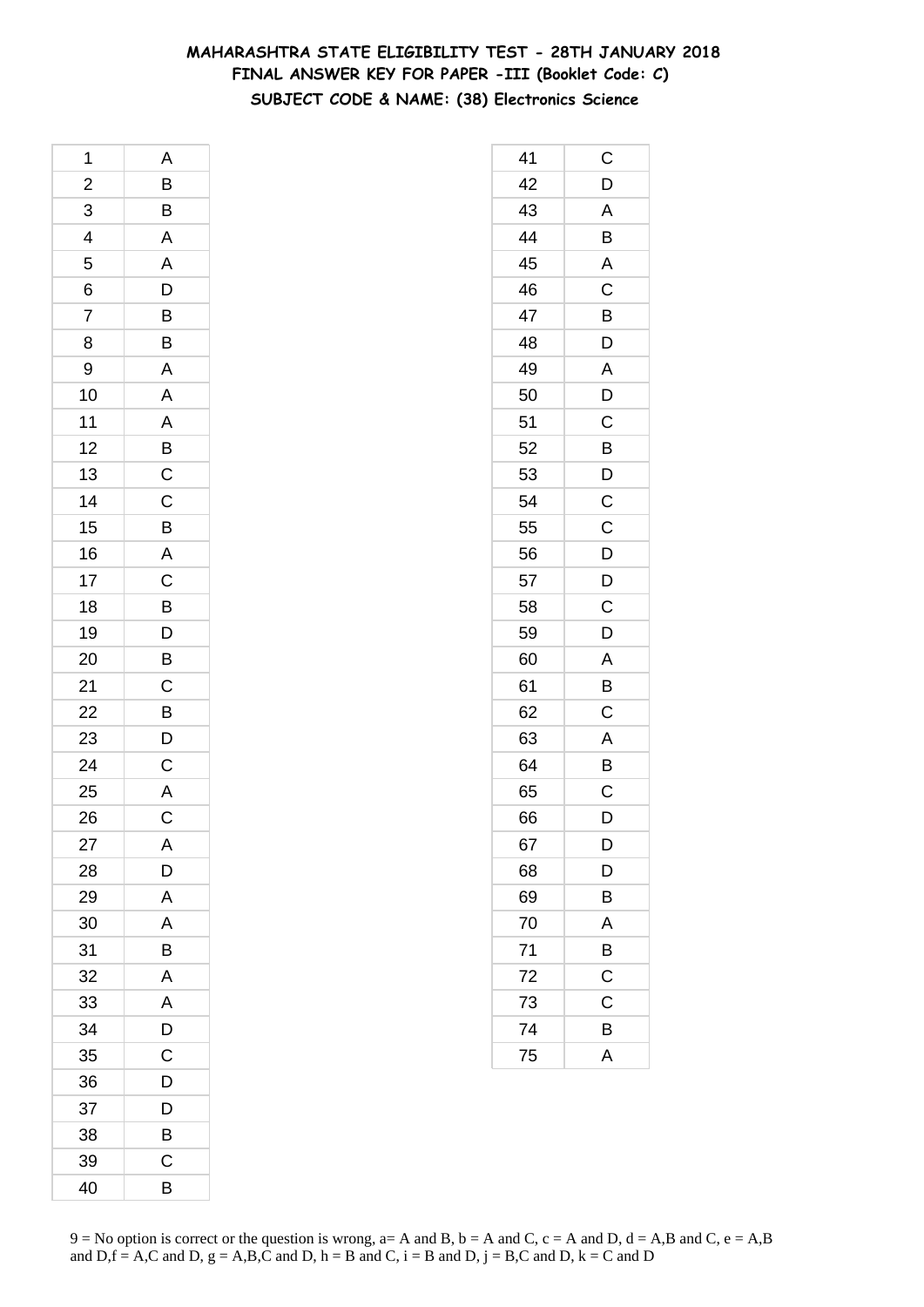# **MAHARASHTRA STATE ELIGIBILITY TEST - 28TH JANUARY 2018 FINAL ANSWER KEY FOR PAPER -III (Booklet Code: D) SUBJECT CODE & NAME: (38) Electronics Science**

| 1                       | A                       |
|-------------------------|-------------------------|
| $\overline{\mathbf{c}}$ |                         |
| $\overline{3}$          |                         |
| $\overline{4}$          | $\frac{B}{C}$           |
| 5                       | $\overline{B}$          |
| 6                       | $\overline{\mathsf{A}}$ |
| $\overline{7}$          | $\overline{C}$          |
| 8                       |                         |
| 9                       |                         |
| 10                      | BDBCBD                  |
| 11                      |                         |
| 12                      |                         |
| 13                      |                         |
| 14                      | $\overline{C}$          |
| 15                      | $rac{A}{C}$             |
| 16                      |                         |
| 17                      |                         |
| 18                      | $rac{A}{D}$             |
| 19                      | $\overline{A}$          |
| 20                      |                         |
| 21                      | $\frac{A}{B}$           |
| 22                      |                         |
| 23                      |                         |
| 24                      | A<br>A<br>D<br>C        |
| 25                      |                         |
| 26                      | D                       |
| 27                      | D                       |
| 28                      | B                       |
| 29                      | $\overline{\mathsf{C}}$ |
| 30                      | B                       |
| 31                      | C                       |
| 32                      | D                       |
| 33                      | A                       |
| 34                      | B                       |
| 35                      | A                       |
| 36                      | C                       |
| 37                      | B                       |
| 38                      | D                       |
| 39                      | A                       |
| 40                      | D                       |

| 41 | С            |
|----|--------------|
| 42 | B            |
| 43 | D            |
| 44 | $\mathsf C$  |
| 45 | C            |
| 46 | D            |
| 47 | $\mathsf{D}$ |
| 48 | C            |
| 49 | D            |
| 50 | A            |
| 51 | B            |
| 52 | $\mathsf C$  |
| 53 | A            |
| 54 | B            |
| 55 | $\mathsf C$  |
| 56 | D            |
| 57 | D            |
| 58 | D            |
| 59 | B            |
| 60 | A            |
| 61 | B            |
| 62 | $\mathsf C$  |
| 63 | C            |
| 64 | Β            |
| 65 | A            |
| 66 | A            |
| 67 | B            |
| 68 | B            |
| 69 | A            |
| 70 | A            |
| 71 | D            |
| 72 | B            |
| 73 | B            |
| 74 | A            |
| 75 | A            |
|    |              |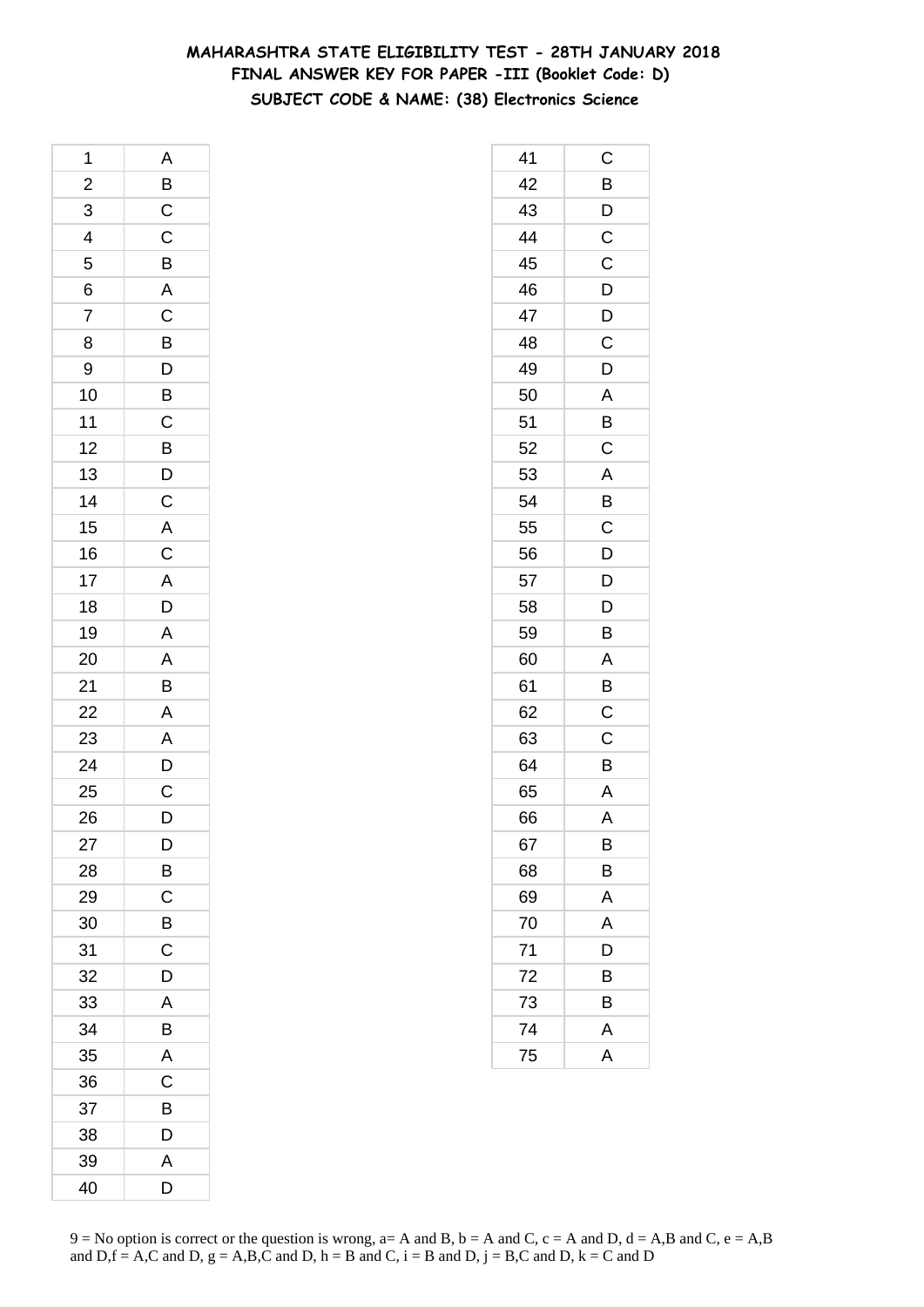# **MAHARASHTRA STATE ELIGIBILITY TEST - 28TH JANUARY 2018 FINAL ANSWER KEY FOR PAPER -III (Booklet Code: A) SUBJECT CODE & NAME: (39) Forensic Science**

| 1                       | D                                                                                                                         |
|-------------------------|---------------------------------------------------------------------------------------------------------------------------|
| $\overline{\mathbf{c}}$ |                                                                                                                           |
| $\overline{3}$          | $\frac{A}{B}$                                                                                                             |
| $\overline{4}$          |                                                                                                                           |
| 5                       |                                                                                                                           |
| 6                       | $rac{A}{D}$                                                                                                               |
| 7                       | $\overline{A}$                                                                                                            |
| 8                       |                                                                                                                           |
| 9                       |                                                                                                                           |
| 10                      | $\frac{A}{B}$ $\frac{B}{C}$                                                                                               |
| 11                      |                                                                                                                           |
| 12                      |                                                                                                                           |
| 13                      | $\frac{B}{A}$                                                                                                             |
| 14                      | $\overline{C}$                                                                                                            |
| 15                      |                                                                                                                           |
| 16                      |                                                                                                                           |
| 17                      |                                                                                                                           |
| 18                      |                                                                                                                           |
| 19                      | $\begin{array}{c c} \mathsf{B} & \mathsf{B} & \mathsf{A} & \mathsf{C} & \mathsf{A} & \mathsf{D} & \mathsf{C} \end{array}$ |
| 20                      |                                                                                                                           |
| 21                      |                                                                                                                           |
| 22                      |                                                                                                                           |
| 23                      | $\overline{A}$                                                                                                            |
| $\overline{24}$         | $\overline{A}$<br>$\overline{A}$<br>$\overline{C}$                                                                        |
| 25                      |                                                                                                                           |
| 26                      |                                                                                                                           |
| 27                      | B                                                                                                                         |
| 28                      | D                                                                                                                         |
| 29                      | $\mathsf C$                                                                                                               |
| 30                      | D                                                                                                                         |
| 31                      | A                                                                                                                         |
| 32                      | Α                                                                                                                         |
| 33                      | A                                                                                                                         |
| 34                      | A                                                                                                                         |
| 35                      | $\overline{B}$                                                                                                            |
| 36                      | D                                                                                                                         |
| 37                      | C                                                                                                                         |
| 38                      | D                                                                                                                         |
| 39                      | A                                                                                                                         |
| 40                      | B                                                                                                                         |

| 41 | Α              |
|----|----------------|
| 42 | B              |
| 43 | B              |
| 44 | B              |
| 45 | B              |
| 46 | D              |
| 47 | Β              |
| 48 | D              |
| 49 | D              |
| 50 | $\mathsf C$    |
| 51 | B              |
| 52 | C              |
| 53 | C              |
| 54 | A              |
| 55 | D              |
| 56 | $\overline{D}$ |
| 57 | D              |
| 58 | D              |
| 59 | A              |
| 60 | D              |
| 61 | С              |
| 62 | A              |
| 63 | A              |
| 64 | C              |
| 65 | A              |
| 66 | D              |
| 67 | B              |
| 68 | B              |
| 69 | D              |
| 70 | A              |
| 71 | A              |
| 72 | D              |
| 73 | $\mathsf C$    |
| 74 | $\mathsf C$    |
| 75 | D              |
|    |                |

 $9 = No$  option is correct or the question is wrong,  $a = A$  and B,  $b = A$  and C,  $c = A$  and D,  $d = A$ ,B and C,  $e = A$ ,B and  $D,f = A,C$  and  $D, g = A,B,C$  and  $D, h = B$  and  $C, i = B$  and  $D, j = B,C$  and  $D, k = C$  and  $D$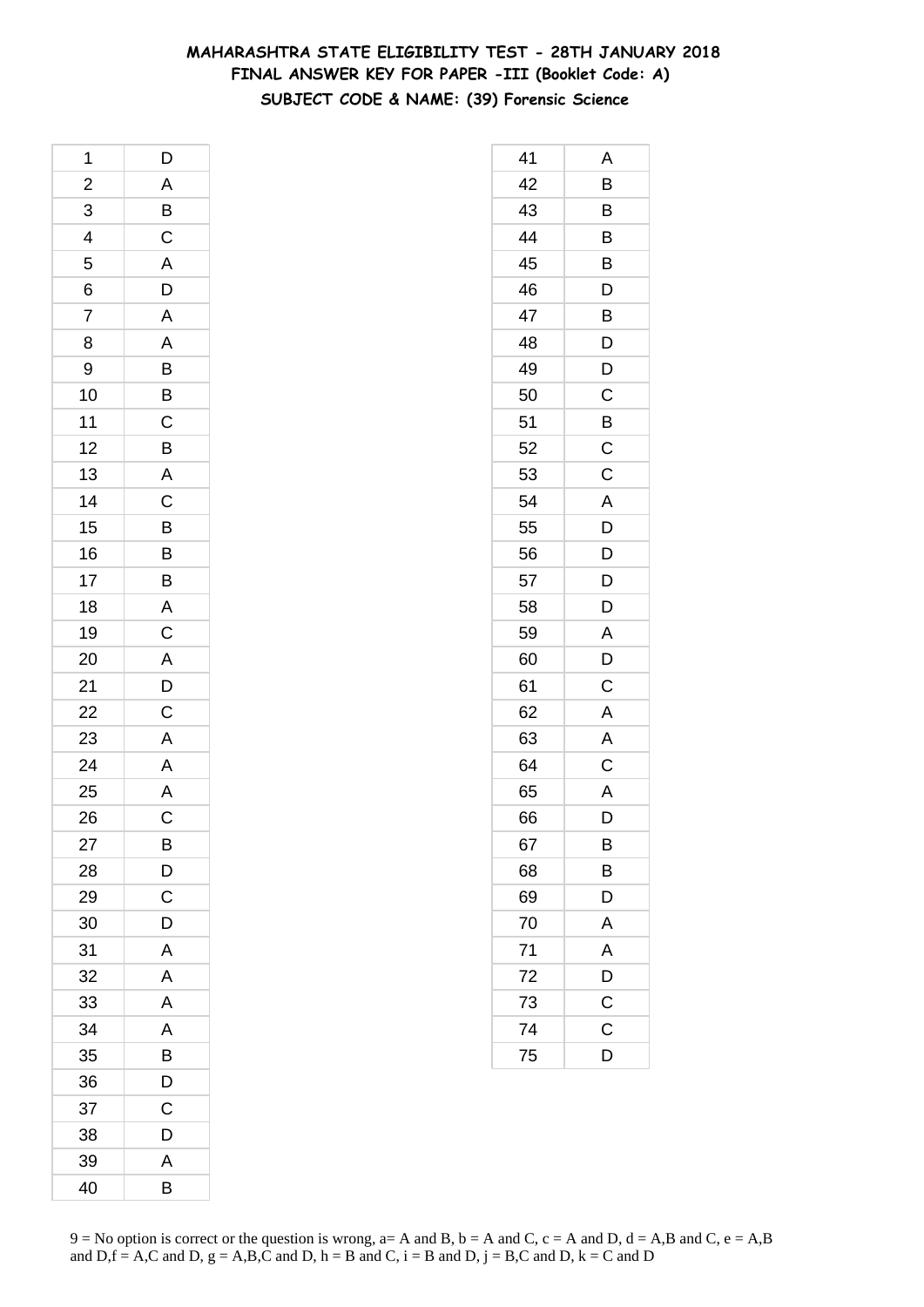# **MAHARASHTRA STATE ELIGIBILITY TEST - 28TH JANUARY 2018 FINAL ANSWER KEY FOR PAPER -III (Booklet Code: B) SUBJECT CODE & NAME: (39) Forensic Science**

| 1              | D                                                 |
|----------------|---------------------------------------------------|
| $\overline{a}$ | $\mathsf{C}$                                      |
| 3              | A                                                 |
| $\overline{4}$ | $\overline{A}$                                    |
| 5              | $rac{A}{C}$                                       |
| 6              |                                                   |
| 7              |                                                   |
| 8              |                                                   |
| 9              | $\frac{B}{C}$                                     |
| 10             | $\overline{D}$                                    |
| 11             | $\overline{A}$                                    |
| 12             | $\overline{A}$                                    |
| 13             | A                                                 |
| 14             |                                                   |
| 15             | $\begin{array}{c}\nA \\ B \\ D \\ C\n\end{array}$ |
| 16             |                                                   |
| 17             |                                                   |
| 18             | D                                                 |
| 19             |                                                   |
| 20             | $\frac{A}{B}$                                     |
| 21             |                                                   |
| 22             |                                                   |
| 23             | $\frac{A}{B}$                                     |
| 24             | B                                                 |
| 25             | B                                                 |
| 26             | D                                                 |
| 27             | B                                                 |
| 28             | D                                                 |
| 29             | D                                                 |
| 30             | C                                                 |
| 31             | B                                                 |
| 32             | C                                                 |
| 33             | C                                                 |
| 34             | A                                                 |
| 35             | D                                                 |
| 36             | D                                                 |
| 37             | D                                                 |
| 38             | D                                                 |
| 39             | Α                                                 |
| 40             | D                                                 |

| 41 | $\mathsf C$             |
|----|-------------------------|
| 42 | A                       |
| 43 | A                       |
| 44 | $\overline{C}$          |
| 45 | $\mathsf{A}$            |
| 46 | D                       |
| 47 | B                       |
| 48 | B                       |
| 49 | D                       |
| 50 | A                       |
| 51 | A                       |
| 52 | D                       |
| 53 | $\mathsf C$             |
| 54 | $\mathsf C$             |
| 55 | D                       |
| 56 | D                       |
| 57 | A                       |
| 58 | B                       |
| 59 | C                       |
| 60 | A                       |
| 61 | D                       |
| 62 | $\mathsf{A}$            |
| 63 | A                       |
| 64 | B                       |
| 65 | B                       |
| 66 | C                       |
| 67 | B                       |
| 68 | A                       |
| 69 | $\overline{\mathrm{c}}$ |
| 70 | B                       |
| 71 | B                       |
| 72 | B                       |
| 73 | A                       |
| 74 | $\mathsf C$             |
| 75 | $\overline{A}$          |
|    |                         |

 $9 = No$  option is correct or the question is wrong,  $a = A$  and B,  $b = A$  and C,  $c = A$  and D,  $d = A$ ,B and C,  $e = A$ ,B and  $D,f = A,C$  and  $D, g = A,B,C$  and  $D, h = B$  and  $C, i = B$  and  $D, j = B,C$  and  $D, k = C$  and  $D$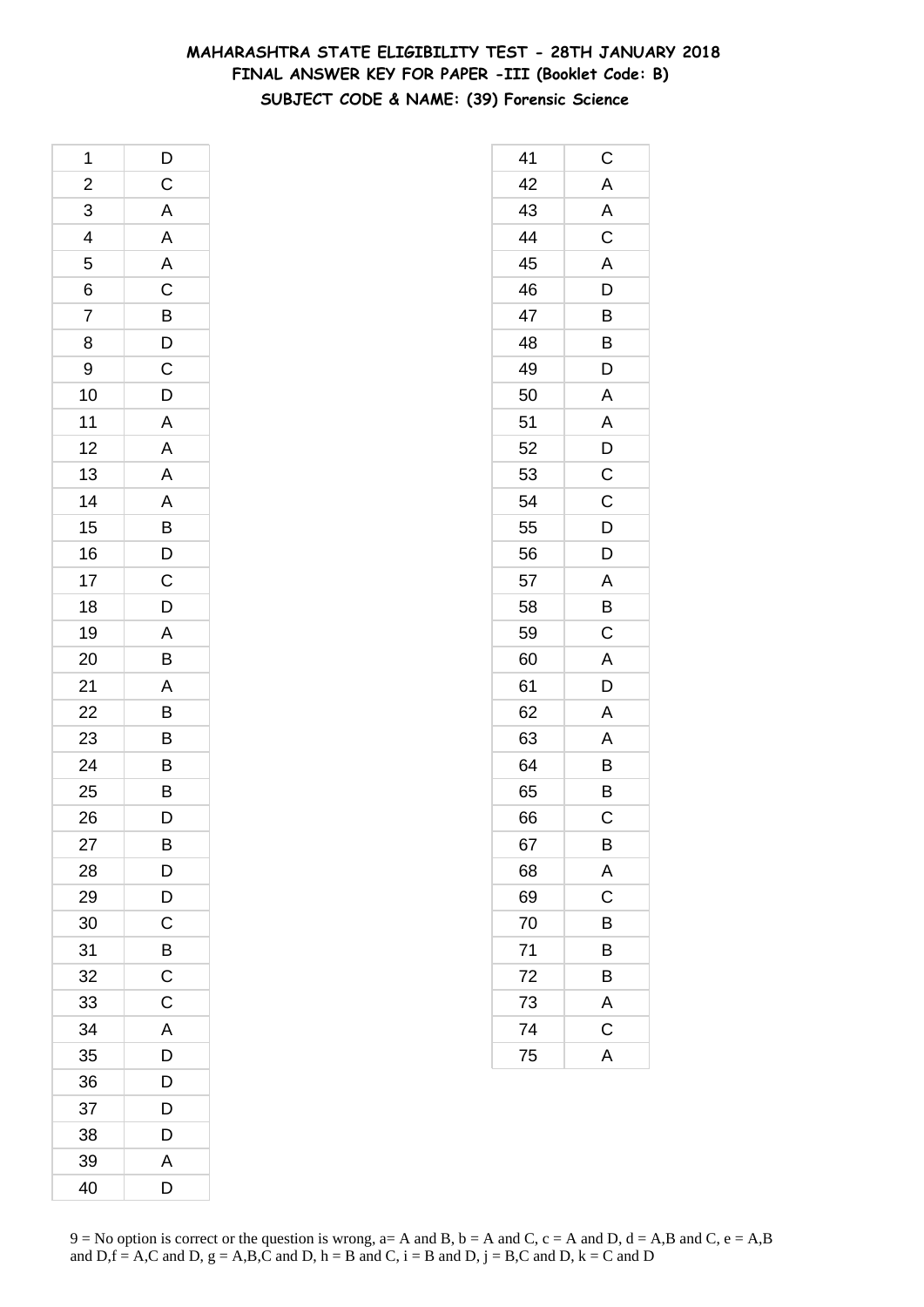# **MAHARASHTRA STATE ELIGIBILITY TEST - 28TH JANUARY 2018 FINAL ANSWER KEY FOR PAPER -III (Booklet Code: C) SUBJECT CODE & NAME: (39) Forensic Science**

| 1                       | Α                                                  |
|-------------------------|----------------------------------------------------|
| $\overline{\mathbf{c}}$ | A                                                  |
| 3                       | $\overline{A}$                                     |
| $\overline{4}$          |                                                    |
| 5                       | $\frac{A}{B}$ $\frac{B}{C}$                        |
| 6                       |                                                    |
| $\overline{7}$          |                                                    |
| 8                       | $\frac{1}{D}$                                      |
| 9                       |                                                    |
| 10                      | $\frac{A}{B}$                                      |
| 11                      |                                                    |
| 12                      |                                                    |
| 13                      | $\frac{B}{B}$                                      |
| 14                      | B                                                  |
| 15                      |                                                    |
| 16                      | $\overline{D}$<br>$\overline{D}$<br>$\overline{D}$ |
| 17                      |                                                    |
| 18                      |                                                    |
| 19                      |                                                    |
| 20                      | $\frac{D}{C}$                                      |
| 21                      | $\overline{B}$                                     |
| 22                      | $\overline{C}$                                     |
| 23                      | $\mathsf C$                                        |
| 24                      | $\overline{A}$                                     |
| 25                      | $\overline{\mathsf{D}}$                            |
| 26                      | D                                                  |
| 27                      | D                                                  |
| 28                      | D                                                  |
| 29                      | A                                                  |
| 30                      | D                                                  |
| 31                      | C                                                  |
| 32                      | A                                                  |
| 33                      | A                                                  |
| 34                      | $\overline{C}$                                     |
| 35                      | A                                                  |
| 36                      | D                                                  |
| 37                      | B                                                  |
| 38                      | B                                                  |
| 39                      | D                                                  |
| 40                      | A                                                  |

| 41 | Α                       |
|----|-------------------------|
| 42 | D                       |
| 43 | C                       |
| 44 | $\mathsf C$             |
| 45 | $\mathsf{D}$            |
| 46 | D                       |
| 47 | A                       |
| 48 | B                       |
| 49 | $\mathsf C$             |
| 50 | $\overline{A}$          |
| 51 | D                       |
| 52 | A                       |
| 53 | A                       |
| 54 | B                       |
| 55 | B                       |
| 56 | $\mathsf C$             |
| 57 | B                       |
| 58 | A                       |
| 59 | C                       |
| 60 | B                       |
| 61 | B                       |
| 62 | B                       |
| 63 | A                       |
| 64 | $\mathsf C$             |
| 65 | A                       |
| 66 | D                       |
| 67 | $\mathsf{C}$            |
| 68 | A                       |
| 69 | $\overline{A}$          |
| 70 | $\overline{\mathsf{A}}$ |
| 71 | C                       |
| 72 | B                       |
| 73 | D                       |
| 74 | C                       |
| 75 | D                       |
|    |                         |

 $9 = No$  option is correct or the question is wrong,  $a = A$  and B,  $b = A$  and C,  $c = A$  and D,  $d = A$ ,B and C,  $e = A$ ,B and  $D,f = A,C$  and  $D, g = A,B,C$  and  $D, h = B$  and  $C, i = B$  and  $D, j = B,C$  and  $D, k = C$  and  $D$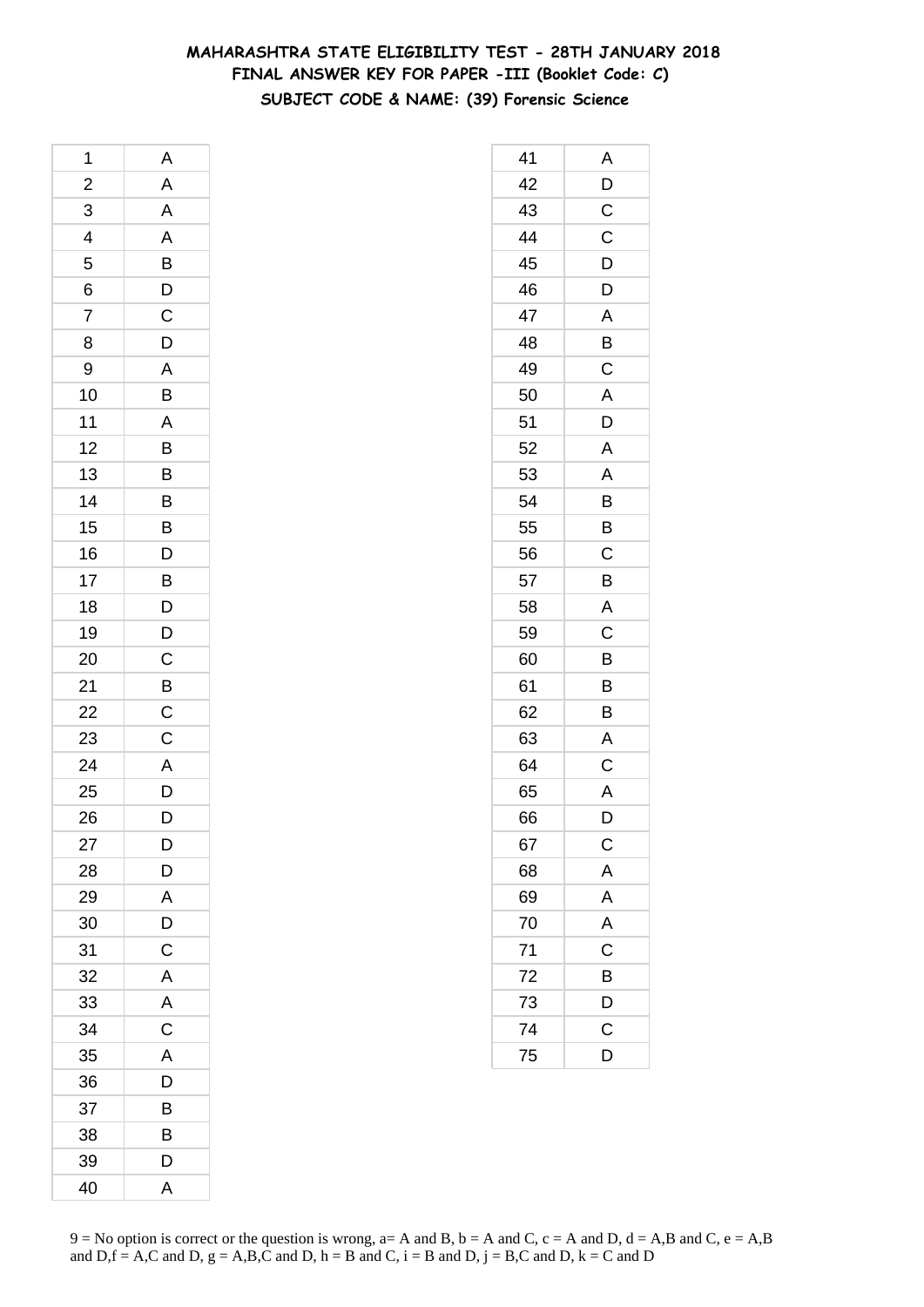# **MAHARASHTRA STATE ELIGIBILITY TEST - 28TH JANUARY 2018 FINAL ANSWER KEY FOR PAPER -III (Booklet Code: D) SUBJECT CODE & NAME: (39) Forensic Science**

| 1                       | Α                                                  |
|-------------------------|----------------------------------------------------|
| $\overline{\mathbf{c}}$ | B                                                  |
| $\overline{3}$          | $\overline{B}$                                     |
| $\overline{4}$          | $\overline{B}$<br>$\overline{B}$<br>$\overline{D}$ |
| 5                       |                                                    |
| 6                       |                                                    |
| $\overline{7}$          | $\frac{B}{D}$                                      |
| 8                       |                                                    |
| 9                       |                                                    |
| 10                      | $D$<br>$B$                                         |
| 11                      |                                                    |
| 12                      | $\frac{C}{C}$                                      |
| 13                      |                                                    |
| 14                      |                                                    |
| 15                      | A<br>D<br>D<br>D<br>D                              |
| 16                      |                                                    |
| 17                      |                                                    |
| 18                      | $\overline{D}$                                     |
| 19                      |                                                    |
| 20                      | $\frac{A}{D}$                                      |
| 21                      | $\mathsf{C}$                                       |
| 22                      | $\overline{A}$                                     |
| 23                      | $\overline{A}$                                     |
| 24                      | $\frac{C}{A}$                                      |
| 25                      |                                                    |
| 26                      | $\overline{D}$                                     |
| 27                      | В                                                  |
| 28                      | B                                                  |
| 29                      | D                                                  |
| 30                      | A                                                  |
| 31                      | A                                                  |
| 32                      | D                                                  |
| 33                      | $\mathsf C$                                        |
| 34                      | $\mathsf C$                                        |
| 35                      | D                                                  |
| 36                      | D                                                  |
| 37                      | A                                                  |
| 38                      | B                                                  |
| 39                      | $\mathsf{C}$                                       |
| 40                      | A                                                  |

| 41 | D              |
|----|----------------|
| 42 | A              |
| 43 | A              |
| 44 | B              |
| 45 | B              |
| 46 | C              |
| 47 | B              |
| 48 | A              |
| 49 | C              |
| 50 | B              |
| 51 | $\overline{B}$ |
| 52 | B              |
| 53 | A              |
| 54 | C              |
| 55 | A              |
| 56 | $\frac{D}{C}$  |
| 57 |                |
| 58 | A              |
| 59 | A              |
| 60 | A              |
| 61 | C              |
| 62 | B              |
| 63 | D              |
| 64 | C              |
| 65 | D              |
| 66 | A              |
| 67 | A              |
| 68 | A              |
| 69 | A              |
| 70 | B              |
| 71 | D              |
| 72 | C              |
| 73 | D              |
| 74 | A              |
| 75 | B              |
|    |                |

 $9 = No$  option is correct or the question is wrong,  $a = A$  and B,  $b = A$  and C,  $c = A$  and D,  $d = A$ ,B and C,  $e = A$ ,B and  $D,f = A,C$  and  $D, g = A,B,C$  and  $D, h = B$  and  $C, i = B$  and  $D, j = B,C$  and  $D, k = C$  and  $D$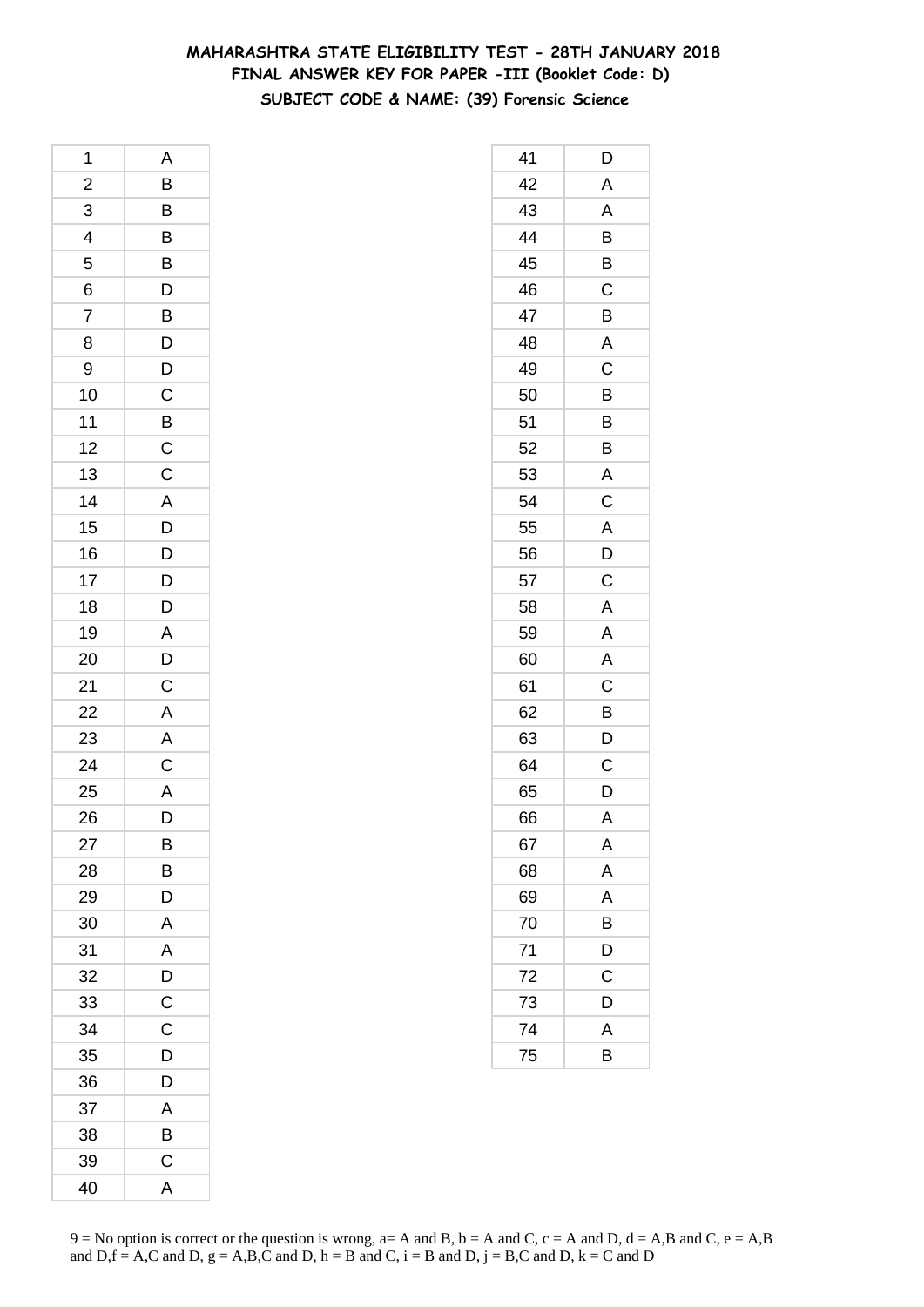# **MAHARASHTRA STATE ELIGIBILITY TEST - 28TH JANUARY 2018 FINAL ANSWER KEY FOR PAPER -III (Booklet Code: A) SUBJECT CODE & NAME: (50) Commerce**

| 1                       |                                   |
|-------------------------|-----------------------------------|
| $\overline{\mathbf{c}}$ | C C C C A D C A C D A A C D C C B |
| $\overline{3}$          |                                   |
| $\frac{4}{5}$           |                                   |
|                         |                                   |
| $\frac{6}{7}$           |                                   |
|                         |                                   |
| 8                       |                                   |
| 9                       |                                   |
| 10                      |                                   |
| 11                      |                                   |
| 12                      |                                   |
| 13                      |                                   |
| 14                      |                                   |
| 15                      |                                   |
| 16                      |                                   |
| 17                      |                                   |
| 18                      |                                   |
| 19                      |                                   |
| 20                      | $\frac{D}{C}$                     |
| 21                      | $\mathsf{C}$                      |
| $\overline{22}$         |                                   |
| 23                      | $\frac{A}{B}$                     |
| $\overline{24}$         |                                   |
| 25                      | $\frac{A}{A}$                     |
| 26                      | $\overline{\mathsf{A}}$           |
| 27                      | C                                 |
| 28                      | B                                 |
| 29                      | A                                 |
| 30                      | C                                 |
| 31                      | B                                 |
| 32                      | D                                 |
| 33                      | B                                 |
| 34                      | D                                 |
| 35                      | C                                 |
| 36                      | B                                 |
| 37                      | D                                 |
| 38                      | A                                 |
| 39                      | В                                 |
| 40                      | D                                 |

| 41 | Β                     |
|----|-----------------------|
| 42 | $\mathsf C$           |
| 43 | C                     |
| 44 | $\mathsf C$           |
| 45 | A                     |
| 46 | A                     |
| 47 | $\overline{C}$        |
| 48 | $\overline{\text{c}}$ |
| 49 | A                     |
| 50 | $\overline{D}$        |
| 51 | $\overline{D}$        |
| 52 | C                     |
| 53 | $\mathsf{A}$          |
| 54 | A                     |
| 55 | D                     |
| 56 | $\overline{B}$        |
| 57 | $\overline{B}$        |
| 58 | D                     |
| 59 | C                     |
| 60 | C                     |
| 61 | B                     |
| 62 | $\mathsf C$           |
| 63 | $\mathsf{A}$          |
| 64 | $\mathsf C$           |
| 65 | D                     |
| 66 | C                     |
| 67 | $\mathsf{C}$          |
| 68 | $\overline{C}$        |
| 69 | $\mathsf C$           |
| 70 | D                     |
| 71 | A                     |
| 72 | A                     |
| 73 | C                     |
| 74 | В                     |
| 75 | B                     |
|    |                       |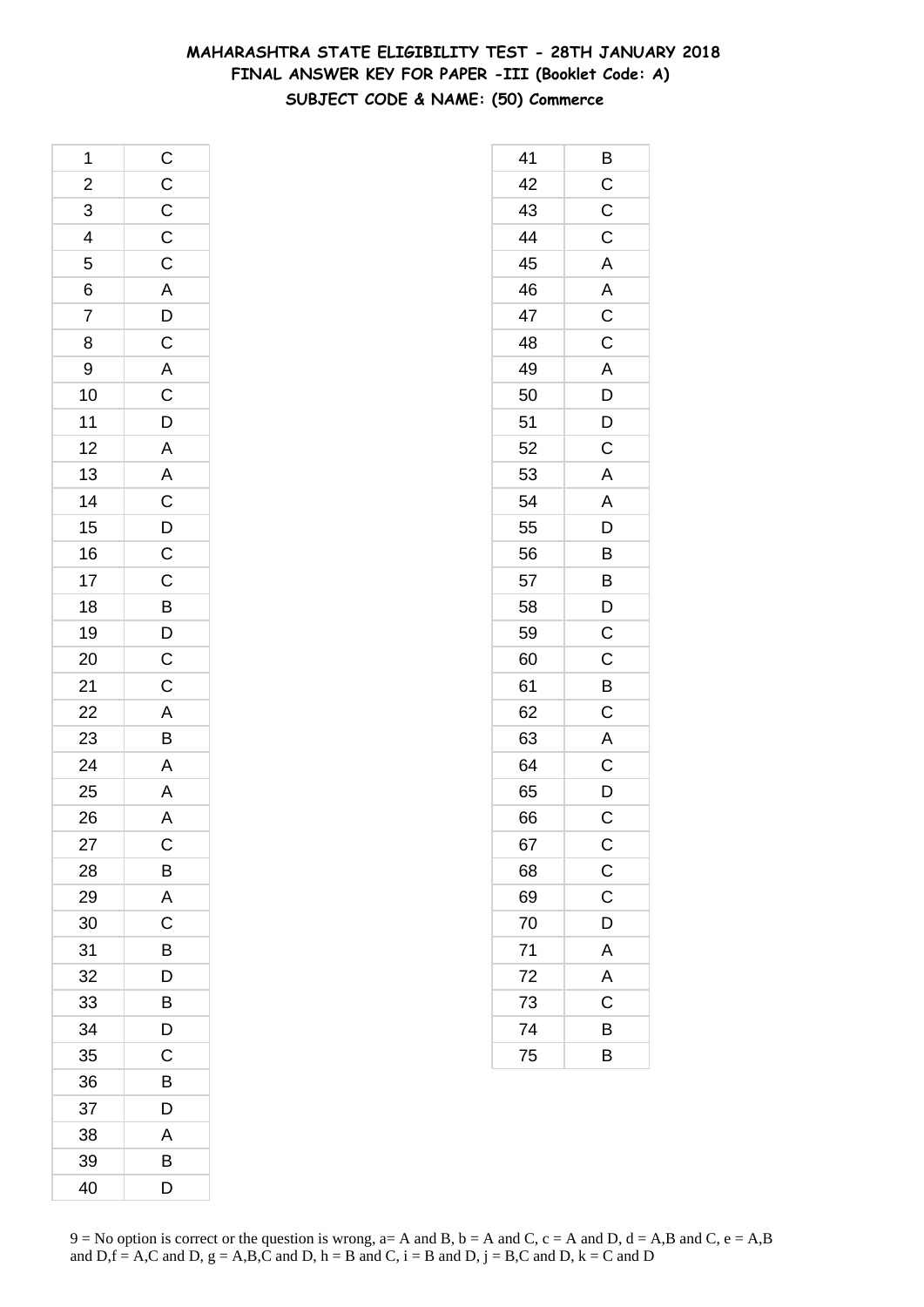# **MAHARASHTRA STATE ELIGIBILITY TEST - 28TH JANUARY 2018 FINAL ANSWER KEY FOR PAPER -III (Booklet Code: B) SUBJECT CODE & NAME: (50) Commerce**

| 1                       | $\mathsf{C}$                                 |
|-------------------------|----------------------------------------------|
| $\overline{\mathbf{c}}$ |                                              |
| 3                       | A B A A A C B A C B D B D C B D A B D        |
| $\overline{4}$          |                                              |
| 5                       |                                              |
| 6                       |                                              |
| $\overline{7}$          |                                              |
| 8                       |                                              |
| 9                       |                                              |
| 10                      |                                              |
| 11                      |                                              |
| 12                      |                                              |
| 13                      |                                              |
| 14                      |                                              |
| 15                      |                                              |
| 16                      |                                              |
| 17                      |                                              |
| 18                      |                                              |
| 19                      |                                              |
| 20                      |                                              |
| 21                      |                                              |
| 22                      | $\overline{B}$ $\overline{C}$ $\overline{C}$ |
| 23                      |                                              |
| 24                      | $\overline{C}$                               |
| 25                      | $\overline{A}$                               |
| 26                      | A                                            |
| 27                      | $\mathsf{C}$                                 |
| 28                      | $\overline{C}$                               |
| 29                      | A                                            |
| 30                      | D                                            |
| 31                      | D                                            |
| 32                      | $\mathsf{C}$                                 |
| 33                      | A                                            |
| 34                      | A                                            |
| 35                      | D                                            |
| 36                      | B                                            |
| 37                      | B                                            |
| 38                      | D                                            |
| 39                      | $\mathsf{C}$                                 |
| 40                      | C                                            |

| 41 | Β                       |
|----|-------------------------|
| 42 | $\mathsf C$             |
| 43 | A                       |
| 44 | $\overline{C}$          |
| 45 | $\overline{D}$          |
| 46 | $\overline{C}$          |
| 47 | $\overline{C}$          |
| 48 | C                       |
| 49 | $\mathsf C$             |
| 50 | D                       |
| 51 | A                       |
| 52 | A                       |
| 53 | $\overline{\mathsf{C}}$ |
| 54 | B                       |
| 55 | B                       |
| 56 | $\overline{C}$          |
| 57 | $\overline{C}$          |
| 58 | $\mathsf{C}$            |
| 59 | $\mathsf C$             |
| 60 | C                       |
| 61 | A                       |
| 62 | $\overline{\mathsf{D}}$ |
| 63 | $\mathsf C$             |
| 64 | $rac{A}{C}$             |
| 65 |                         |
| 66 | D                       |
| 67 | A                       |
| 68 |                         |
| 69 | $rac{A}{C}$             |
| 70 | $\frac{D}{C}$           |
| 71 |                         |
| 72 | $\mathsf{C}$            |
| 73 | B                       |
| 74 | D                       |
| 75 | $\overline{\text{c}}$   |
|    |                         |

 $9 = No$  option is correct or the question is wrong,  $a = A$  and B,  $b = A$  and C,  $c = A$  and D,  $d = A$ ,B and C,  $e = A$ ,B and  $D,f = A,C$  and  $D, g = A,B,C$  and  $D, h = B$  and  $C, i = B$  and  $D, j = B,C$  and  $D, k = C$  and  $D$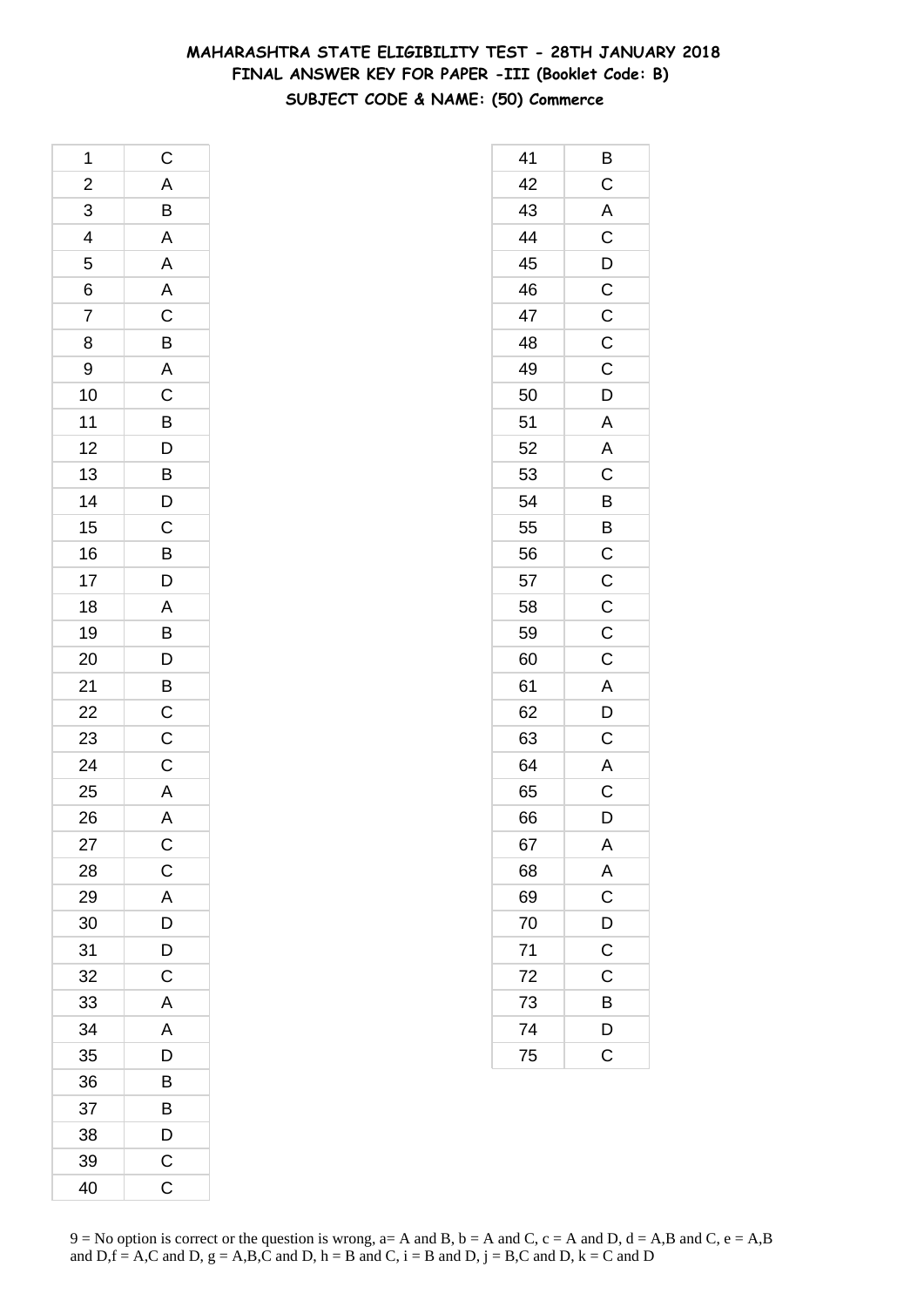# **MAHARASHTRA STATE ELIGIBILITY TEST - 28TH JANUARY 2018 FINAL ANSWER KEY FOR PAPER -III (Booklet Code: C) SUBJECT CODE & NAME: (50) Commerce**

| 1              | В                                                                     |
|----------------|-----------------------------------------------------------------------|
| $\overline{a}$ |                                                                       |
| 3              | $\begin{array}{c} \mathsf{D} \\ \mathsf{B} \\ \mathsf{D} \end{array}$ |
| $\overline{4}$ |                                                                       |
| 5              | $\overline{C}$                                                        |
| 6              | $\overline{B}$                                                        |
| 7              | D                                                                     |
| 8              | $\mathsf{A}$                                                          |
| 9              |                                                                       |
| 10             | BDBCC                                                                 |
| 11             |                                                                       |
| 12             |                                                                       |
| 13             |                                                                       |
| 14             | $\mathsf{C}$                                                          |
| 15             | $\overline{A}$                                                        |
| 16             |                                                                       |
| 17             | $rac{A}{C}$                                                           |
| 18             | $\overline{C}$                                                        |
| 19             |                                                                       |
| 20             | $\frac{A}{D}$                                                         |
| 21             | $\overline{D}$                                                        |
| 22             | $\overline{C}$                                                        |
| 23             | $\mathsf{A}$                                                          |
| 24             | A<br>D                                                                |
| 25             |                                                                       |
| 26             | B                                                                     |
| 27             | B                                                                     |
| 28             | $\overline{D}$                                                        |
| 29             | $\overline{C}$                                                        |
| 30             | $\mathsf C$                                                           |
| 31             | B                                                                     |
| 32             | C                                                                     |
| 33             | A                                                                     |
| 34             | $\overline{C}$                                                        |
| 35             | $\overline{D}$                                                        |
| 36             | $\overline{C}$                                                        |
| 37             | $\mathsf C$                                                           |
| 38             | $\mathsf C$                                                           |
| 39             | $\mathsf C$                                                           |
| 40             | D                                                                     |

| 41 | Α                       |
|----|-------------------------|
| 42 | A                       |
| 43 | C                       |
| 44 |                         |
| 45 | $\frac{B}{B}$           |
| 46 | $\overline{C}$          |
| 47 | $\mathsf C$             |
| 48 | $\mathsf C$             |
| 49 | $\mathsf C$             |
| 50 | $\mathsf{C}$            |
| 51 | A                       |
| 52 | D                       |
| 53 | C                       |
| 54 | $\mathsf{A}$            |
| 55 | $\mathsf C$             |
| 56 | $\overline{D}$          |
| 57 | $\overline{\mathsf{A}}$ |
| 58 | A                       |
| 59 | $\overline{\mathrm{c}}$ |
| 60 | D                       |
| 61 | C                       |
| 62 | C                       |
| 63 | $\overline{B}$          |
| 64 | $\overline{D}$          |
| 65 | $\overline{\text{c}}$   |
| 66 | C                       |
| 67 | A                       |
| 68 | B                       |
| 69 | A                       |
| 70 | A                       |
| 71 | A                       |
| 72 | C                       |
| 73 | B                       |
| 74 | $\mathsf{A}$            |
| 75 | $\overline{\text{c}}$   |
|    |                         |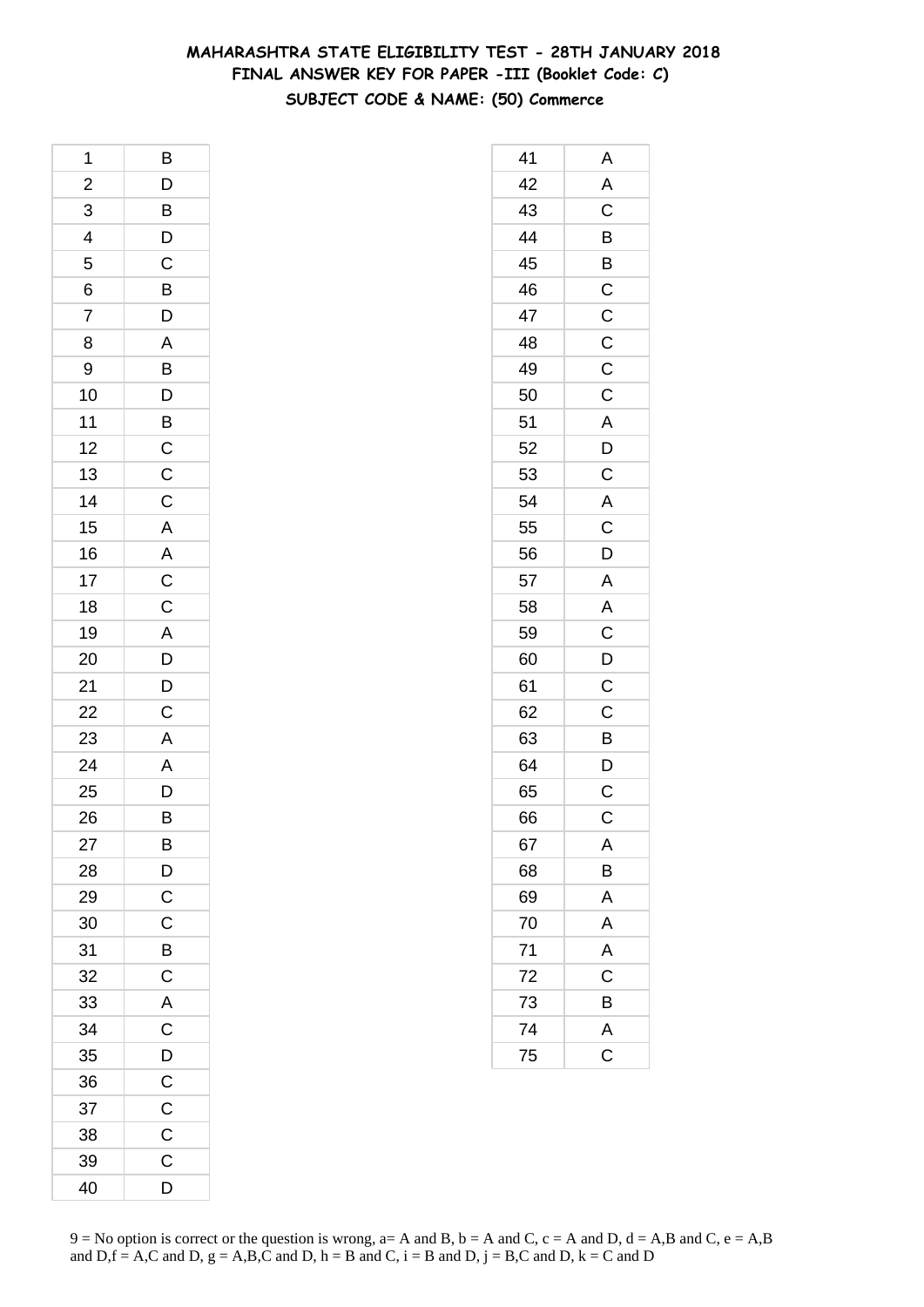# **MAHARASHTRA STATE ELIGIBILITY TEST - 28TH JANUARY 2018 FINAL ANSWER KEY FOR PAPER -III (Booklet Code: D) SUBJECT CODE & NAME: (50) Commerce**

| 1                       | B                                                  |
|-------------------------|----------------------------------------------------|
| $\overline{\mathbf{c}}$ |                                                    |
| 3                       | $\frac{C}{C}$                                      |
| $\overline{4}$          |                                                    |
| 5                       |                                                    |
| 6                       | A<br>A<br>C<br>C                                   |
| 7                       |                                                    |
| 8                       |                                                    |
| 9                       |                                                    |
| 10                      |                                                    |
| 11                      | $\overline{A}$<br>$\overline{D}$<br>$\overline{D}$ |
| 12                      |                                                    |
| 13                      | C A A D B B D C C                                  |
| 14                      |                                                    |
| 15                      |                                                    |
| 16                      |                                                    |
| 17                      |                                                    |
| 18                      |                                                    |
| 19                      |                                                    |
| 20                      |                                                    |
| 21                      |                                                    |
| 22                      | $rac{B}{C}$                                        |
| 23                      | $\overline{A}$                                     |
| 24                      | $\frac{C}{D}$                                      |
| 25                      |                                                    |
| 26                      | $\overline{c}$                                     |
| 27                      | $\mathsf{C}$                                       |
| 28                      | $\mathsf C$                                        |
| 29                      | $\mathsf C$                                        |
| 30                      | $\mathsf{D}$                                       |
| 31                      | A                                                  |
| 32                      | A                                                  |
| 33                      | C                                                  |
| 34                      | $\overline{B}$                                     |
| 35                      | $\overline{B}$                                     |
| 36                      | $\overline{C}$                                     |
| 37                      | $\mathsf C$                                        |
| 38                      | C                                                  |
| 39                      | $\mathsf C$                                        |
| 40                      | $\mathsf C$                                        |

| 41 | Α                       |
|----|-------------------------|
| 42 | D                       |
| 43 | C                       |
| 44 | $\overline{\mathsf{A}}$ |
| 45 | $\overline{C}$          |
| 46 | D                       |
| 47 | A                       |
| 48 | A                       |
| 49 | $\mathsf C$             |
| 50 | $\overline{D}$          |
| 51 | $\overline{C}$          |
| 52 | $\mathsf C$             |
| 53 | B                       |
| 54 | D                       |
| 55 | C                       |
| 56 | $\mathsf C$             |
| 57 | A                       |
| 58 | B                       |
| 59 | A                       |
| 60 | A                       |
| 61 | A                       |
| 62 | C                       |
| 63 | B                       |
| 64 | A                       |
| 65 | $\mathsf C$             |
| 66 | B                       |
| 67 | D                       |
| 68 | В                       |
| 69 | D                       |
| 70 | C                       |
| 71 | B                       |
| 72 | D                       |
| 73 | Α                       |
| 74 | В                       |
| 75 | D                       |
|    |                         |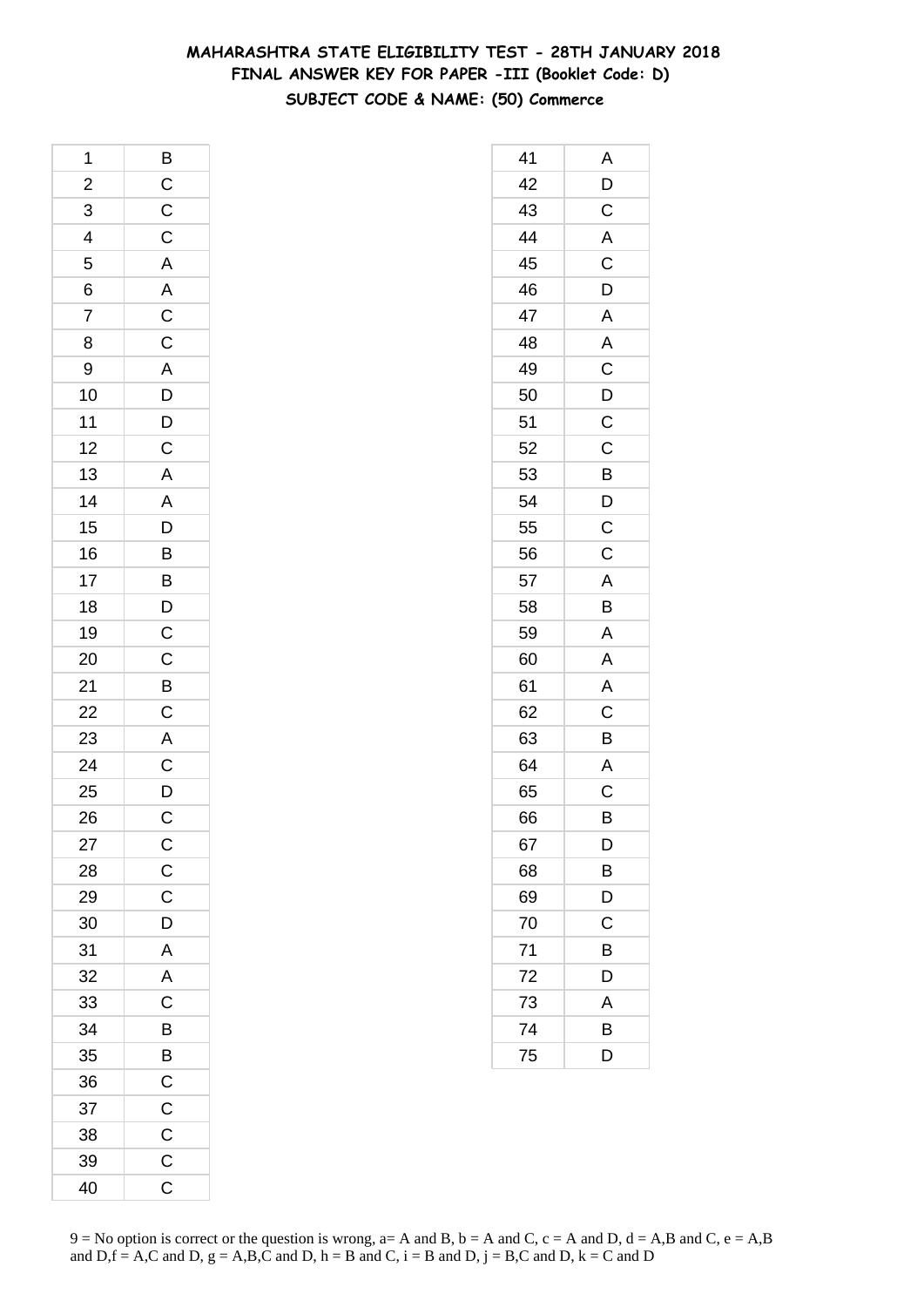# **MAHARASHTRA STATE ELIGIBILITY TEST - 28TH JANUARY 2018 FINAL ANSWER KEY FOR PAPER -III (Booklet Code: A) SUBJECT CODE & NAME: (51) Management**

| 1              | B                                  |
|----------------|------------------------------------|
| $\overline{a}$ |                                    |
| 3              | $\frac{B}{B}$                      |
| $\overline{4}$ | $\overline{AB}$<br>$\overline{DB}$ |
| 5              |                                    |
| 6              |                                    |
| 7              |                                    |
| 8              | $\frac{D}{D}$                      |
| 9              | $\overline{C}$                     |
| 10             | $\overline{D}$<br>B                |
| 11             |                                    |
| 12             | $\overline{C}$                     |
| 13             | $\overline{\mathsf{A}}$            |
| 14             | D                                  |
| 15             |                                    |
| 16             | $\frac{A}{B}$                      |
| 17             |                                    |
| 18             | $\frac{A}{C}$                      |
| 19             |                                    |
| 20             | $\overline{\mathsf{A}}$            |
| 21             |                                    |
| 22             | A<br>B<br>B                        |
| 23             |                                    |
| 24             | $rac{A}{B}$                        |
| 25             |                                    |
| 26             | $\mathsf C$                        |
| 27             | C                                  |
| 28             | D                                  |
| 29             | D                                  |
| 30             | A                                  |
| 31             | B                                  |
| 32             | B                                  |
| 33             | D                                  |
| 34             | D                                  |
| 35             | D                                  |
| 36             | A                                  |
| 37             | D                                  |
| 38             | D                                  |
| 39             | D                                  |
| 40             | B                                  |

| 41 | Β                     |
|----|-----------------------|
| 42 | a                     |
| 43 | Β                     |
| 44 | A                     |
| 45 | $\overline{D}$        |
| 46 | B                     |
| 47 | D                     |
| 48 | D                     |
| 49 | B                     |
| 50 | C                     |
| 51 | $\mathsf C$           |
| 52 | A                     |
| 53 | $\mathsf C$           |
| 54 | A                     |
| 55 | $\overline{\text{c}}$ |
| 56 | A                     |
| 57 | $\overline{C}$        |
| 58 | A                     |
| 59 | D                     |
| 60 | D                     |
| 61 | D                     |
| 62 | D                     |
| 63 | $\mathsf C$           |
| 64 | $\mathsf C$           |
| 65 | C                     |
| 66 | B                     |
| 67 | A                     |
| 68 | C                     |
| 69 | D                     |
| 70 | B                     |
| 71 | B                     |
| 72 | В                     |
| 73 | В                     |
| 74 | D                     |
| 75 | A                     |
|    |                       |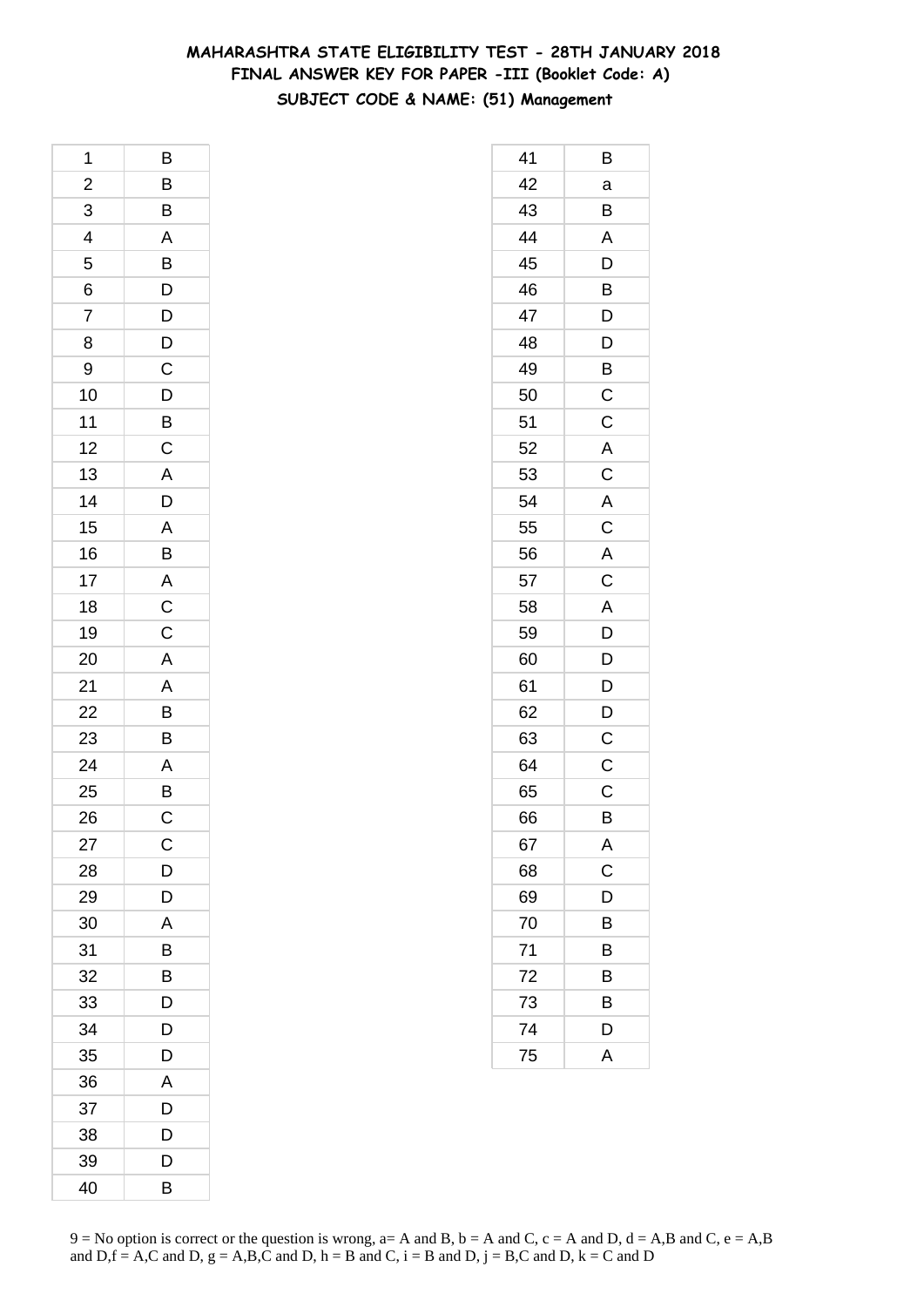# **MAHARASHTRA STATE ELIGIBILITY TEST - 28TH JANUARY 2018 FINAL ANSWER KEY FOR PAPER -III (Booklet Code: B) SUBJECT CODE & NAME: (51) Management**

| 1              | Α              |
|----------------|----------------|
| $\overline{c}$ | $\overline{B}$ |
| $\overline{3}$ | $\overline{B}$ |
| $\overline{4}$ | $\overline{A}$ |
| 5              | $rac{B}{C}$    |
| 6              |                |
| $\overline{7}$ | $\mathsf C$    |
| 8              | D              |
| 9              | D              |
| 10             | $\overline{A}$ |
| 11             | $\overline{B}$ |
| 12             | $\overline{B}$ |
| 13             | D              |
| 14             | $\overline{D}$ |
| 15             | D              |
| 16             | A              |
| 17             | $\overline{D}$ |
| 18             | $\overline{D}$ |
| 19             | D              |
| 20             | B              |
| 21             | B              |
| 22             | a              |
| 23             | B              |
| 24             | A              |
| 25             | D              |
| 26             | B              |
| 27             | D              |
| 28             | D              |
| 29             | B              |
| 30             | $\mathsf C$    |
| 31             | C              |
| 32             | A              |
| 33             | $\mathsf C$    |
| 34             | $\overline{A}$ |
| 35             | $\mathsf C$    |
| 36             | A              |
| 37             | C              |
| 38             | A              |
| 39             | D              |
| 40             | D              |

| 41 | D              |
|----|----------------|
| 42 | D              |
| 43 | $\mathsf C$    |
| 44 | $\mathsf C$    |
| 45 | C              |
| 46 | B              |
| 47 | A              |
| 48 | C              |
| 49 | D              |
| 50 | B              |
| 51 | B              |
| 52 | B              |
| 53 | Β              |
| 54 | D              |
| 55 | A              |
| 56 | B              |
| 57 | B              |
| 58 | B              |
| 59 | Α              |
| 60 | B              |
| 61 | D              |
| 62 | D              |
| 63 | D              |
| 64 | C              |
| 65 | D              |
| 66 | В              |
| 67 | $\mathsf C$    |
| 68 | A              |
| 69 | $\overline{D}$ |
| 70 | A              |
| 71 | B              |
| 72 | A              |
| 73 | $\mathsf C$    |
| 74 | $\mathsf C$    |
| 75 | A              |
|    |                |

 $9 = No$  option is correct or the question is wrong,  $a = A$  and B,  $b = A$  and C,  $c = A$  and D,  $d = A$ ,B and C,  $e = A$ ,B and  $D,f = A,C$  and  $D, g = A,B,C$  and  $D, h = B$  and  $C, i = B$  and  $D, j = B,C$  and  $D, k = C$  and  $D$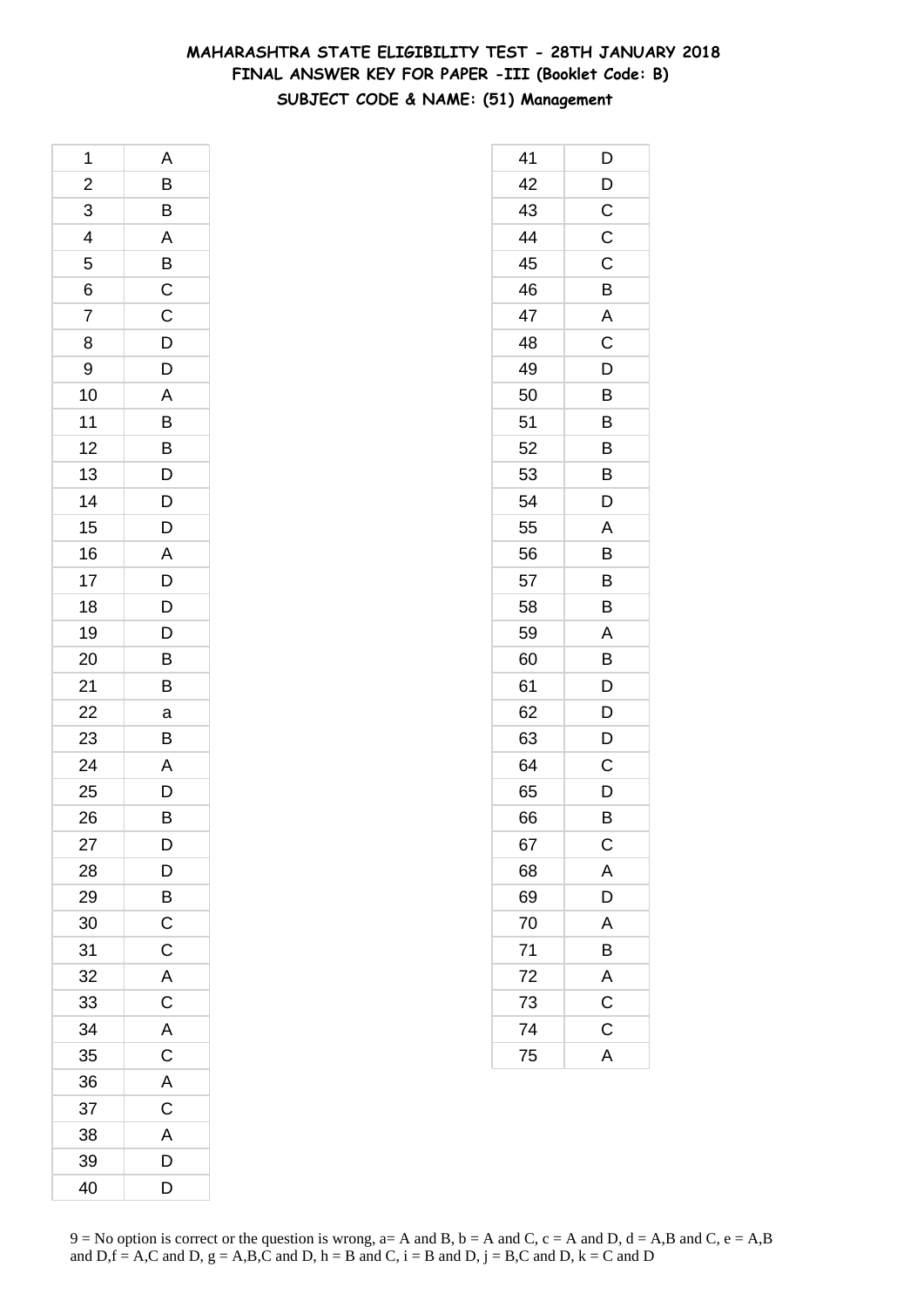# **MAHARASHTRA STATE ELIGIBILITY TEST - 28TH JANUARY 2018 FINAL ANSWER KEY FOR PAPER -III (Booklet Code: C) SUBJECT CODE & NAME: (51) Management**

| 1                       | Β                                |
|-------------------------|----------------------------------|
| $\overline{\mathbf{c}}$ | $\overline{B}$                   |
| 3                       |                                  |
| $\overline{4}$          | $\frac{D}{D}$                    |
| 5                       | $\overline{D}$                   |
| 6                       | A                                |
| 7                       | D                                |
| 8                       | D                                |
| 9                       | $\overline{D}$                   |
| 10                      | $\frac{B}{B}$                    |
| 11                      |                                  |
| 12                      | a                                |
| 13                      | B                                |
| 14                      | A                                |
| 15                      |                                  |
| 16                      | $\overline{B}$<br>$\overline{D}$ |
| 17                      |                                  |
| 18                      | D                                |
| 19                      |                                  |
| 20                      | $\frac{B}{C}$                    |
| 21                      | $\mathsf{C}$                     |
| 22                      | $\mathsf{A}$                     |
| 23                      | $\overline{C}$                   |
| 24                      | A<br>C                           |
| 25                      |                                  |
| 26                      | $\overline{\mathsf{A}}$          |
| 27                      | $\mathsf{C}$                     |
| 28                      | A                                |
| 29                      | D                                |
| 30                      | D                                |
| 31                      | D                                |
| 32                      | D                                |
| 33                      | $\mathsf C$                      |
| 34                      | $\mathsf C$                      |
| 35                      | C                                |
| 36                      | B                                |
| 37                      | A                                |
| 38                      | C                                |
| 39                      | D                                |
| 40                      | B                                |

| 41 | В              |
|----|----------------|
| 42 | B              |
| 43 | В              |
| 44 | D              |
| 45 | A              |
| 46 | B              |
| 47 | B              |
| 48 | B              |
| 49 | A              |
| 50 | B              |
| 51 | $\overline{D}$ |
| 52 | D              |
| 53 | D              |
| 54 | C              |
| 55 | D              |
| 56 | $\overline{B}$ |
| 57 | $\mathsf C$    |
| 58 | A              |
| 59 | D              |
| 60 | A              |
| 61 | B              |
| 62 | $\overline{A}$ |
| 63 | $\mathsf C$    |
| 64 | C              |
| 65 | A              |
| 66 | A              |
| 67 | B              |
| 68 | B              |
| 69 | A              |
| 70 | B              |
| 71 | C              |
| 72 | C              |
| 73 | D              |
| 74 | D              |
| 75 | A              |
|    |                |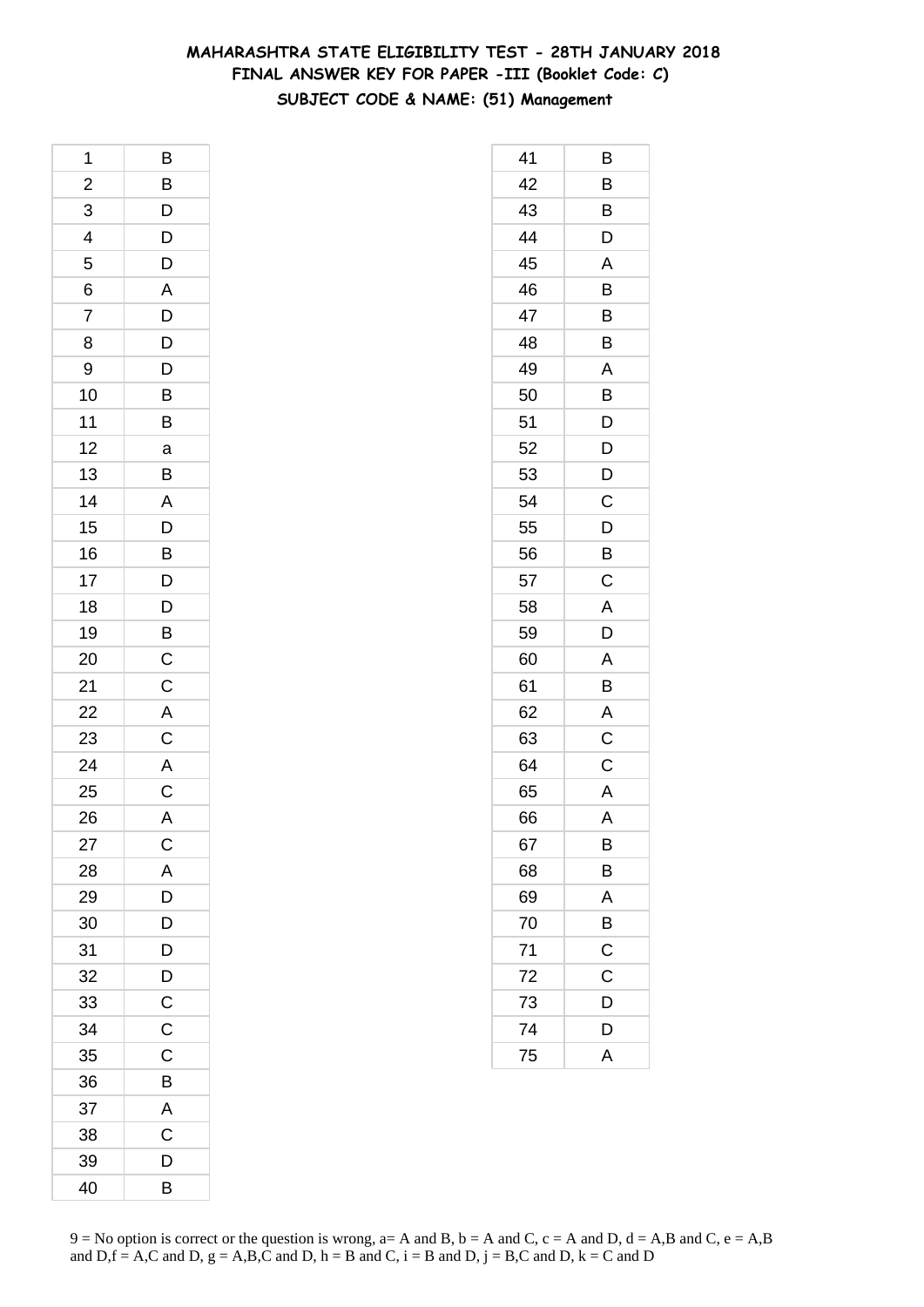# **MAHARASHTRA STATE ELIGIBILITY TEST - 28TH JANUARY 2018 FINAL ANSWER KEY FOR PAPER -III (Booklet Code: D) SUBJECT CODE & NAME: (51) Management**

| 1              | Β                                            |
|----------------|----------------------------------------------|
| $\overline{a}$ | a                                            |
| $\overline{3}$ |                                              |
| $\frac{4}{5}$  | $\frac{B}{A}$                                |
|                | $\frac{D}{B}$                                |
| $\frac{6}{7}$  |                                              |
|                |                                              |
| 8              | $\frac{D}{D}$                                |
| 9              |                                              |
| 10             | $\overline{B}$ $\overline{C}$ $\overline{C}$ |
| 11             |                                              |
| 12             |                                              |
| 13             |                                              |
| 14             |                                              |
| 15             |                                              |
| 16             |                                              |
| 17             |                                              |
| 18             |                                              |
| 19             | ACACACADD                                    |
| 20             |                                              |
| 21             |                                              |
| 22             | $\frac{D}{D}$                                |
| 23             | $\overline{\mathsf{C}}$                      |
| 24             | $\frac{C}{C}$                                |
| 25             |                                              |
| 26             | B                                            |
| 27             | A                                            |
| 28             | $\overline{C}$                               |
| 29             | D                                            |
| 30             | B                                            |
| 31             | B                                            |
| 32             | B                                            |
| 33             | B                                            |
| 34             | D                                            |
| 35             | A                                            |
| 36             | B                                            |
| 37             | Β                                            |
| 38             | Β                                            |
| 39             | Α                                            |
| 40             | B                                            |

| 41 | D              |
|----|----------------|
| 42 | D              |
| 43 | D              |
| 44 | C              |
| 45 | $\overline{D}$ |
| 46 | B              |
| 47 | C              |
| 48 | A              |
| 49 | D              |
| 50 | A              |
| 51 | B              |
| 52 | A              |
| 53 | $\mathsf C$    |
| 54 | C              |
| 55 | A              |
| 56 | A              |
| 57 | B              |
| 58 | B              |
| 59 | A              |
| 60 | B              |
| 61 | C              |
| 62 | $\mathsf C$    |
| 63 | $\overline{D}$ |
| 64 | D              |
| 65 | A              |
| 66 | B              |
| 67 | В              |
| 68 | D              |
| 69 | D              |
| 70 | D              |
| 71 | A              |
| 72 | D              |
| 73 | D              |
| 74 | D              |
| 75 | B              |
|    |                |

 $9 = No$  option is correct or the question is wrong,  $a = A$  and B,  $b = A$  and C,  $c = A$  and D,  $d = A$ ,B and C,  $e = A$ ,B and  $D,f = A,C$  and  $D, g = A,B,C$  and  $D, h = B$  and  $C, i = B$  and  $D, j = B,C$  and  $D, k = C$  and  $D$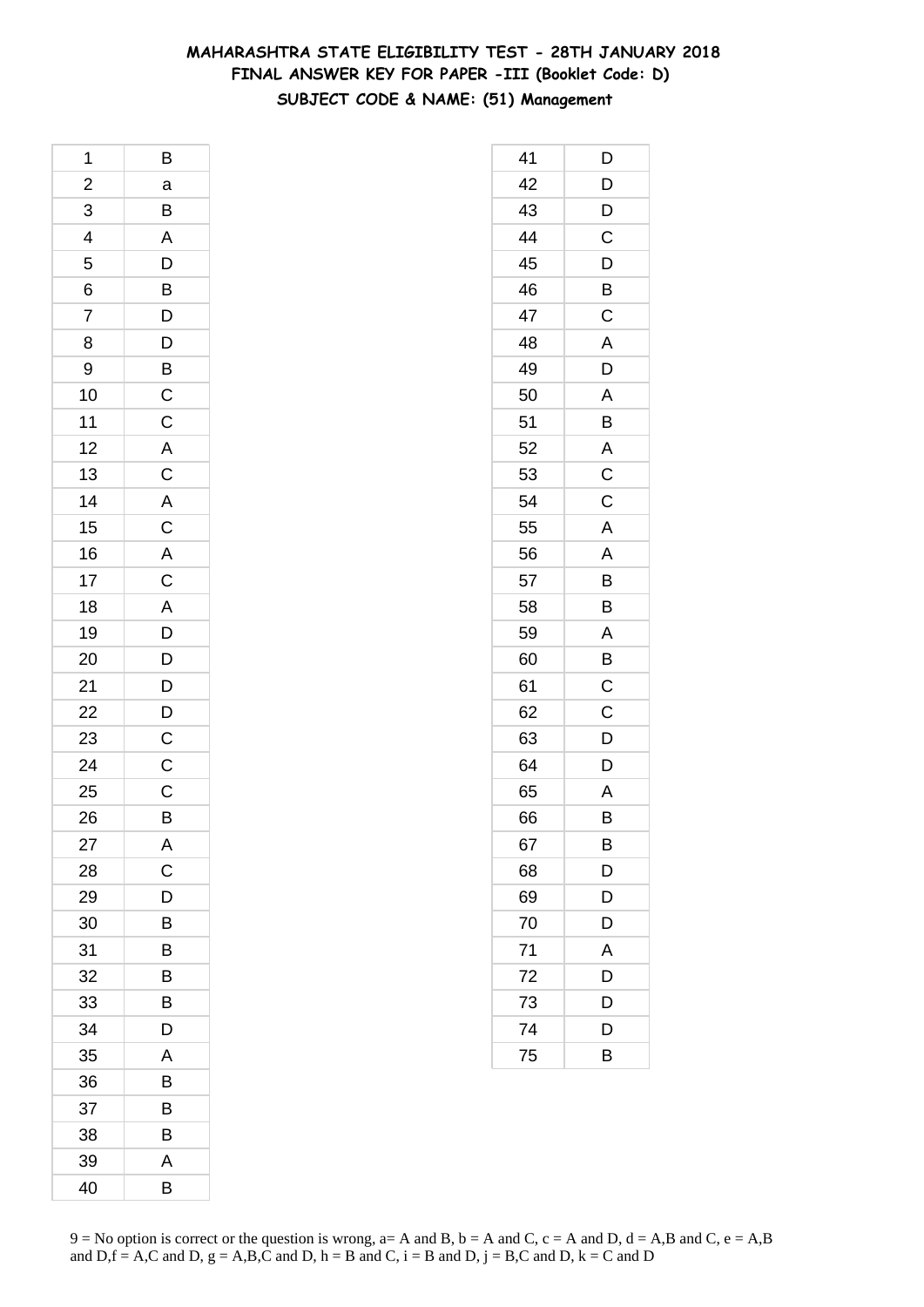# **MAHARASHTRA STATE ELIGIBILITY TEST - 28TH JANUARY 2018 FINAL ANSWER KEY FOR PAPER -III (Booklet Code: A) SUBJECT CODE & NAME: (60) Law**

| 1              | $\overline{C}$                      |
|----------------|-------------------------------------|
| $\overline{2}$ | $C$<br>$B$<br>$C$<br>$D$            |
| 3              |                                     |
| $\overline{4}$ |                                     |
| 5              |                                     |
| $\overline{6}$ | $rac{A}{C}$                         |
| $\overline{7}$ |                                     |
| 8              |                                     |
| 9              |                                     |
| 10             |                                     |
| 11             |                                     |
| 12             |                                     |
| 13             |                                     |
| 14             |                                     |
| 15             |                                     |
| 16             |                                     |
| 17             |                                     |
| 18             |                                     |
| 19             |                                     |
| 20             | A B A C D D A C D A D C D C A B B D |
| 21             |                                     |
| 22             |                                     |
| 23             |                                     |
| 24             |                                     |
| 25             |                                     |
| 26             | B                                   |
| 27             | C                                   |
| 28             | B                                   |
| 29             | D                                   |
| 30             | D                                   |
| 31             | В                                   |
| 32             | B                                   |
| 33             | D                                   |
| 34             | B                                   |
| 35             | D                                   |
| 36             | Α                                   |
| 37             | В                                   |
| 38             | B                                   |
| 39             | B                                   |
| 40             | C                                   |

| 41 | Α                       |
|----|-------------------------|
| 42 | $\mathsf{A}$            |
| 43 | $\overline{D}$          |
| 44 | $\mathsf C$             |
| 45 | C                       |
| 46 | B                       |
| 47 | D                       |
| 48 | B                       |
| 49 | C                       |
| 50 | D                       |
| 51 | B                       |
| 52 | A                       |
| 53 | B                       |
| 54 | $\mathsf C$             |
| 55 | B                       |
| 56 | $\bar{\mathsf{D}}$      |
| 57 | B                       |
| 58 | $\mathsf C$             |
| 59 | $\mathsf{C}$            |
| 60 | A                       |
| 61 | $\overline{\mathrm{C}}$ |
| 62 | C                       |
| 63 | A                       |
| 64 | $\mathsf{A}$            |
| 65 | $\mathsf C$             |
| 66 | A                       |
| 67 | A                       |
| 68 | $\mathsf{C}$            |
| 69 | $\overline{\mathrm{c}}$ |
| 70 | A                       |
| 71 | $\overline{A}$          |
| 72 | D                       |
| 73 | D                       |
| 74 | B                       |
| 75 | B                       |
|    |                         |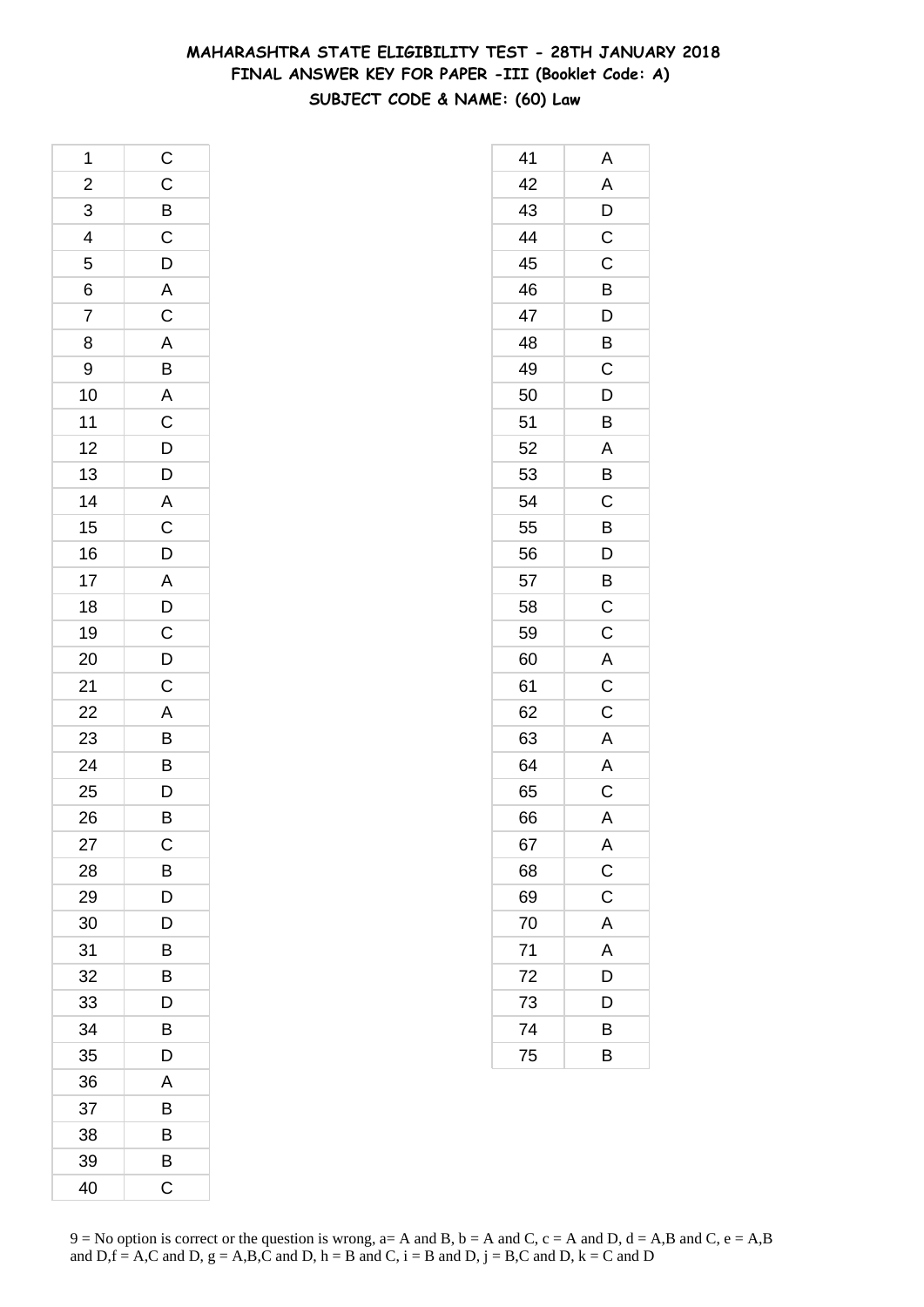# **MAHARASHTRA STATE ELIGIBILITY TEST - 28TH JANUARY 2018 FINAL ANSWER KEY FOR PAPER -III (Booklet Code: B) SUBJECT CODE & NAME: (60) Law**

| 1                       | C                                                  |
|-------------------------|----------------------------------------------------|
| $\overline{\mathbf{c}}$ |                                                    |
| $\overline{3}$          | A B B D B C                                        |
| $\overline{4}$          |                                                    |
| 5                       |                                                    |
| 6                       |                                                    |
| 7                       |                                                    |
| 8                       |                                                    |
| 9                       |                                                    |
| 10                      | BDDBBD                                             |
| 11                      |                                                    |
| 12                      |                                                    |
| 13                      |                                                    |
| 14                      |                                                    |
| 15                      | $\frac{B}{D}$                                      |
| 16                      | $\overline{A}$                                     |
| 17                      |                                                    |
| 18                      | $\overline{B}$                                     |
| 19                      |                                                    |
| 20                      | $\frac{B}{C}$                                      |
| 21                      | $\overline{A}$                                     |
| 22                      |                                                    |
| 23                      | $\overline{A}$<br>$\overline{D}$<br>$\overline{C}$ |
| 24                      |                                                    |
| 25                      | $\overline{C}$                                     |
| 26                      | B                                                  |
| 27                      | D                                                  |
| 28                      | $\overline{B}$                                     |
| 29                      | $\overline{C}$                                     |
| 30                      | D                                                  |
| 31                      | B                                                  |
| 32                      | Α                                                  |
| 33                      | B                                                  |
| 34                      | C                                                  |
| 35                      | B                                                  |
| 36                      | D                                                  |
| 37                      | B                                                  |
| 38                      | C                                                  |
| 39                      | $\mathsf C$                                        |
| 40                      | A                                                  |

| 41 | $\mathsf C$             |
|----|-------------------------|
| 42 | $\mathsf C$             |
| 43 | A                       |
| 44 | $\overline{\mathsf{A}}$ |
| 45 | $\mathsf C$             |
| 46 | $\overline{A}$          |
| 47 | A                       |
| 48 | $\mathsf C$             |
| 49 | $\mathsf C$             |
| 50 | $\mathsf{A}$            |
| 51 | A                       |
| 52 | D                       |
| 53 | D                       |
| 54 | B                       |
| 55 | B                       |
| 56 | $\mathsf C$             |
| 57 | $\mathsf C$             |
| 58 | B                       |
| 59 | $\mathsf{C}$            |
| 60 | D                       |
| 61 | A                       |
| 62 | $\mathsf C$             |
| 63 | A                       |
| 64 | B                       |
| 65 | A                       |
| 66 | C                       |
| 67 | D                       |
| 68 | D                       |
| 69 | $\overline{\mathsf{A}}$ |
| 70 | $\overline{\mathbf{C}}$ |
| 71 | D                       |
| 72 | A                       |
| 73 | D                       |
| 74 | $\mathsf{C}$            |
| 75 | D                       |
|    |                         |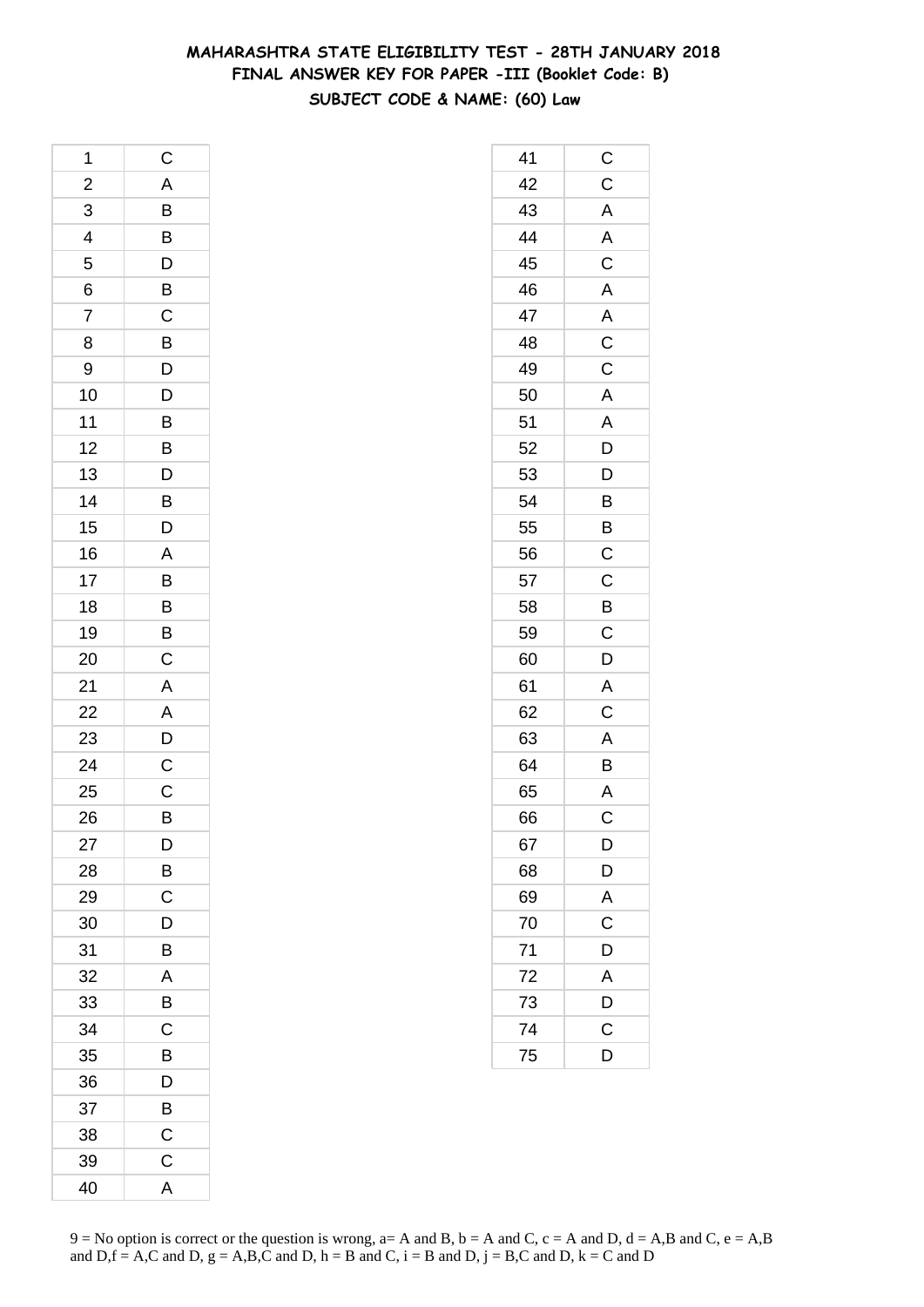# **MAHARASHTRA STATE ELIGIBILITY TEST - 28TH JANUARY 2018 FINAL ANSWER KEY FOR PAPER -III (Booklet Code: C) SUBJECT CODE & NAME: (60) Law**

| 1                       | Β                                |
|-------------------------|----------------------------------|
| $\overline{\mathbf{c}}$ |                                  |
| $\overline{3}$          | $\frac{B}{D}$                    |
| $\overline{a}$          | $\overline{B}$                   |
| 5                       | D                                |
| 6                       | A                                |
| 7                       |                                  |
| 8                       | $\overline{B}$<br>$\overline{B}$ |
| 9                       |                                  |
| 10                      | $\overline{C}$                   |
| 11                      | A                                |
| 12                      | A                                |
| 13                      | $\bar{D}$                        |
| 14                      | $\mathsf{C}$                     |
| 15                      |                                  |
| 16                      | $\frac{C}{B}$                    |
| 17                      |                                  |
| 18                      | $\frac{D}{B}$                    |
| 19                      | $\mathsf C$                      |
| 20                      | D                                |
| 21                      | B                                |
| 22                      | $\overline{A}$                   |
| 23                      | B                                |
| 24                      | $\mathsf C$                      |
| 25                      | B                                |
| 26                      | D                                |
| 27                      | B                                |
| 28                      | $\mathsf C$                      |
| 29                      | $\mathsf{C}$                     |
| 30                      | A                                |
| 31                      | C                                |
| 32                      | $\mathsf C$                      |
| 33                      | A                                |
| 34                      | A                                |
| 35                      | $\mathsf C$                      |
| 36                      | A                                |
| 37                      | A                                |
| 38                      | C                                |
| 39                      | $\mathsf C$                      |
| 40                      | A                                |

| 41 | Α                       |
|----|-------------------------|
| 42 | D                       |
| 43 | D                       |
| 44 | B                       |
| 45 | B                       |
| 46 | C                       |
| 47 | C                       |
| 48 | B                       |
| 49 | $\mathsf C$             |
| 50 | D                       |
| 51 | A                       |
| 52 | $\overline{C}$          |
| 53 | A                       |
| 54 | B                       |
| 55 | $\overline{\mathsf{A}}$ |
| 56 | $\mathsf C$             |
| 57 | D                       |
| 58 | D                       |
| 59 | A                       |
| 60 | C                       |
| 61 | D                       |
| 62 | A                       |
| 63 | D                       |
| 64 | C                       |
| 65 | D                       |
| 66 | C                       |
| 67 | A                       |
| 68 | B                       |
| 69 | $\overline{B}$          |
| 70 | D                       |
| 71 | B                       |
| 72 | С                       |
| 73 | B                       |
| 74 | D                       |
| 75 | D                       |
|    |                         |

 $9 = No$  option is correct or the question is wrong,  $a = A$  and B,  $b = A$  and C,  $c = A$  and D,  $d = A$ ,B and C,  $e = A$ ,B and  $D,f = A,C$  and  $D, g = A,B,C$  and  $D, h = B$  and  $C, i = B$  and  $D, j = B,C$  and  $D, k = C$  and  $D$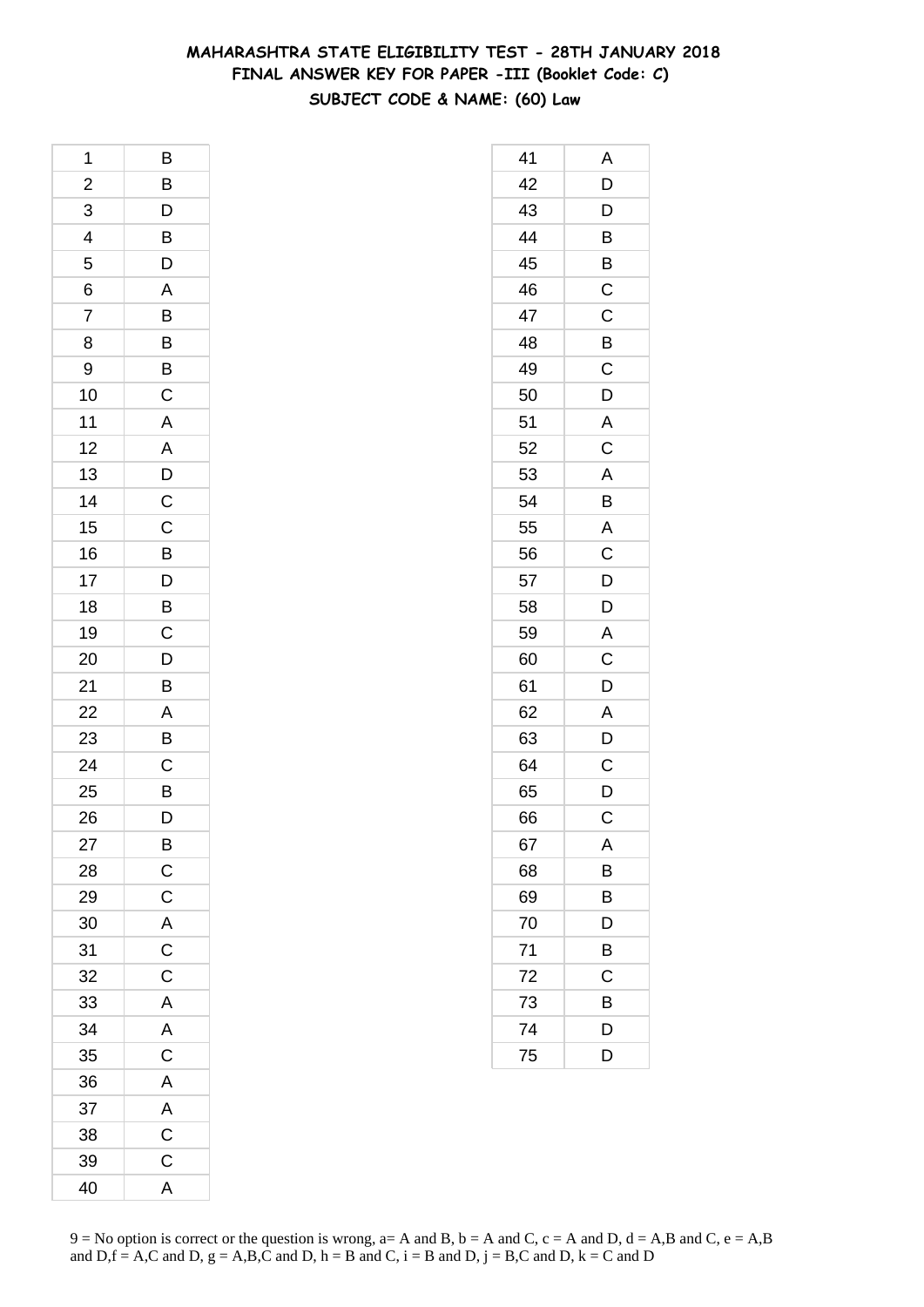# **MAHARASHTRA STATE ELIGIBILITY TEST - 28TH JANUARY 2018 FINAL ANSWER KEY FOR PAPER -III (Booklet Code: D) SUBJECT CODE & NAME: (60) Law**

| 1              |                                                   |
|----------------|---------------------------------------------------|
| $\overline{c}$ | A A D C C B D B C D B A B C B D B C C A C C A A C |
| $\frac{3}{4}$  |                                                   |
|                |                                                   |
| 5              |                                                   |
| $\frac{6}{7}$  |                                                   |
|                |                                                   |
| 8              |                                                   |
| 9              |                                                   |
| 10             |                                                   |
| 11             |                                                   |
| 12             |                                                   |
| 13             |                                                   |
| 14             |                                                   |
| 15             |                                                   |
| 16             |                                                   |
| 17             |                                                   |
| 18             |                                                   |
| 19             |                                                   |
| 20             |                                                   |
| 21             |                                                   |
| 22<br>23       |                                                   |
|                |                                                   |
| 24             |                                                   |
| 25             |                                                   |
| 26             | $\overline{\mathsf{A}}$                           |
| 27             | A                                                 |
| 28             | $\mathsf C$                                       |
| 29             | $\mathsf C$                                       |
| 30             | A                                                 |
| 31             | A                                                 |
| 32             | $\bar{D}$                                         |
| 33             | D                                                 |
| 34             | B                                                 |
| 35             | B                                                 |
| 36             | C                                                 |
| 37             | C                                                 |
| 38             | B                                                 |
| 39             | C                                                 |
| 40             | D                                                 |

| 41 | Α              |
|----|----------------|
| 42 | $\overline{C}$ |
| 43 | A              |
| 44 | B              |
| 45 | A              |
| 46 | C              |
| 47 | $\mathsf{D}$   |
| 48 | $\overline{D}$ |
| 49 | A              |
| 50 | C              |
| 51 | D              |
| 52 | A              |
| 53 | D              |
| 54 | $\mathsf{C}$   |
| 55 | $\overline{D}$ |
| 56 | $\mathsf C$    |
| 57 | A              |
| 58 | B              |
| 59 | B              |
| 60 | $\overline{D}$ |
| 61 | B              |
| 62 | C              |
| 63 | B              |
| 64 | D              |
| 65 | D              |
| 66 | B              |
| 67 | B              |
| 68 | D              |
| 69 | В              |
| 70 | D              |
| 71 | A              |
| 72 | В              |
| 73 | B              |
| 74 | B              |
| 75 | C              |
|    |                |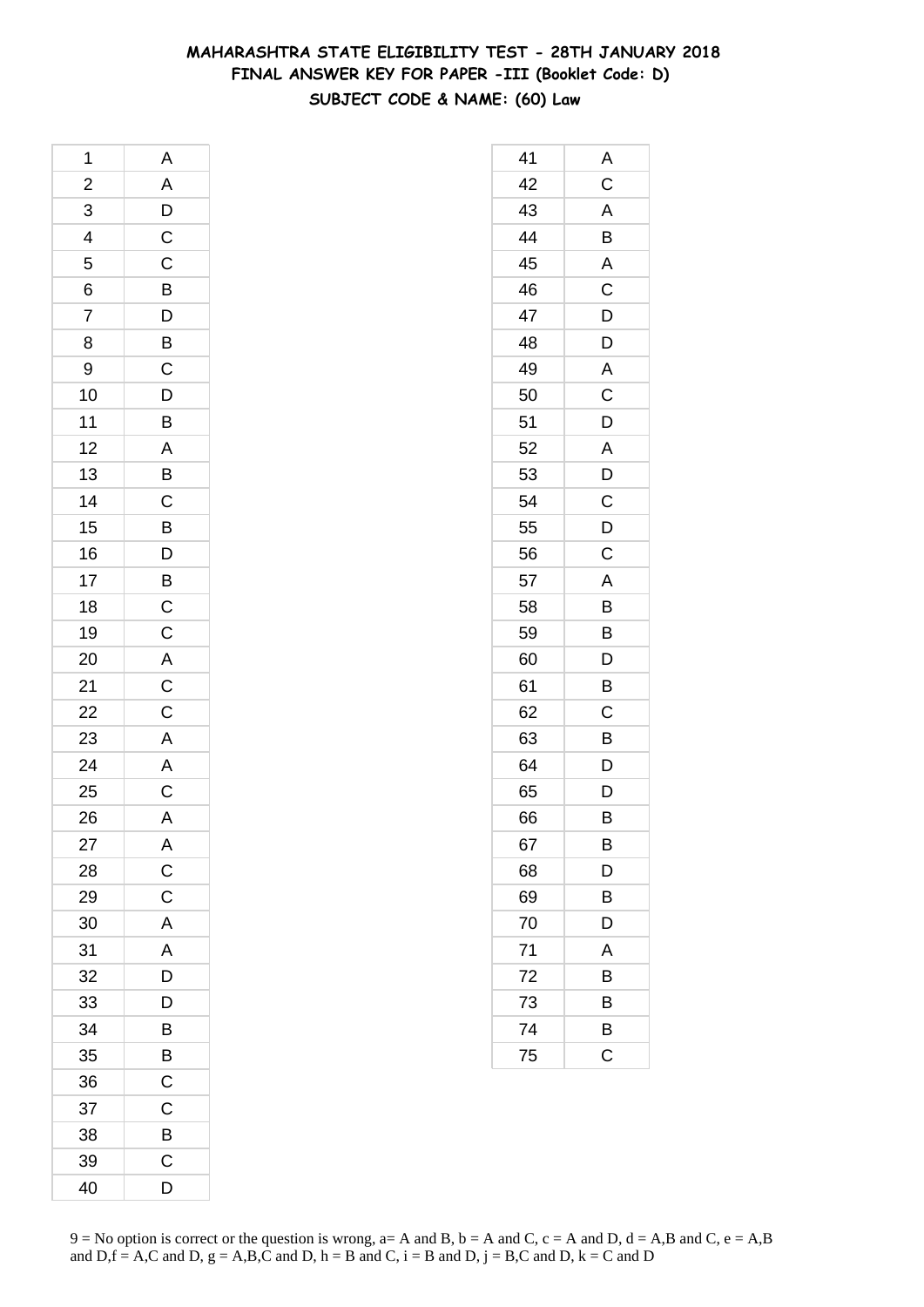# **MAHARASHTRA STATE ELIGIBILITY TEST - 28TH JANUARY 2018 FINAL ANSWER KEY FOR PAPER -III (Booklet Code: A) SUBJECT CODE & NAME: (70) Education**

| 1               | $\overline{B}$                                     |
|-----------------|----------------------------------------------------|
| $\overline{c}$  | $\overline{C}$<br>$\overline{D}$<br>$\overline{D}$ |
| 3               |                                                    |
| 4               |                                                    |
| 5               | $\overline{A}$                                     |
| 6               | $\overline{D}$<br>B                                |
| $\overline{7}$  |                                                    |
| 8               |                                                    |
| 9               |                                                    |
| 10              | A D D B B D A C C B                                |
| 11              |                                                    |
| 12              |                                                    |
| 13              |                                                    |
| 14              |                                                    |
| 15              |                                                    |
| 16              |                                                    |
| 17              |                                                    |
| 18              |                                                    |
| 19              |                                                    |
| 20              | A C C A B C                                        |
| 21              |                                                    |
| $\overline{22}$ |                                                    |
| 23              |                                                    |
| 24              | $rac{A}{D}$                                        |
| 25              |                                                    |
| 26              | A                                                  |
| 27              | B                                                  |
| 28              | A                                                  |
| 29              | A                                                  |
| 30              | A                                                  |
| 31              | D                                                  |
| 32              | B                                                  |
| 33              | A                                                  |
| 34              | D                                                  |
| 35              | $\mathsf C$                                        |
| 36              | A                                                  |
| 37              | D                                                  |
| 38              | D                                                  |
| 39              | A                                                  |
| 40              | D                                                  |

| 41 | A           |
|----|-------------|
| 42 | $\mathsf C$ |
| 43 | A           |
| 44 | A           |
| 45 | D           |
| 46 | A           |
| 47 | D           |
| 48 | D           |
| 49 | B           |
| 50 | D           |
| 51 | B           |
| 52 | C           |
| 53 | B           |
| 54 | B           |
| 55 | A           |
| 56 | D           |
| 57 | A           |
| 58 | $\mathsf C$ |
| 59 | $\mathsf C$ |
| 60 | D           |
| 61 | C           |
| 62 | B           |
| 63 | B           |
| 64 | A           |
| 65 | D           |
| 66 | A           |
| 67 | В           |
| 68 | D           |
| 69 | A           |
| 70 | $\mathsf C$ |
| 71 | A           |
| 72 | C           |
| 73 | D           |
| 74 | В           |
| 75 | A           |
|    |             |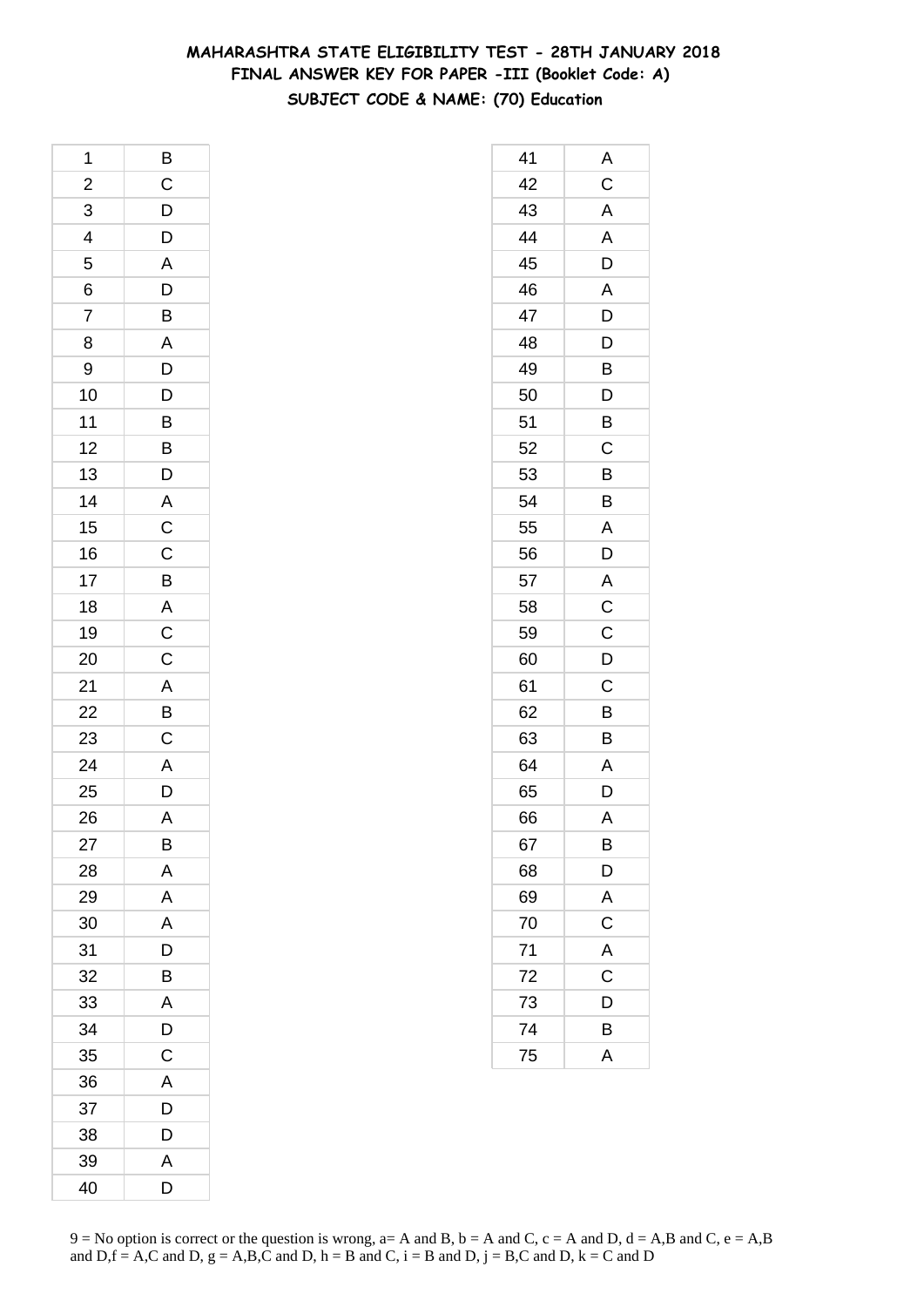# **MAHARASHTRA STATE ELIGIBILITY TEST - 28TH JANUARY 2018 FINAL ANSWER KEY FOR PAPER -III (Booklet Code: B) SUBJECT CODE & NAME: (70) Education**

| 1                                                 | A                       |
|---------------------------------------------------|-------------------------|
|                                                   |                         |
|                                                   |                         |
| $\begin{array}{c}\n2 \\ 3 \\ 4 \\ 5\n\end{array}$ | BCADABAAADB             |
|                                                   |                         |
|                                                   |                         |
| $\frac{6}{7}$                                     |                         |
| 8                                                 |                         |
| 9                                                 |                         |
| 10                                                |                         |
| 11                                                |                         |
| 12                                                |                         |
| 13                                                |                         |
| 14                                                | $A$ D C $A$ D D $D$     |
| 15                                                |                         |
| 16                                                |                         |
| 17                                                |                         |
| 18                                                |                         |
| 19                                                |                         |
| 20                                                |                         |
|                                                   |                         |
|                                                   |                         |
| $\frac{21}{22}$<br>$\frac{23}{24}$                |                         |
|                                                   | A D A C A A D           |
| $\overline{25}$                                   |                         |
| 26                                                | $\overline{\mathsf{A}}$ |
| 27                                                | D                       |
| 28                                                | D                       |
| 29                                                | B                       |
| 30                                                | D                       |
| 31                                                | B                       |
| 32                                                | С                       |
| 33                                                | B                       |
| 34                                                | B                       |
| 35                                                | A                       |
| 36                                                | D                       |
| 37                                                | Α                       |
| 38                                                | C                       |
| 39                                                | C                       |
| 40                                                | D                       |

| 41 | С                       |
|----|-------------------------|
| 42 | B                       |
| 43 | B                       |
| 44 | A                       |
| 45 | D                       |
| 46 | A                       |
| 47 | B                       |
| 48 | D                       |
| 49 | A                       |
| 50 | $\overline{C}$          |
| 51 | $\overline{A}$          |
| 52 | C                       |
| 53 | D                       |
| 54 | B                       |
| 55 | A                       |
| 56 | B                       |
| 57 | C                       |
| 58 | D                       |
| 59 | D                       |
| 60 | A                       |
| 61 | D                       |
| 62 | B                       |
| 63 | A                       |
| 64 | D                       |
| 65 | D                       |
| 66 | В                       |
| 67 | B                       |
| 68 | D                       |
| 69 | A                       |
| 70 | $\overline{\mathrm{c}}$ |
| 71 | C                       |
| 72 | B                       |
| 73 | A                       |
| 74 | $\overline{\mathrm{c}}$ |
| 75 | C                       |
|    |                         |

 $9 = No$  option is correct or the question is wrong,  $a = A$  and B,  $b = A$  and C,  $c = A$  and D,  $d = A$ ,B and C,  $e = A$ ,B and  $D,f = A,C$  and  $D, g = A,B,C$  and  $D, h = B$  and  $C, i = B$  and  $D, j = B,C$  and  $D, k = C$  and  $D$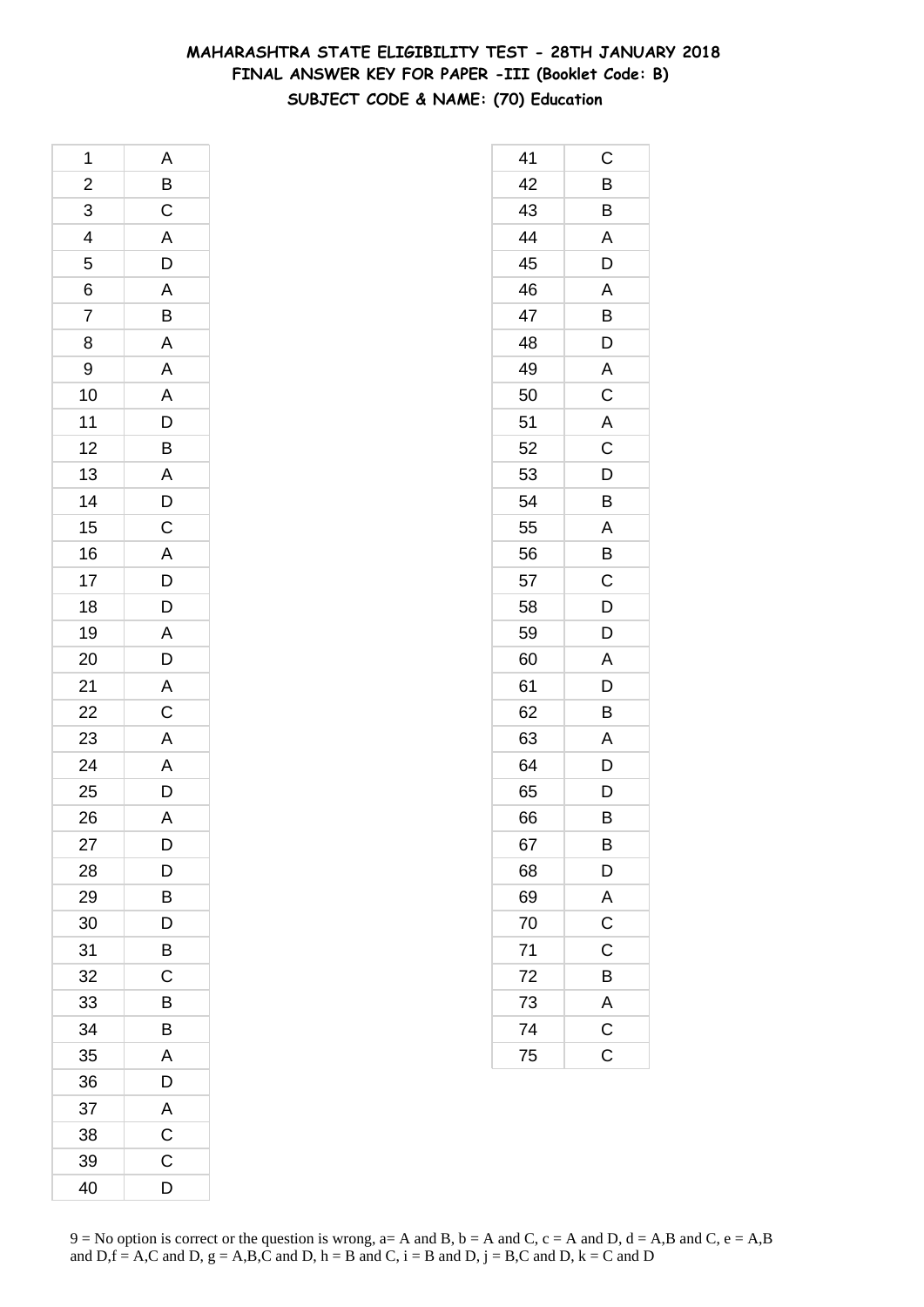# **MAHARASHTRA STATE ELIGIBILITY TEST - 28TH JANUARY 2018 FINAL ANSWER KEY FOR PAPER -III (Booklet Code: C) SUBJECT CODE & NAME: (70) Education**

| 1                       | D                       |
|-------------------------|-------------------------|
| $\overline{\mathbf{c}}$ | $\overline{B}$          |
| $\overline{3}$          |                         |
| $\overline{4}$          | A D C A D D A D A C     |
| 5                       |                         |
| 6                       |                         |
| 7                       |                         |
| 8                       |                         |
| 9                       |                         |
| 10                      |                         |
| 11                      |                         |
| 12                      |                         |
| 13                      | A A D A D D             |
| 14                      |                         |
| 15                      |                         |
| 16                      |                         |
| 17                      |                         |
| 18                      |                         |
| 19                      | B                       |
| 20                      | $\overline{D}$          |
| 21                      | $\overline{B}$          |
| 22                      |                         |
| 23                      | $\frac{C}{B}$           |
| 24                      | B                       |
| 25                      | A                       |
| 26                      | D                       |
| 27                      | A                       |
| 28                      |                         |
| 29                      | $\frac{c}{c}$           |
| 30                      | $\overline{D}$          |
| 31                      | C                       |
| 32                      | B                       |
| 33                      | B                       |
| 34                      | $\overline{\mathsf{A}}$ |
| 35                      | D                       |
| 36                      | A                       |
| 37                      | B                       |
| 38                      | D                       |
| 39                      | $\mathsf{A}$            |
| 40                      | $\overline{\mathrm{C}}$ |

| 41 | A                       |
|----|-------------------------|
| 42 | $\mathsf C$             |
| 43 | $\mathsf{D}$            |
| 44 | B                       |
| 45 | A                       |
| 46 | B                       |
| 47 | $\mathsf C$             |
| 48 | D                       |
| 49 | D                       |
| 50 | A                       |
| 51 | D                       |
| 52 | B                       |
| 53 | Α                       |
| 54 | D                       |
| 55 | D                       |
| 56 | B                       |
| 57 | B                       |
| 58 | D                       |
| 59 | A                       |
| 60 | C                       |
| 61 | $\overline{C}$          |
| 62 | B                       |
| 63 | A                       |
| 64 | C                       |
| 65 | $\overline{C}$          |
| 66 | A                       |
| 67 | B                       |
| 68 | $\mathsf C$             |
| 69 | A                       |
| 70 | D                       |
| 71 | A                       |
| 72 | Β                       |
| 73 | $\mathsf{A}$            |
| 74 | A                       |
| 75 | $\overline{\mathsf{A}}$ |
|    |                         |

 $9 = No$  option is correct or the question is wrong,  $a = A$  and B,  $b = A$  and C,  $c = A$  and D,  $d = A$ ,B and C,  $e = A$ ,B and  $D,f = A,C$  and  $D, g = A,B,C$  and  $D, h = B$  and  $C, i = B$  and  $D, j = B,C$  and  $D, k = C$  and  $D$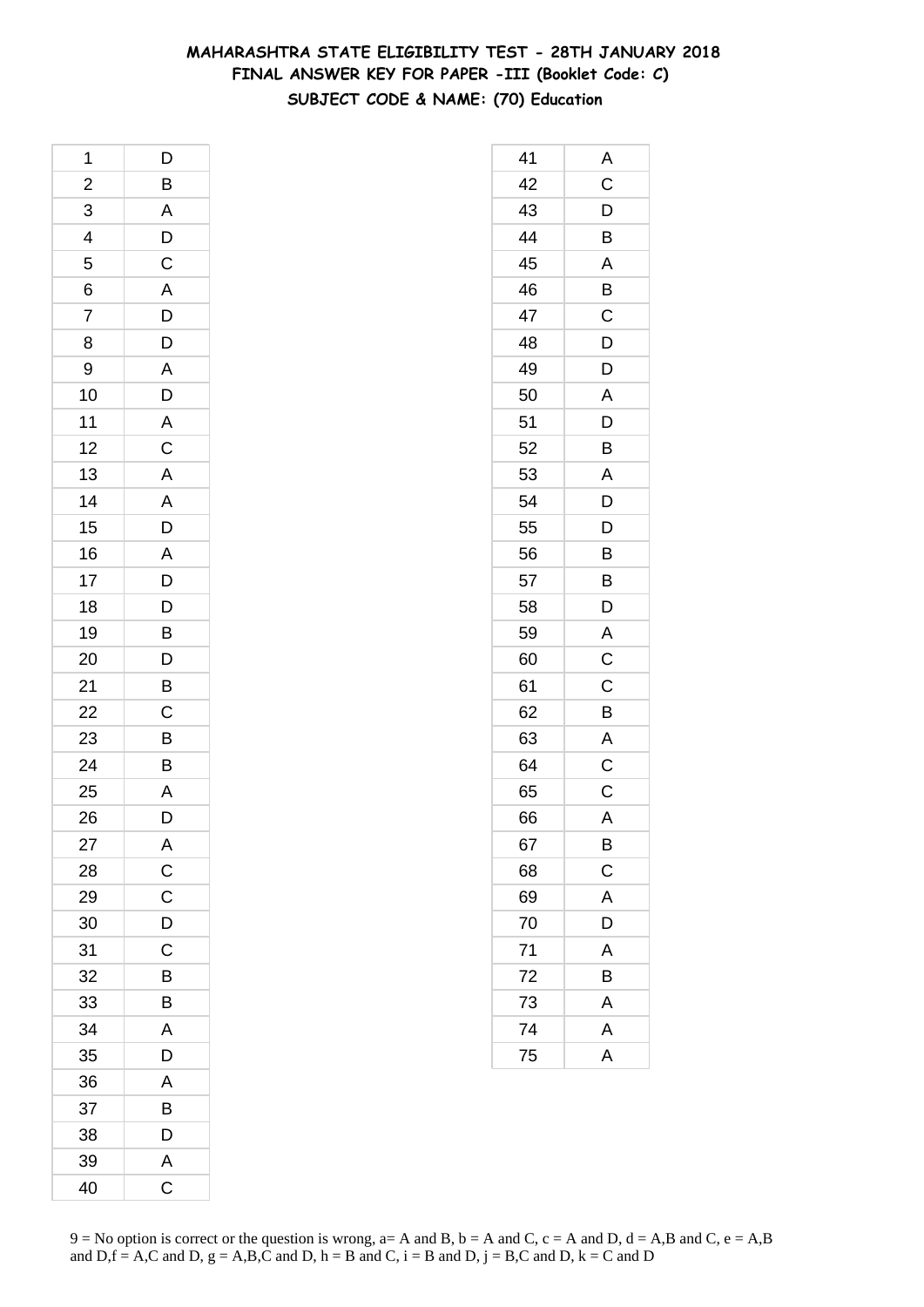# **MAHARASHTRA STATE ELIGIBILITY TEST - 28TH JANUARY 2018 FINAL ANSWER KEY FOR PAPER -III (Booklet Code: D) SUBJECT CODE & NAME: (70) Education**

| 1              |                                     |
|----------------|-------------------------------------|
| $\overline{c}$ | A C A A D                           |
| $\frac{3}{4}$  |                                     |
|                |                                     |
| 5              |                                     |
| 6              |                                     |
| $\overline{7}$ |                                     |
| 8              |                                     |
| 9              |                                     |
| 10             |                                     |
| 11             |                                     |
| 12             |                                     |
| 13             |                                     |
| 14             |                                     |
| 15             |                                     |
| 16             |                                     |
| 17             |                                     |
| 18             |                                     |
| 19             |                                     |
| 20             | A D D B D B C B B A D A C C D C B B |
| 21             |                                     |
| 22             |                                     |
| 23             |                                     |
| 24             |                                     |
| 25             | $\frac{A}{D}$                       |
| 26             | A                                   |
| 27             | B                                   |
| 28             | D                                   |
| 29             | A                                   |
| 30             | C                                   |
| 31             | A                                   |
| 32             | $\overline{C}$                      |
| 33             | D                                   |
| 34             | B                                   |
| 35             | A                                   |
| 36             | B                                   |
| 37             | C                                   |
| 38             | D                                   |
| 39             | D                                   |
| 40             | A                                   |

| 41 | D                       |
|----|-------------------------|
| 42 | B                       |
| 43 | A                       |
| 44 | D                       |
| 45 | D                       |
| 46 | B                       |
| 47 | B                       |
| 48 | D                       |
| 49 | A                       |
| 50 | $\overline{C}$          |
| 51 | C                       |
| 52 | B                       |
| 53 | $\overline{A}$          |
| 54 | $\mathsf C$             |
| 55 | C                       |
| 56 | A                       |
| 57 | B                       |
| 58 | C                       |
| 59 | A                       |
| 60 | D                       |
| 61 | A                       |
| 62 | B                       |
| 63 | A                       |
| 64 | A                       |
| 65 | $\overline{\mathsf{A}}$ |
| 66 | D                       |
| 67 | B                       |
| 68 | A                       |
| 69 | D                       |
| 70 | $\mathsf C$             |
| 71 | $\overline{A}$          |
| 72 | D                       |
| 73 | D                       |
| 74 | A                       |
| 75 | D                       |
|    |                         |

 $9 = No$  option is correct or the question is wrong,  $a = A$  and B,  $b = A$  and C,  $c = A$  and D,  $d = A$ ,B and C,  $e = A$ ,B and  $D,f = A,C$  and  $D, g = A,B,C$  and  $D, h = B$  and  $C, i = B$  and  $D, j = B,C$  and  $D, k = C$  and  $D$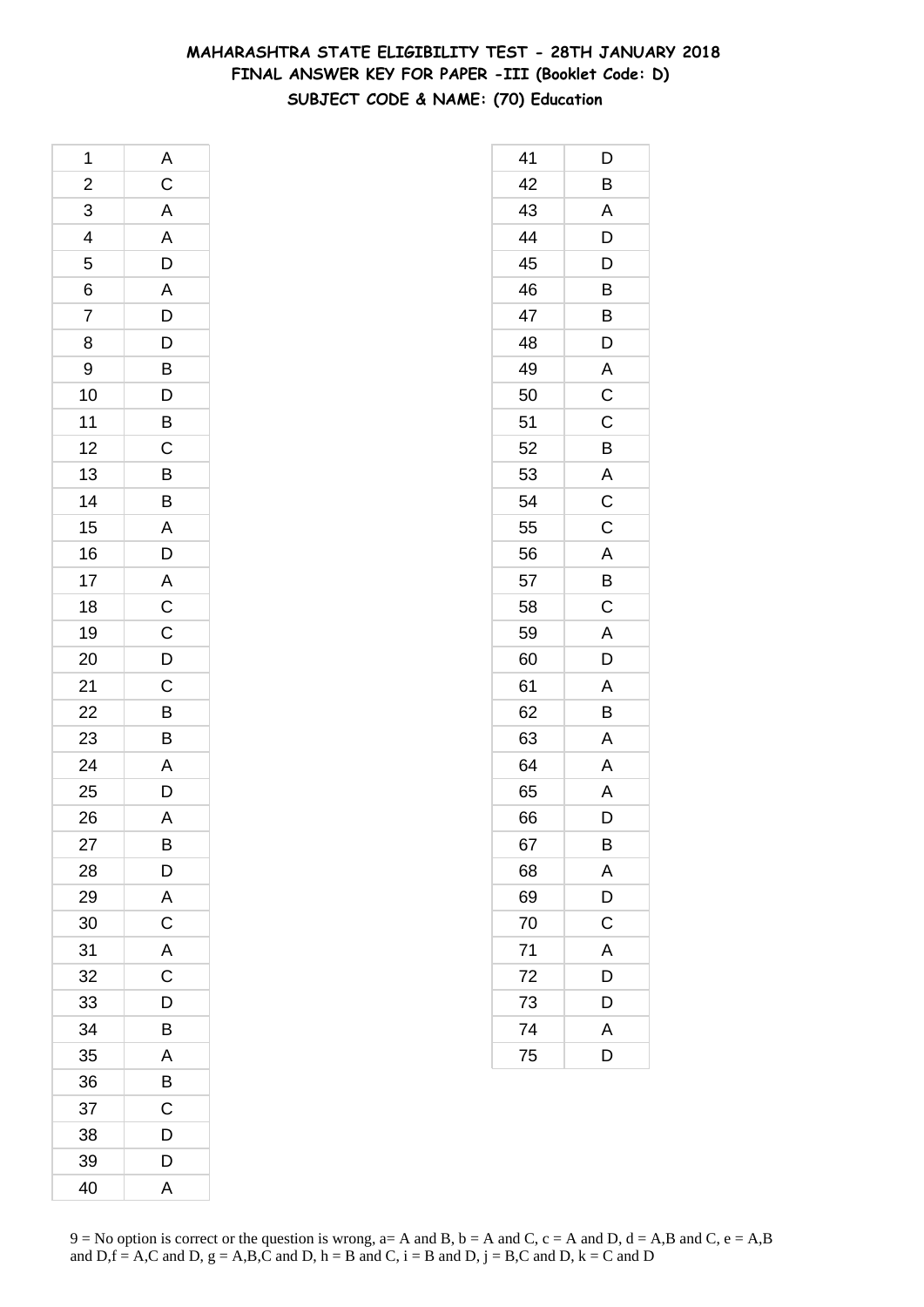# **MAHARASHTRA STATE ELIGIBILITY TEST - 28TH JANUARY 2018 FINAL ANSWER KEY FOR PAPER -III (Booklet Code: A) SUBJECT CODE & NAME: (71) Physical Education**

| 1                       | B                        |
|-------------------------|--------------------------|
| $\overline{\mathbf{c}}$ | $\overline{A}$           |
| 3                       |                          |
| $\overline{4}$          | $D$<br>$D$<br>$C$        |
| 5                       |                          |
| 6                       |                          |
| 7                       |                          |
| 8                       | $rac{B}{C}$              |
| 9                       |                          |
| 10                      | A C A C D C              |
| 11                      |                          |
| 12                      |                          |
| 13                      |                          |
| 14                      |                          |
| 15                      |                          |
| 16                      |                          |
| 17                      |                          |
| 18                      |                          |
| 19                      | C<br>B<br>D<br>D<br>C    |
| 20                      | $\overline{B}$           |
| 21                      |                          |
| 22                      | $\frac{C}{B}$            |
| 23                      | $\overline{A}$           |
| 24                      |                          |
| 25                      | $\frac{\overline{A}}{C}$ |
| 26                      | D                        |
| 27                      | A                        |
| 28                      | $\mathsf{C}$             |
| 29                      | $\overline{D}$           |
| 30                      | $\mathsf{D}$             |
| 31                      | $\overline{\mathsf{A}}$  |
| 32                      | D                        |
| 33                      | B                        |
| 34                      | A                        |
| 35                      | A                        |
| 36                      | $\overline{\mathrm{c}}$  |
| 37                      | D                        |
| 38                      | D                        |
| 39                      | D                        |
| 40                      | C                        |

| 41 | В              |
|----|----------------|
| 42 | $\mathsf C$    |
| 43 | $\mathsf{D}$   |
| 44 | $\overline{B}$ |
| 45 | $\mathsf C$    |
| 46 | A              |
| 47 | B              |
| 48 | D              |
| 49 | $\mathsf C$    |
| 50 | $\overline{C}$ |
| 51 | $\mathsf C$    |
| 52 | $\overline{C}$ |
| 53 | C              |
| 54 | B              |
| 55 | A              |
| 56 | B              |
| 57 | A              |
| 58 | A              |
| 59 | C              |
| 60 | A              |
| 61 | A              |
| 62 | $\mathsf C$    |
| 63 | B              |
| 64 | D              |
| 65 | Α              |
| 66 | D              |
| 67 | $\mathsf{D}$   |
| 68 | $\frac{C}{C}$  |
| 69 |                |
| 70 | D              |
| 71 | B              |
| 72 | D              |
| 73 | $\overline{A}$ |
| 74 | $\overline{A}$ |
| 75 | D              |
|    |                |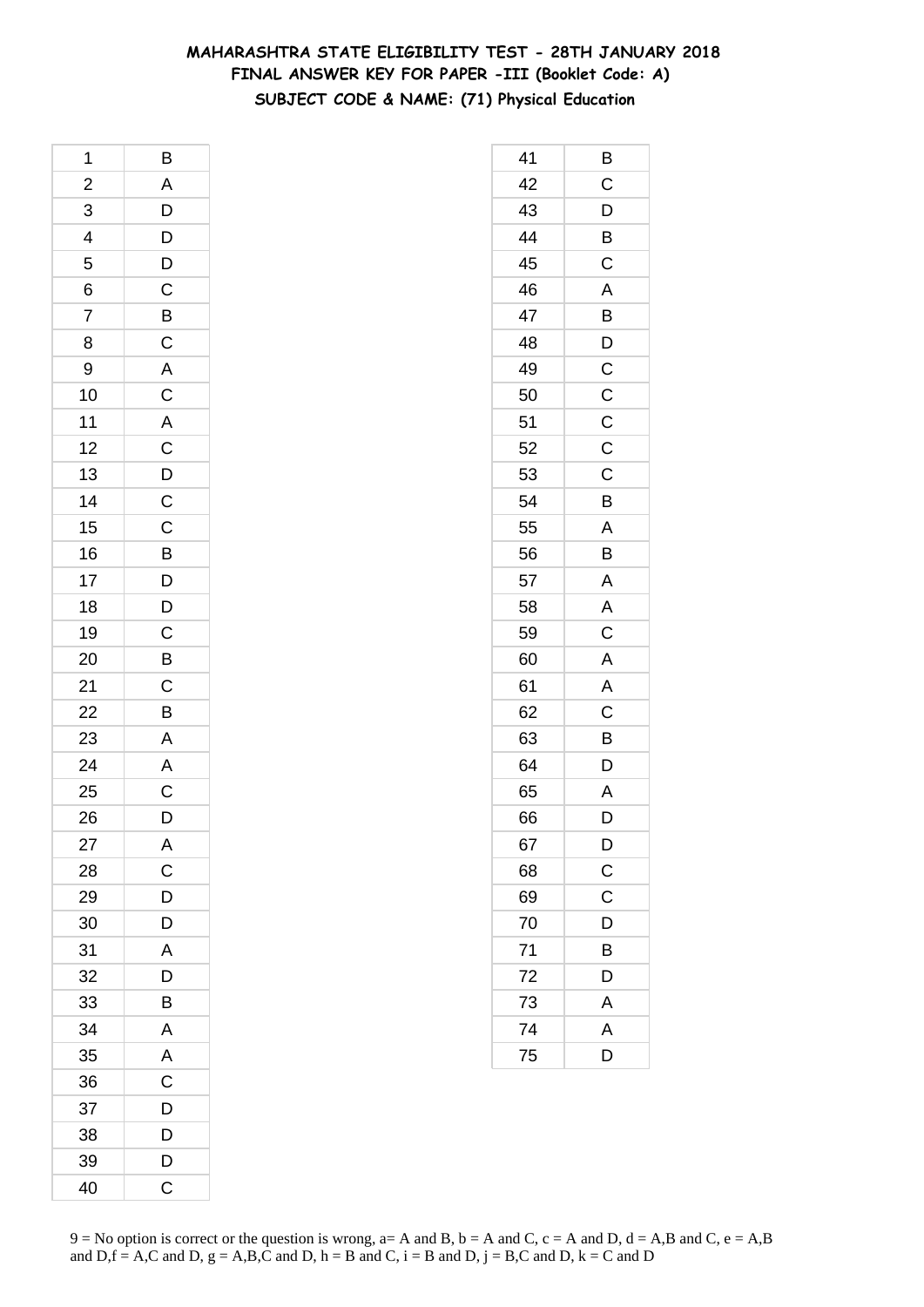# **MAHARASHTRA STATE ELIGIBILITY TEST - 28TH JANUARY 2018 FINAL ANSWER KEY FOR PAPER -III (Booklet Code: B) SUBJECT CODE & NAME: (71) Physical Education**

| 1               | C                                                  |
|-----------------|----------------------------------------------------|
|                 | $\overline{B}$                                     |
| $\frac{2}{3}$   | A A C D A C D D A D B                              |
| $\overline{4}$  |                                                    |
| 5               |                                                    |
| 6               |                                                    |
| 7               |                                                    |
| 8               |                                                    |
| 9               |                                                    |
| 10              |                                                    |
| 11              |                                                    |
| 12              |                                                    |
| 13              |                                                    |
| 14              |                                                    |
| 15              |                                                    |
| 16              |                                                    |
| 17              |                                                    |
| 18              | $\begin{array}{c}\nA \\ A \\ C\nD\nD\n\end{array}$ |
| 19              |                                                    |
| 20              | D C B C D B C                                      |
| 21              |                                                    |
| $\frac{22}{23}$ |                                                    |
|                 |                                                    |
| 24              |                                                    |
| 25              |                                                    |
| 26              | A                                                  |
| 27              | Β                                                  |
| 28              | $\overline{D}$                                     |
| 29              | $\overline{C}$                                     |
| 30              | $\mathsf C$                                        |
| 31              | $\mathsf C$                                        |
| 32              | $\mathsf C$                                        |
| 33              | C                                                  |
| 34              | B                                                  |
| 35              | A                                                  |
| 36              | B                                                  |
| 37              | Α                                                  |
| 38              | A                                                  |
| 39              | $\mathsf C$                                        |
| 40              | A                                                  |

| 41 | Α                     |
|----|-----------------------|
| 42 | C                     |
| 43 | B                     |
| 44 | D                     |
| 45 | A                     |
| 46 | D                     |
| 47 | D                     |
| 48 | C                     |
| 49 | C                     |
| 50 | $\mathsf{D}$          |
| 51 | B                     |
| 52 | D                     |
| 53 | A                     |
| 54 | A                     |
| 55 | D                     |
| 56 | B                     |
| 57 | A                     |
| 58 | D                     |
| 59 | D                     |
| 60 | D                     |
| 61 | C                     |
| 62 | B                     |
| 63 | C                     |
| 64 | A                     |
| 65 | $\overline{C}$        |
| 66 | A                     |
| 67 | $\mathsf{C}$          |
| 68 | $\mathsf{D}$          |
| 69 | $\overline{\text{c}}$ |
| 70 | $\mathsf C$           |
| 71 | B                     |
| 72 | D                     |
| 73 | D                     |
| 74 | $\mathsf C$           |
| 75 | B                     |
|    |                       |

 $9 = No$  option is correct or the question is wrong,  $a = A$  and B,  $b = A$  and C,  $c = A$  and D,  $d = A$ ,B and C,  $e = A$ ,B and  $D,f = A,C$  and  $D, g = A,B,C$  and  $D, h = B$  and  $C, i = B$  and  $D, j = B,C$  and  $D, k = C$  and  $D$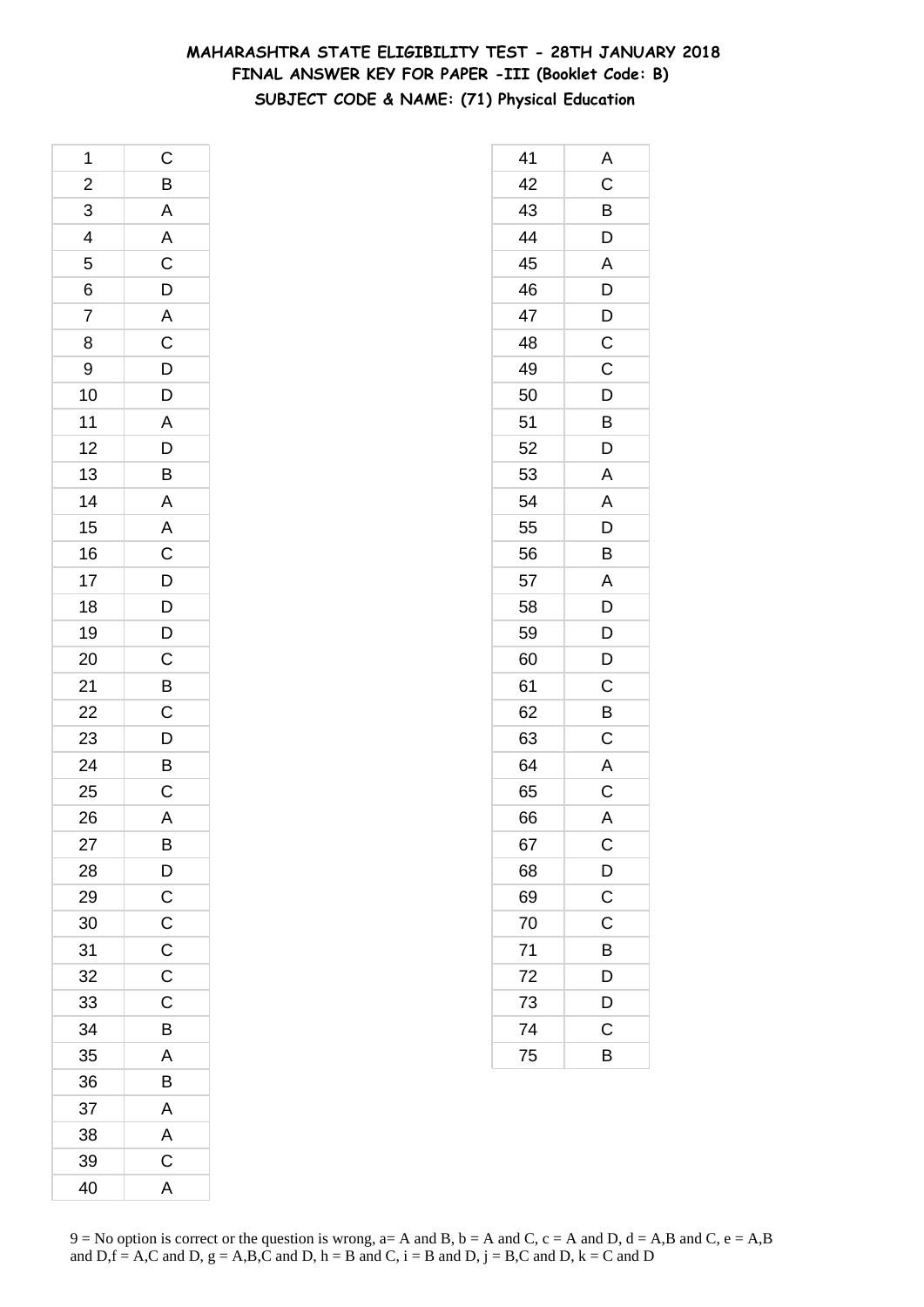# **MAHARASHTRA STATE ELIGIBILITY TEST - 28TH JANUARY 2018 FINAL ANSWER KEY FOR PAPER -III (Booklet Code: C) SUBJECT CODE & NAME: (71) Physical Education**

| 1              | A                     |
|----------------|-----------------------|
| $\overline{a}$ |                       |
| 3              | $\frac{D}{B}$         |
| $\overline{4}$ | $\overline{A}$        |
| 5              | $rac{A}{C}$           |
| 6              |                       |
| 7              |                       |
| 8              |                       |
| 9              |                       |
| 10             | DDDCBCDBC             |
| 11             |                       |
| 12             |                       |
| 13             |                       |
| 14             |                       |
| 15             |                       |
| 16             |                       |
| 17             |                       |
| 18             | A B D C C             |
| 19             |                       |
| 20             |                       |
| 21             |                       |
| 22             | $rac{C}{C}$           |
| 23             | $\overline{c}$        |
| 24             | B                     |
| 25             | A                     |
| 26             | B                     |
| 27             | A                     |
| 28             | A                     |
| 29             | $\overline{\text{c}}$ |
| 30             | A                     |
| 31             | A                     |
| 32             | C                     |
| 33             | B                     |
| 34             | D                     |
| 35             | A                     |
| 36             | D                     |
| 37             | D                     |
| 38             | C                     |
| 39             | C                     |
| 40             | D                     |

| 41 | Β                       |
|----|-------------------------|
| 42 | D                       |
| 43 | A                       |
| 44 | A                       |
| 45 | D                       |
| 46 | B                       |
| 47 | A                       |
| 48 | D                       |
| 49 | D                       |
| 50 | D                       |
| 51 | $\mathsf C$             |
| 52 | $\overline{B}$          |
| 53 | C                       |
| 54 | A                       |
| 55 | $\mathsf C$             |
| 56 | A                       |
| 57 | $\overline{C}$          |
| 58 | $\overline{D}$          |
| 59 | C                       |
| 60 | C                       |
| 61 | B                       |
| 62 | D                       |
| 63 | D                       |
| 64 | C                       |
| 65 | B                       |
| 66 | Ć                       |
| 67 | B                       |
| 68 | $\overline{A}$          |
| 69 | $\overline{A}$          |
| 70 | $\overline{\mathbf{C}}$ |
| 71 | D                       |
| 72 | A                       |
| 73 | C                       |
| 74 | D                       |
| 75 | D                       |
|    |                         |

 $9 = No$  option is correct or the question is wrong,  $a = A$  and B,  $b = A$  and C,  $c = A$  and D,  $d = A$ ,B and C,  $e = A$ ,B and  $D,f = A,C$  and  $D, g = A,B,C$  and  $D, h = B$  and  $C, i = B$  and  $D, j = B,C$  and  $D, k = C$  and  $D$